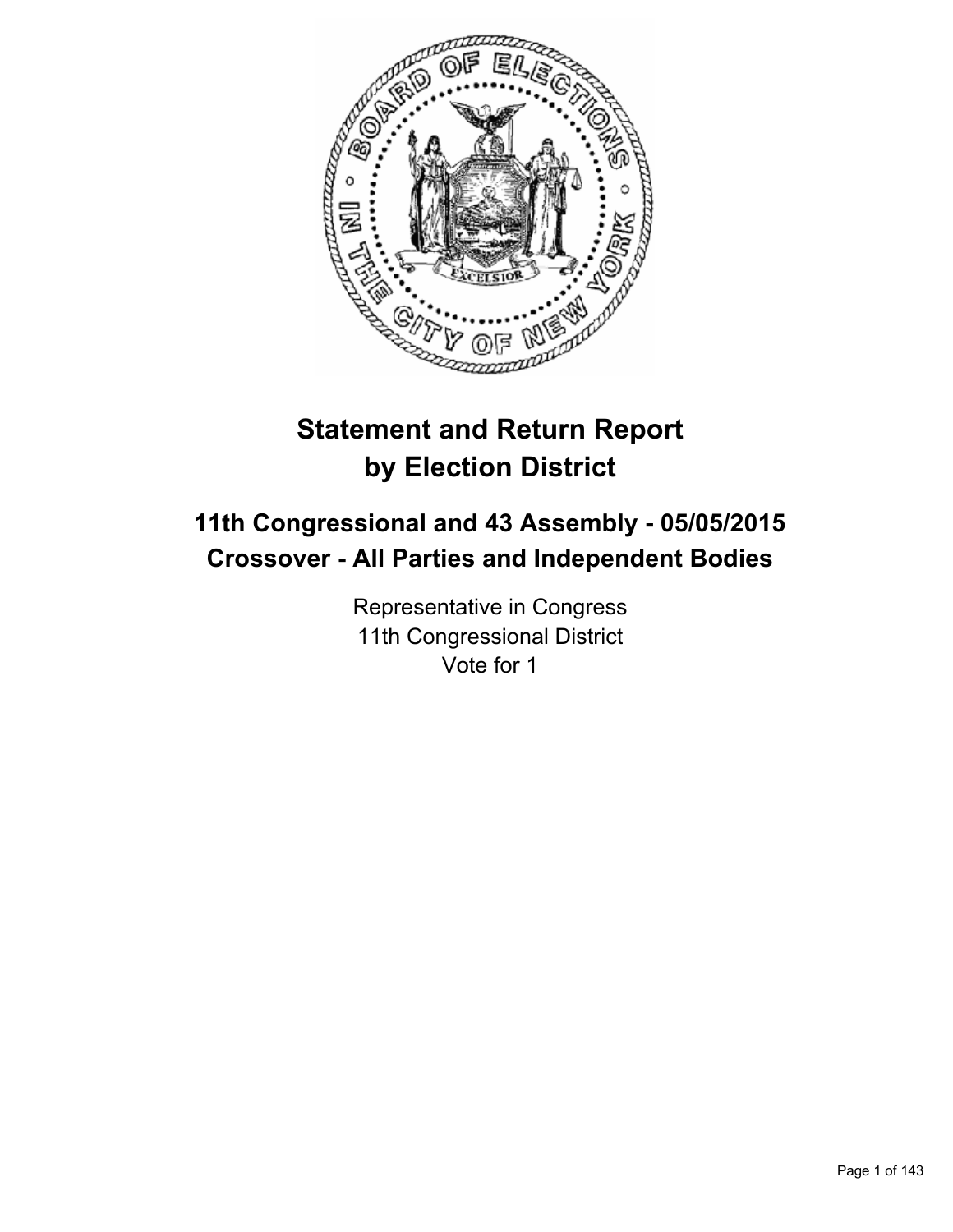

| <b>PUBLIC COUNTER</b>                                    | 6 |
|----------------------------------------------------------|---|
| ABSENTEE/MILITARY                                        | 2 |
| <b>FEDERAL</b>                                           | 0 |
| AFFIDAVIT                                                | 0 |
| <b>Total Ballots</b>                                     | 8 |
| Less - Inapplicable Federal/Special Presidential Ballots | 0 |
| <b>Total Applicable Ballots</b>                          | 8 |
| VINCENT J. GENTILE (DEMOCRATIC)                          | 2 |
| DAN DONOVAN (REPUBLICAN)                                 | 6 |
| DAN DONOVAN (CONSERVATIVE)                               | 0 |
| JAMES C. LANE (GREEN)                                    | 0 |
| VINCENT J. GENTILE (WORKING FAMILIES)                    | 0 |
| DAN DONOVAN (INDEPENDENCE)                               | 0 |
| <b>Total Votes</b>                                       | 8 |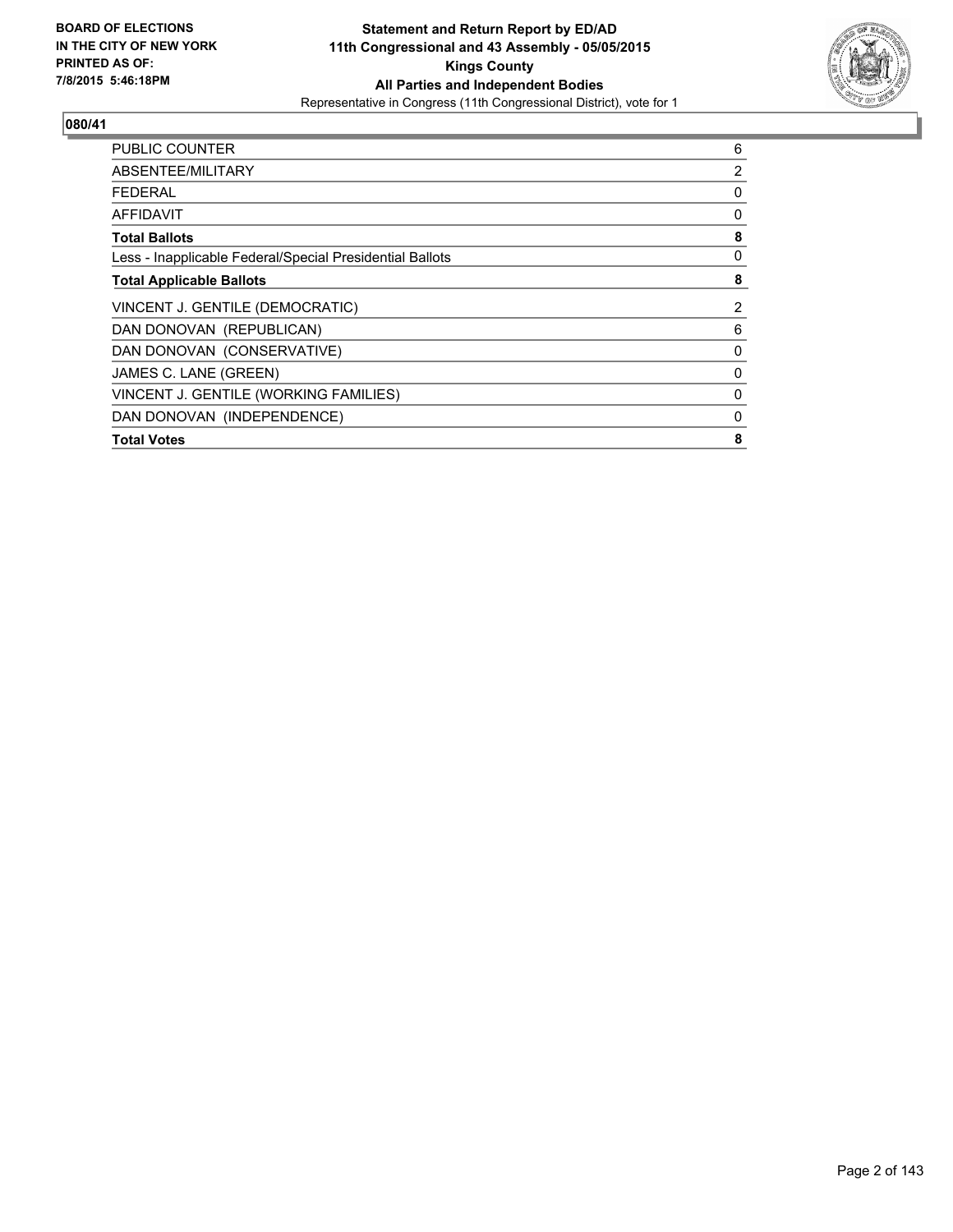

## **007/45 COMBINED into: 008/45**

# **008/45**

| <b>PUBLIC COUNTER</b>                                    | 53       |
|----------------------------------------------------------|----------|
| ABSENTEE/MILITARY                                        | 4        |
| <b>FEDERAL</b>                                           |          |
| <b>AFFIDAVIT</b>                                         | $\Omega$ |
| <b>Total Ballots</b>                                     | 58       |
| Less - Inapplicable Federal/Special Presidential Ballots | 0        |
| <b>Total Applicable Ballots</b>                          | 58       |
| VINCENT J. GENTILE (DEMOCRATIC)                          | 17       |
| DAN DONOVAN (REPUBLICAN)                                 | 37       |
| DAN DONOVAN (CONSERVATIVE)                               | 2        |
| JAMES C. LANE (GREEN)                                    | 0        |
| VINCENT J. GENTILE (WORKING FAMILIES)                    | 2        |
| DAN DONOVAN (INDEPENDENCE)                               | 0        |
| <b>Total Votes</b>                                       | 58       |

| <b>PUBLIC COUNTER</b>                                    | 66           |
|----------------------------------------------------------|--------------|
| ABSENTEE/MILITARY                                        | 5            |
| <b>FEDERAL</b>                                           | 0            |
| <b>AFFIDAVIT</b>                                         | 1            |
| <b>Total Ballots</b>                                     | 72           |
| Less - Inapplicable Federal/Special Presidential Ballots | 0            |
| <b>Total Applicable Ballots</b>                          | 72           |
| VINCENT J. GENTILE (DEMOCRATIC)                          | 19           |
| DAN DONOVAN (REPUBLICAN)                                 | 42           |
| DAN DONOVAN (CONSERVATIVE)                               | 11           |
| JAMES C. LANE (GREEN)                                    | $\mathbf{0}$ |
| VINCENT J. GENTILE (WORKING FAMILIES)                    | 0            |
| DAN DONOVAN (INDEPENDENCE)                               | $\Omega$     |
| <b>Total Votes</b>                                       | 72           |
| 010/45 COMBINED into: 009/45                             |              |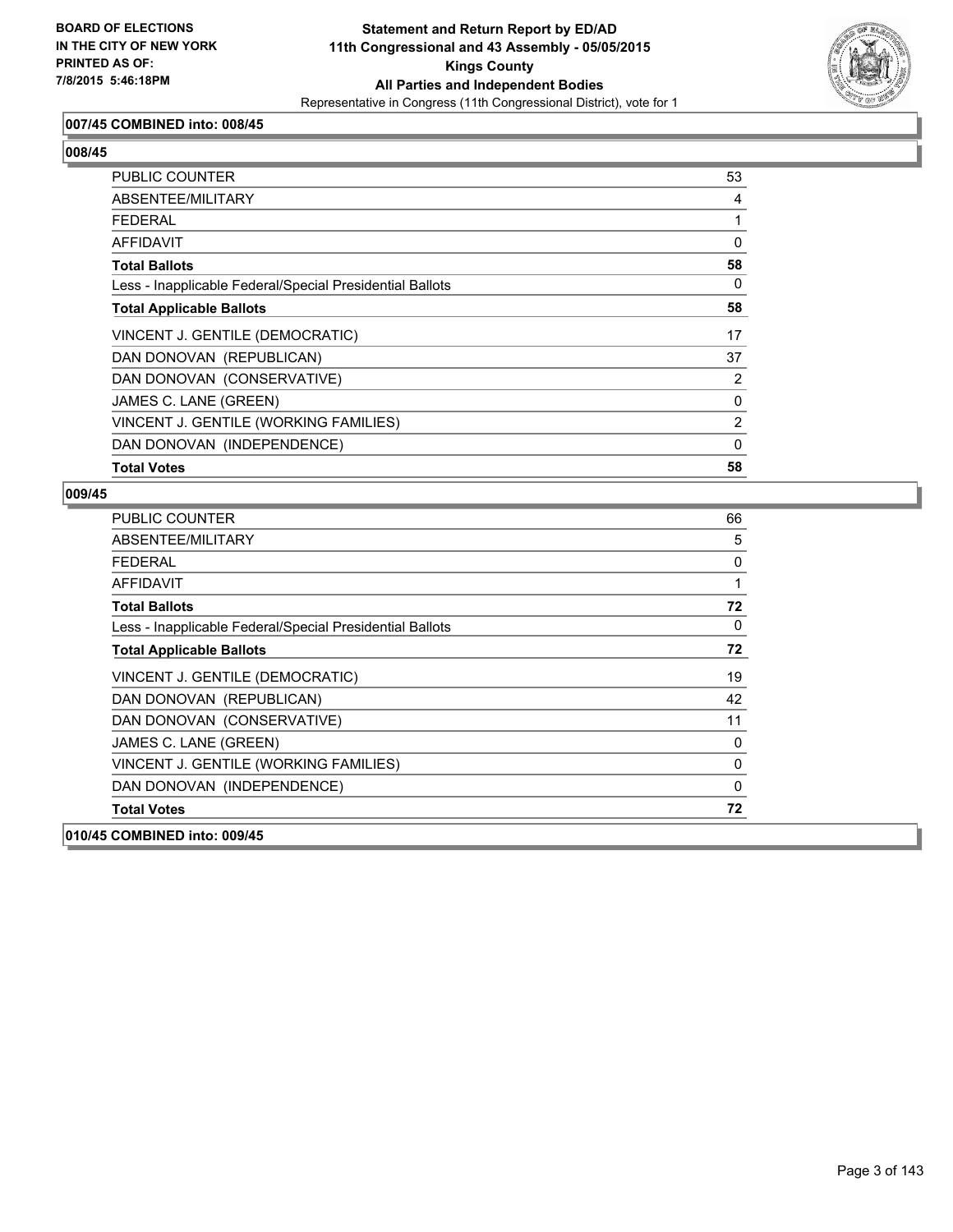

| <b>PUBLIC COUNTER</b>                                    | 38 |
|----------------------------------------------------------|----|
| ABSENTEE/MILITARY                                        | 4  |
| <b>FEDERAL</b>                                           | 0  |
| <b>AFFIDAVIT</b>                                         | 0  |
| <b>Total Ballots</b>                                     | 42 |
| Less - Inapplicable Federal/Special Presidential Ballots | 0  |
| <b>Total Applicable Ballots</b>                          | 42 |
| VINCENT J. GENTILE (DEMOCRATIC)                          | 8  |
| DAN DONOVAN (REPUBLICAN)                                 | 20 |
| DAN DONOVAN (CONSERVATIVE)                               | 5  |
| JAMES C. LANE (GREEN)                                    | 1  |
| VINCENT J. GENTILE (WORKING FAMILIES)                    | 4  |
| DAN DONOVAN (INDEPENDENCE)                               | 3  |
| RAY KELLY (WRITE-IN)                                     | 1  |
| <b>Total Votes</b>                                       | 42 |

| <b>PUBLIC COUNTER</b>                                    | 38           |
|----------------------------------------------------------|--------------|
| ABSENTEE/MILITARY                                        | 1            |
| FEDERAL                                                  | 0            |
| AFFIDAVIT                                                | $\mathbf{0}$ |
| <b>Total Ballots</b>                                     | 39           |
| Less - Inapplicable Federal/Special Presidential Ballots | 0            |
| <b>Total Applicable Ballots</b>                          | 39           |
| VINCENT J. GENTILE (DEMOCRATIC)                          | 23           |
| DAN DONOVAN (REPUBLICAN)                                 | 9            |
| DAN DONOVAN (CONSERVATIVE)                               | 6            |
| JAMES C. LANE (GREEN)                                    | 1            |
| VINCENT J. GENTILE (WORKING FAMILIES)                    | 0            |
| DAN DONOVAN (INDEPENDENCE)                               | $\Omega$     |
| <b>Total Votes</b>                                       | 39           |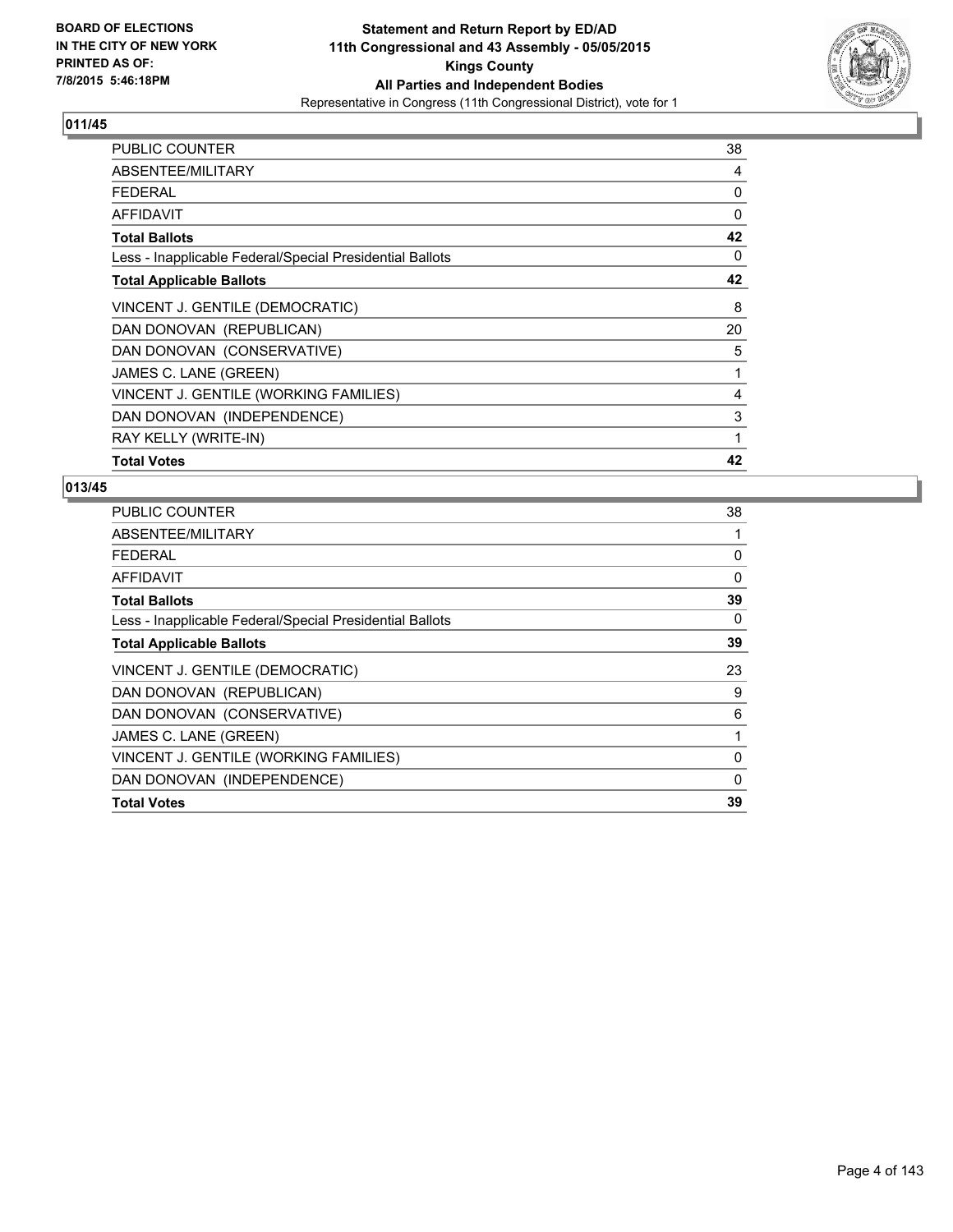

| <b>PUBLIC COUNTER</b>                                    | 72       |
|----------------------------------------------------------|----------|
| ABSENTEE/MILITARY                                        | 10       |
| <b>FEDERAL</b>                                           | 0        |
| <b>AFFIDAVIT</b>                                         | $\Omega$ |
| <b>Total Ballots</b>                                     | 82       |
| Less - Inapplicable Federal/Special Presidential Ballots | 0        |
| <b>Total Applicable Ballots</b>                          | 82       |
| VINCENT J. GENTILE (DEMOCRATIC)                          | 27       |
| DAN DONOVAN (REPUBLICAN)                                 | 40       |
| DAN DONOVAN (CONSERVATIVE)                               | 4        |
| JAMES C. LANE (GREEN)                                    | 0        |
| VINCENT J. GENTILE (WORKING FAMILIES)                    | 6        |
| DAN DONOVAN (INDEPENDENCE)                               | 3        |
| CHRISTOPHER DONLAN (WRITE-IN)                            | 1        |
| <b>Total Votes</b>                                       | 81       |
| Unrecorded                                               | 1        |

## **015/45 COMBINED into: 016/45**

| <b>PUBLIC COUNTER</b>                                    | 44           |
|----------------------------------------------------------|--------------|
| ABSENTEE/MILITARY                                        | 3            |
| <b>FEDERAL</b>                                           | $\mathbf{0}$ |
| <b>AFFIDAVIT</b>                                         | 3            |
| <b>Total Ballots</b>                                     | 50           |
| Less - Inapplicable Federal/Special Presidential Ballots | 0            |
| <b>Total Applicable Ballots</b>                          | 50           |
| VINCENT J. GENTILE (DEMOCRATIC)                          | 14           |
| DAN DONOVAN (REPUBLICAN)                                 | 27           |
| DAN DONOVAN (CONSERVATIVE)                               | 6            |
| JAMES C. LANE (GREEN)                                    | 0            |
| VINCENT J. GENTILE (WORKING FAMILIES)                    | 1            |
| DAN DONOVAN (INDEPENDENCE)                               | 1            |
| <b>Total Votes</b>                                       | 49           |
| Unrecorded                                               | 1            |
| 017/45 COMBINED into: 008/45                             |              |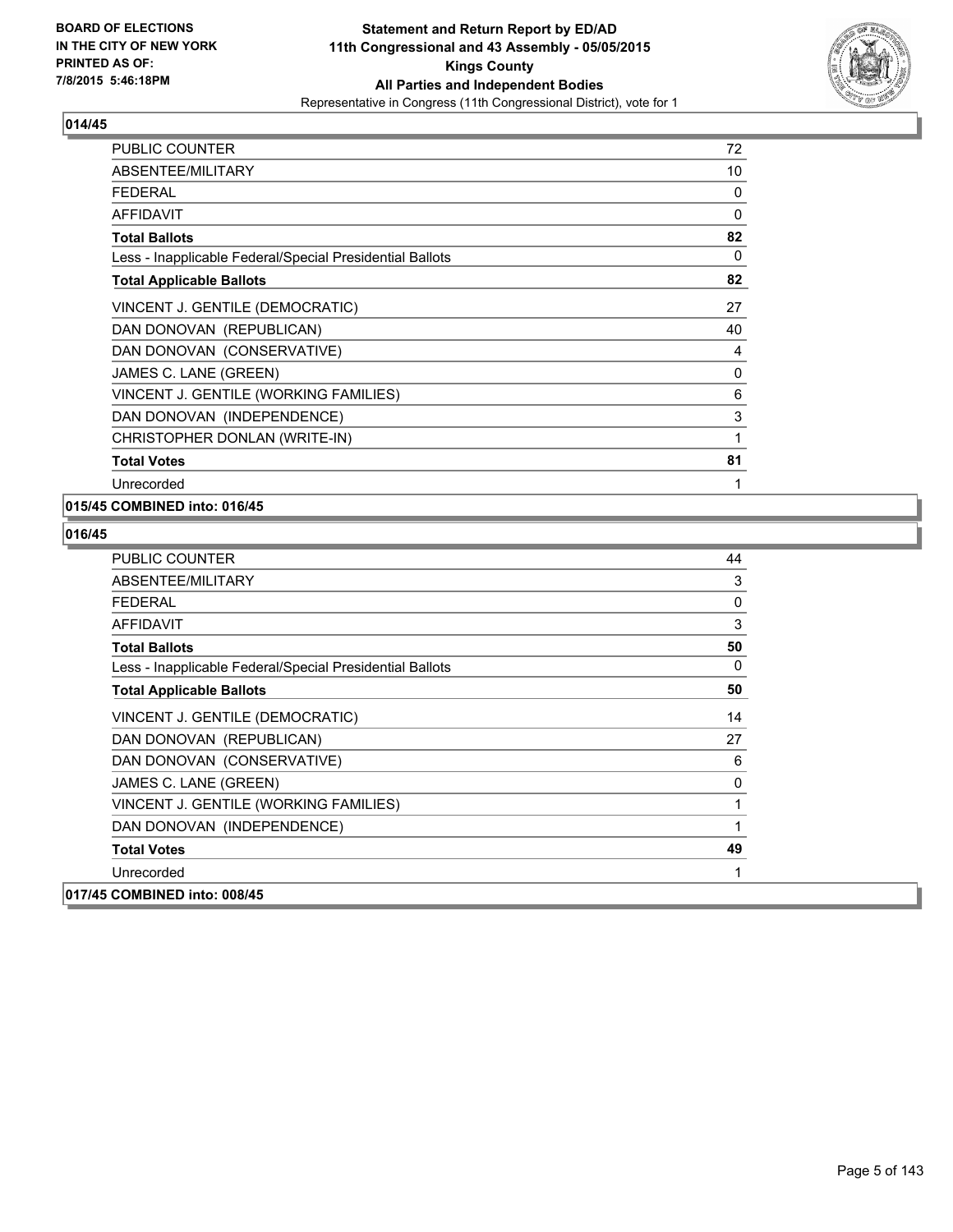

| <b>PUBLIC COUNTER</b>                                    | 67 |
|----------------------------------------------------------|----|
| ABSENTEE/MILITARY                                        | 5  |
| <b>FEDERAL</b>                                           | 0  |
| AFFIDAVIT                                                | 0  |
| <b>Total Ballots</b>                                     | 72 |
| Less - Inapplicable Federal/Special Presidential Ballots | 0  |
| <b>Total Applicable Ballots</b>                          | 72 |
| VINCENT J. GENTILE (DEMOCRATIC)                          | 10 |
| DAN DONOVAN (REPUBLICAN)                                 | 55 |
| DAN DONOVAN (CONSERVATIVE)                               | 5  |
| JAMES C. LANE (GREEN)                                    | 0  |
| VINCENT J. GENTILE (WORKING FAMILIES)                    | 1  |
| DAN DONOVAN (INDEPENDENCE)                               | 1  |
| <b>Total Votes</b>                                       | 72 |

#### **020/45 COMBINED into: 019/45**

| <b>PUBLIC COUNTER</b>                                    | 39       |
|----------------------------------------------------------|----------|
| ABSENTEE/MILITARY                                        | 2        |
| FFDFRAL                                                  | 0        |
| <b>AFFIDAVIT</b>                                         | 1        |
| <b>Total Ballots</b>                                     | 42       |
| Less - Inapplicable Federal/Special Presidential Ballots | 0        |
| <b>Total Applicable Ballots</b>                          | 42       |
| VINCENT J. GENTILE (DEMOCRATIC)                          | 13       |
| DAN DONOVAN (REPUBLICAN)                                 | 26       |
| DAN DONOVAN (CONSERVATIVE)                               |          |
| JAMES C. LANE (GREEN)                                    | 1        |
| VINCENT J. GENTILE (WORKING FAMILIES)                    | 1        |
| DAN DONOVAN (INDEPENDENCE)                               | $\Omega$ |
| <b>Total Votes</b>                                       | 42       |
| 022/45 COMBINED into: 023/45                             |          |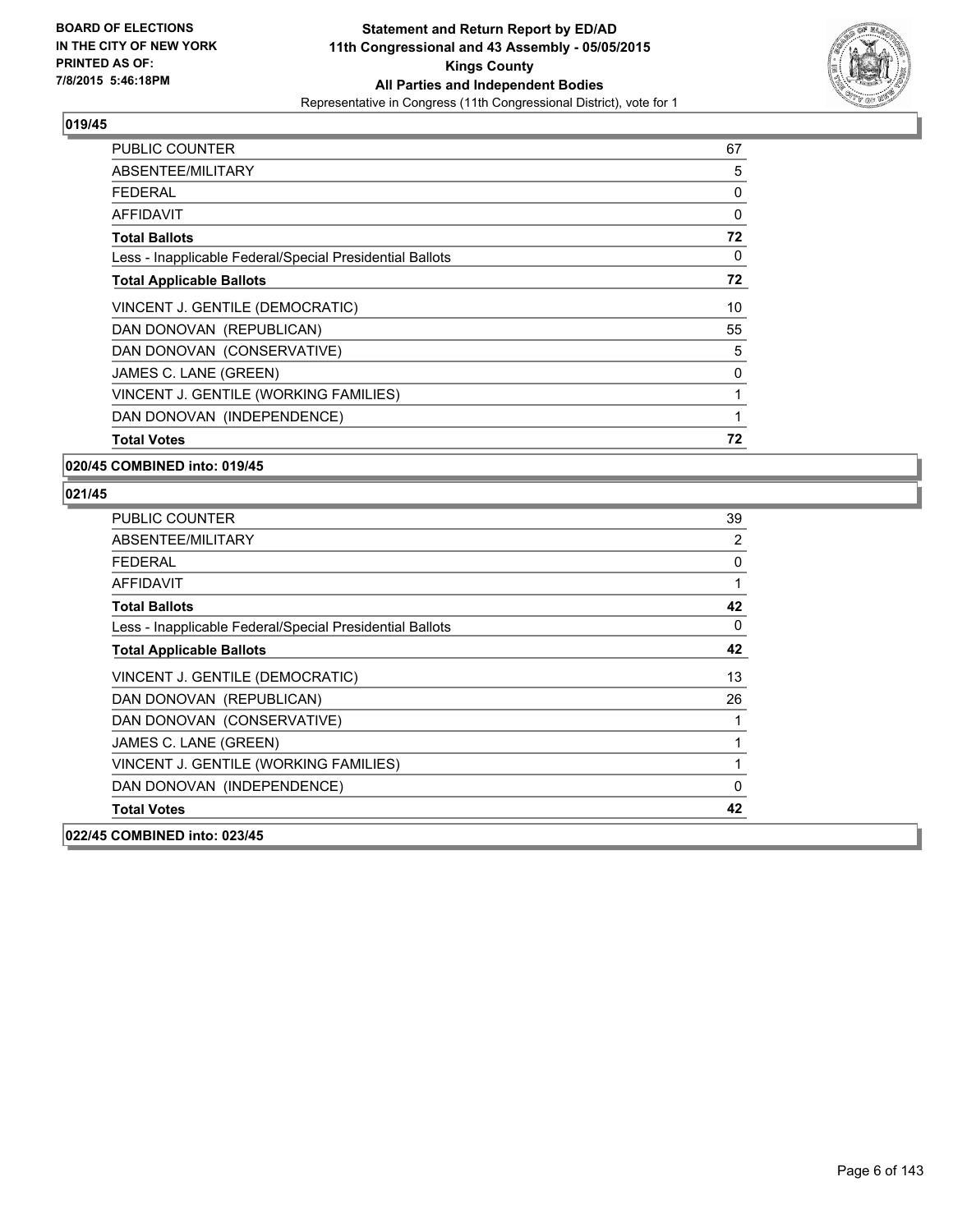

| <b>PUBLIC COUNTER</b>                                    | 48 |
|----------------------------------------------------------|----|
| ABSENTEE/MILITARY                                        | 6  |
| <b>FEDERAL</b>                                           | 0  |
| AFFIDAVIT                                                |    |
| <b>Total Ballots</b>                                     | 55 |
| Less - Inapplicable Federal/Special Presidential Ballots | 0  |
| <b>Total Applicable Ballots</b>                          | 55 |
| VINCENT J. GENTILE (DEMOCRATIC)                          | 16 |
| DAN DONOVAN (REPUBLICAN)                                 | 25 |
| DAN DONOVAN (CONSERVATIVE)                               | 5  |
| JAMES C. LANE (GREEN)                                    | 2  |
| VINCENT J. GENTILE (WORKING FAMILIES)                    | 6  |
| DAN DONOVAN (INDEPENDENCE)                               | 1  |
| <b>Total Votes</b>                                       | 55 |

| <b>PUBLIC COUNTER</b>                                    | 20 |
|----------------------------------------------------------|----|
| ABSENTEE/MILITARY                                        | 3  |
| FEDERAL                                                  | 1  |
| AFFIDAVIT                                                | 0  |
| <b>Total Ballots</b>                                     | 24 |
| Less - Inapplicable Federal/Special Presidential Ballots | 0  |
| <b>Total Applicable Ballots</b>                          | 24 |
| VINCENT J. GENTILE (DEMOCRATIC)                          | 12 |
| DAN DONOVAN (REPUBLICAN)                                 | 9  |
| DAN DONOVAN (CONSERVATIVE)                               | 1  |
| JAMES C. LANE (GREEN)                                    | 0  |
| VINCENT J. GENTILE (WORKING FAMILIES)                    | 1  |
| DAN DONOVAN (INDEPENDENCE)                               | 1  |
| <b>Total Votes</b>                                       | 24 |
| 027/45 COMBINED into: 014/45                             |    |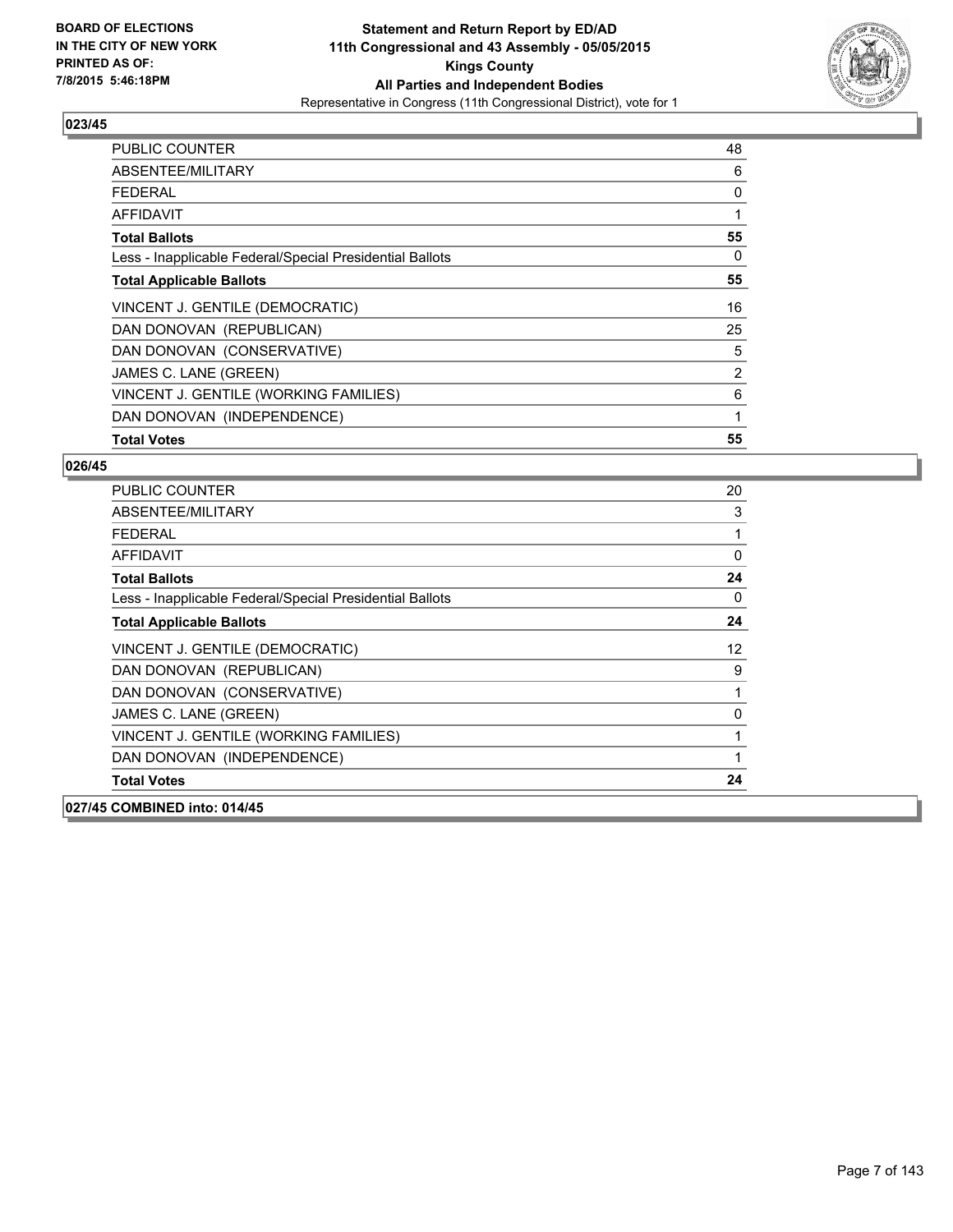

| <b>PUBLIC COUNTER</b>                                    | 24             |
|----------------------------------------------------------|----------------|
| ABSENTEE/MILITARY                                        | 3              |
| <b>FEDERAL</b>                                           | 0              |
| AFFIDAVIT                                                |                |
| <b>Total Ballots</b>                                     | 28             |
| Less - Inapplicable Federal/Special Presidential Ballots | 0              |
| <b>Total Applicable Ballots</b>                          | 28             |
| VINCENT J. GENTILE (DEMOCRATIC)                          | 15             |
| DAN DONOVAN (REPUBLICAN)                                 | 11             |
| DAN DONOVAN (CONSERVATIVE)                               | 0              |
| JAMES C. LANE (GREEN)                                    | 0              |
| VINCENT J. GENTILE (WORKING FAMILIES)                    | $\overline{2}$ |
| DAN DONOVAN (INDEPENDENCE)                               | 0              |
| <b>Total Votes</b>                                       | 28             |

#### **029/45**

| PUBLIC COUNTER                                           | 18             |
|----------------------------------------------------------|----------------|
| ABSENTEE/MILITARY                                        | 2              |
| <b>FEDERAL</b>                                           | 0              |
| <b>AFFIDAVIT</b>                                         | $\Omega$       |
| <b>Total Ballots</b>                                     | 20             |
| Less - Inapplicable Federal/Special Presidential Ballots | 0              |
| <b>Total Applicable Ballots</b>                          | 20             |
| VINCENT J. GENTILE (DEMOCRATIC)                          | 7              |
| DAN DONOVAN (REPUBLICAN)                                 | 10             |
| DAN DONOVAN (CONSERVATIVE)                               | 0              |
| JAMES C. LANE (GREEN)                                    | $\overline{2}$ |
| VINCENT J. GENTILE (WORKING FAMILIES)                    | 1              |
| DAN DONOVAN (INDEPENDENCE)                               | 0              |
| <b>Total Votes</b>                                       | 20             |

| PUBLIC COUNTER                                           | 49 |
|----------------------------------------------------------|----|
| ABSENTEE/MILITARY                                        | 1  |
| <b>FEDERAL</b>                                           | 0  |
| AFFIDAVIT                                                | 1  |
| <b>Total Ballots</b>                                     | 51 |
| Less - Inapplicable Federal/Special Presidential Ballots | 0  |
| <b>Total Applicable Ballots</b>                          | 51 |
| VINCENT J. GENTILE (DEMOCRATIC)                          | 26 |
| DAN DONOVAN (REPUBLICAN)                                 | 17 |
| DAN DONOVAN (CONSERVATIVE)                               | 3  |
| JAMES C. LANE (GREEN)                                    | 1  |
| VINCENT J. GENTILE (WORKING FAMILIES)                    | 1  |
| DAN DONOVAN (INDEPENDENCE)                               | 2  |
| ANTHONY WEINER (WRITE-IN)                                | 1  |
| <b>Total Votes</b>                                       | 51 |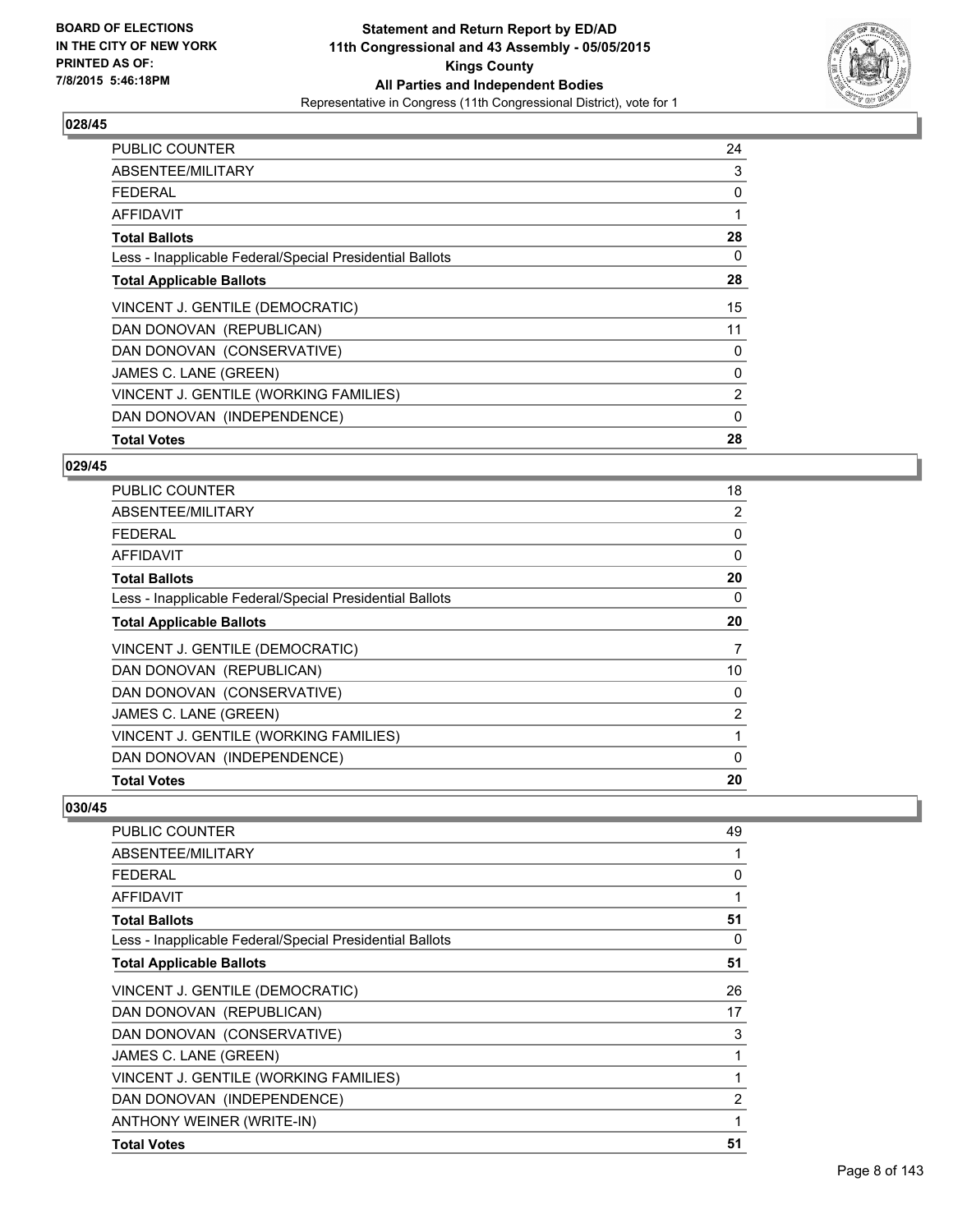

| <b>PUBLIC COUNTER</b>                                    | 49 |
|----------------------------------------------------------|----|
| ABSENTEE/MILITARY                                        | 8  |
| <b>FEDERAL</b>                                           | 0  |
| AFFIDAVIT                                                | 1  |
| <b>Total Ballots</b>                                     | 58 |
| Less - Inapplicable Federal/Special Presidential Ballots | 0  |
| <b>Total Applicable Ballots</b>                          | 58 |
| VINCENT J. GENTILE (DEMOCRATIC)                          | 29 |
| DAN DONOVAN (REPUBLICAN)                                 | 23 |
| DAN DONOVAN (CONSERVATIVE)                               | 3  |
| JAMES C. LANE (GREEN)                                    | 0  |
| VINCENT J. GENTILE (WORKING FAMILIES)                    | 0  |
| DAN DONOVAN (INDEPENDENCE)                               | 3  |
| <b>Total Votes</b>                                       | 58 |

#### **032/45 COMBINED into: 021/45**

| <b>PUBLIC COUNTER</b>                                    | 43 |
|----------------------------------------------------------|----|
| ABSENTEE/MILITARY                                        | 4  |
| <b>FEDERAL</b>                                           | 0  |
| <b>AFFIDAVIT</b>                                         | 0  |
| <b>Total Ballots</b>                                     | 47 |
| Less - Inapplicable Federal/Special Presidential Ballots | 0  |
| <b>Total Applicable Ballots</b>                          | 47 |
| VINCENT J. GENTILE (DEMOCRATIC)                          | 21 |
| DAN DONOVAN (REPUBLICAN)                                 | 17 |
| DAN DONOVAN (CONSERVATIVE)                               | 5  |
| JAMES C. LANE (GREEN)                                    | 1  |
| VINCENT J. GENTILE (WORKING FAMILIES)                    | 2  |
| DAN DONOVAN (INDEPENDENCE)                               | 1  |
| <b>Total Votes</b>                                       | 47 |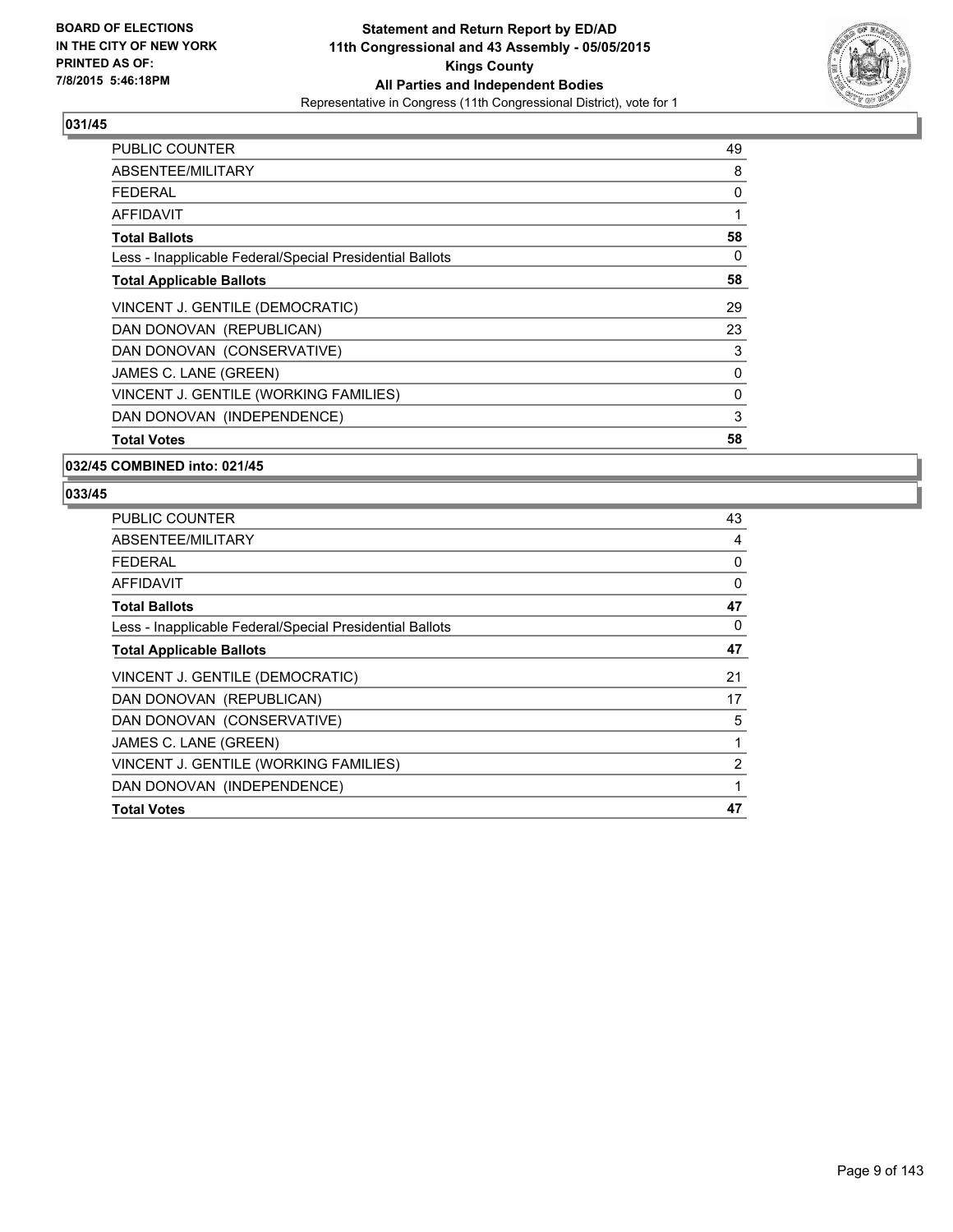

| <b>PUBLIC COUNTER</b>                                    | 26 |
|----------------------------------------------------------|----|
| ABSENTEE/MILITARY                                        | 3  |
| FEDERAL                                                  | 0  |
| AFFIDAVIT                                                | 0  |
| <b>Total Ballots</b>                                     | 29 |
| Less - Inapplicable Federal/Special Presidential Ballots | 0  |
| <b>Total Applicable Ballots</b>                          | 29 |
| VINCENT J. GENTILE (DEMOCRATIC)                          | 18 |
| DAN DONOVAN (REPUBLICAN)                                 | 10 |
| DAN DONOVAN (CONSERVATIVE)                               | 0  |
| JAMES C. LANE (GREEN)                                    |    |
| VINCENT J. GENTILE (WORKING FAMILIES)                    | 0  |
| DAN DONOVAN (INDEPENDENCE)                               | 0  |
| <b>Total Votes</b>                                       | 29 |

**035/45 COMBINED into: 033/45**

**036/45 COMBINED into: 031/45**

#### **037/45 COMBINED into: 057/45**

#### **038/45 COMBINED into: 028/45**

#### **040/45**

| <b>PUBLIC COUNTER</b>                                    | 78 |
|----------------------------------------------------------|----|
| ABSENTEE/MILITARY                                        | 3  |
| <b>FEDERAL</b>                                           | 0  |
| <b>AFFIDAVIT</b>                                         | 0  |
| <b>Total Ballots</b>                                     | 81 |
| Less - Inapplicable Federal/Special Presidential Ballots | 0  |
| <b>Total Applicable Ballots</b>                          | 81 |
| VINCENT J. GENTILE (DEMOCRATIC)                          | 31 |
| DAN DONOVAN (REPUBLICAN)                                 | 39 |
| DAN DONOVAN (CONSERVATIVE)                               | 4  |
| JAMES C. LANE (GREEN)                                    | 0  |
| VINCENT J. GENTILE (WORKING FAMILIES)                    | 2  |
| DAN DONOVAN (INDEPENDENCE)                               | 3  |
| MARVIN H. MALATER (WRITE-IN)                             | 1  |
| MICHAEL MCMAHON (WRITE-IN)                               | 1  |
| <b>Total Votes</b>                                       | 81 |
| 041/45 COMBINED into: 043/45                             |    |

# **042/45 COMBINED into: 040/45**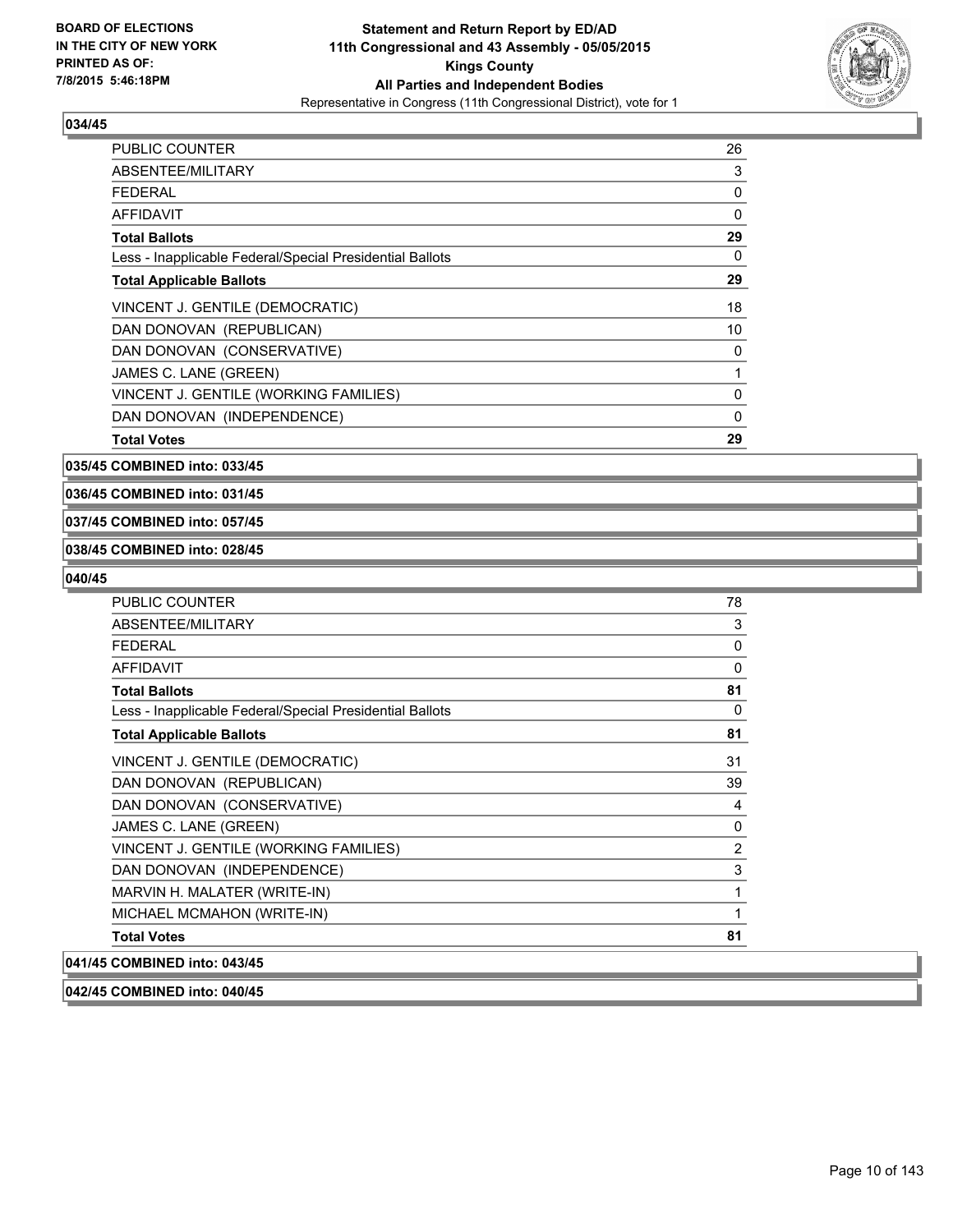

| <b>PUBLIC COUNTER</b>                                    | 44 |
|----------------------------------------------------------|----|
| ABSENTEE/MILITARY                                        | 5  |
| <b>FEDERAL</b>                                           | 1  |
| AFFIDAVIT                                                | 0  |
| <b>Total Ballots</b>                                     | 50 |
| Less - Inapplicable Federal/Special Presidential Ballots | 0  |
| <b>Total Applicable Ballots</b>                          | 50 |
| VINCENT J. GENTILE (DEMOCRATIC)                          | 28 |
| DAN DONOVAN (REPUBLICAN)                                 | 15 |
| DAN DONOVAN (CONSERVATIVE)                               | 3  |
| JAMES C. LANE (GREEN)                                    | 0  |
| VINCENT J. GENTILE (WORKING FAMILIES)                    | 1  |
| DAN DONOVAN (INDEPENDENCE)                               | 3  |
| <b>Total Votes</b>                                       | 50 |

#### **044/45 COMBINED into: 045/45**

| <b>PUBLIC COUNTER</b>                                    | 54           |
|----------------------------------------------------------|--------------|
| ABSENTEE/MILITARY                                        | 1            |
| <b>FEDERAL</b>                                           | 1            |
| AFFIDAVIT                                                | $\mathbf{1}$ |
| <b>Total Ballots</b>                                     | 57           |
| Less - Inapplicable Federal/Special Presidential Ballots | 0            |
| <b>Total Applicable Ballots</b>                          | 57           |
| VINCENT J. GENTILE (DEMOCRATIC)                          | 48           |
| DAN DONOVAN (REPUBLICAN)                                 | 5            |
| DAN DONOVAN (CONSERVATIVE)                               | 0            |
| JAMES C. LANE (GREEN)                                    | 0            |
| VINCENT J. GENTILE (WORKING FAMILIES)                    | 2            |
| DAN DONOVAN (INDEPENDENCE)                               | 1            |
| <b>Total Votes</b>                                       | 56           |
| Unrecorded                                               | 1            |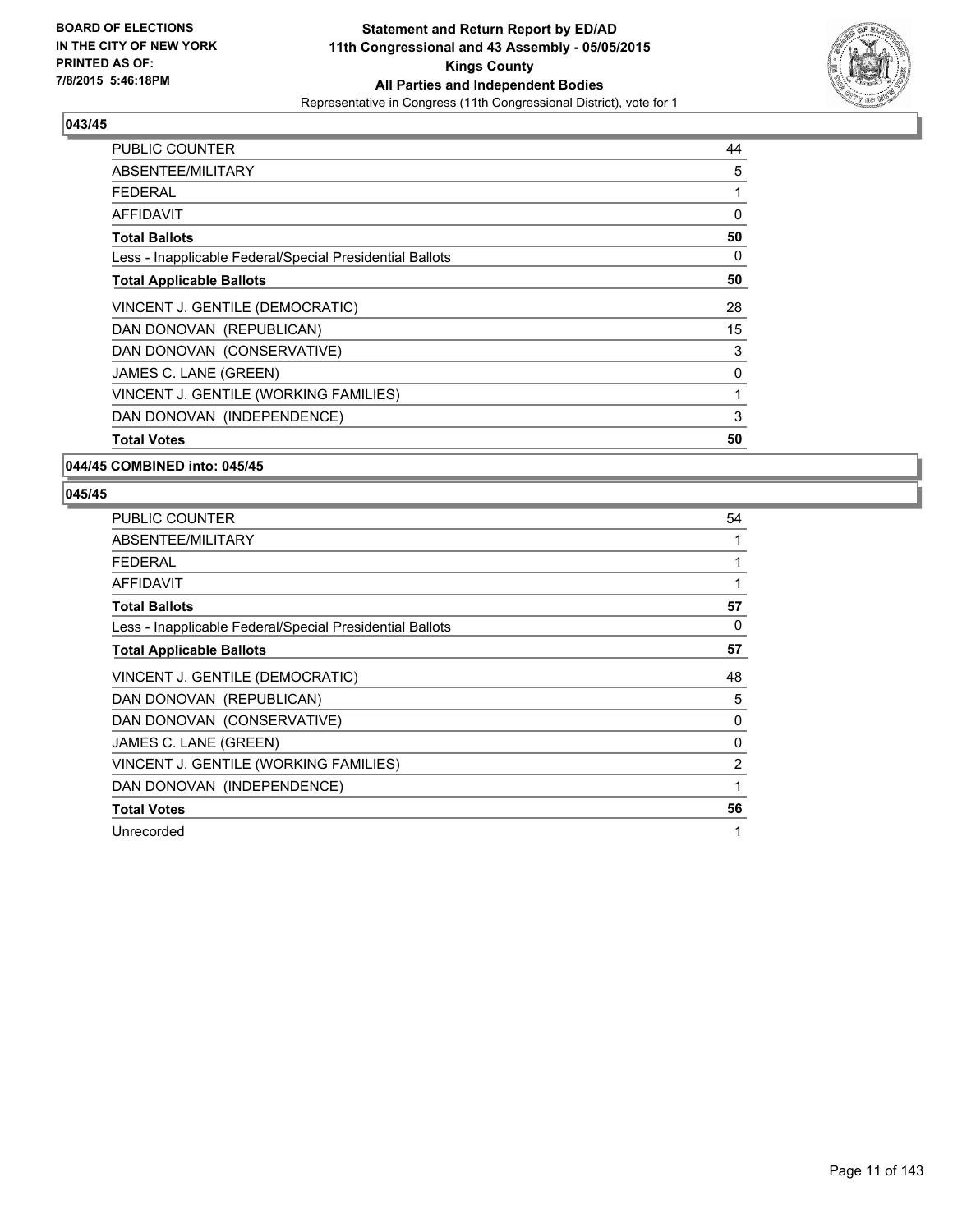

| <b>PUBLIC COUNTER</b>                                    | 47 |
|----------------------------------------------------------|----|
| ABSENTEE/MILITARY                                        | 0  |
| <b>FEDERAL</b>                                           | 0  |
| AFFIDAVIT                                                | 0  |
| <b>Total Ballots</b>                                     | 47 |
| Less - Inapplicable Federal/Special Presidential Ballots | 0  |
| <b>Total Applicable Ballots</b>                          | 47 |
| VINCENT J. GENTILE (DEMOCRATIC)                          | 42 |
| DAN DONOVAN (REPUBLICAN)                                 | 3  |
| DAN DONOVAN (CONSERVATIVE)                               | 0  |
| JAMES C. LANE (GREEN)                                    | 1  |
| VINCENT J. GENTILE (WORKING FAMILIES)                    | 1  |
| DAN DONOVAN (INDEPENDENCE)                               | 0  |
| <b>Total Votes</b>                                       | 47 |

#### **047/45**

| 6              |
|----------------|
| 0              |
| 0              |
| 0              |
| 6              |
| 0              |
| 6              |
| 4              |
| 0              |
| $\overline{2}$ |
| 0              |
| 0              |
| 0              |
| 6              |
|                |

| <b>PUBLIC COUNTER</b>                                    | 87 |
|----------------------------------------------------------|----|
| ABSENTEE/MILITARY                                        | 10 |
| <b>FEDERAL</b>                                           | 0  |
| AFFIDAVIT                                                | 0  |
| <b>Total Ballots</b>                                     | 97 |
| Less - Inapplicable Federal/Special Presidential Ballots | 0  |
| <b>Total Applicable Ballots</b>                          | 97 |
| VINCENT J. GENTILE (DEMOCRATIC)                          | 42 |
| DAN DONOVAN (REPUBLICAN)                                 | 45 |
| DAN DONOVAN (CONSERVATIVE)                               | 4  |
| JAMES C. LANE (GREEN)                                    | 0  |
| VINCENT J. GENTILE (WORKING FAMILIES)                    | 1  |
| DAN DONOVAN (INDEPENDENCE)                               | 5  |
| <b>Total Votes</b>                                       | 97 |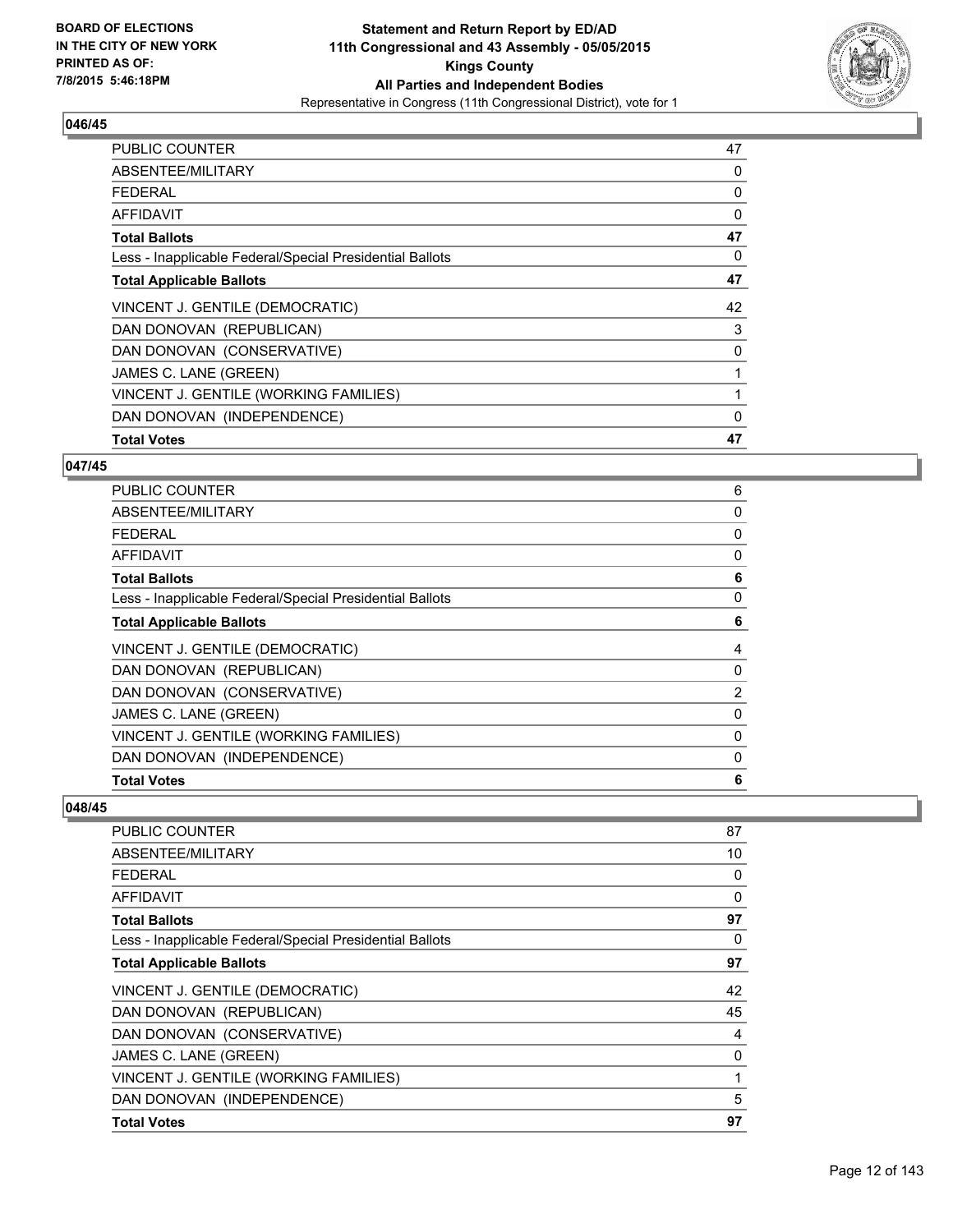

## **055/45 COMBINED into: 034/45**

| 071/45 COMBINED into: 048/45                             |    |
|----------------------------------------------------------|----|
| <b>Total Votes</b>                                       | 72 |
| DAN DONOVAN (INDEPENDENCE)                               | 1  |
| VINCENT J. GENTILE (WORKING FAMILIES)                    | 3  |
| JAMES C. LANE (GREEN)                                    | 1  |
| DAN DONOVAN (CONSERVATIVE)                               | 5  |
| DAN DONOVAN (REPUBLICAN)                                 | 25 |
| VINCENT J. GENTILE (DEMOCRATIC)                          | 37 |
| <b>Total Applicable Ballots</b>                          | 72 |
| Less - Inapplicable Federal/Special Presidential Ballots | 0  |
| <b>Total Ballots</b>                                     | 72 |
| AFFIDAVIT                                                | 0  |
| <b>FEDERAL</b>                                           |    |
| ABSENTEE/MILITARY                                        | 6  |
| <b>PUBLIC COUNTER</b>                                    | 65 |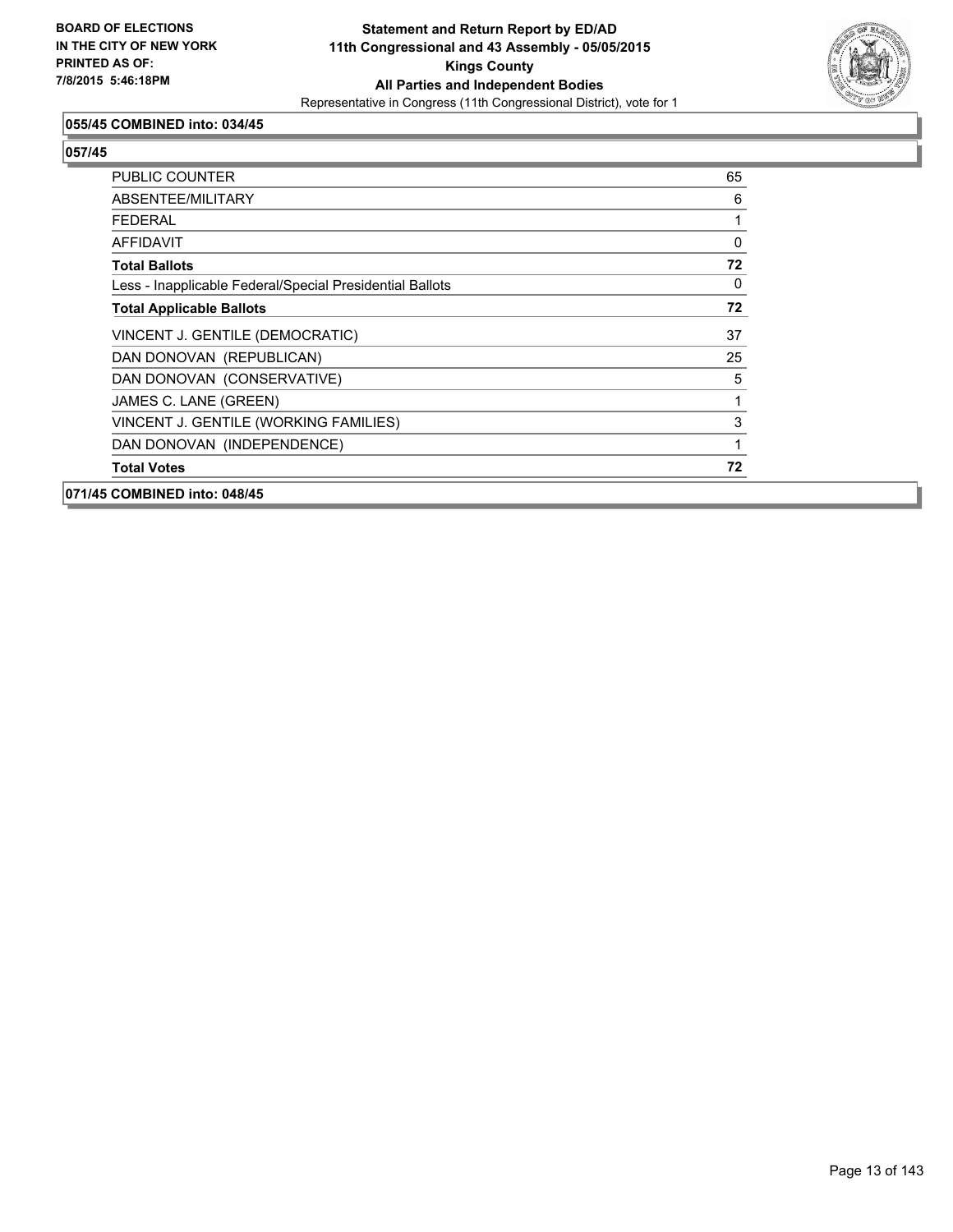

| <b>PUBLIC COUNTER</b>                                    | 123 |
|----------------------------------------------------------|-----|
| ABSENTEE/MILITARY                                        | 2   |
| <b>FEDERAL</b>                                           | 0   |
| <b>AFFIDAVIT</b>                                         | 1   |
| <b>Total Ballots</b>                                     | 126 |
| Less - Inapplicable Federal/Special Presidential Ballots | 0   |
| <b>Total Applicable Ballots</b>                          | 126 |
| VINCENT J. GENTILE (DEMOCRATIC)                          | 88  |
| DAN DONOVAN (REPUBLICAN)                                 | 22  |
| DAN DONOVAN (CONSERVATIVE)                               | 4   |
| JAMES C. LANE (GREEN)                                    | 4   |
| VINCENT J. GENTILE (WORKING FAMILIES)                    | 7   |
| DAN DONOVAN (INDEPENDENCE)                               | 0   |
| <b>Total Votes</b>                                       | 125 |
| Unrecorded                                               | 1   |

**034/46 COMBINED into: 048/46**

#### **035/46 COMBINED into: 066/46**

| PUBLIC COUNTER                                           | 84             |
|----------------------------------------------------------|----------------|
| ABSENTEE/MILITARY                                        | 5              |
| <b>FEDERAL</b>                                           | 0              |
| AFFIDAVIT                                                | 0              |
| <b>Total Ballots</b>                                     | 89             |
| Less - Inapplicable Federal/Special Presidential Ballots | 0              |
| <b>Total Applicable Ballots</b>                          | 89             |
| VINCENT J. GENTILE (DEMOCRATIC)                          | 46             |
| DAN DONOVAN (REPUBLICAN)                                 | 31             |
| DAN DONOVAN (CONSERVATIVE)                               | 8              |
| JAMES C. LANE (GREEN)                                    | 1              |
| VINCENT J. GENTILE (WORKING FAMILIES)                    | $\overline{2}$ |
| DAN DONOVAN (INDEPENDENCE)                               | 0              |
| ROBERT D' AMICO (WRITE-IN)                               | 1              |
| <b>Total Votes</b>                                       | 89             |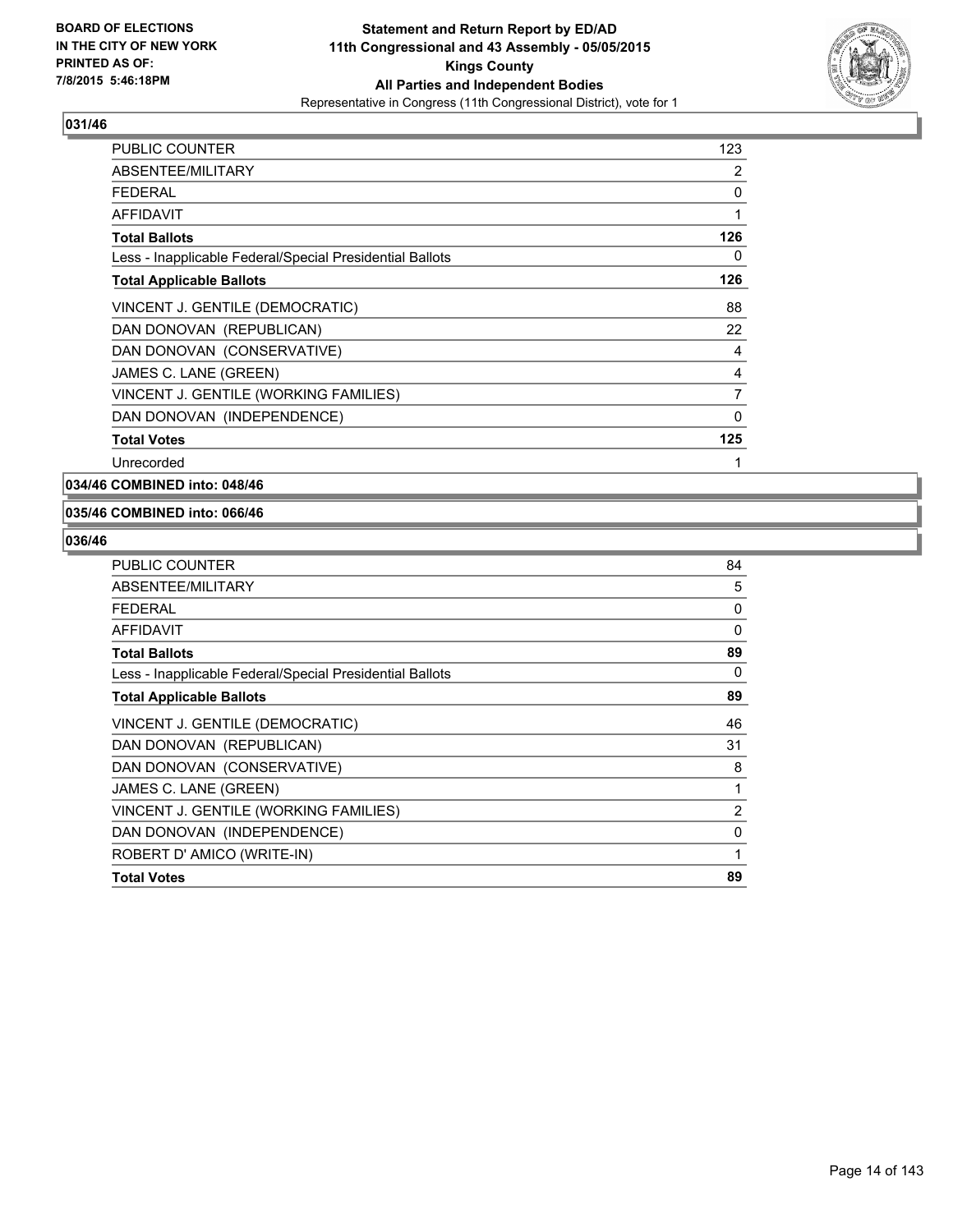

| <b>PUBLIC COUNTER</b>                                    | 0 |
|----------------------------------------------------------|---|
| ABSENTEE/MILITARY                                        | 0 |
| <b>FEDERAL</b>                                           | 0 |
| AFFIDAVIT                                                | 0 |
| <b>Total Ballots</b>                                     | 0 |
| Less - Inapplicable Federal/Special Presidential Ballots | 0 |
| <b>Total Applicable Ballots</b>                          | 0 |
| VINCENT J. GENTILE (DEMOCRATIC)                          | 0 |
| DAN DONOVAN (REPUBLICAN)                                 | 0 |
| DAN DONOVAN (CONSERVATIVE)                               | 0 |
| JAMES C. LANE (GREEN)                                    | 0 |
| VINCENT J. GENTILE (WORKING FAMILIES)                    | 0 |
| DAN DONOVAN (INDEPENDENCE)                               | 0 |
| <b>Total Votes</b>                                       | 0 |

#### **038/46**

| PUBLIC COUNTER                                           | 49 |
|----------------------------------------------------------|----|
| ABSENTEE/MILITARY                                        | 7  |
| <b>FEDERAL</b>                                           | 0  |
| <b>AFFIDAVIT</b>                                         |    |
| <b>Total Ballots</b>                                     | 57 |
| Less - Inapplicable Federal/Special Presidential Ballots | 0  |
| <b>Total Applicable Ballots</b>                          | 57 |
| VINCENT J. GENTILE (DEMOCRATIC)                          | 31 |
| DAN DONOVAN (REPUBLICAN)                                 | 19 |
| DAN DONOVAN (CONSERVATIVE)                               | 5  |
| JAMES C. LANE (GREEN)                                    | 1  |
| VINCENT J. GENTILE (WORKING FAMILIES)                    | 0  |
| DAN DONOVAN (INDEPENDENCE)                               |    |
| <b>Total Votes</b>                                       | 57 |

| <b>PUBLIC COUNTER</b>                                    | 41                |
|----------------------------------------------------------|-------------------|
| ABSENTEE/MILITARY                                        | 5                 |
| <b>FEDERAL</b>                                           | 2                 |
| AFFIDAVIT                                                | 0                 |
| <b>Total Ballots</b>                                     | 48                |
| Less - Inapplicable Federal/Special Presidential Ballots | 0                 |
| <b>Total Applicable Ballots</b>                          | 48                |
| VINCENT J. GENTILE (DEMOCRATIC)                          | 27                |
| DAN DONOVAN (REPUBLICAN)                                 | $12 \overline{ }$ |
| DAN DONOVAN (CONSERVATIVE)                               | 2                 |
| JAMES C. LANE (GREEN)                                    | 1                 |
| VINCENT J. GENTILE (WORKING FAMILIES)                    | 3                 |
| DAN DONOVAN (INDEPENDENCE)                               | 3                 |
| <b>Total Votes</b>                                       | 48                |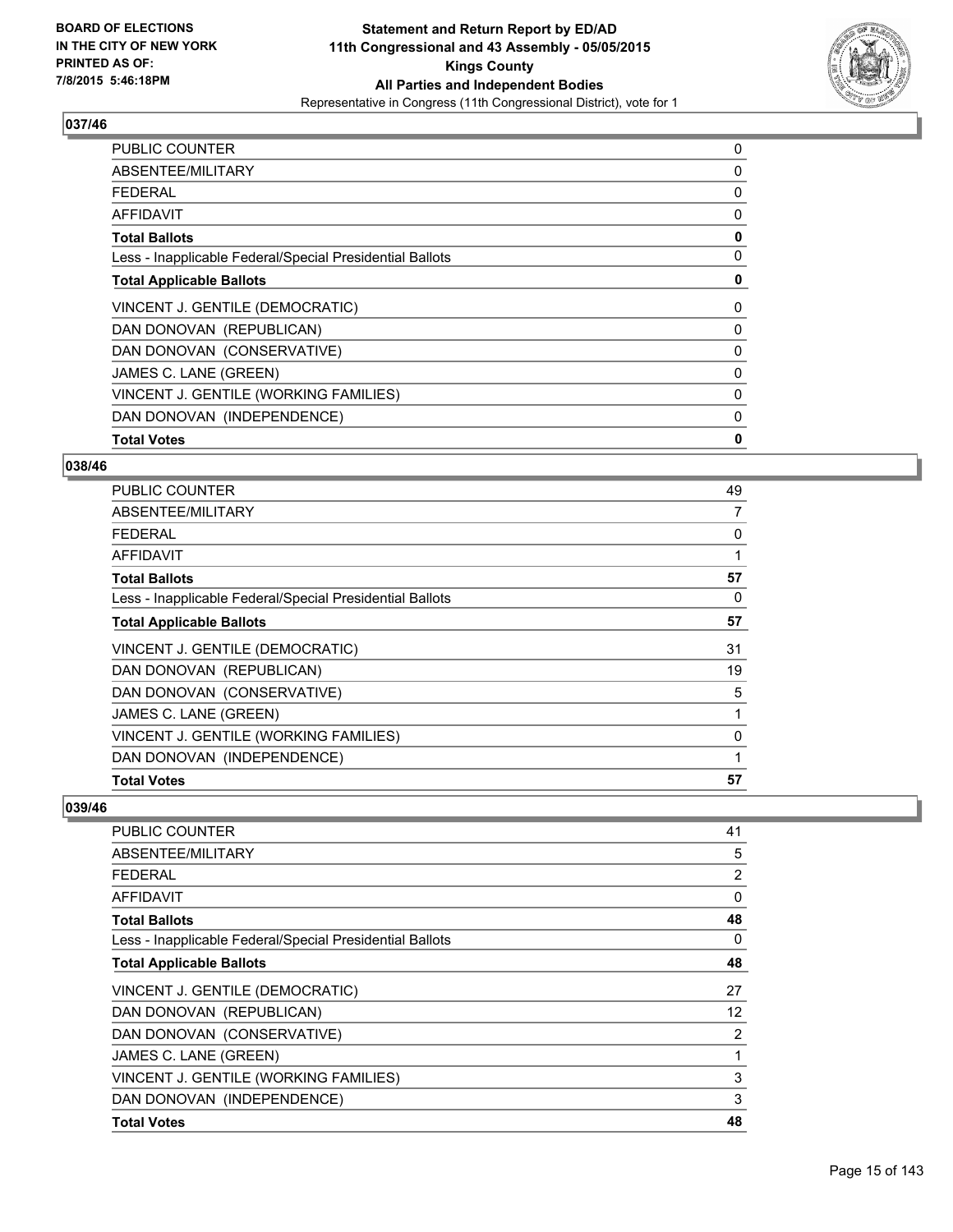

| <b>PUBLIC COUNTER</b>                                    | 8 |
|----------------------------------------------------------|---|
| ABSENTEE/MILITARY                                        | 0 |
| FEDERAL                                                  | 0 |
| AFFIDAVIT                                                | 0 |
| <b>Total Ballots</b>                                     | 8 |
| Less - Inapplicable Federal/Special Presidential Ballots | 0 |
| <b>Total Applicable Ballots</b>                          | 8 |
| VINCENT J. GENTILE (DEMOCRATIC)                          | 5 |
| DAN DONOVAN (REPUBLICAN)                                 | 3 |
| DAN DONOVAN (CONSERVATIVE)                               | 0 |
| JAMES C. LANE (GREEN)                                    | 0 |
| VINCENT J. GENTILE (WORKING FAMILIES)                    | 0 |
| DAN DONOVAN (INDEPENDENCE)                               | 0 |
| <b>Total Votes</b>                                       | 8 |

| <b>PUBLIC COUNTER</b>                                    | 231      |
|----------------------------------------------------------|----------|
| ABSENTEE/MILITARY                                        | 15       |
| <b>FEDERAL</b>                                           | 0        |
| <b>AFFIDAVIT</b>                                         | $\Omega$ |
| <b>Total Ballots</b>                                     | 246      |
| Less - Inapplicable Federal/Special Presidential Ballots | 0        |
| <b>Total Applicable Ballots</b>                          | 246      |
| VINCENT J. GENTILE (DEMOCRATIC)                          | 156      |
| DAN DONOVAN (REPUBLICAN)                                 | 59       |
| DAN DONOVAN (CONSERVATIVE)                               | 16       |
| JAMES C. LANE (GREEN)                                    | 4        |
| VINCENT J. GENTILE (WORKING FAMILIES)                    | 5        |
| DAN DONOVAN (INDEPENDENCE)                               | 6        |
| <b>Total Votes</b>                                       | 246      |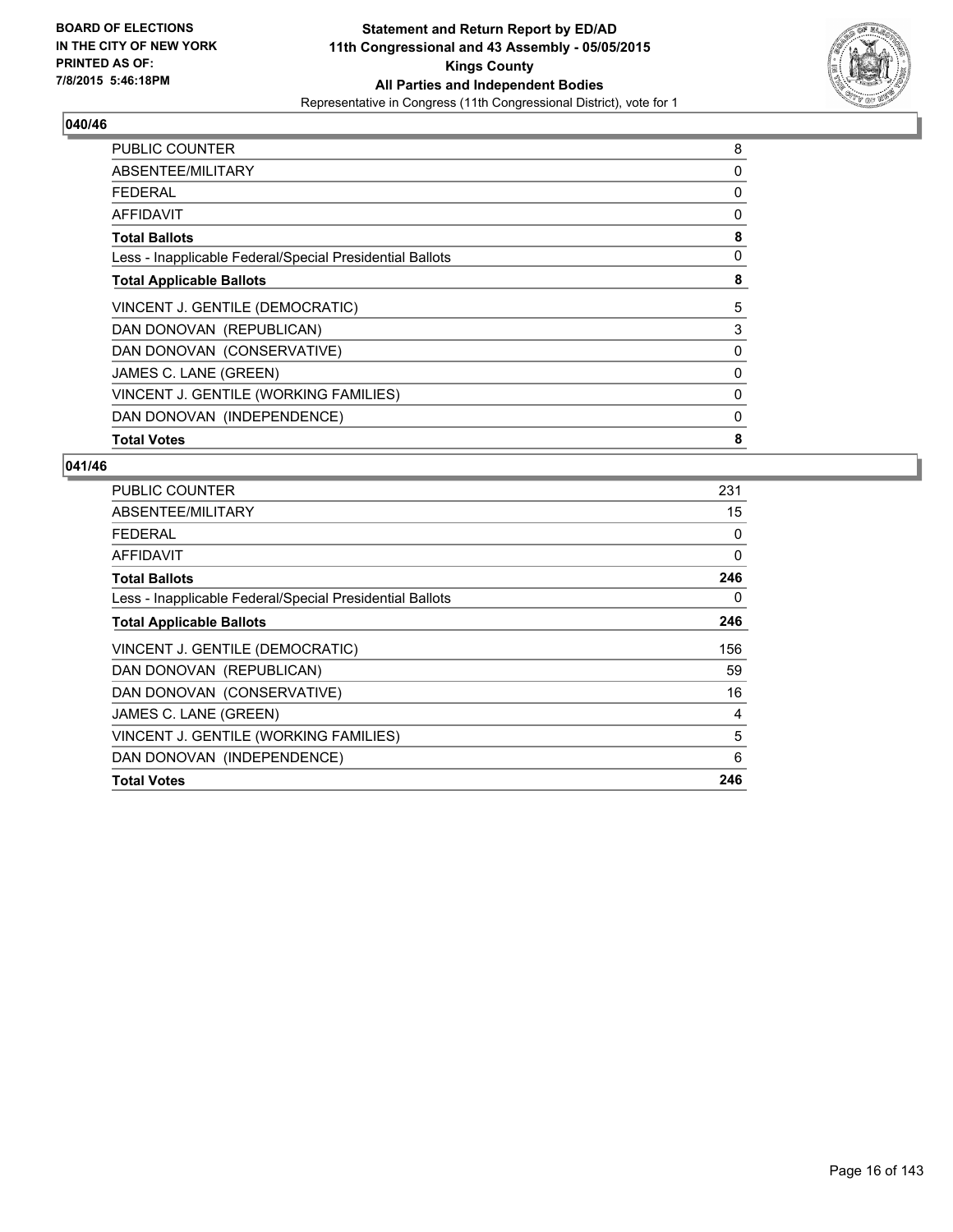

| <b>PUBLIC COUNTER</b>                                    | 40 |
|----------------------------------------------------------|----|
| ABSENTEE/MILITARY                                        | 0  |
| <b>FEDERAL</b>                                           | 0  |
| AFFIDAVIT                                                | 0  |
| <b>Total Ballots</b>                                     | 40 |
| Less - Inapplicable Federal/Special Presidential Ballots | 0  |
| <b>Total Applicable Ballots</b>                          | 40 |
| VINCENT J. GENTILE (DEMOCRATIC)                          | 22 |
| DAN DONOVAN (REPUBLICAN)                                 | 15 |
| DAN DONOVAN (CONSERVATIVE)                               | 0  |
| JAMES C. LANE (GREEN)                                    | 0  |
| VINCENT J. GENTILE (WORKING FAMILIES)                    | 1  |
| DAN DONOVAN (INDEPENDENCE)                               | 0  |
| LUCRETIA REGINA POTTER (WRITE-IN)                        | 1  |
| <b>Total Votes</b>                                       | 39 |
| Unrecorded                                               | 1  |

| PUBLIC COUNTER                                           | 65 |
|----------------------------------------------------------|----|
| ABSENTEE/MILITARY                                        | 3  |
| <b>FEDERAL</b>                                           | 0  |
| AFFIDAVIT                                                | 0  |
| <b>Total Ballots</b>                                     | 68 |
| Less - Inapplicable Federal/Special Presidential Ballots | 0  |
| <b>Total Applicable Ballots</b>                          | 68 |
| VINCENT J. GENTILE (DEMOCRATIC)                          | 37 |
| DAN DONOVAN (REPUBLICAN)                                 | 22 |
| DAN DONOVAN (CONSERVATIVE)                               | 2  |
| JAMES C. LANE (GREEN)                                    | 0  |
| VINCENT J. GENTILE (WORKING FAMILIES)                    | 2  |
| DAN DONOVAN (INDEPENDENCE)                               | 5  |
| <b>Total Votes</b>                                       | 68 |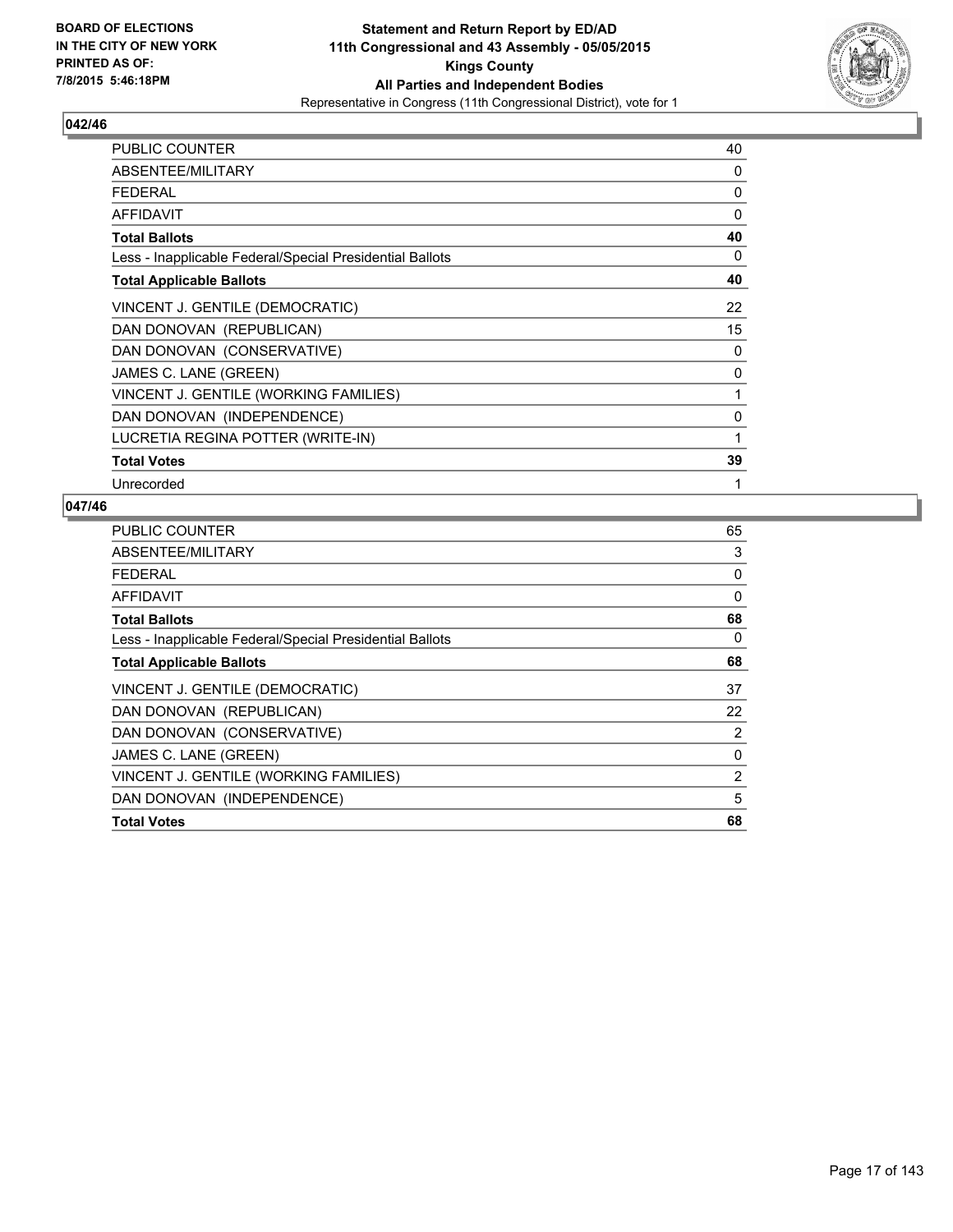

| <b>PUBLIC COUNTER</b>                                    | 115 |
|----------------------------------------------------------|-----|
| ABSENTEE/MILITARY                                        | 7   |
| <b>FEDERAL</b>                                           | 2   |
| <b>AFFIDAVIT</b>                                         | 0   |
| <b>Total Ballots</b>                                     | 124 |
| Less - Inapplicable Federal/Special Presidential Ballots | 0   |
| <b>Total Applicable Ballots</b>                          | 124 |
| VINCENT J. GENTILE (DEMOCRATIC)                          | 83  |
| DAN DONOVAN (REPUBLICAN)                                 | 21  |
| DAN DONOVAN (CONSERVATIVE)                               | 7   |
| JAMES C. LANE (GREEN)                                    | 2   |
| VINCENT J. GENTILE (WORKING FAMILIES)                    | 9   |
| DAN DONOVAN (INDEPENDENCE)                               | 1   |
| <b>Total Votes</b>                                       | 123 |
| Unrecorded                                               | 1   |

#### **049/46**

| <b>PUBLIC COUNTER</b>                                    | 148 |
|----------------------------------------------------------|-----|
| ABSENTEE/MILITARY                                        | 6   |
| <b>FEDERAL</b>                                           | 0   |
| AFFIDAVIT                                                | 1   |
| <b>Total Ballots</b>                                     | 155 |
| Less - Inapplicable Federal/Special Presidential Ballots | 0   |
| <b>Total Applicable Ballots</b>                          | 155 |
| VINCENT J. GENTILE (DEMOCRATIC)                          | 91  |
| DAN DONOVAN (REPUBLICAN)                                 | 34  |
| DAN DONOVAN (CONSERVATIVE)                               | 7   |
| JAMES C. LANE (GREEN)                                    | 7   |
| VINCENT J. GENTILE (WORKING FAMILIES)                    | 16  |
| DAN DONOVAN (INDEPENDENCE)                               | 0   |
| <b>Total Votes</b>                                       | 155 |

| <b>PUBLIC COUNTER</b>                                    | 144 |
|----------------------------------------------------------|-----|
| ABSENTEE/MILITARY                                        | 9   |
| FEDERAL                                                  | 0   |
| AFFIDAVIT                                                | 0   |
| <b>Total Ballots</b>                                     | 153 |
| Less - Inapplicable Federal/Special Presidential Ballots | 0   |
| <b>Total Applicable Ballots</b>                          | 153 |
| VINCENT J. GENTILE (DEMOCRATIC)                          | 67  |
| DAN DONOVAN (REPUBLICAN)                                 | 52  |
| DAN DONOVAN (CONSERVATIVE)                               | 17  |
| JAMES C. LANE (GREEN)                                    | 3   |
| VINCENT J. GENTILE (WORKING FAMILIES)                    | 9   |
| DAN DONOVAN (INDEPENDENCE)                               | 5   |
| <b>Total Votes</b>                                       | 153 |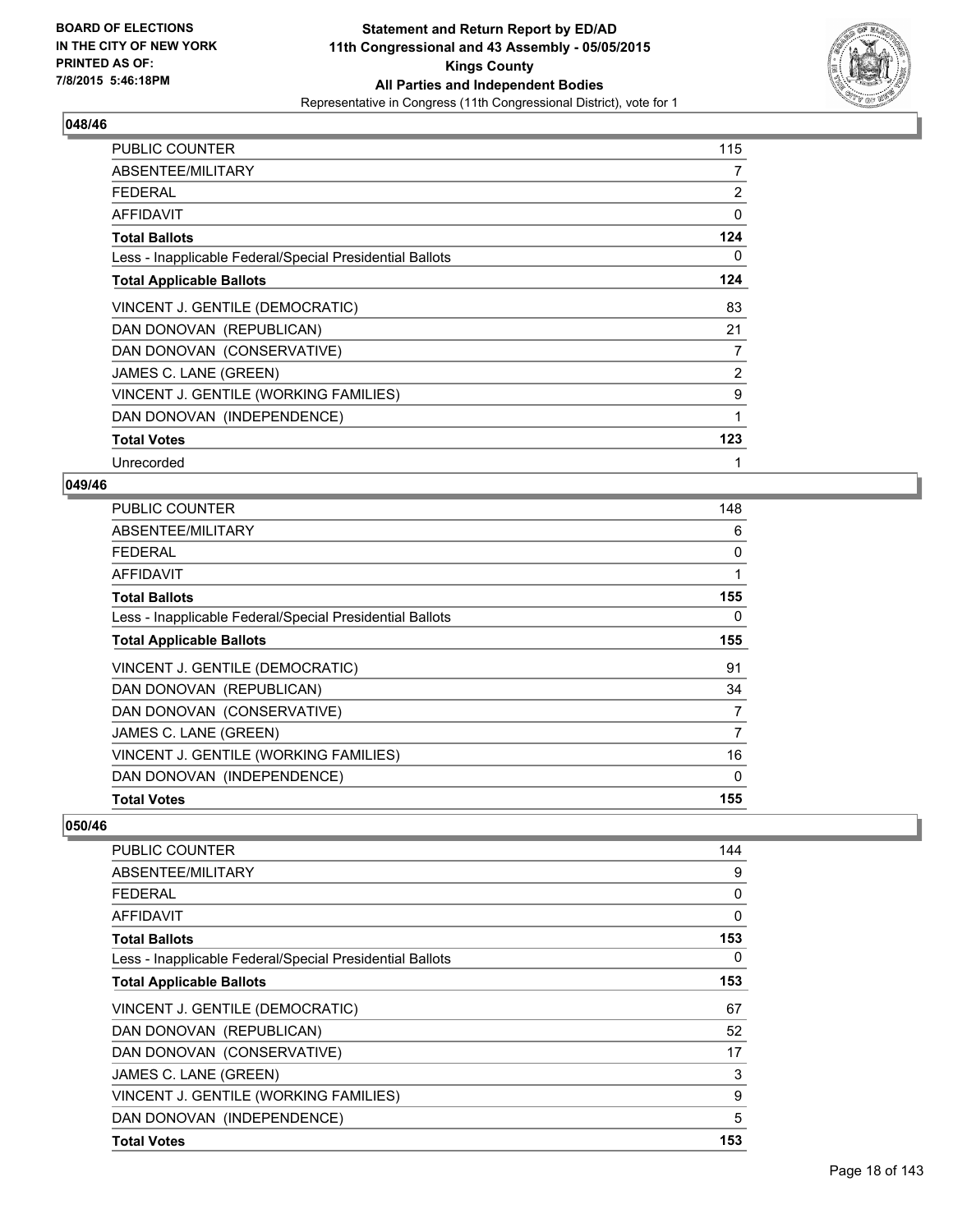

| <b>PUBLIC COUNTER</b>                                    | 137 |
|----------------------------------------------------------|-----|
| ABSENTEE/MILITARY                                        | 4   |
| <b>FEDERAL</b>                                           | 0   |
| AFFIDAVIT                                                | 0   |
| <b>Total Ballots</b>                                     | 141 |
| Less - Inapplicable Federal/Special Presidential Ballots | 0   |
| <b>Total Applicable Ballots</b>                          | 141 |
| VINCENT J. GENTILE (DEMOCRATIC)                          | 71  |
| DAN DONOVAN (REPUBLICAN)                                 | 47  |
| DAN DONOVAN (CONSERVATIVE)                               | 13  |
| JAMES C. LANE (GREEN)                                    | 1   |
| VINCENT J. GENTILE (WORKING FAMILIES)                    | 8   |
| DAN DONOVAN (INDEPENDENCE)                               | 1   |
| <b>Total Votes</b>                                       | 141 |

| <b>PUBLIC COUNTER</b>                                    | 276 |
|----------------------------------------------------------|-----|
| ABSENTEE/MILITARY                                        | 6   |
| <b>FEDERAL</b>                                           | 0   |
| <b>AFFIDAVIT</b>                                         | 2   |
| <b>Total Ballots</b>                                     | 284 |
| Less - Inapplicable Federal/Special Presidential Ballots | 0   |
| <b>Total Applicable Ballots</b>                          | 284 |
| VINCENT J. GENTILE (DEMOCRATIC)                          | 157 |
| DAN DONOVAN (REPUBLICAN)                                 | 91  |
| DAN DONOVAN (CONSERVATIVE)                               | 21  |
| JAMES C. LANE (GREEN)                                    | 3   |
| VINCENT J. GENTILE (WORKING FAMILIES)                    | 6   |
| DAN DONOVAN (INDEPENDENCE)                               | 5   |
| <b>Total Votes</b>                                       | 283 |
| Unrecorded                                               | 1   |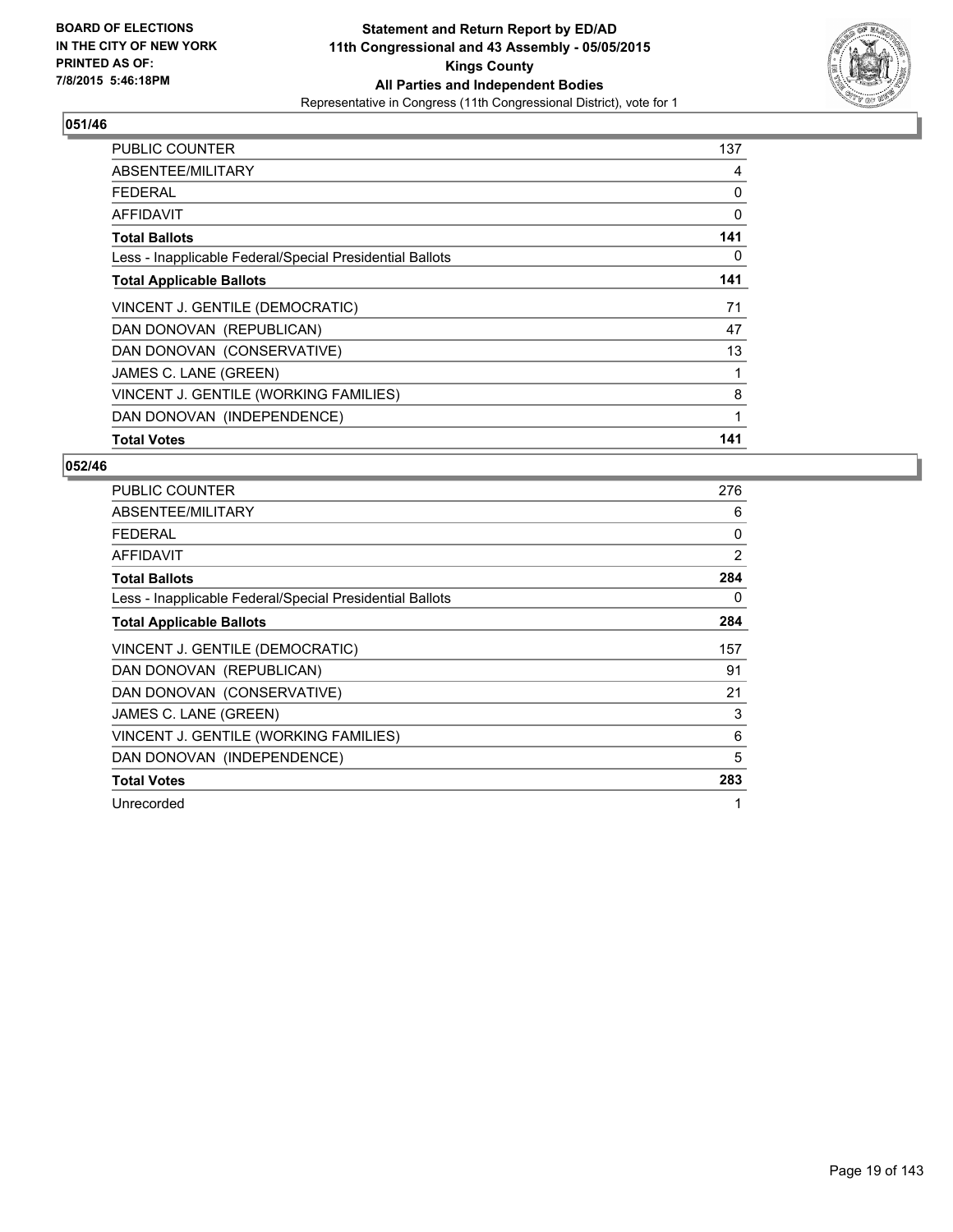

| PUBLIC COUNTER                                           | 174 |
|----------------------------------------------------------|-----|
| ABSENTEE/MILITARY                                        | 10  |
| <b>FEDERAL</b>                                           | 0   |
| <b>AFFIDAVIT</b>                                         | 2   |
| <b>Total Ballots</b>                                     | 186 |
| Less - Inapplicable Federal/Special Presidential Ballots | 0   |
| <b>Total Applicable Ballots</b>                          | 186 |
| VINCENT J. GENTILE (DEMOCRATIC)                          | 93  |
| DAN DONOVAN (REPUBLICAN)                                 | 52  |
| DAN DONOVAN (CONSERVATIVE)                               | 18  |
| JAMES C. LANE (GREEN)                                    | 7   |
| VINCENT J. GENTILE (WORKING FAMILIES)                    | 15  |
| DAN DONOVAN (INDEPENDENCE)                               | 0   |
| <b>Total Votes</b>                                       | 185 |
| Unrecorded                                               | 1   |

**054/46 COMBINED into: 058/46**

| <b>PUBLIC COUNTER</b>                                    | 67 |
|----------------------------------------------------------|----|
| ABSENTEE/MILITARY                                        | 10 |
| <b>FEDERAL</b>                                           | 1  |
| <b>AFFIDAVIT</b>                                         | 0  |
| <b>Total Ballots</b>                                     | 78 |
| Less - Inapplicable Federal/Special Presidential Ballots | 0  |
| <b>Total Applicable Ballots</b>                          | 78 |
| VINCENT J. GENTILE (DEMOCRATIC)                          | 46 |
| DAN DONOVAN (REPUBLICAN)                                 | 17 |
| DAN DONOVAN (CONSERVATIVE)                               | 6  |
| JAMES C. LANE (GREEN)                                    | 2  |
| VINCENT J. GENTILE (WORKING FAMILIES)                    | 2  |
| DAN DONOVAN (INDEPENDENCE)                               | 4  |
| ROBERT GODDAHL (WRITE-IN)                                | 1  |
| <b>Total Votes</b>                                       | 78 |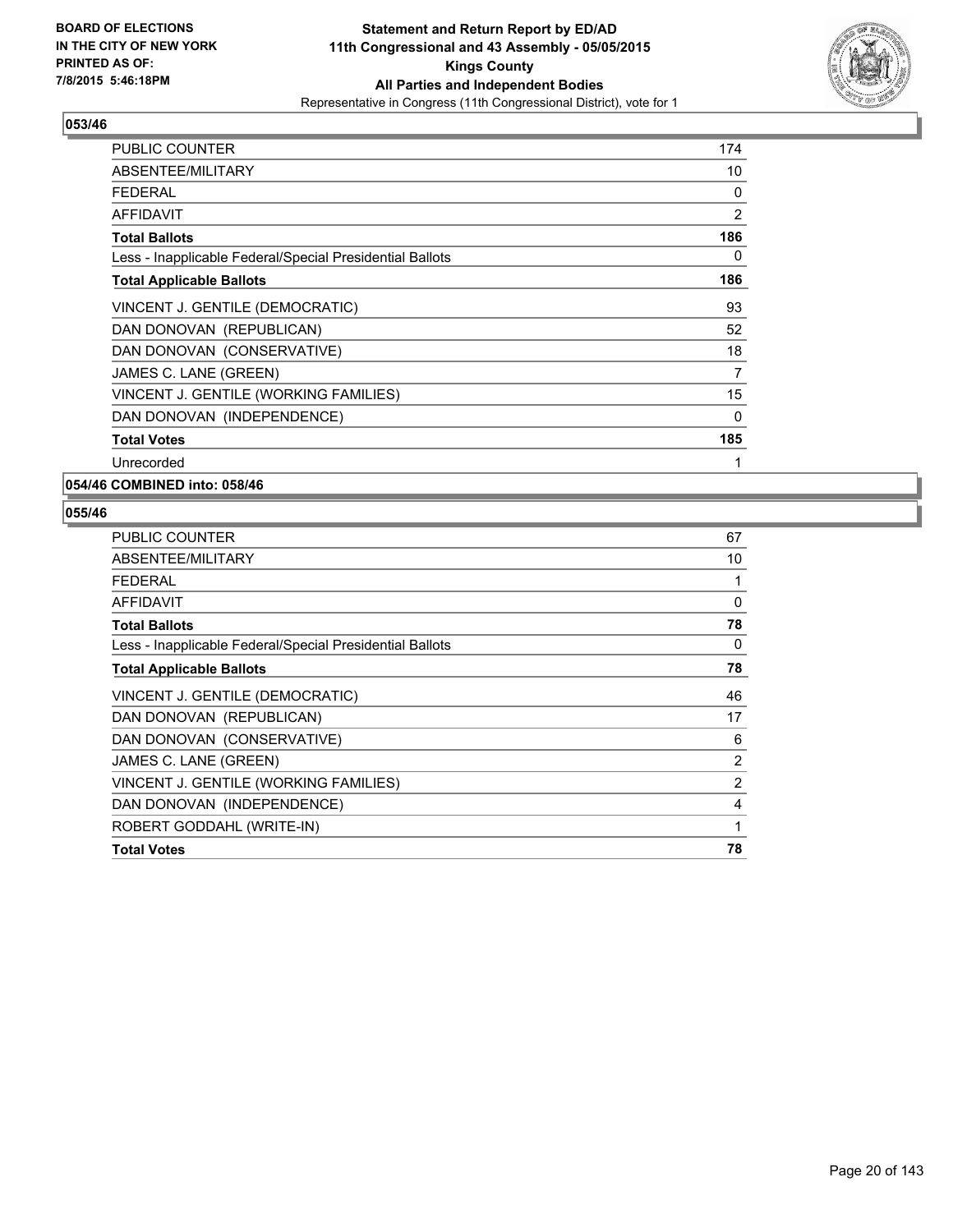

| <b>PUBLIC COUNTER</b>                                    | 123 |
|----------------------------------------------------------|-----|
| ABSENTEE/MILITARY                                        | 2   |
| <b>FEDERAL</b>                                           | 0   |
| AFFIDAVIT                                                | 1   |
| <b>Total Ballots</b>                                     | 126 |
| Less - Inapplicable Federal/Special Presidential Ballots | 0   |
| <b>Total Applicable Ballots</b>                          | 126 |
| VINCENT J. GENTILE (DEMOCRATIC)                          | 81  |
| DAN DONOVAN (REPUBLICAN)                                 | 21  |
| DAN DONOVAN (CONSERVATIVE)                               | 8   |
| JAMES C. LANE (GREEN)                                    | 2   |
| VINCENT J. GENTILE (WORKING FAMILIES)                    | 14  |
| DAN DONOVAN (INDEPENDENCE)                               | 0   |
| <b>Total Votes</b>                                       | 126 |

## **057/46**

| <b>PUBLIC COUNTER</b>                                    | 160      |
|----------------------------------------------------------|----------|
| ABSENTEE/MILITARY                                        | 5        |
| <b>FEDERAL</b>                                           | 0        |
| AFFIDAVIT                                                | $\Omega$ |
| <b>Total Ballots</b>                                     | 165      |
| Less - Inapplicable Federal/Special Presidential Ballots | 0        |
| <b>Total Applicable Ballots</b>                          | 165      |
| VINCENT J. GENTILE (DEMOCRATIC)                          | 98       |
| DAN DONOVAN (REPUBLICAN)                                 | 35       |
| DAN DONOVAN (CONSERVATIVE)                               | 9        |
| JAMES C. LANE (GREEN)                                    | 2        |
| VINCENT J. GENTILE (WORKING FAMILIES)                    | 19       |
| DAN DONOVAN (INDEPENDENCE)                               | 2        |
| <b>Total Votes</b>                                       | 165      |

| PUBLIC COUNTER                                           | 206 |
|----------------------------------------------------------|-----|
| ABSENTEE/MILITARY                                        | 6   |
| FEDERAL                                                  | 1   |
| AFFIDAVIT                                                | 2   |
| <b>Total Ballots</b>                                     | 215 |
| Less - Inapplicable Federal/Special Presidential Ballots | 0   |
| <b>Total Applicable Ballots</b>                          | 215 |
| VINCENT J. GENTILE (DEMOCRATIC)                          | 128 |
| DAN DONOVAN (REPUBLICAN)                                 | 40  |
| DAN DONOVAN (CONSERVATIVE)                               | 14  |
| JAMES C. LANE (GREEN)                                    | 9   |
| VINCENT J. GENTILE (WORKING FAMILIES)                    | 21  |
| DAN DONOVAN (INDEPENDENCE)                               | 3   |
| <b>Total Votes</b>                                       | 215 |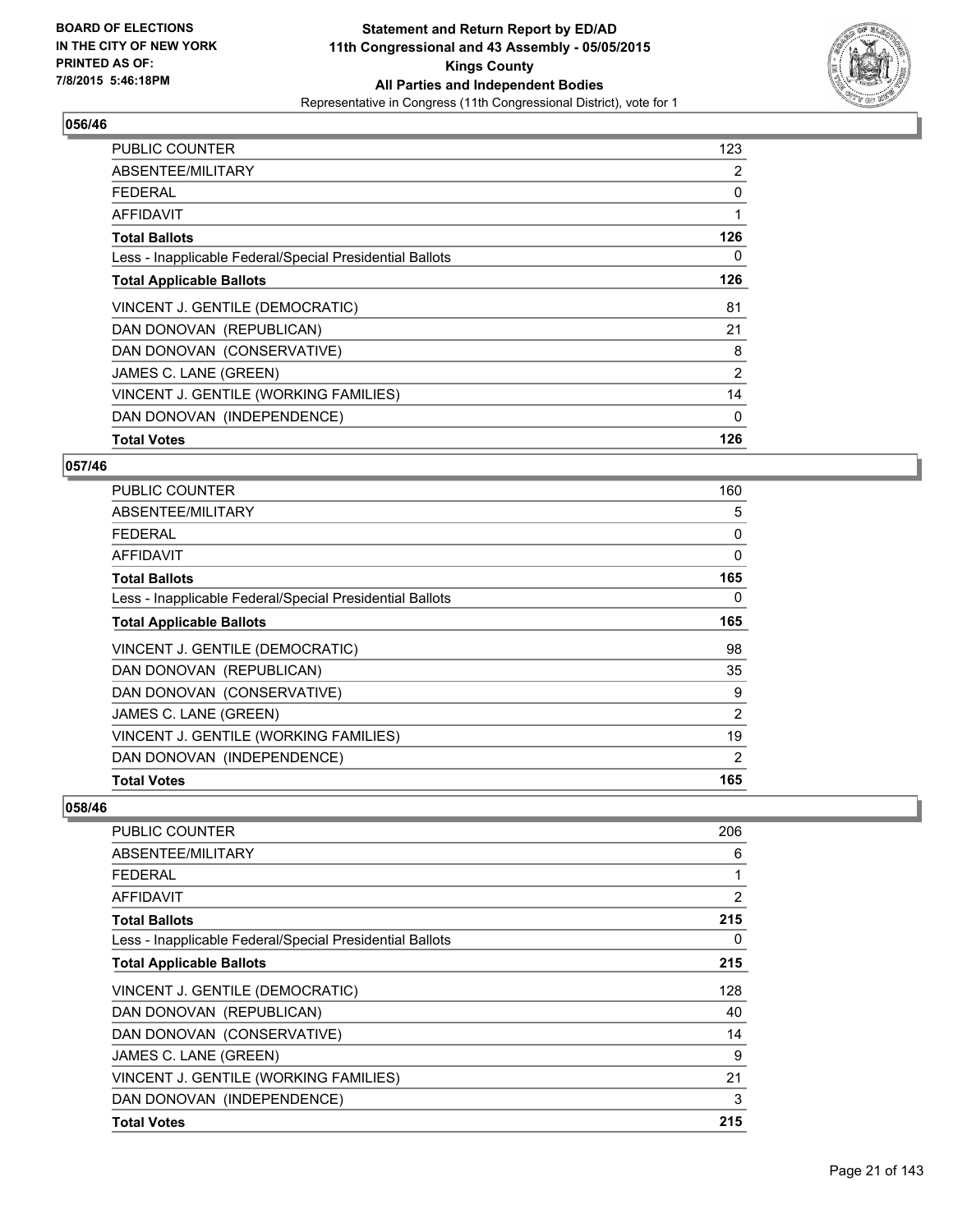

| <b>PUBLIC COUNTER</b>                                    | 79 |
|----------------------------------------------------------|----|
| ABSENTEE/MILITARY                                        | 5  |
| <b>FEDERAL</b>                                           | 0  |
| AFFIDAVIT                                                |    |
| <b>Total Ballots</b>                                     | 85 |
| Less - Inapplicable Federal/Special Presidential Ballots | 0  |
| <b>Total Applicable Ballots</b>                          | 85 |
| VINCENT J. GENTILE (DEMOCRATIC)                          | 42 |
| DAN DONOVAN (REPUBLICAN)                                 | 20 |
| DAN DONOVAN (CONSERVATIVE)                               | 12 |
| JAMES C. LANE (GREEN)                                    | 0  |
| VINCENT J. GENTILE (WORKING FAMILIES)                    | 8  |
| DAN DONOVAN (INDEPENDENCE)                               | 3  |
| <b>Total Votes</b>                                       | 85 |

#### **060/46**

| <b>PUBLIC COUNTER</b>                                    | 206 |
|----------------------------------------------------------|-----|
| ABSENTEE/MILITARY                                        | 13  |
| <b>FEDERAL</b>                                           | 0   |
| AFFIDAVIT                                                | 2   |
| <b>Total Ballots</b>                                     | 221 |
| Less - Inapplicable Federal/Special Presidential Ballots | 0   |
| <b>Total Applicable Ballots</b>                          | 221 |
| VINCENT J. GENTILE (DEMOCRATIC)                          | 137 |
| DAN DONOVAN (REPUBLICAN)                                 | 60  |
| DAN DONOVAN (CONSERVATIVE)                               | 8   |
| JAMES C. LANE (GREEN)                                    | 1   |
| VINCENT J. GENTILE (WORKING FAMILIES)                    | 10  |
| DAN DONOVAN (INDEPENDENCE)                               | 4   |
| <b>Total Votes</b>                                       | 220 |
| Unrecorded                                               |     |

| <b>PUBLIC COUNTER</b>                                    | 112 |
|----------------------------------------------------------|-----|
| ABSENTEE/MILITARY                                        | 9   |
| FFDFRAI                                                  | 0   |
| AFFIDAVIT                                                | 0   |
| <b>Total Ballots</b>                                     | 121 |
| Less - Inapplicable Federal/Special Presidential Ballots | 0   |
| <b>Total Applicable Ballots</b>                          | 121 |
| VINCENT J. GENTILE (DEMOCRATIC)                          | 57  |
| DAN DONOVAN (REPUBLICAN)                                 | 39  |
| DAN DONOVAN (CONSERVATIVE)                               | 9   |
| JAMES C. LANE (GREEN)                                    | 0   |
| VINCENT J. GENTILE (WORKING FAMILIES)                    | 11  |
| DAN DONOVAN (INDEPENDENCE)                               | 5   |
| <b>Total Votes</b>                                       | 121 |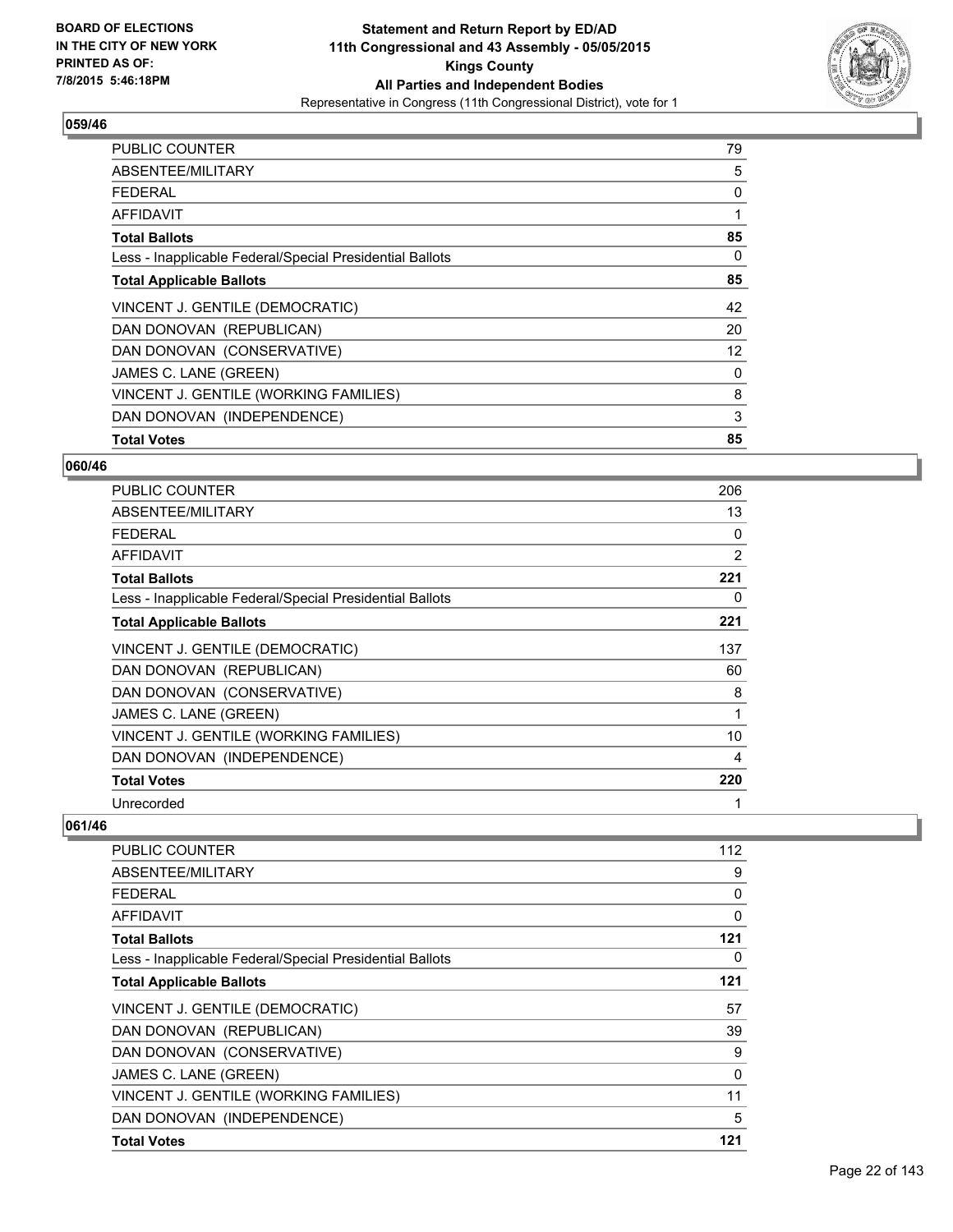

| <b>PUBLIC COUNTER</b>                                    | 169 |
|----------------------------------------------------------|-----|
| ABSENTEE/MILITARY                                        | 7   |
| FEDERAL                                                  | 0   |
| AFFIDAVIT                                                | 3   |
| <b>Total Ballots</b>                                     | 179 |
| Less - Inapplicable Federal/Special Presidential Ballots | 0   |
| <b>Total Applicable Ballots</b>                          | 179 |
| VINCENT J. GENTILE (DEMOCRATIC)                          | 116 |
| DAN DONOVAN (REPUBLICAN)                                 | 43  |
| DAN DONOVAN (CONSERVATIVE)                               | 8   |
| JAMES C. LANE (GREEN)                                    | 3   |
| VINCENT J. GENTILE (WORKING FAMILIES)                    | 6   |
| DAN DONOVAN (INDEPENDENCE)                               | 3   |
| <b>Total Votes</b>                                       | 179 |

#### **063/46 COMBINED into: 041/46**

| <b>PUBLIC COUNTER</b>                                    | 157 |
|----------------------------------------------------------|-----|
| ABSENTEE/MILITARY                                        | 6   |
| <b>FEDERAL</b>                                           | 0   |
| <b>AFFIDAVIT</b>                                         | 0   |
| <b>Total Ballots</b>                                     | 163 |
| Less - Inapplicable Federal/Special Presidential Ballots | 0   |
| <b>Total Applicable Ballots</b>                          | 163 |
| VINCENT J. GENTILE (DEMOCRATIC)                          | 100 |
| DAN DONOVAN (REPUBLICAN)                                 | 46  |
| DAN DONOVAN (CONSERVATIVE)                               | 7   |
| JAMES C. LANE (GREEN)                                    | 1   |
| VINCENT J. GENTILE (WORKING FAMILIES)                    | 6   |
| DAN DONOVAN (INDEPENDENCE)                               | 2   |
| <b>Total Votes</b>                                       | 162 |
| Unrecorded                                               | 1   |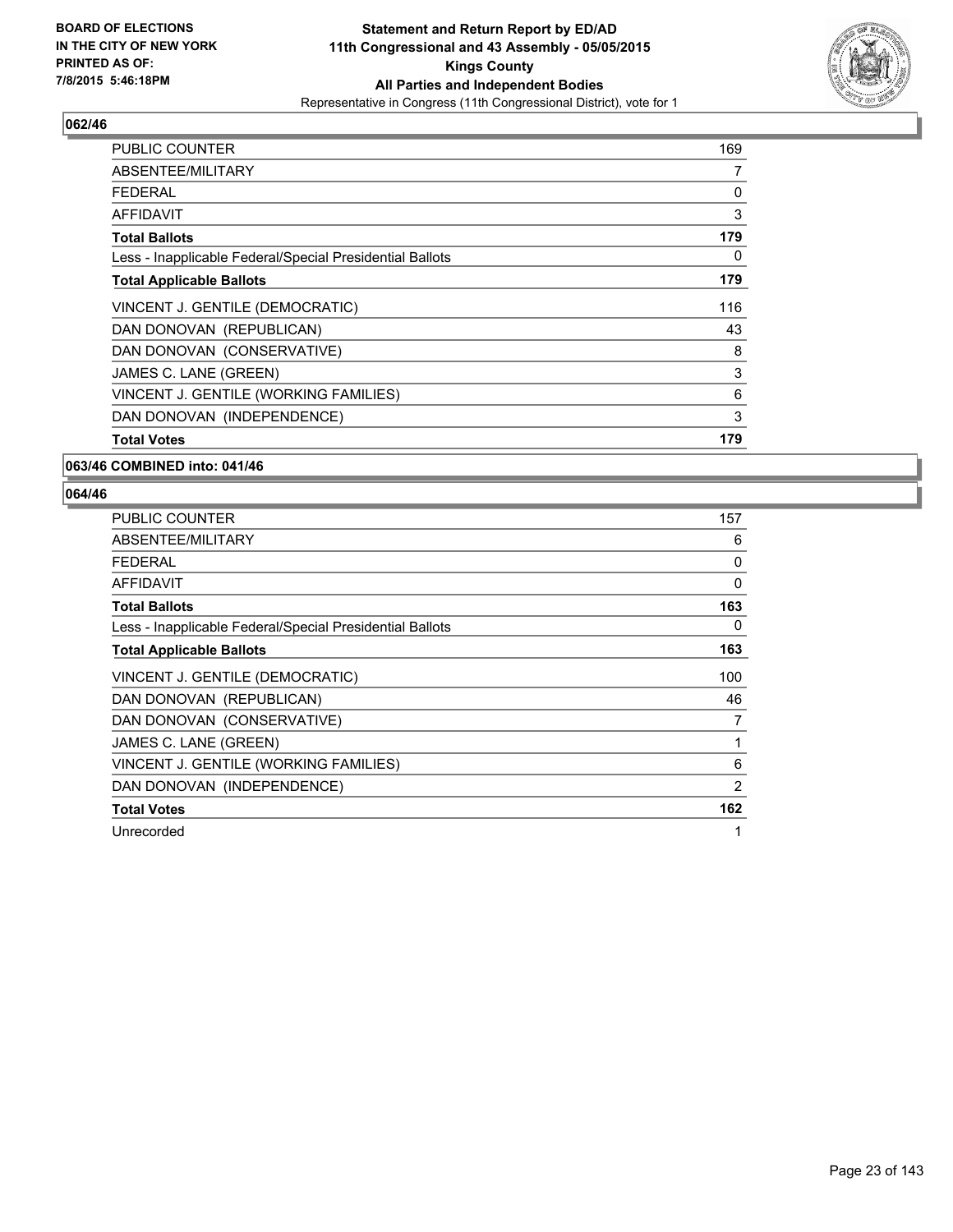

| <b>PUBLIC COUNTER</b>                                    | 153 |
|----------------------------------------------------------|-----|
| ABSENTEE/MILITARY                                        | 8   |
| <b>FEDERAL</b>                                           | 0   |
| <b>AFFIDAVIT</b>                                         | 2   |
| <b>Total Ballots</b>                                     | 163 |
| Less - Inapplicable Federal/Special Presidential Ballots | 0   |
| <b>Total Applicable Ballots</b>                          | 163 |
| VINCENT J. GENTILE (DEMOCRATIC)                          | 92  |
| DAN DONOVAN (REPUBLICAN)                                 | 37  |
| DAN DONOVAN (CONSERVATIVE)                               | 13  |
| JAMES C. LANE (GREEN)                                    | 1   |
| VINCENT J. GENTILE (WORKING FAMILIES)                    | 15  |
| DAN DONOVAN (INDEPENDENCE)                               | 5   |
| <b>Total Votes</b>                                       | 163 |

#### **066/46**

| PUBLIC COUNTER                                           | 93       |
|----------------------------------------------------------|----------|
| ABSENTEE/MILITARY                                        | 2        |
| <b>FEDERAL</b>                                           | 0        |
| AFFIDAVIT                                                | $\Omega$ |
| <b>Total Ballots</b>                                     | 95       |
| Less - Inapplicable Federal/Special Presidential Ballots | 0        |
| <b>Total Applicable Ballots</b>                          | 95       |
| VINCENT J. GENTILE (DEMOCRATIC)                          | 56       |
| DAN DONOVAN (REPUBLICAN)                                 | 25       |
| DAN DONOVAN (CONSERVATIVE)                               | 6        |
| JAMES C. LANE (GREEN)                                    | 0        |
| VINCENT J. GENTILE (WORKING FAMILIES)                    | 7        |
| DAN DONOVAN (INDEPENDENCE)                               |          |
| <b>Total Votes</b>                                       | 95       |

| <b>PUBLIC COUNTER</b>                                    | 132 |
|----------------------------------------------------------|-----|
| ABSENTEE/MILITARY                                        | 2   |
| <b>FEDERAL</b>                                           | 0   |
| AFFIDAVIT                                                | 0   |
| <b>Total Ballots</b>                                     | 134 |
| Less - Inapplicable Federal/Special Presidential Ballots | 0   |
| <b>Total Applicable Ballots</b>                          | 134 |
| VINCENT J. GENTILE (DEMOCRATIC)                          | 64  |
| DAN DONOVAN (REPUBLICAN)                                 | 53  |
| DAN DONOVAN (CONSERVATIVE)                               | 13  |
| JAMES C. LANE (GREEN)                                    | 0   |
| VINCENT J. GENTILE (WORKING FAMILIES)                    | 2   |
| DAN DONOVAN (INDEPENDENCE)                               | 2   |
| <b>Total Votes</b>                                       | 134 |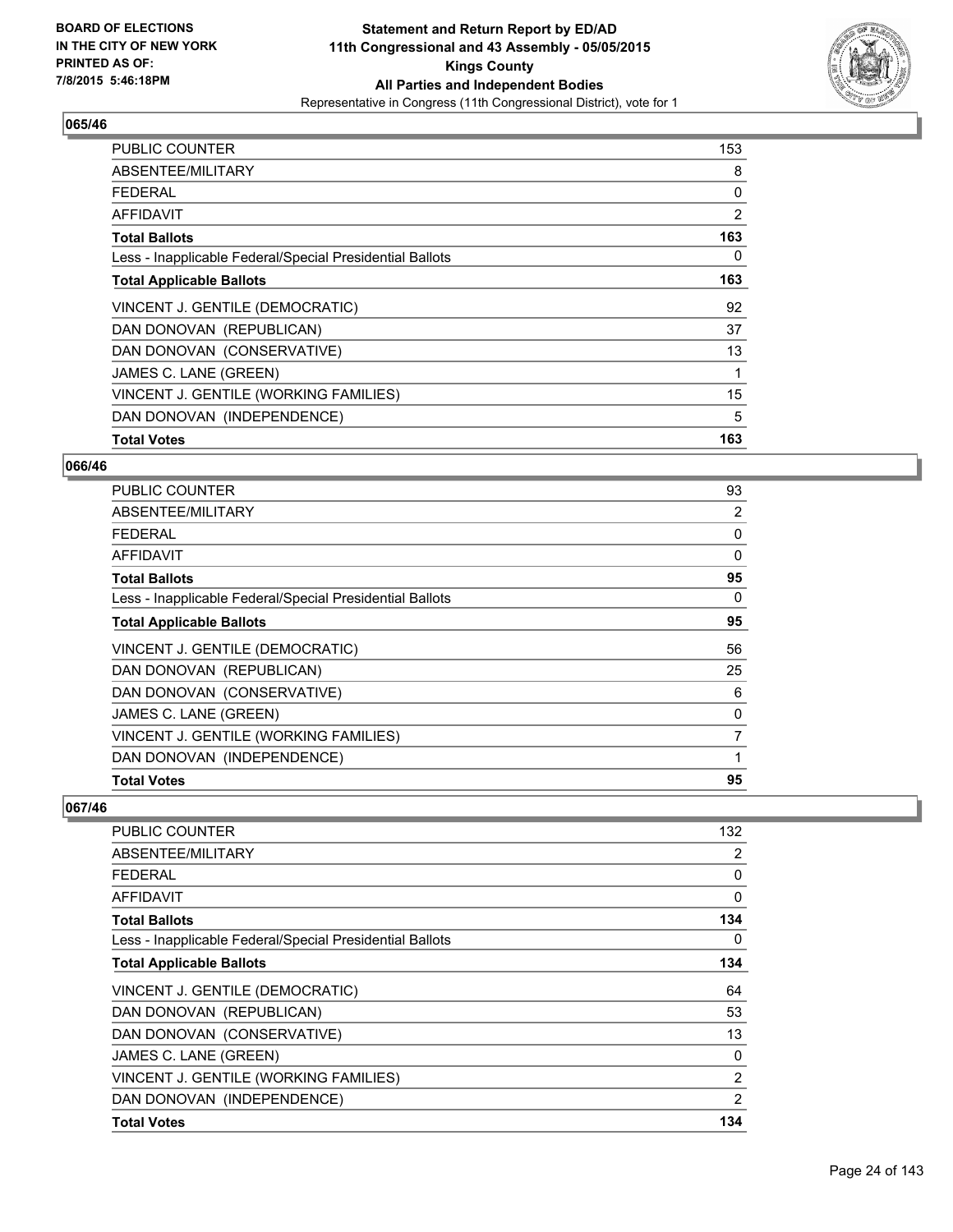

| <b>PUBLIC COUNTER</b>                                    | 145 |
|----------------------------------------------------------|-----|
| ABSENTEE/MILITARY                                        | 5   |
| <b>FEDERAL</b>                                           | 0   |
| <b>AFFIDAVIT</b>                                         | 0   |
| <b>Total Ballots</b>                                     | 150 |
| Less - Inapplicable Federal/Special Presidential Ballots | 0   |
| <b>Total Applicable Ballots</b>                          | 150 |
| VINCENT J. GENTILE (DEMOCRATIC)                          | 67  |
| DAN DONOVAN (REPUBLICAN)                                 | 56  |
| DAN DONOVAN (CONSERVATIVE)                               | 14  |
| JAMES C. LANE (GREEN)                                    | 0   |
| VINCENT J. GENTILE (WORKING FAMILIES)                    | 9   |
| DAN DONOVAN (INDEPENDENCE)                               | 3   |
| SAL F. ALBANESE (WRITE-IN)                               | 1   |
| <b>Total Votes</b>                                       | 150 |

| <b>PUBLIC COUNTER</b>                                    | 131 |
|----------------------------------------------------------|-----|
| ABSENTEE/MILITARY                                        | 10  |
| <b>FEDERAL</b>                                           | 0   |
| AFFIDAVIT                                                | 0   |
| <b>Total Ballots</b>                                     | 141 |
| Less - Inapplicable Federal/Special Presidential Ballots | 0   |
| <b>Total Applicable Ballots</b>                          | 141 |
| VINCENT J. GENTILE (DEMOCRATIC)                          | 68  |
| DAN DONOVAN (REPUBLICAN)                                 | 48  |
| DAN DONOVAN (CONSERVATIVE)                               | 18  |
| JAMES C. LANE (GREEN)                                    | 2   |
| VINCENT J. GENTILE (WORKING FAMILIES)                    | 3   |
| DAN DONOVAN (INDEPENDENCE)                               | 2   |
| <b>Total Votes</b>                                       | 141 |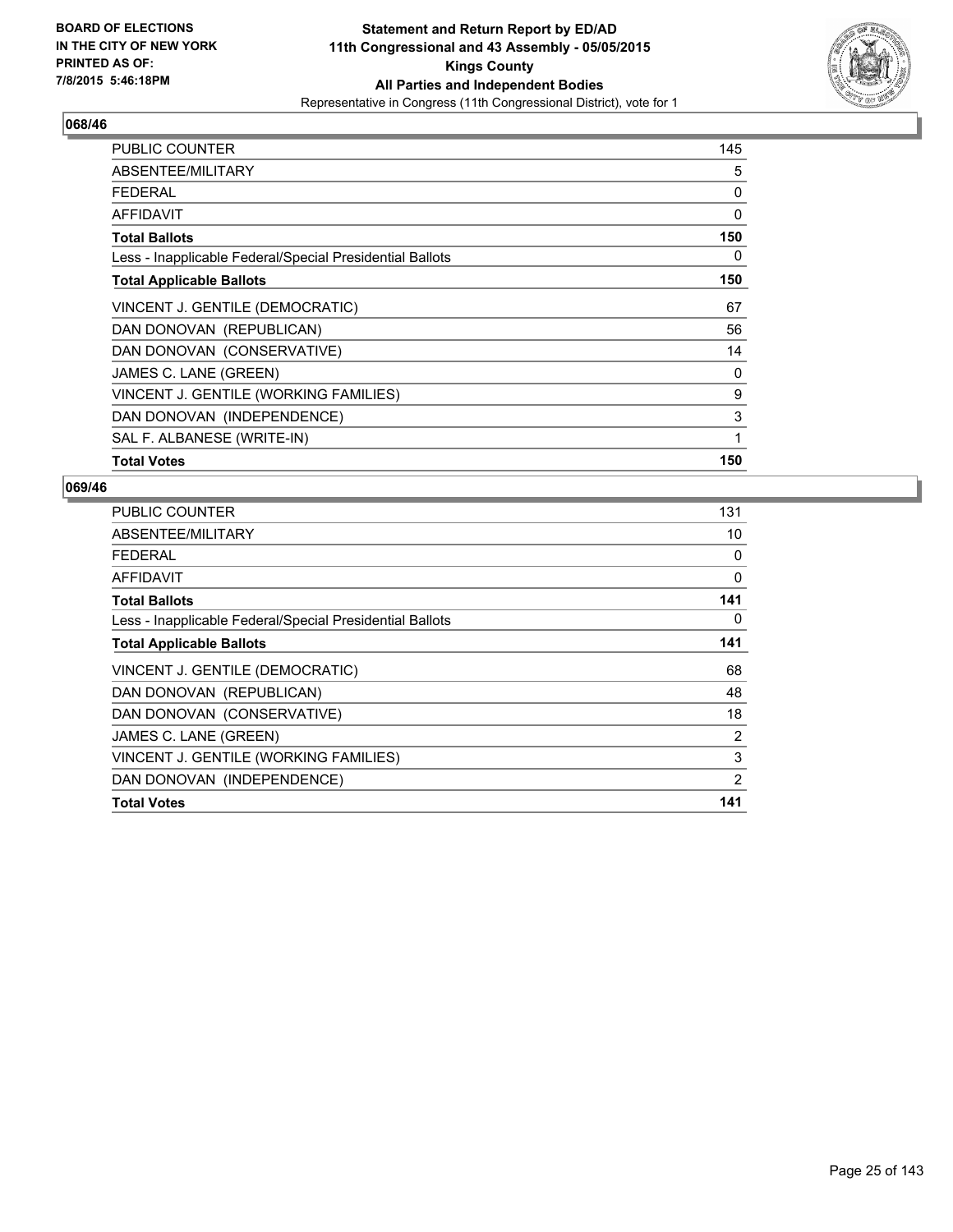

| <b>PUBLIC COUNTER</b>                                    | 93 |
|----------------------------------------------------------|----|
| ABSENTEE/MILITARY                                        | 1  |
| <b>FEDERAL</b>                                           | 0  |
| <b>AFFIDAVIT</b>                                         | 0  |
| <b>Total Ballots</b>                                     | 94 |
| Less - Inapplicable Federal/Special Presidential Ballots | 0  |
| <b>Total Applicable Ballots</b>                          | 94 |
| VINCENT J. GENTILE (DEMOCRATIC)                          | 42 |
| DAN DONOVAN (REPUBLICAN)                                 | 38 |
| DAN DONOVAN (CONSERVATIVE)                               | 7  |
| JAMES C. LANE (GREEN)                                    | 0  |
| VINCENT J. GENTILE (WORKING FAMILIES)                    | 4  |
| DAN DONOVAN (INDEPENDENCE)                               | 2  |
| <b>VLADIMIR PUTIN (WRITE-IN)</b>                         | 1  |
| <b>Total Votes</b>                                       | 94 |

#### **071/46**

| PUBLIC COUNTER                                           | 94 |
|----------------------------------------------------------|----|
| <b>ABSENTEE/MILITARY</b>                                 | 3  |
| FEDERAL                                                  | 1  |
| <b>AFFIDAVIT</b>                                         |    |
| <b>Total Ballots</b>                                     | 99 |
| Less - Inapplicable Federal/Special Presidential Ballots | 0  |
| <b>Total Applicable Ballots</b>                          | 99 |
| VINCENT J. GENTILE (DEMOCRATIC)                          | 44 |
| DAN DONOVAN (REPUBLICAN)                                 | 43 |
| DAN DONOVAN (CONSERVATIVE)                               | 8  |
| JAMES C. LANE (GREEN)                                    | 0  |
| VINCENT J. GENTILE (WORKING FAMILIES)                    | 3  |
| DAN DONOVAN (INDEPENDENCE)                               | 1  |
| <b>Total Votes</b>                                       | 99 |

| <b>PUBLIC COUNTER</b>                                    | 122            |
|----------------------------------------------------------|----------------|
| ABSENTEE/MILITARY                                        | 5              |
| FEDERAL                                                  | 0              |
| AFFIDAVIT                                                | $\overline{2}$ |
| <b>Total Ballots</b>                                     | 129            |
| Less - Inapplicable Federal/Special Presidential Ballots | 0              |
| <b>Total Applicable Ballots</b>                          | 129            |
| VINCENT J. GENTILE (DEMOCRATIC)                          | 77             |
| DAN DONOVAN (REPUBLICAN)                                 | 28             |
| DAN DONOVAN (CONSERVATIVE)                               | 11             |
| JAMES C. LANE (GREEN)                                    | $\overline{2}$ |
| VINCENT J. GENTILE (WORKING FAMILIES)                    | 10             |
| DAN DONOVAN (INDEPENDENCE)                               | 1              |
| <b>Total Votes</b>                                       | 129            |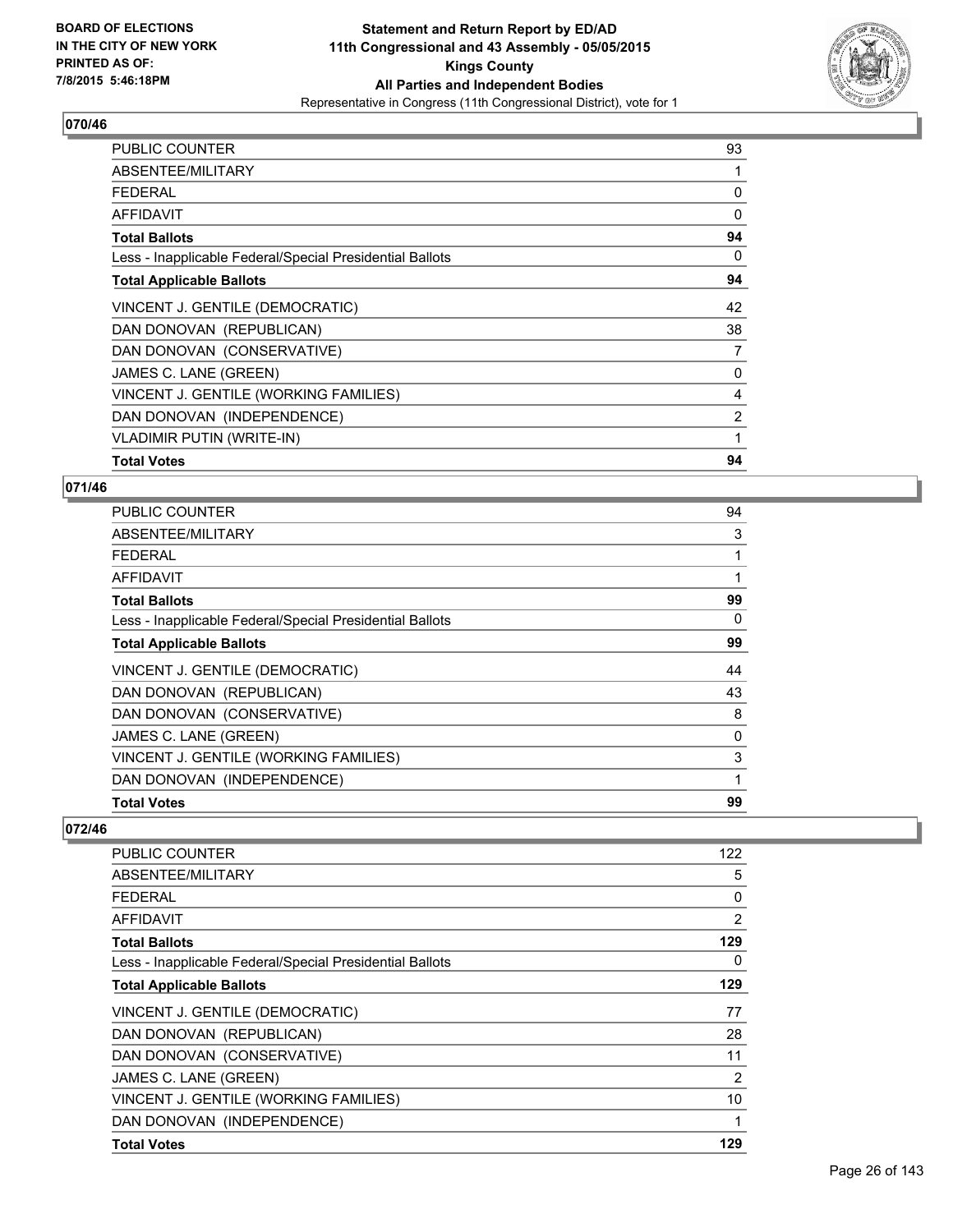

## **074/46 COMBINED into: 065/46**

| <b>PUBLIC COUNTER</b>                                    | 0            |
|----------------------------------------------------------|--------------|
| ABSENTEE/MILITARY                                        | 0            |
| <b>FEDERAL</b>                                           | 0            |
| AFFIDAVIT                                                | 0            |
| <b>Total Ballots</b>                                     | $\mathbf 0$  |
| Less - Inapplicable Federal/Special Presidential Ballots | 0            |
| <b>Total Applicable Ballots</b>                          | $\mathbf 0$  |
| VINCENT J. GENTILE (DEMOCRATIC)                          | 0            |
| DAN DONOVAN (REPUBLICAN)                                 | $\mathbf{0}$ |
| DAN DONOVAN (CONSERVATIVE)                               | 0            |
| JAMES C. LANE (GREEN)                                    | 0            |
| VINCENT J. GENTILE (WORKING FAMILIES)                    | 0            |
| DAN DONOVAN (INDEPENDENCE)                               | 0            |
| <b>Total Votes</b>                                       | 0            |
| 076/46 COMBINED into: 075/46                             |              |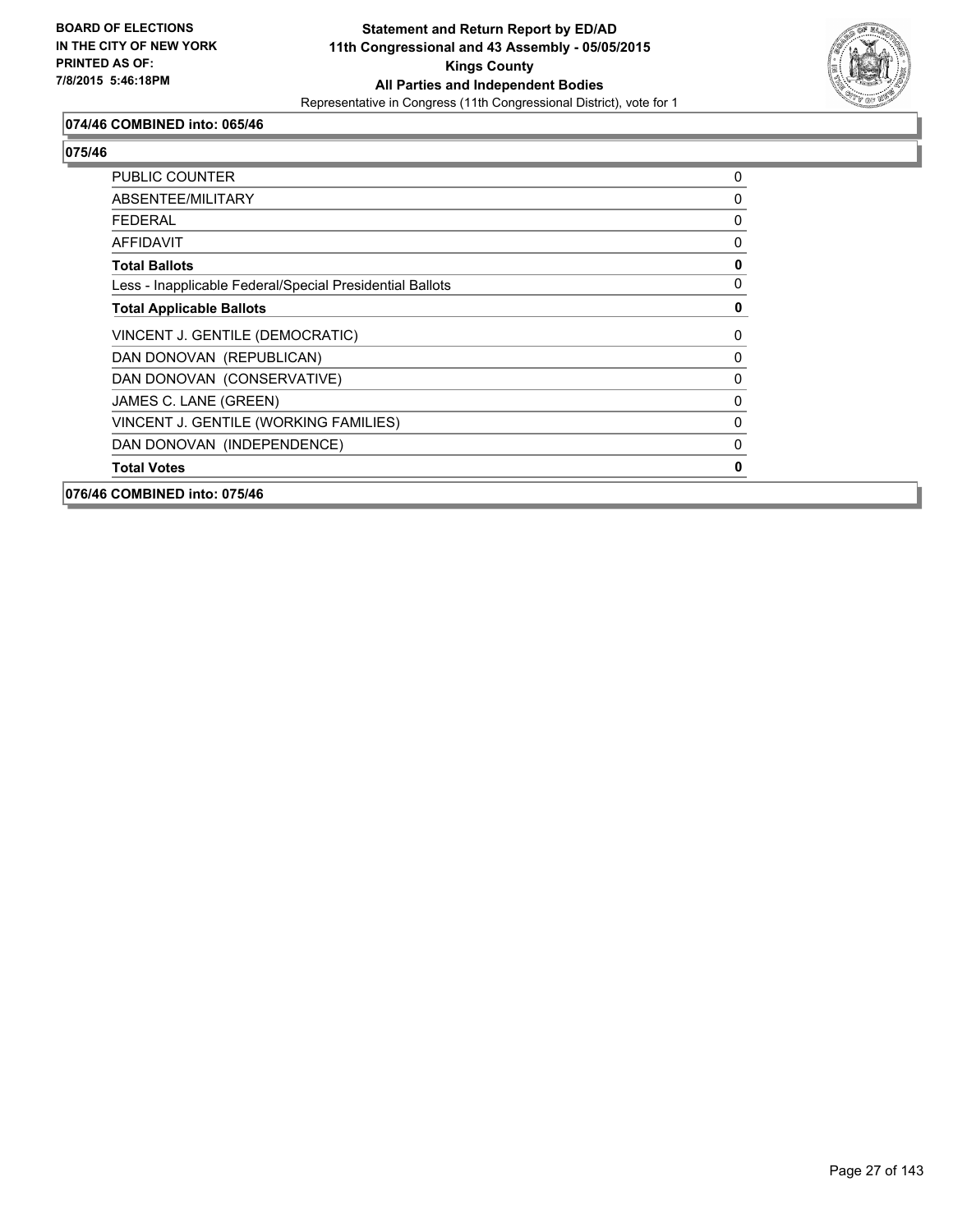

| PUBLIC COUNTER                                           | 53 |
|----------------------------------------------------------|----|
| ABSENTEE/MILITARY                                        | 6  |
| <b>FEDERAL</b>                                           | 0  |
| AFFIDAVIT                                                | 0  |
| <b>Total Ballots</b>                                     | 59 |
| Less - Inapplicable Federal/Special Presidential Ballots | 0  |
| <b>Total Applicable Ballots</b>                          | 59 |
| VINCENT J. GENTILE (DEMOCRATIC)                          | 31 |
| DAN DONOVAN (REPUBLICAN)                                 | 24 |
| DAN DONOVAN (CONSERVATIVE)                               | 3  |
| JAMES C. LANE (GREEN)                                    | 0  |
| VINCENT J. GENTILE (WORKING FAMILIES)                    | 0  |
| DAN DONOVAN (INDEPENDENCE)                               | 1  |
| <b>Total Votes</b>                                       | 59 |

| <b>PUBLIC COUNTER</b>                                    | 34       |
|----------------------------------------------------------|----------|
| ABSENTEE/MILITARY                                        | 9        |
| FFDFRAI                                                  | 0        |
| <b>AFFIDAVIT</b>                                         | 0        |
| <b>Total Ballots</b>                                     | 43       |
| Less - Inapplicable Federal/Special Presidential Ballots | 0        |
| <b>Total Applicable Ballots</b>                          | 43       |
| VINCENT J. GENTILE (DEMOCRATIC)                          | 26       |
| DAN DONOVAN (REPUBLICAN)                                 | 13       |
| DAN DONOVAN (CONSERVATIVE)                               | 3        |
| JAMES C. LANE (GREEN)                                    | 0        |
| VINCENT J. GENTILE (WORKING FAMILIES)                    | 1        |
| DAN DONOVAN (INDEPENDENCE)                               | $\Omega$ |
| <b>Total Votes</b>                                       | 43       |
| 005/47 COMBINED into: 006/47                             |          |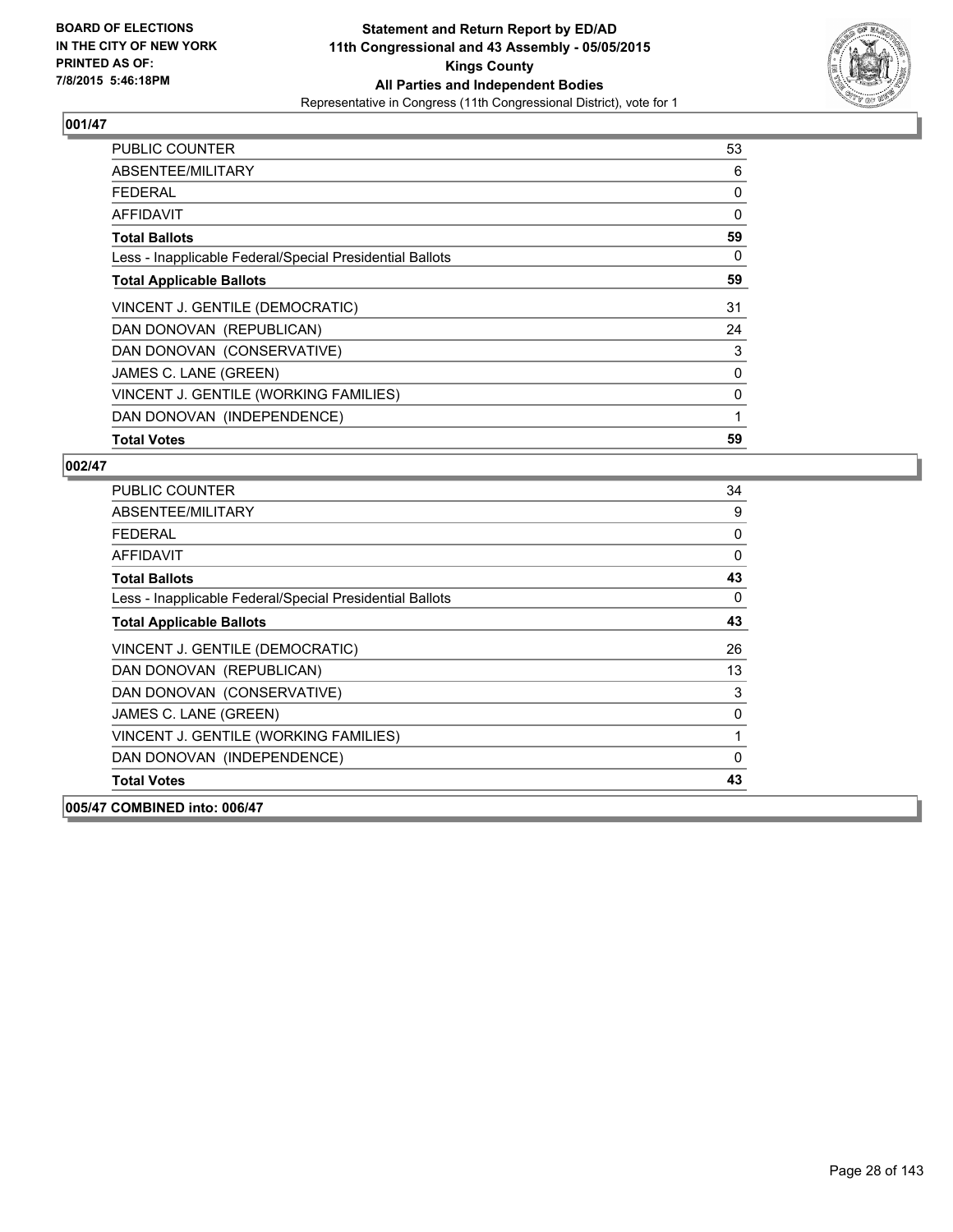

| <b>PUBLIC COUNTER</b>                                    | 77 |
|----------------------------------------------------------|----|
| ABSENTEE/MILITARY                                        | 8  |
| <b>FEDERAL</b>                                           | 0  |
| <b>AFFIDAVIT</b>                                         | 0  |
| <b>Total Ballots</b>                                     | 85 |
| Less - Inapplicable Federal/Special Presidential Ballots | 0  |
| <b>Total Applicable Ballots</b>                          | 85 |
| VINCENT J. GENTILE (DEMOCRATIC)                          | 55 |
| DAN DONOVAN (REPUBLICAN)                                 | 21 |
| DAN DONOVAN (CONSERVATIVE)                               | 4  |
| JAMES C. LANE (GREEN)                                    | 0  |
| VINCENT J. GENTILE (WORKING FAMILIES)                    | 4  |
| DAN DONOVAN (INDEPENDENCE)                               | 0  |
| UNATTRIBUTABLE WRITE-IN (WRITE-IN)                       | 1  |
| <b>Total Votes</b>                                       | 85 |

| <b>PUBLIC COUNTER</b>                                    | 86           |
|----------------------------------------------------------|--------------|
| ABSENTEE/MILITARY                                        | 6            |
| <b>FEDERAL</b>                                           | 0            |
| <b>AFFIDAVIT</b>                                         | $\mathbf{0}$ |
| <b>Total Ballots</b>                                     | 92           |
| Less - Inapplicable Federal/Special Presidential Ballots | 0            |
| <b>Total Applicable Ballots</b>                          | 92           |
| VINCENT J. GENTILE (DEMOCRATIC)                          | 48           |
| DAN DONOVAN (REPUBLICAN)                                 | 30           |
| DAN DONOVAN (CONSERVATIVE)                               | 7            |
| JAMES C. LANE (GREEN)                                    | 1            |
| VINCENT J. GENTILE (WORKING FAMILIES)                    | 4            |
| DAN DONOVAN (INDEPENDENCE)                               | 1            |
| JIN W. CHIU (WRITE-IN)                                   | 1            |
| <b>Total Votes</b>                                       | 92           |
| 008/47 COMBINED into: 007/47                             |              |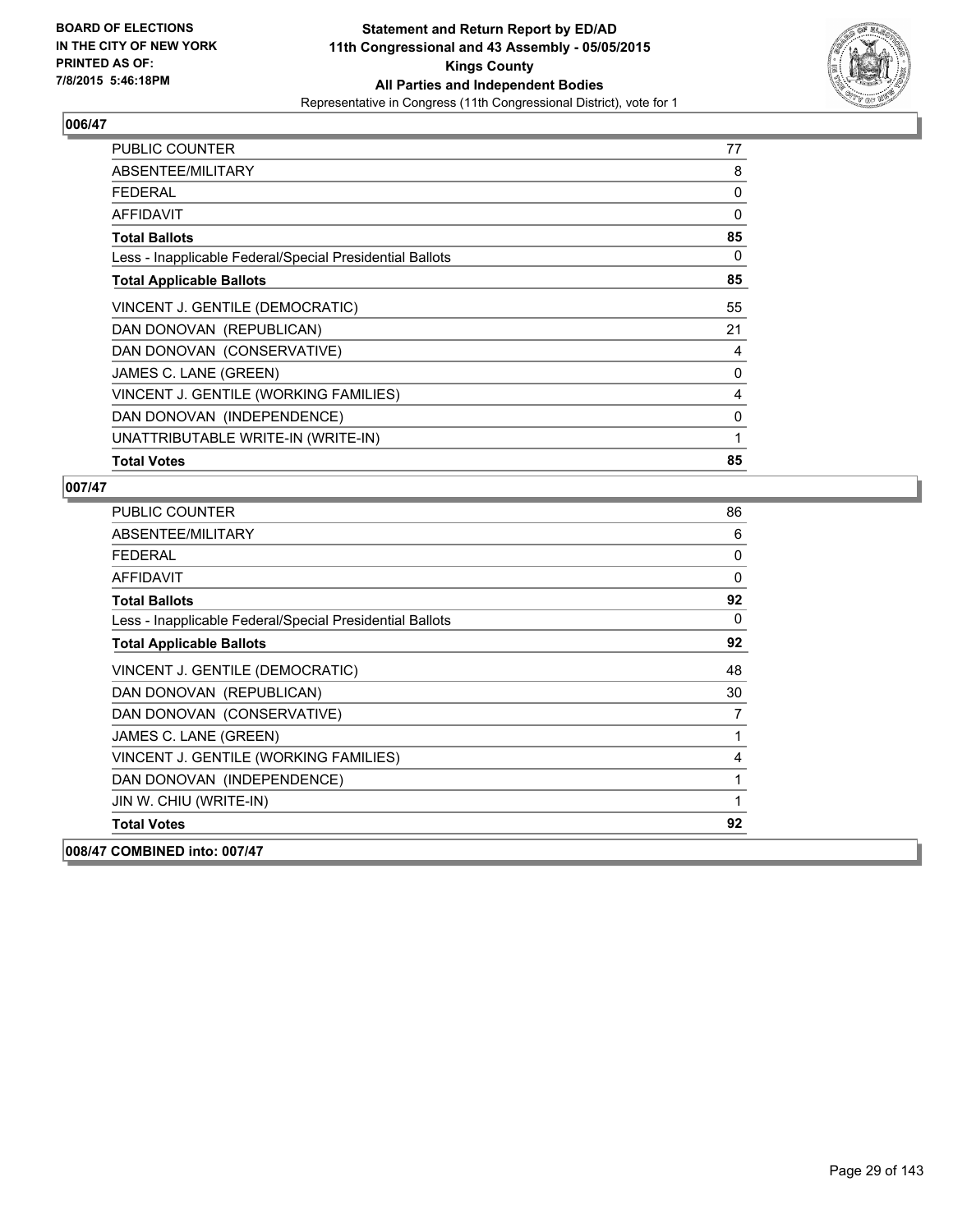

| PUBLIC COUNTER                                           | 56 |
|----------------------------------------------------------|----|
| ABSENTEE/MILITARY                                        | 6  |
| <b>FEDERAL</b>                                           | 1  |
| AFFIDAVIT                                                | 0  |
| <b>Total Ballots</b>                                     | 63 |
| Less - Inapplicable Federal/Special Presidential Ballots | 0  |
| <b>Total Applicable Ballots</b>                          | 63 |
| VINCENT J. GENTILE (DEMOCRATIC)                          | 31 |
| DAN DONOVAN (REPUBLICAN)                                 | 26 |
| DAN DONOVAN (CONSERVATIVE)                               | 5  |
| JAMES C. LANE (GREEN)                                    | 0  |
| VINCENT J. GENTILE (WORKING FAMILIES)                    | 0  |
| DAN DONOVAN (INDEPENDENCE)                               | 1  |
| <b>Total Votes</b>                                       | 63 |

#### **011/47 COMBINED into: 012/47**

| <b>PUBLIC COUNTER</b>                                    | 61 |
|----------------------------------------------------------|----|
| ABSENTEE/MILITARY                                        | 6  |
| FEDERAL                                                  | 0  |
| AFFIDAVIT                                                | 0  |
| <b>Total Ballots</b>                                     | 67 |
| Less - Inapplicable Federal/Special Presidential Ballots | 0  |
| <b>Total Applicable Ballots</b>                          | 67 |
| VINCENT J. GENTILE (DEMOCRATIC)                          | 37 |
| DAN DONOVAN (REPUBLICAN)                                 | 18 |
| DAN DONOVAN (CONSERVATIVE)                               | 6  |
| JAMES C. LANE (GREEN)                                    | 1  |
| VINCENT J. GENTILE (WORKING FAMILIES)                    | 3  |
| DAN DONOVAN (INDEPENDENCE)                               | 2  |
| <b>Total Votes</b>                                       | 67 |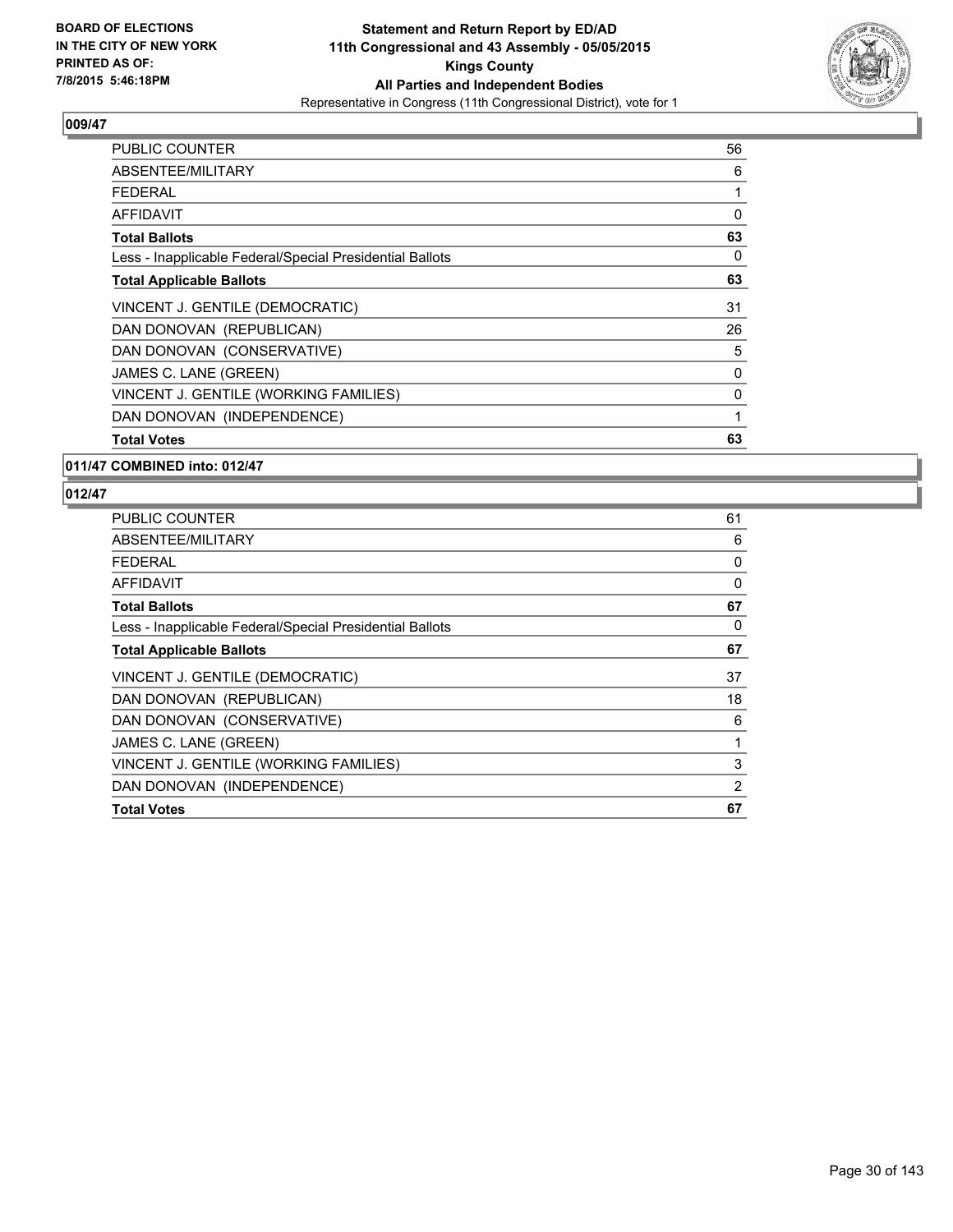

| PUBLIC COUNTER                                           | 104   |
|----------------------------------------------------------|-------|
| ABSENTEE/MILITARY                                        | 8     |
| <b>FEDERAL</b>                                           | 0     |
| AFFIDAVIT                                                | 0     |
| <b>Total Ballots</b>                                     | 112   |
| Less - Inapplicable Federal/Special Presidential Ballots | 0     |
| <b>Total Applicable Ballots</b>                          | $112$ |
| VINCENT J. GENTILE (DEMOCRATIC)                          | 53    |
| DAN DONOVAN (REPUBLICAN)                                 | 42    |
| DAN DONOVAN (CONSERVATIVE)                               | 11    |
| JAMES C. LANE (GREEN)                                    | 0     |
| VINCENT J. GENTILE (WORKING FAMILIES)                    | 4     |
| DAN DONOVAN (INDEPENDENCE)                               | 1     |
| <b>Total Votes</b>                                       | 111   |
| Unrecorded                                               | 1     |

**014/47 COMBINED into: 013/47**

| PUBLIC COUNTER                                           | 68           |
|----------------------------------------------------------|--------------|
| ABSENTEE/MILITARY                                        | 7            |
| <b>FEDERAL</b>                                           | 0            |
| <b>AFFIDAVIT</b>                                         | $\mathbf{0}$ |
| <b>Total Ballots</b>                                     | 75           |
| Less - Inapplicable Federal/Special Presidential Ballots | 0            |
| <b>Total Applicable Ballots</b>                          | 75           |
| VINCENT J. GENTILE (DEMOCRATIC)                          | 35           |
| DAN DONOVAN (REPUBLICAN)                                 | 33           |
| DAN DONOVAN (CONSERVATIVE)                               | 5            |
| JAMES C. LANE (GREEN)                                    | 0            |
| VINCENT J. GENTILE (WORKING FAMILIES)                    | 0            |
| DAN DONOVAN (INDEPENDENCE)                               | 1            |
| <b>Total Votes</b>                                       | 74           |
| Unrecorded                                               | 1            |
| 016/47 COMBINED into: 015/47                             |              |
| 017/47 COMBINED into: 018/47                             |              |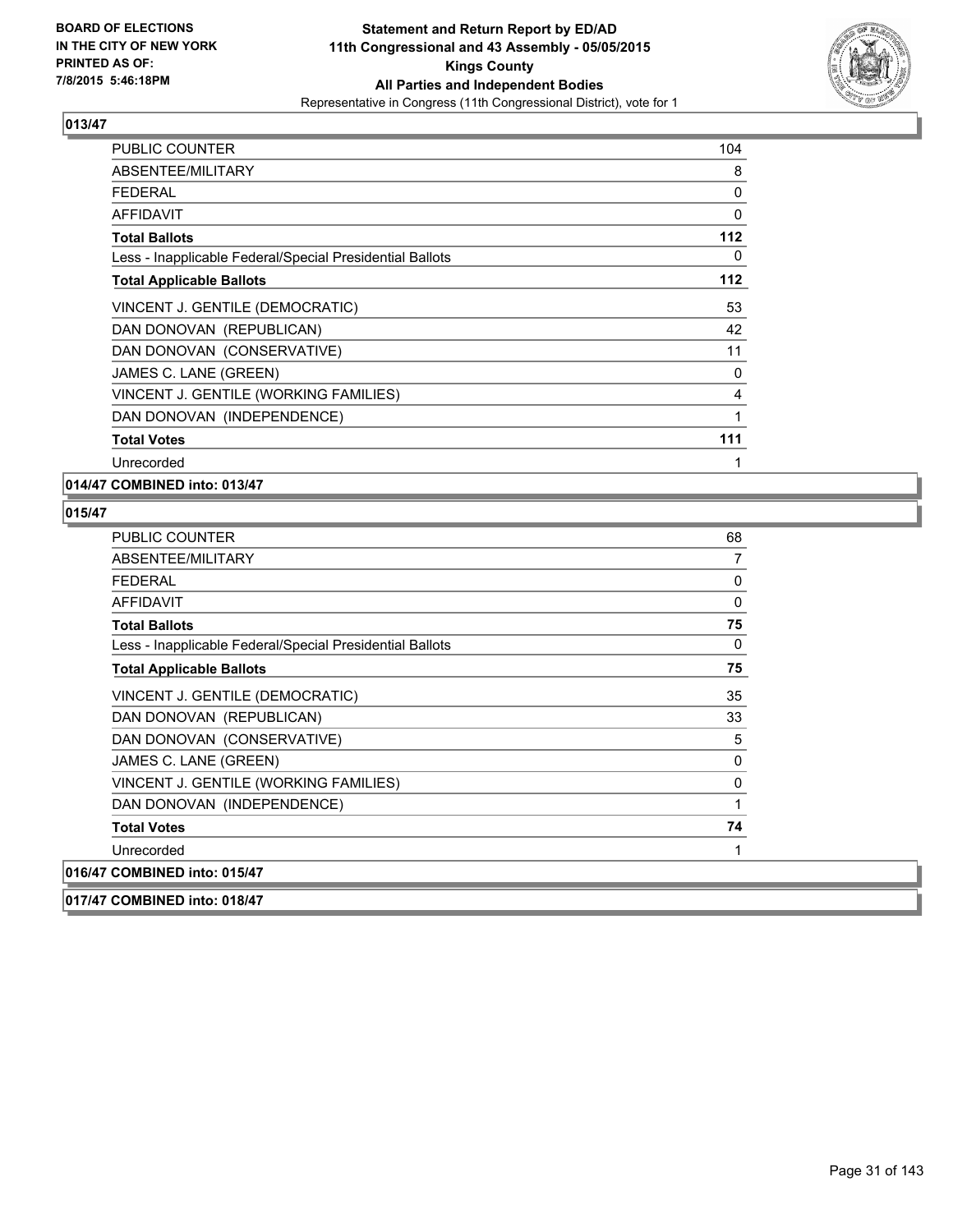

| PUBLIC COUNTER                                           | 60 |
|----------------------------------------------------------|----|
| ABSENTEE/MILITARY                                        | 3  |
| <b>FEDERAL</b>                                           | 0  |
| AFFIDAVIT                                                | 1  |
| <b>Total Ballots</b>                                     | 64 |
| Less - Inapplicable Federal/Special Presidential Ballots | 0  |
| <b>Total Applicable Ballots</b>                          | 64 |
| VINCENT J. GENTILE (DEMOCRATIC)                          | 30 |
| DAN DONOVAN (REPUBLICAN)                                 | 25 |
| DAN DONOVAN (CONSERVATIVE)                               | 4  |
| JAMES C. LANE (GREEN)                                    | 1  |
| VINCENT J. GENTILE (WORKING FAMILIES)                    | 3  |
| DAN DONOVAN (INDEPENDENCE)                               | 1  |
| <b>Total Votes</b>                                       | 64 |

**019/47 COMBINED into: 063/47**

**032/47 COMBINED into: 066/47**

#### **038/47 COMBINED into: 062/47**

| <b>PUBLIC COUNTER</b>                                    | 88  |
|----------------------------------------------------------|-----|
| ABSENTEE/MILITARY                                        | 19  |
| <b>FFDFRAI</b>                                           | 0   |
| <b>AFFIDAVIT</b>                                         | 4   |
| <b>Total Ballots</b>                                     | 111 |
| Less - Inapplicable Federal/Special Presidential Ballots | 0   |
| <b>Total Applicable Ballots</b>                          | 111 |
| VINCENT J. GENTILE (DEMOCRATIC)                          | 62  |
| DAN DONOVAN (REPUBLICAN)                                 | 39  |
| DAN DONOVAN (CONSERVATIVE)                               | 4   |
| JAMES C. LANE (GREEN)                                    | 0   |
| VINCENT J. GENTILE (WORKING FAMILIES)                    | 6   |
| DAN DONOVAN (INDEPENDENCE)                               | 0   |
| <b>Total Votes</b>                                       | 111 |
| 048/47 COMBINED into: 066/47                             |     |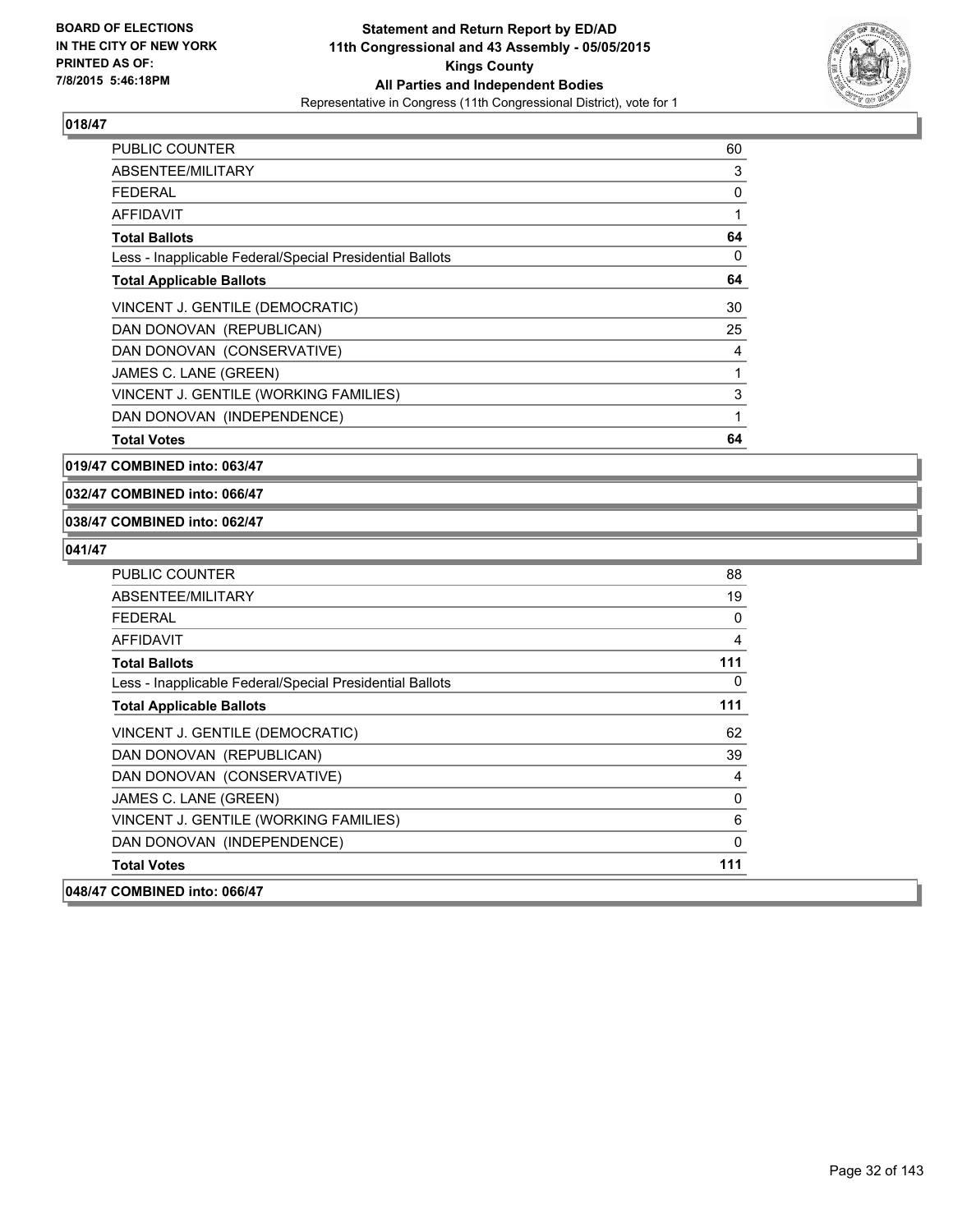

| <b>PUBLIC COUNTER</b>                                    | 47 |
|----------------------------------------------------------|----|
| ABSENTEE/MILITARY                                        | 4  |
| <b>FEDERAL</b>                                           | 1  |
| AFFIDAVIT                                                | 0  |
| <b>Total Ballots</b>                                     | 52 |
| Less - Inapplicable Federal/Special Presidential Ballots | 0  |
| <b>Total Applicable Ballots</b>                          | 52 |
| VINCENT J. GENTILE (DEMOCRATIC)                          | 23 |
| DAN DONOVAN (REPUBLICAN)                                 | 17 |
| DAN DONOVAN (CONSERVATIVE)                               | 6  |
| JAMES C. LANE (GREEN)                                    | 3  |
| VINCENT J. GENTILE (WORKING FAMILIES)                    | 2  |
| DAN DONOVAN (INDEPENDENCE)                               | 1  |
| <b>Total Votes</b>                                       | 52 |

| <b>PUBLIC COUNTER</b>                                    | 67 |
|----------------------------------------------------------|----|
| ABSENTEE/MILITARY                                        |    |
| <b>FEDERAL</b>                                           | 0  |
| <b>AFFIDAVIT</b>                                         | 0  |
| <b>Total Ballots</b>                                     | 68 |
| Less - Inapplicable Federal/Special Presidential Ballots | 0  |
| <b>Total Applicable Ballots</b>                          | 68 |
| VINCENT J. GENTILE (DEMOCRATIC)                          | 65 |
| DAN DONOVAN (REPUBLICAN)                                 | 0  |
| DAN DONOVAN (CONSERVATIVE)                               | 0  |
| JAMES C. LANE (GREEN)                                    | 2  |
| VINCENT J. GENTILE (WORKING FAMILIES)                    | 1  |
| DAN DONOVAN (INDEPENDENCE)                               | 0  |
| <b>Total Votes</b>                                       | 68 |
| 054/47 COMBINED into: 053/47                             |    |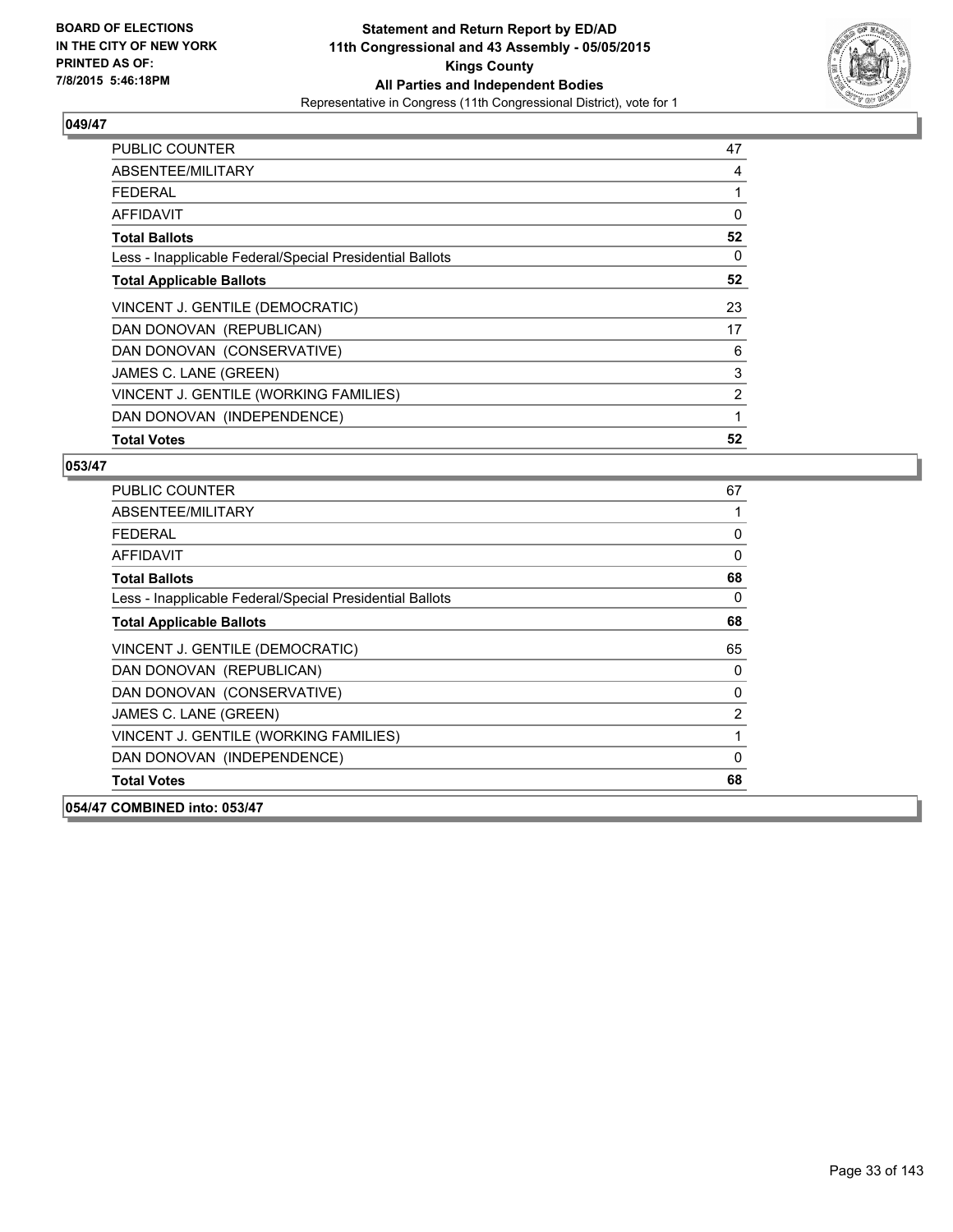

| PUBLIC COUNTER                                           | 72 |
|----------------------------------------------------------|----|
| ABSENTEE/MILITARY                                        | 4  |
| FEDERAL                                                  | 0  |
| AFFIDAVIT                                                | 1  |
| <b>Total Ballots</b>                                     | 77 |
| Less - Inapplicable Federal/Special Presidential Ballots | 0  |
| <b>Total Applicable Ballots</b>                          | 77 |
| VINCENT J. GENTILE (DEMOCRATIC)                          | 31 |
| DAN DONOVAN (REPUBLICAN)                                 | 32 |
| DAN DONOVAN (CONSERVATIVE)                               | 9  |
| JAMES C. LANE (GREEN)                                    | 0  |
| VINCENT J. GENTILE (WORKING FAMILIES)                    | 4  |
| DAN DONOVAN (INDEPENDENCE)                               | 1  |
| <b>Total Votes</b>                                       | 77 |

#### **056/47 COMBINED into: 055/47**

| <b>PUBLIC COUNTER</b>                                    | 96 |
|----------------------------------------------------------|----|
| ABSENTEE/MILITARY                                        | 3  |
| <b>FEDERAL</b>                                           | 0  |
| <b>AFFIDAVIT</b>                                         | 0  |
| <b>Total Ballots</b>                                     | 99 |
| Less - Inapplicable Federal/Special Presidential Ballots | 0  |
| <b>Total Applicable Ballots</b>                          | 99 |
| VINCENT J. GENTILE (DEMOCRATIC)                          | 56 |
| DAN DONOVAN (REPUBLICAN)                                 | 27 |
| DAN DONOVAN (CONSERVATIVE)                               | 0  |
| JAMES C. LANE (GREEN)                                    | 5  |
| VINCENT J. GENTILE (WORKING FAMILIES)                    | 7  |
| DAN DONOVAN (INDEPENDENCE)                               | 4  |
| <b>Total Votes</b>                                       | 99 |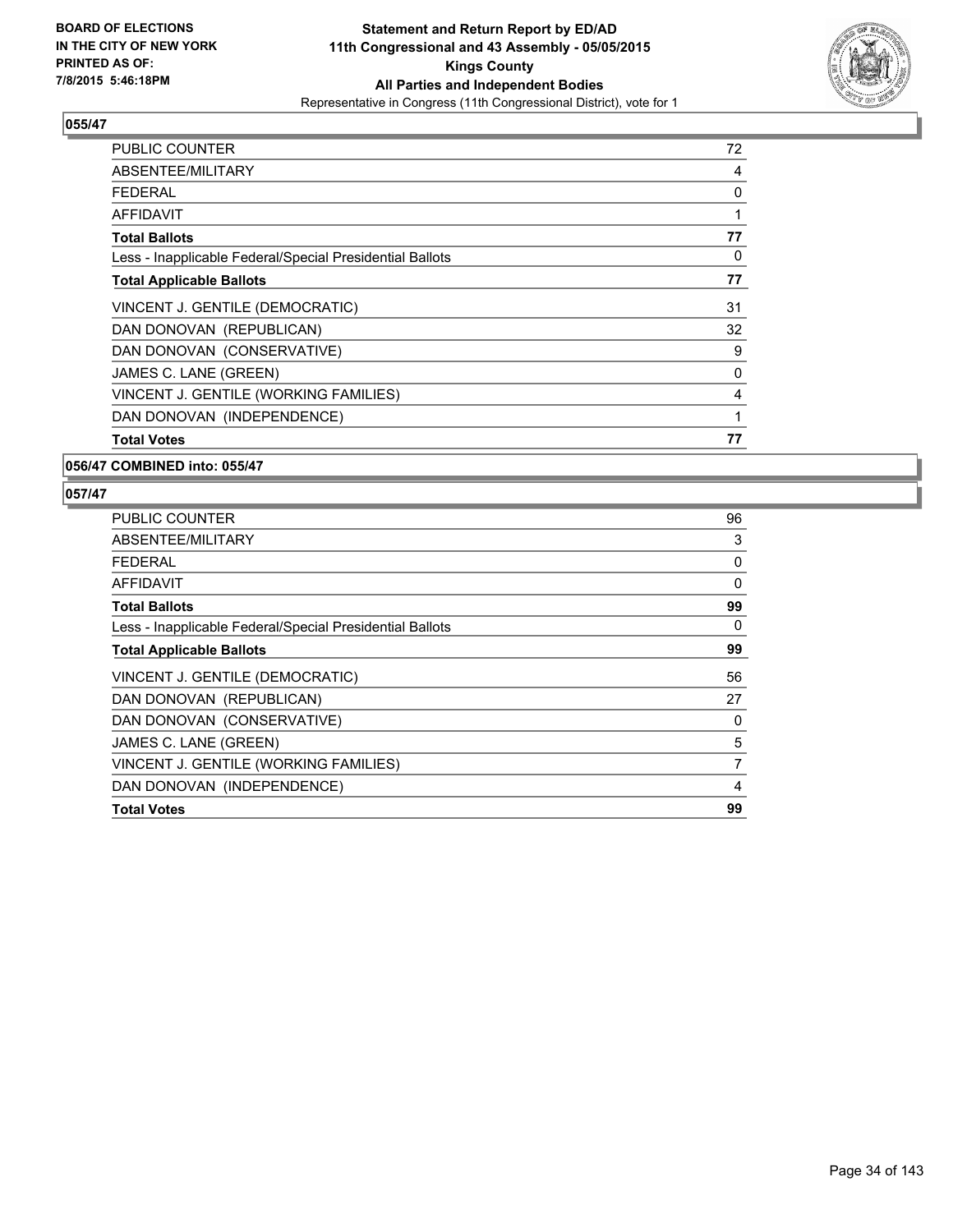

| <b>PUBLIC COUNTER</b>                                    | 62 |
|----------------------------------------------------------|----|
| ABSENTEE/MILITARY                                        | 0  |
| <b>FEDERAL</b>                                           | 0  |
| AFFIDAVIT                                                | 0  |
| <b>Total Ballots</b>                                     | 62 |
| Less - Inapplicable Federal/Special Presidential Ballots | 0  |
| <b>Total Applicable Ballots</b>                          | 62 |
| VINCENT J. GENTILE (DEMOCRATIC)                          | 36 |
| DAN DONOVAN (REPUBLICAN)                                 | 20 |
| DAN DONOVAN (CONSERVATIVE)                               | 2  |
| JAMES C. LANE (GREEN)                                    | 0  |
| VINCENT J. GENTILE (WORKING FAMILIES)                    | 3  |
| DAN DONOVAN (INDEPENDENCE)                               | 1  |
| <b>Total Votes</b>                                       | 62 |

#### **059/47**

| PUBLIC COUNTER                                           | 60       |
|----------------------------------------------------------|----------|
| ABSENTEE/MILITARY                                        | 2        |
| <b>FEDERAL</b>                                           | 0        |
| <b>AFFIDAVIT</b>                                         |          |
| <b>Total Ballots</b>                                     | 63       |
| Less - Inapplicable Federal/Special Presidential Ballots | 0        |
| <b>Total Applicable Ballots</b>                          | 63       |
| VINCENT J. GENTILE (DEMOCRATIC)                          | 39       |
| DAN DONOVAN (REPUBLICAN)                                 | 18       |
| DAN DONOVAN (CONSERVATIVE)                               | 5        |
| JAMES C. LANE (GREEN)                                    | 0        |
| VINCENT J. GENTILE (WORKING FAMILIES)                    |          |
| DAN DONOVAN (INDEPENDENCE)                               | $\Omega$ |
| <b>Total Votes</b>                                       | 63       |

| <b>PUBLIC COUNTER</b>                                    | 7  |
|----------------------------------------------------------|----|
| ABSENTEE/MILITARY                                        | 21 |
| <b>FEDERAL</b>                                           | 0  |
| AFFIDAVIT                                                | 3  |
| <b>Total Ballots</b>                                     | 31 |
| Less - Inapplicable Federal/Special Presidential Ballots | 0  |
| <b>Total Applicable Ballots</b>                          | 31 |
| VINCENT J. GENTILE (DEMOCRATIC)                          | 20 |
| DAN DONOVAN (REPUBLICAN)                                 | 6  |
| DAN DONOVAN (CONSERVATIVE)                               | 1  |
| JAMES C. LANE (GREEN)                                    | 2  |
| VINCENT J. GENTILE (WORKING FAMILIES)                    | 2  |
| DAN DONOVAN (INDEPENDENCE)                               | 0  |
| <b>Total Votes</b>                                       | 31 |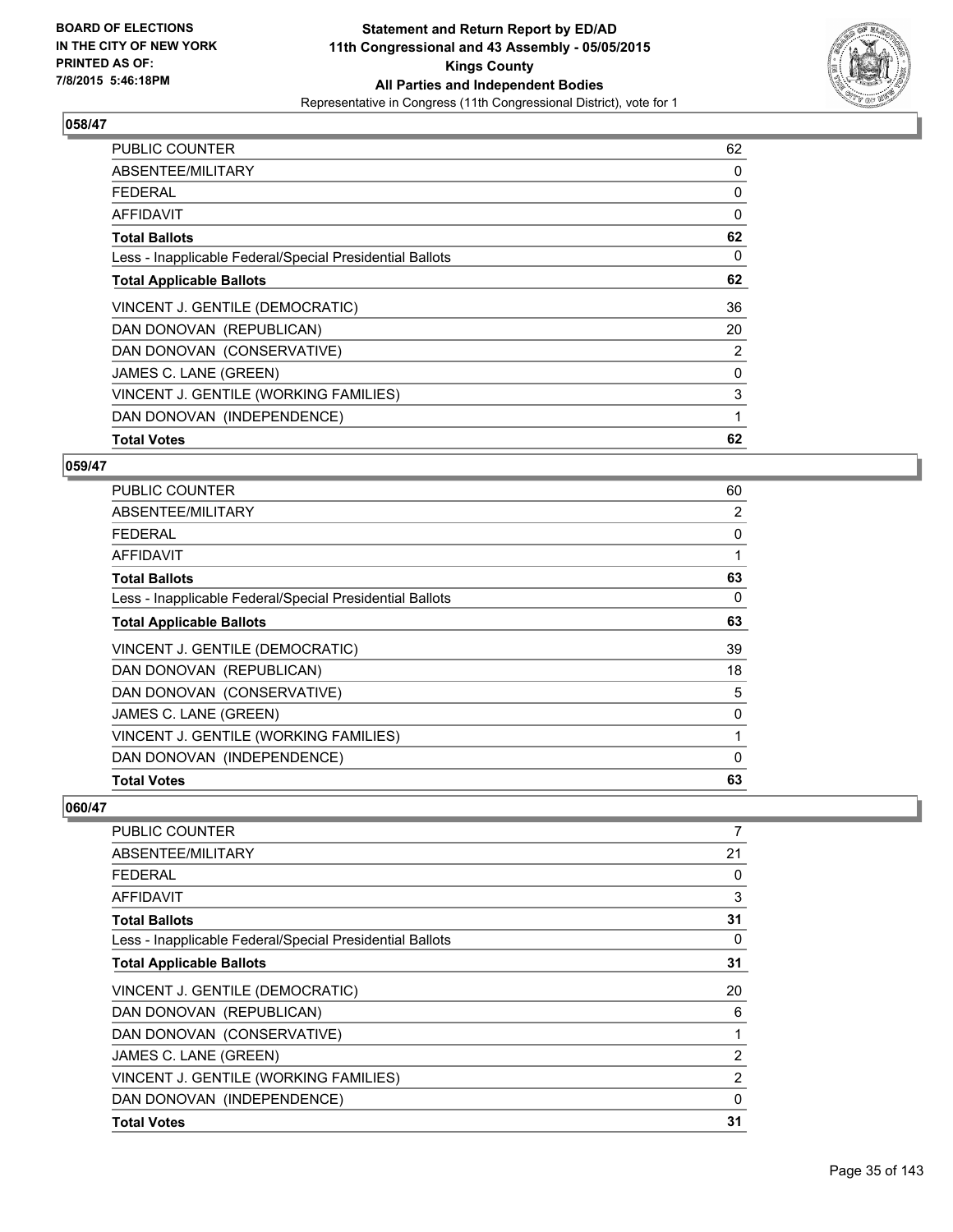

## **061/47 COMBINED into: 041/47**

# **062/47**

| <b>PUBLIC COUNTER</b>                                    | 41       |
|----------------------------------------------------------|----------|
| ABSENTEE/MILITARY                                        | 2        |
| <b>FEDERAL</b>                                           | 0        |
| <b>AFFIDAVIT</b>                                         | $\Omega$ |
| <b>Total Ballots</b>                                     | 43       |
| Less - Inapplicable Federal/Special Presidential Ballots | 0        |
| <b>Total Applicable Ballots</b>                          | 43       |
| VINCENT J. GENTILE (DEMOCRATIC)                          | 18       |
| DAN DONOVAN (REPUBLICAN)                                 | 20       |
| DAN DONOVAN (CONSERVATIVE)                               | 2        |
| JAMES C. LANE (GREEN)                                    | 0        |
| VINCENT J. GENTILE (WORKING FAMILIES)                    | 2        |
| DAN DONOVAN (INDEPENDENCE)                               | 1        |
| <b>Total Votes</b>                                       | 43       |

| <b>PUBLIC COUNTER</b>                                    | 31             |
|----------------------------------------------------------|----------------|
| ABSENTEE/MILITARY                                        | 5              |
| <b>FEDERAL</b>                                           | 0              |
| AFFIDAVIT                                                | 0              |
| <b>Total Ballots</b>                                     | 36             |
| Less - Inapplicable Federal/Special Presidential Ballots | 0              |
| <b>Total Applicable Ballots</b>                          | 36             |
| VINCENT J. GENTILE (DEMOCRATIC)                          | 17             |
| DAN DONOVAN (REPUBLICAN)                                 | 14             |
| DAN DONOVAN (CONSERVATIVE)                               | 2              |
| JAMES C. LANE (GREEN)                                    | $\overline{2}$ |
| VINCENT J. GENTILE (WORKING FAMILIES)                    | 1              |
| DAN DONOVAN (INDEPENDENCE)                               | $\mathbf{0}$   |
| <b>Total Votes</b>                                       | 36             |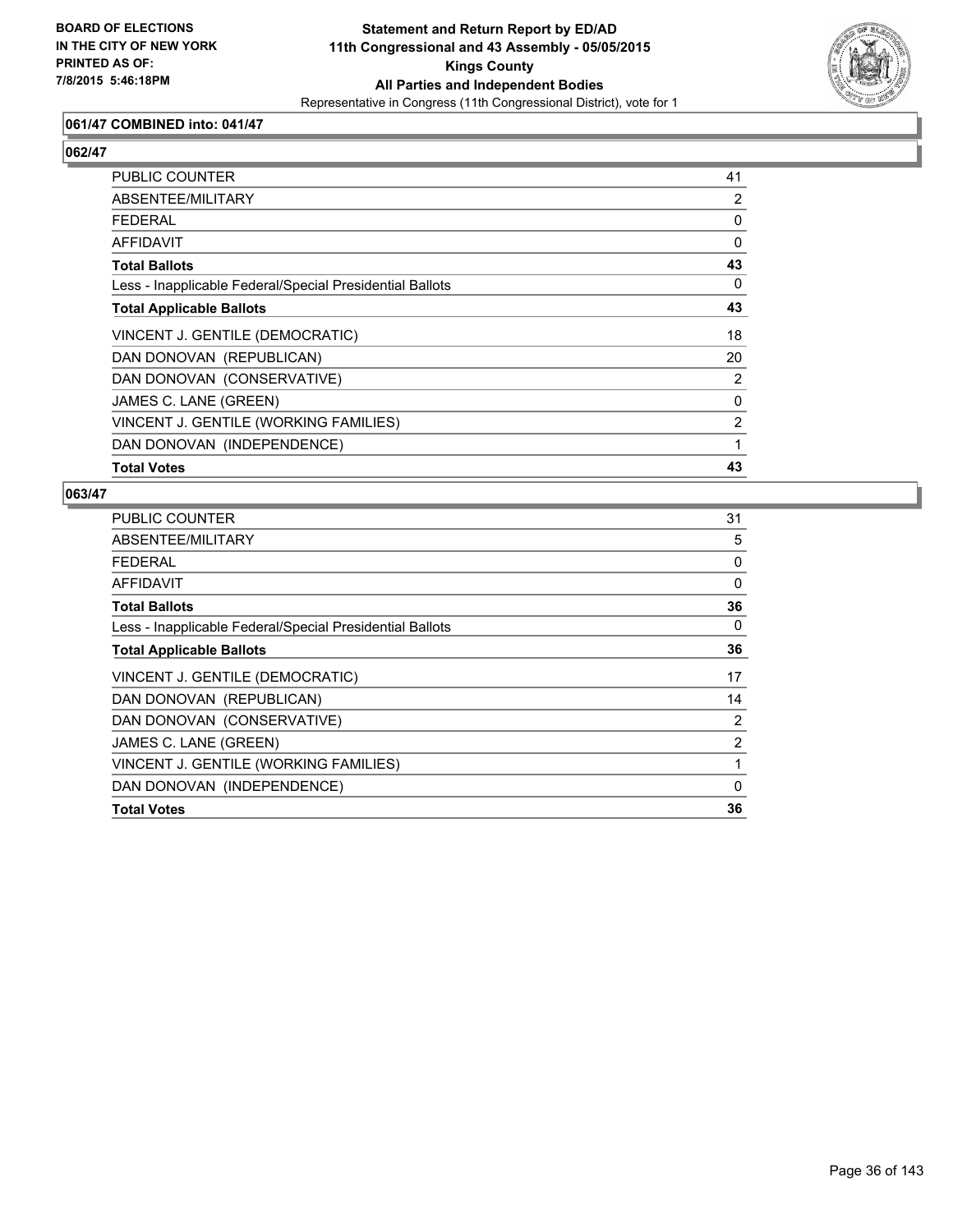

| <b>PUBLIC COUNTER</b>                                    | 62 |
|----------------------------------------------------------|----|
| ABSENTEE/MILITARY                                        | 4  |
| FEDERAL                                                  | 0  |
| AFFIDAVIT                                                | 0  |
| <b>Total Ballots</b>                                     | 66 |
| Less - Inapplicable Federal/Special Presidential Ballots | 0  |
| <b>Total Applicable Ballots</b>                          | 66 |
| VINCENT J. GENTILE (DEMOCRATIC)                          | 32 |
| DAN DONOVAN (REPUBLICAN)                                 | 27 |
| DAN DONOVAN (CONSERVATIVE)                               | 4  |
| JAMES C. LANE (GREEN)                                    | 0  |
| VINCENT J. GENTILE (WORKING FAMILIES)                    | 2  |
| DAN DONOVAN (INDEPENDENCE)                               | 1  |
| <b>Total Votes</b>                                       | 66 |

#### **065/47 COMBINED into: 064/47**

| PUBLIC COUNTER                                           | 33           |
|----------------------------------------------------------|--------------|
| ABSENTEE/MILITARY                                        | 5            |
| <b>FEDERAL</b>                                           | 0            |
| AFFIDAVIT                                                | 0            |
| <b>Total Ballots</b>                                     | 38           |
| Less - Inapplicable Federal/Special Presidential Ballots | $\mathbf{0}$ |
| <b>Total Applicable Ballots</b>                          | 38           |
| VINCENT J. GENTILE (DEMOCRATIC)                          | 19           |
| DAN DONOVAN (REPUBLICAN)                                 | 12           |
| DAN DONOVAN (CONSERVATIVE)                               | 4            |
| JAMES C. LANE (GREEN)                                    | 0            |
| VINCENT J. GENTILE (WORKING FAMILIES)                    | 1            |
| DAN DONOVAN (INDEPENDENCE)                               | 1            |
| <b>Total Votes</b>                                       | 37           |
| Unrecorded                                               | 1            |
| 067/47 COMBINED into: 055/47                             |              |
| 068/47 COMBINED into: 058/47                             |              |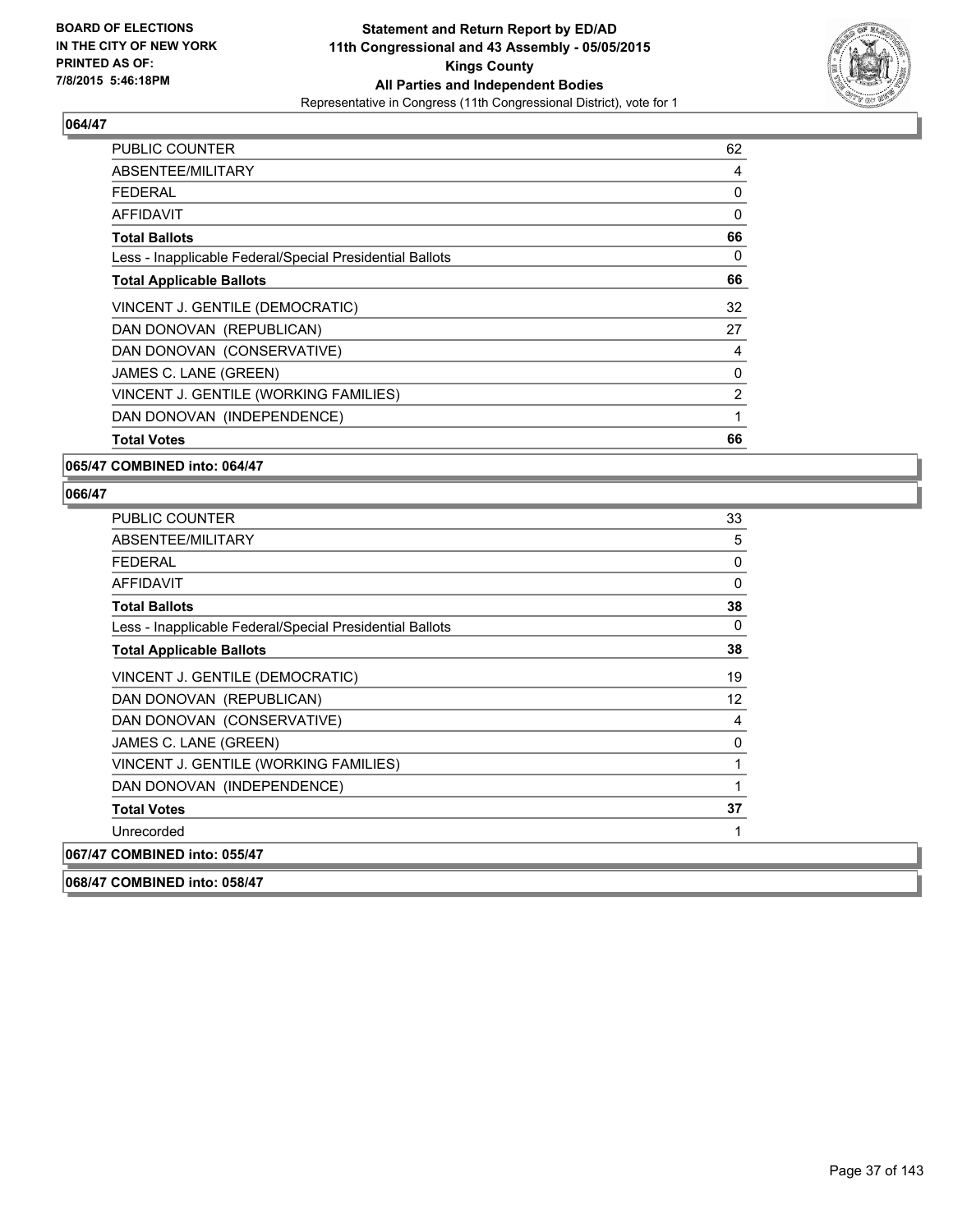

## **036/49 COMBINED into: 044/49**

#### **044/49**

| PUBLIC COUNTER                                           | 23 |
|----------------------------------------------------------|----|
| ABSENTEE/MILITARY                                        | 2  |
| <b>FEDERAL</b>                                           |    |
| AFFIDAVIT                                                | 0  |
| <b>Total Ballots</b>                                     | 26 |
| Less - Inapplicable Federal/Special Presidential Ballots | 0  |
| <b>Total Applicable Ballots</b>                          | 26 |
| VINCENT J. GENTILE (DEMOCRATIC)                          | 13 |
| DAN DONOVAN (REPUBLICAN)                                 | 12 |
| DAN DONOVAN (CONSERVATIVE)                               | 0  |
| JAMES C. LANE (GREEN)                                    |    |
| VINCENT J. GENTILE (WORKING FAMILIES)                    | 0  |
| DAN DONOVAN (INDEPENDENCE)                               | 0  |
| <b>Total Votes</b>                                       | 26 |

| <b>PUBLIC COUNTER</b>                                    | 22           |
|----------------------------------------------------------|--------------|
| ABSENTEE/MILITARY                                        | 5            |
| <b>FEDERAL</b>                                           | 0            |
| <b>AFFIDAVIT</b>                                         | $\mathbf{0}$ |
| <b>Total Ballots</b>                                     | 27           |
| Less - Inapplicable Federal/Special Presidential Ballots | 0            |
| <b>Total Applicable Ballots</b>                          | 27           |
| VINCENT J. GENTILE (DEMOCRATIC)                          | 20           |
| DAN DONOVAN (REPUBLICAN)                                 | 4            |
| DAN DONOVAN (CONSERVATIVE)                               | 1            |
| JAMES C. LANE (GREEN)                                    | $\mathbf{0}$ |
| VINCENT J. GENTILE (WORKING FAMILIES)                    | 0            |
| DAN DONOVAN (INDEPENDENCE)                               | 2            |
| <b>Total Votes</b>                                       | 27           |
| 047/49 COMBINED into: 048/49                             |              |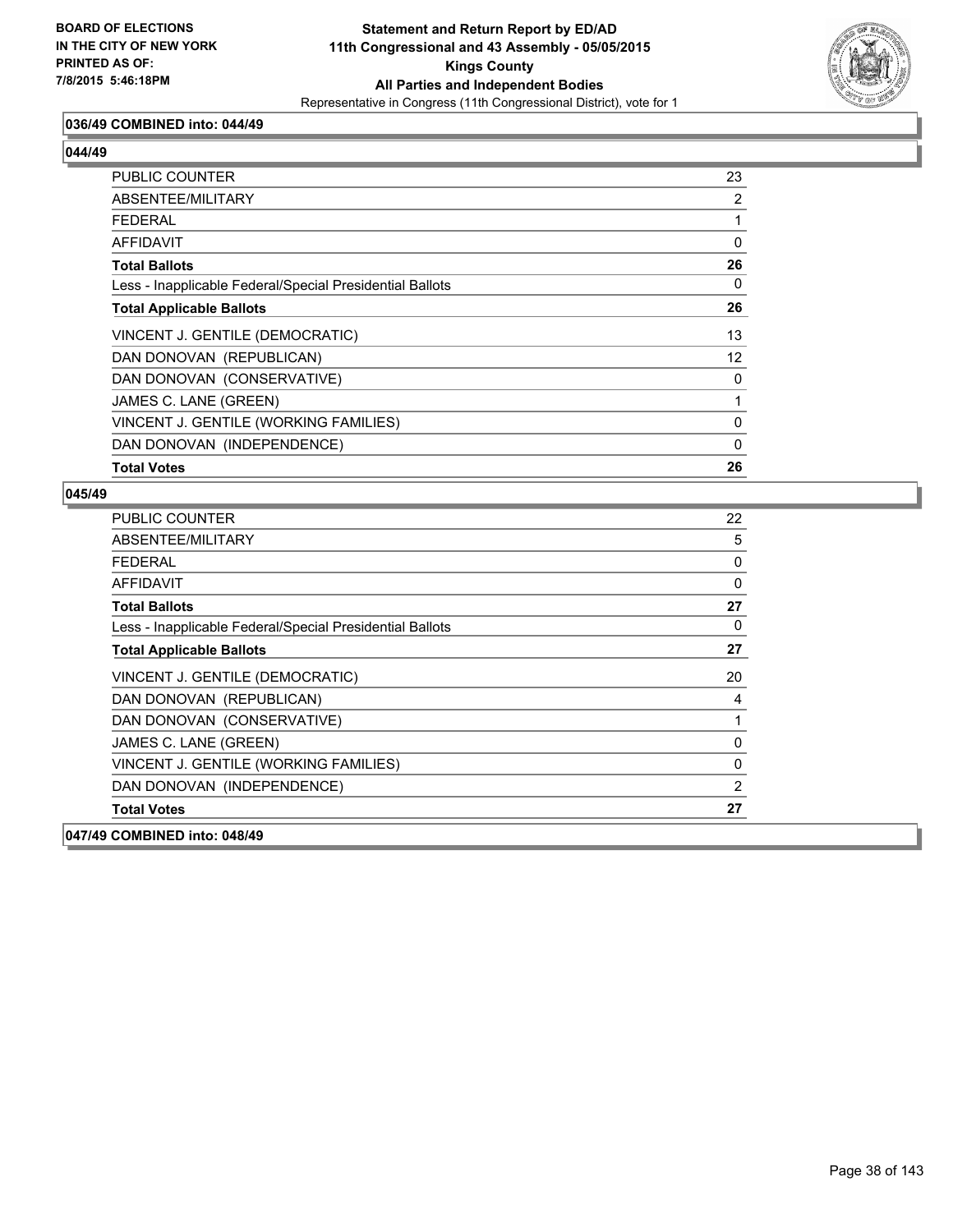

| <b>PUBLIC COUNTER</b>                                    | 104 |
|----------------------------------------------------------|-----|
| ABSENTEE/MILITARY                                        | 6   |
| <b>FEDERAL</b>                                           |     |
| AFFIDAVIT                                                | 0   |
| <b>Total Ballots</b>                                     | 111 |
| Less - Inapplicable Federal/Special Presidential Ballots | 0   |
| <b>Total Applicable Ballots</b>                          | 111 |
| VINCENT J. GENTILE (DEMOCRATIC)                          | 65  |
| DAN DONOVAN (REPUBLICAN)                                 | 32  |
| DAN DONOVAN (CONSERVATIVE)                               | 7   |
| JAMES C. LANE (GREEN)                                    | 0   |
| VINCENT J. GENTILE (WORKING FAMILIES)                    | 6   |
| DAN DONOVAN (INDEPENDENCE)                               | 1   |
| <b>Total Votes</b>                                       | 111 |

#### **049/49**

| <b>PUBLIC COUNTER</b>                                    | 45       |
|----------------------------------------------------------|----------|
| ABSENTEE/MILITARY                                        | 6        |
| <b>FEDERAL</b>                                           | 0        |
| <b>AFFIDAVIT</b>                                         | $\Omega$ |
| <b>Total Ballots</b>                                     | 51       |
| Less - Inapplicable Federal/Special Presidential Ballots | 0        |
| <b>Total Applicable Ballots</b>                          | 51       |
| VINCENT J. GENTILE (DEMOCRATIC)                          | 27       |
| DAN DONOVAN (REPUBLICAN)                                 | 12       |
| DAN DONOVAN (CONSERVATIVE)                               | 5        |
| JAMES C. LANE (GREEN)                                    |          |
| VINCENT J. GENTILE (WORKING FAMILIES)                    | 5        |
| DAN DONOVAN (INDEPENDENCE)                               |          |
| <b>Total Votes</b>                                       | 51       |

| <b>PUBLIC COUNTER</b>                                    | 73             |
|----------------------------------------------------------|----------------|
| ABSENTEE/MILITARY                                        | 3              |
| <b>FEDERAL</b>                                           | 0              |
| AFFIDAVIT                                                | 0              |
| <b>Total Ballots</b>                                     | 76             |
| Less - Inapplicable Federal/Special Presidential Ballots | 0              |
| <b>Total Applicable Ballots</b>                          | 76             |
| VINCENT J. GENTILE (DEMOCRATIC)                          | 54             |
| DAN DONOVAN (REPUBLICAN)                                 | 15             |
| DAN DONOVAN (CONSERVATIVE)                               | 3              |
| JAMES C. LANE (GREEN)                                    | 1              |
| VINCENT J. GENTILE (WORKING FAMILIES)                    | $\overline{2}$ |
| DAN DONOVAN (INDEPENDENCE)                               | 1              |
| <b>Total Votes</b>                                       | 76             |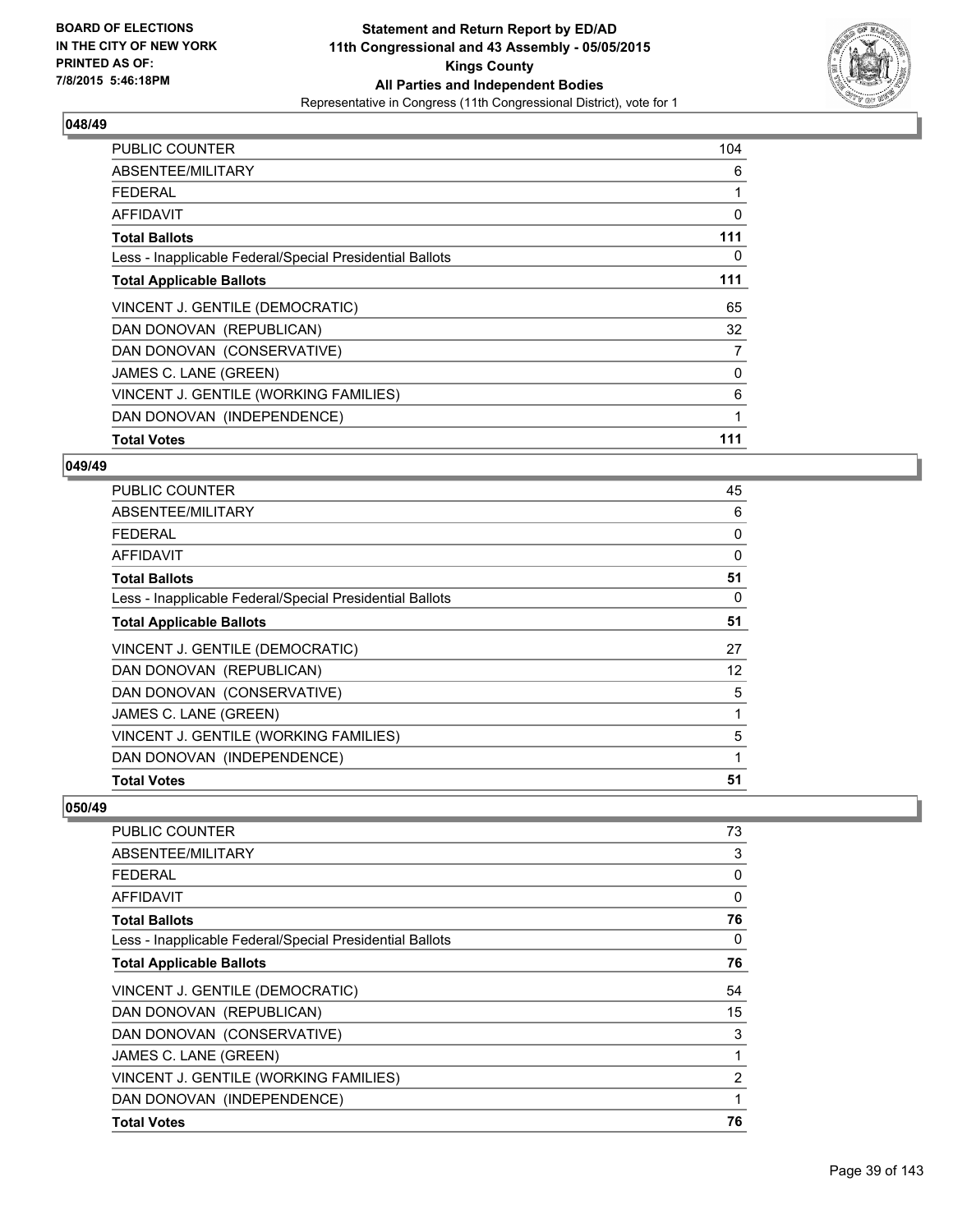

## **051/49 COMBINED into: 053/49**

# **052/49**

| PUBLIC COUNTER                                           | 67       |
|----------------------------------------------------------|----------|
| ABSENTEE/MILITARY                                        | 4        |
| <b>FEDERAL</b>                                           | 0        |
| AFFIDAVIT                                                | 2        |
| <b>Total Ballots</b>                                     | 73       |
| Less - Inapplicable Federal/Special Presidential Ballots | 0        |
| <b>Total Applicable Ballots</b>                          | 73       |
| VINCENT J. GENTILE (DEMOCRATIC)                          | 53       |
| DAN DONOVAN (REPUBLICAN)                                 | 6        |
| DAN DONOVAN (CONSERVATIVE)                               | 9        |
| JAMES C. LANE (GREEN)                                    | 0        |
| VINCENT J. GENTILE (WORKING FAMILIES)                    | 4        |
| DAN DONOVAN (INDEPENDENCE)                               | $\Omega$ |
| <b>Total Votes</b>                                       | 72       |
| Unrecorded                                               | 1        |

| <b>PUBLIC COUNTER</b>                                    | 137 |
|----------------------------------------------------------|-----|
| ABSENTEE/MILITARY                                        | 11  |
| <b>FEDERAL</b>                                           | 0   |
| <b>AFFIDAVIT</b>                                         | 0   |
| <b>Total Ballots</b>                                     | 148 |
| Less - Inapplicable Federal/Special Presidential Ballots | 0   |
| <b>Total Applicable Ballots</b>                          | 148 |
| VINCENT J. GENTILE (DEMOCRATIC)                          | 95  |
| DAN DONOVAN (REPUBLICAN)                                 | 22  |
| DAN DONOVAN (CONSERVATIVE)                               | 20  |
| JAMES C. LANE (GREEN)                                    | 1   |
| VINCENT J. GENTILE (WORKING FAMILIES)                    | 8   |
| DAN DONOVAN (INDEPENDENCE)                               | 1   |
| <b>Total Votes</b>                                       | 147 |
| Unrecorded                                               | 1   |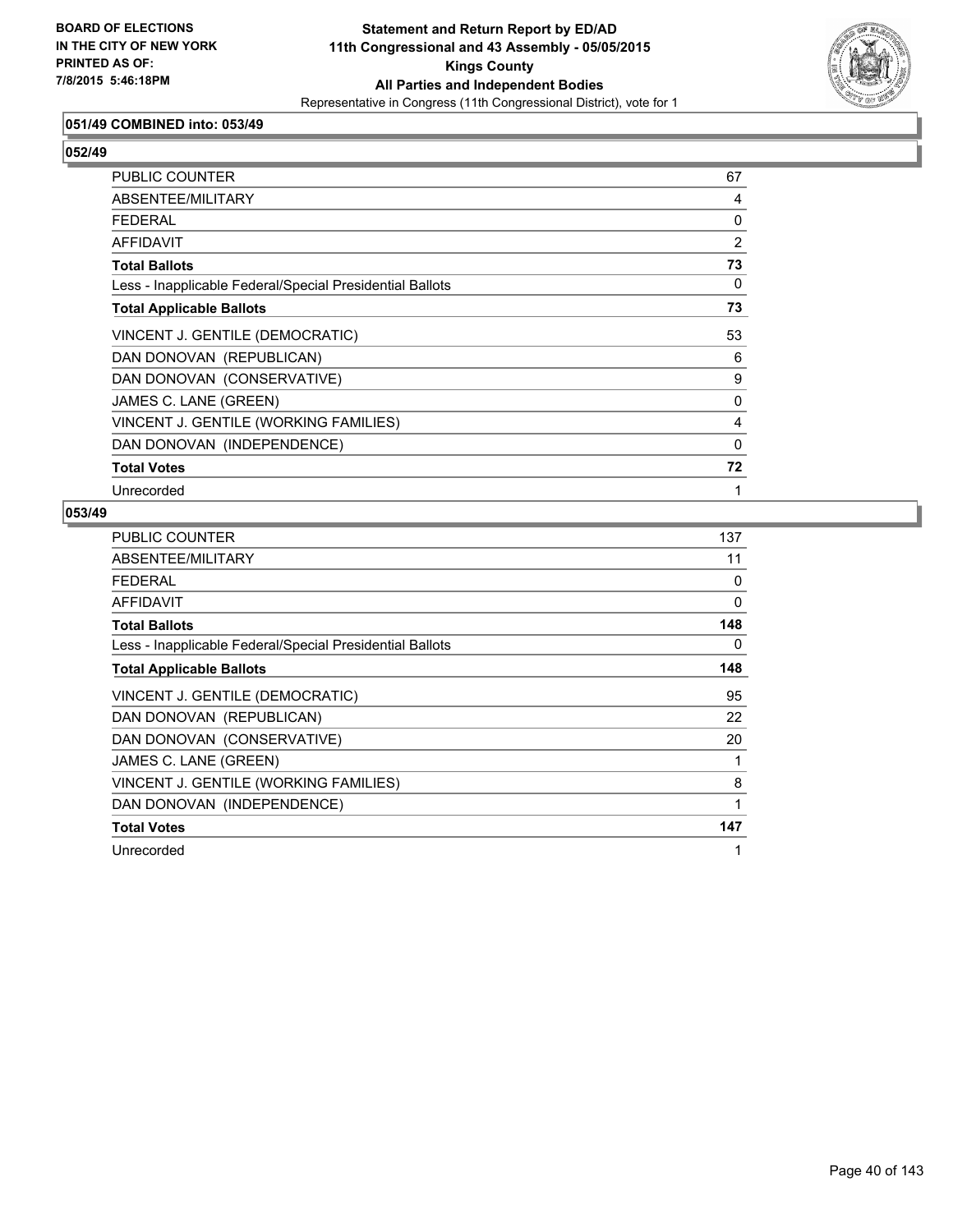

| <b>PUBLIC COUNTER</b>                                    | 111 |
|----------------------------------------------------------|-----|
| ABSENTEE/MILITARY                                        | 4   |
| FFDFRAI                                                  | 0   |
| AFFIDAVIT                                                | 2   |
| <b>Total Ballots</b>                                     | 117 |
| Less - Inapplicable Federal/Special Presidential Ballots | 0   |
| <b>Total Applicable Ballots</b>                          | 117 |
| VINCENT J. GENTILE (DEMOCRATIC)                          | 59  |
| DAN DONOVAN (REPUBLICAN)                                 | 36  |
| DAN DONOVAN (CONSERVATIVE)                               | 11  |
| JAMES C. LANE (GREEN)                                    | 0   |
| VINCENT J. GENTILE (WORKING FAMILIES)                    | 11  |
| DAN DONOVAN (INDEPENDENCE)                               | 0   |
| <b>Total Votes</b>                                       | 117 |
| 063/49 COMBINED into: 054/49                             |     |

**065/49 COMBINED into: 048/49**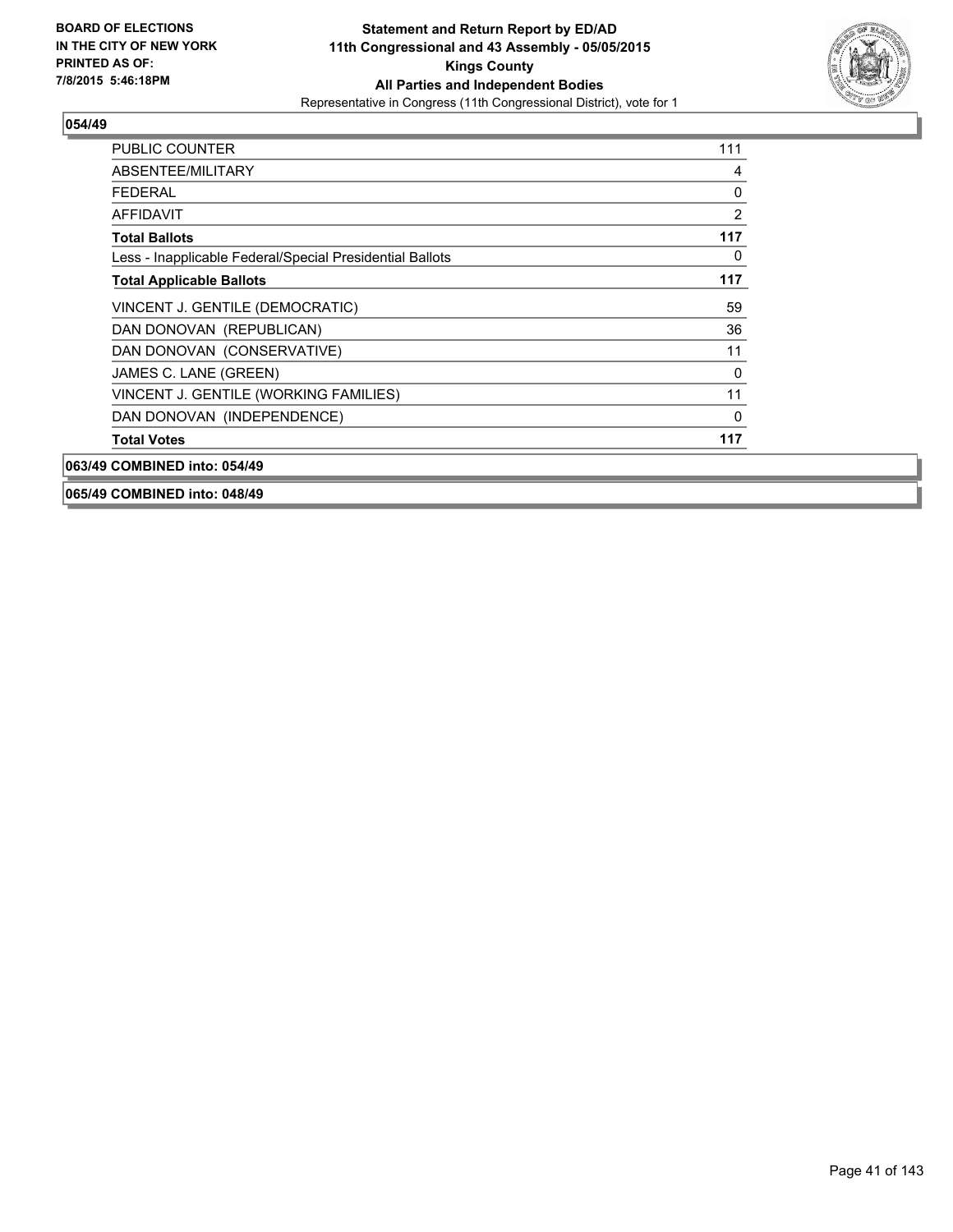

| <b>PUBLIC COUNTER</b>                                    | 86 |
|----------------------------------------------------------|----|
| ABSENTEE/MILITARY                                        | 5  |
| <b>FEDERAL</b>                                           | 1  |
| AFFIDAVIT                                                | 0  |
| <b>Total Ballots</b>                                     | 92 |
| Less - Inapplicable Federal/Special Presidential Ballots | 0  |
| <b>Total Applicable Ballots</b>                          | 92 |
| VINCENT J. GENTILE (DEMOCRATIC)                          | 54 |
| DAN DONOVAN (REPUBLICAN)                                 | 15 |
| DAN DONOVAN (CONSERVATIVE)                               | 5  |
| JAMES C. LANE (GREEN)                                    | 1  |
| VINCENT J. GENTILE (WORKING FAMILIES)                    | 14 |
| DAN DONOVAN (INDEPENDENCE)                               | 3  |
| <b>Total Votes</b>                                       | 92 |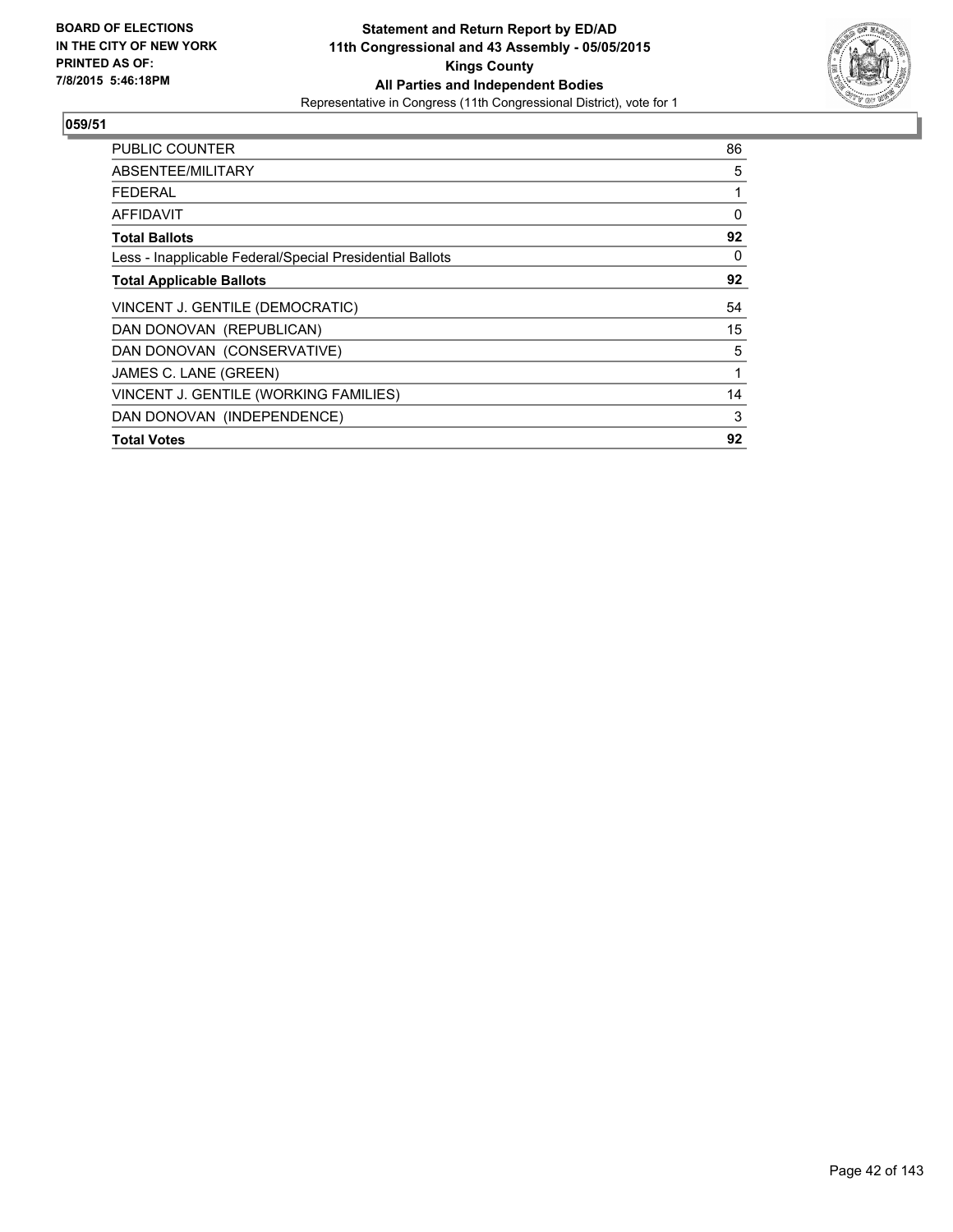

| <b>PUBLIC COUNTER</b>                                    | 131 |
|----------------------------------------------------------|-----|
| ABSENTEE/MILITARY                                        | 7   |
| <b>FEDERAL</b>                                           | 0   |
| AFFIDAVIT                                                | 2   |
| <b>Total Ballots</b>                                     | 140 |
| Less - Inapplicable Federal/Special Presidential Ballots | 0   |
| <b>Total Applicable Ballots</b>                          | 140 |
| VINCENT J. GENTILE (DEMOCRATIC)                          | 70  |
| DAN DONOVAN (REPUBLICAN)                                 | 39  |
| DAN DONOVAN (CONSERVATIVE)                               | 10  |
| JAMES C. LANE (GREEN)                                    | 2   |
| VINCENT J. GENTILE (WORKING FAMILIES)                    | 16  |
| DAN DONOVAN (INDEPENDENCE)                               | 3   |
| <b>Total Votes</b>                                       | 140 |

#### **076/64**

| PUBLIC COUNTER                                           | 119      |
|----------------------------------------------------------|----------|
| ABSENTEE/MILITARY                                        | 4        |
| <b>FEDERAL</b>                                           | 0        |
| <b>AFFIDAVIT</b>                                         | $\Omega$ |
| <b>Total Ballots</b>                                     | 123      |
| Less - Inapplicable Federal/Special Presidential Ballots | 0        |
| <b>Total Applicable Ballots</b>                          | 123      |
| VINCENT J. GENTILE (DEMOCRATIC)                          | 73       |
| DAN DONOVAN (REPUBLICAN)                                 | 30       |
| DAN DONOVAN (CONSERVATIVE)                               | 7        |
| JAMES C. LANE (GREEN)                                    |          |
| VINCENT J. GENTILE (WORKING FAMILIES)                    | 11       |
| DAN DONOVAN (INDEPENDENCE)                               |          |
| <b>Total Votes</b>                                       | 123      |

| PUBLIC COUNTER                                           | 159            |
|----------------------------------------------------------|----------------|
| ABSENTEE/MILITARY                                        | 8              |
| <b>FEDERAL</b>                                           | 0              |
| AFFIDAVIT                                                | 1              |
| <b>Total Ballots</b>                                     | 168            |
| Less - Inapplicable Federal/Special Presidential Ballots | 0              |
| <b>Total Applicable Ballots</b>                          | 168            |
| VINCENT J. GENTILE (DEMOCRATIC)                          | 100            |
| DAN DONOVAN (REPUBLICAN)                                 | 36             |
| DAN DONOVAN (CONSERVATIVE)                               | 9              |
| JAMES C. LANE (GREEN)                                    | $\overline{2}$ |
| VINCENT J. GENTILE (WORKING FAMILIES)                    | 14             |
| DAN DONOVAN (INDEPENDENCE)                               | 6              |
| <b>JAMES QUIGLEY (WRITE-IN)</b>                          | 1              |
| <b>Total Votes</b>                                       | 168            |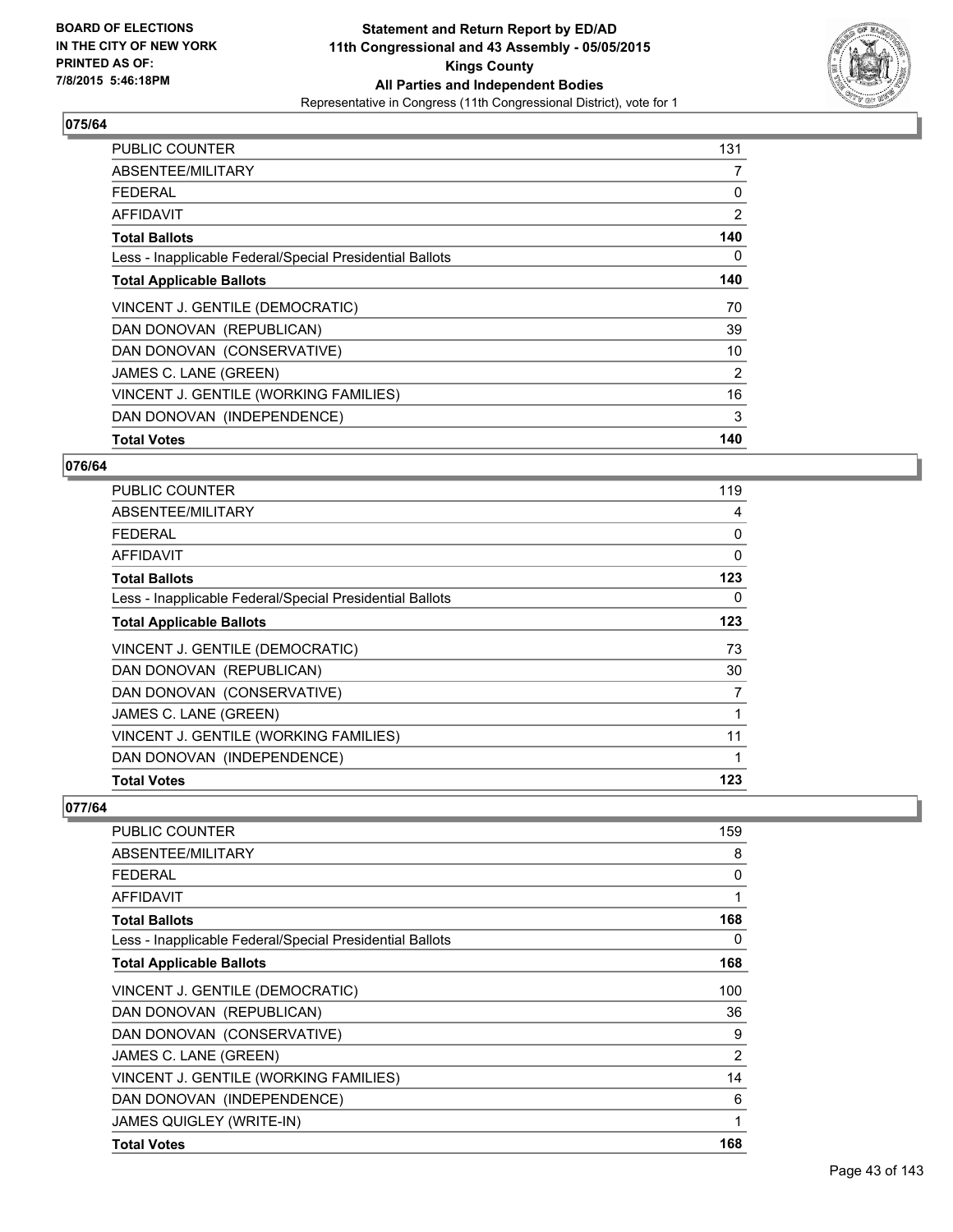

| <b>PUBLIC COUNTER</b>                                    | 155 |
|----------------------------------------------------------|-----|
| ABSENTEE/MILITARY                                        | 5   |
| <b>FEDERAL</b>                                           | 0   |
| AFFIDAVIT                                                | 2   |
| <b>Total Ballots</b>                                     | 162 |
| Less - Inapplicable Federal/Special Presidential Ballots | 0   |
| <b>Total Applicable Ballots</b>                          | 162 |
| VINCENT J. GENTILE (DEMOCRATIC)                          | 93  |
| DAN DONOVAN (REPUBLICAN)                                 | 31  |
| DAN DONOVAN (CONSERVATIVE)                               | 13  |
| JAMES C. LANE (GREEN)                                    | 3   |
| VINCENT J. GENTILE (WORKING FAMILIES)                    | 19  |
| DAN DONOVAN (INDEPENDENCE)                               | 3   |
| <b>Total Votes</b>                                       | 162 |

#### **079/64**

| PUBLIC COUNTER                                           | 189 |
|----------------------------------------------------------|-----|
| ABSENTEE/MILITARY                                        | 8   |
| <b>FEDERAL</b>                                           | 0   |
| <b>AFFIDAVIT</b>                                         | 3   |
| <b>Total Ballots</b>                                     | 200 |
| Less - Inapplicable Federal/Special Presidential Ballots | 0   |
| <b>Total Applicable Ballots</b>                          | 200 |
| VINCENT J. GENTILE (DEMOCRATIC)                          | 104 |
| DAN DONOVAN (REPUBLICAN)                                 | 49  |
| DAN DONOVAN (CONSERVATIVE)                               | 15  |
| JAMES C. LANE (GREEN)                                    | 3   |
| VINCENT J. GENTILE (WORKING FAMILIES)                    | 25  |
| DAN DONOVAN (INDEPENDENCE)                               | 4   |
| <b>Total Votes</b>                                       | 200 |

| <b>PUBLIC COUNTER</b>                                    | 133 |
|----------------------------------------------------------|-----|
| ABSENTEE/MILITARY                                        | 3   |
| <b>FEDERAL</b>                                           | 0   |
| AFFIDAVIT                                                | 0   |
| <b>Total Ballots</b>                                     | 136 |
| Less - Inapplicable Federal/Special Presidential Ballots | 0   |
| <b>Total Applicable Ballots</b>                          | 136 |
| VINCENT J. GENTILE (DEMOCRATIC)                          | 91  |
| DAN DONOVAN (REPUBLICAN)                                 | 14  |
| DAN DONOVAN (CONSERVATIVE)                               | 13  |
| JAMES C. LANE (GREEN)                                    | 4   |
| VINCENT J. GENTILE (WORKING FAMILIES)                    | 13  |
| DAN DONOVAN (INDEPENDENCE)                               | 1   |
| <b>Total Votes</b>                                       | 136 |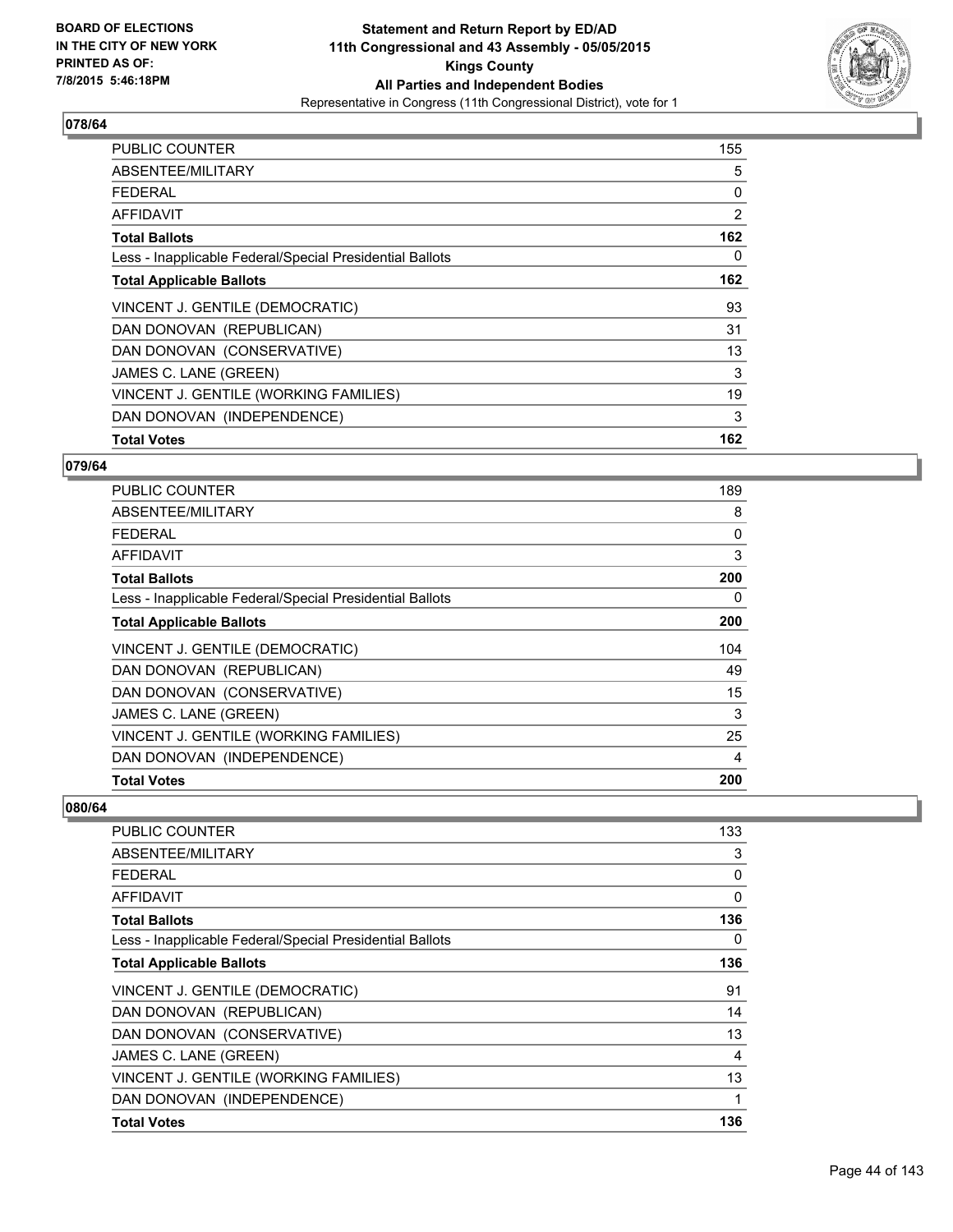

## **081/64 COMBINED into: 086/64**

# **083/64**

| PUBLIC COUNTER                                           | 139      |
|----------------------------------------------------------|----------|
| ABSENTEE/MILITARY                                        | 5        |
| <b>FEDERAL</b>                                           | 0        |
| <b>AFFIDAVIT</b>                                         | $\Omega$ |
| <b>Total Ballots</b>                                     | 144      |
| Less - Inapplicable Federal/Special Presidential Ballots | 0        |
| <b>Total Applicable Ballots</b>                          | 144      |
| VINCENT J. GENTILE (DEMOCRATIC)                          | 94       |
| DAN DONOVAN (REPUBLICAN)                                 | 22       |
| DAN DONOVAN (CONSERVATIVE)                               | 7        |
| JAMES C. LANE (GREEN)                                    | 6        |
| VINCENT J. GENTILE (WORKING FAMILIES)                    | 14       |
| DAN DONOVAN (INDEPENDENCE)                               |          |
| <b>Total Votes</b>                                       | 144      |

| <b>PUBLIC COUNTER</b>                                    | 150 |
|----------------------------------------------------------|-----|
| ABSENTEE/MILITARY                                        | 4   |
| <b>FEDERAL</b>                                           | 0   |
| AFFIDAVIT                                                | 0   |
| <b>Total Ballots</b>                                     | 154 |
| Less - Inapplicable Federal/Special Presidential Ballots | 0   |
| <b>Total Applicable Ballots</b>                          | 154 |
| VINCENT J. GENTILE (DEMOCRATIC)                          | 91  |
| DAN DONOVAN (REPUBLICAN)                                 | 30  |
| DAN DONOVAN (CONSERVATIVE)                               | 17  |
| JAMES C. LANE (GREEN)                                    | 4   |
| VINCENT J. GENTILE (WORKING FAMILIES)                    | 10  |
| DAN DONOVAN (INDEPENDENCE)                               | 2   |
| <b>Total Votes</b>                                       | 154 |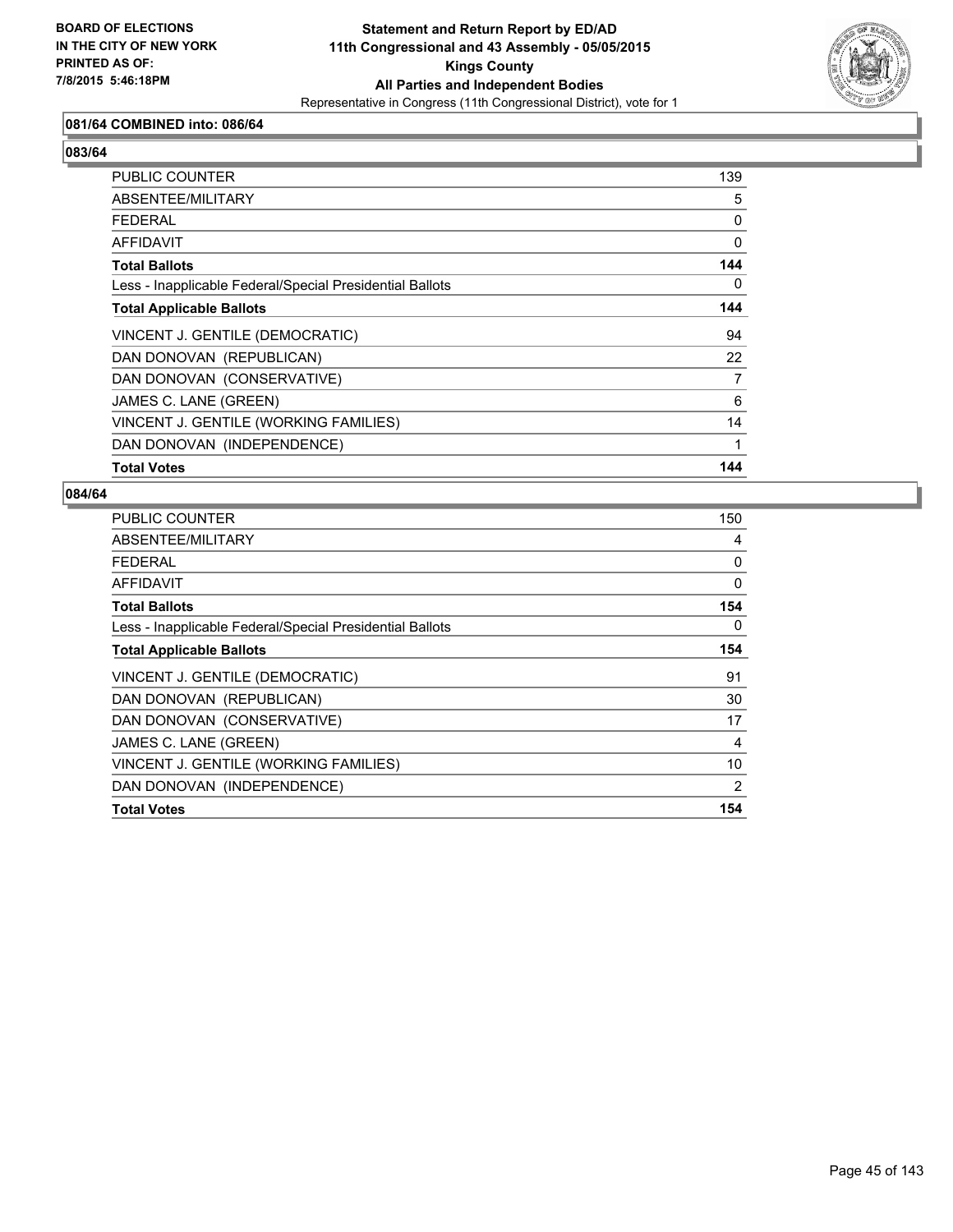

| <b>PUBLIC COUNTER</b>                                    | 154 |
|----------------------------------------------------------|-----|
| ABSENTEE/MILITARY                                        | 11  |
| <b>FEDERAL</b>                                           |     |
| AFFIDAVIT                                                |     |
| <b>Total Ballots</b>                                     | 167 |
| Less - Inapplicable Federal/Special Presidential Ballots | 0   |
| <b>Total Applicable Ballots</b>                          | 167 |
| VINCENT J. GENTILE (DEMOCRATIC)                          | 104 |
| DAN DONOVAN (REPUBLICAN)                                 | 23  |
| DAN DONOVAN (CONSERVATIVE)                               | 15  |
| JAMES C. LANE (GREEN)                                    | 3   |
| VINCENT J. GENTILE (WORKING FAMILIES)                    | 20  |
| DAN DONOVAN (INDEPENDENCE)                               | 2   |
| <b>Total Votes</b>                                       | 167 |

| <b>PUBLIC COUNTER</b>                                    | 139 |
|----------------------------------------------------------|-----|
| ABSENTEE/MILITARY                                        | 7   |
| FFDFRAI                                                  | 0   |
| <b>AFFIDAVIT</b>                                         | 2   |
| <b>Total Ballots</b>                                     | 148 |
| Less - Inapplicable Federal/Special Presidential Ballots | 0   |
| <b>Total Applicable Ballots</b>                          | 148 |
| VINCENT J. GENTILE (DEMOCRATIC)                          | 99  |
| DAN DONOVAN (REPUBLICAN)                                 | 27  |
| DAN DONOVAN (CONSERVATIVE)                               | 7   |
| JAMES C. LANE (GREEN)                                    | 0   |
| VINCENT J. GENTILE (WORKING FAMILIES)                    | 13  |
| DAN DONOVAN (INDEPENDENCE)                               | 2   |
| <b>Total Votes</b>                                       | 148 |
| 087/64 COMBINED into: 079/64                             |     |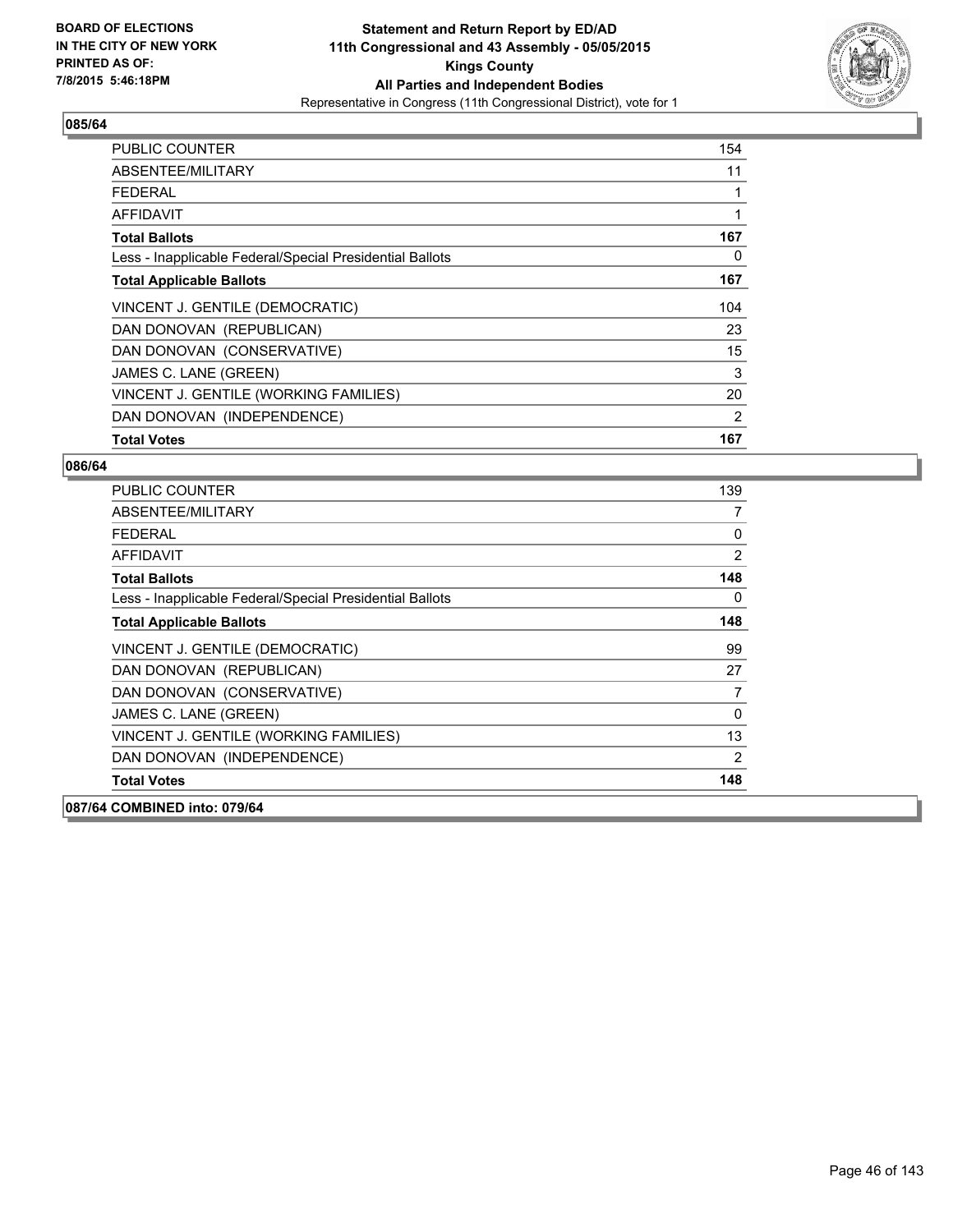

| PUBLIC COUNTER                                           | 123 |
|----------------------------------------------------------|-----|
| ABSENTEE/MILITARY                                        | 6   |
| <b>FEDERAL</b>                                           |     |
| <b>AFFIDAVIT</b>                                         | 0   |
| <b>Total Ballots</b>                                     | 130 |
| Less - Inapplicable Federal/Special Presidential Ballots | 0   |
| <b>Total Applicable Ballots</b>                          | 130 |
| VINCENT J. GENTILE (DEMOCRATIC)                          | 71  |
| DAN DONOVAN (REPUBLICAN)                                 | 28  |
| DAN DONOVAN (CONSERVATIVE)                               | 8   |
| JAMES C. LANE (GREEN)                                    | 6   |
| VINCENT J. GENTILE (WORKING FAMILIES)                    | 10  |
| DAN DONOVAN (INDEPENDENCE)                               | 7   |
| <b>Total Votes</b>                                       | 130 |

| <b>PUBLIC COUNTER</b>                                    | 221 |
|----------------------------------------------------------|-----|
| ABSENTEE/MILITARY                                        | 6   |
| <b>FEDERAL</b>                                           | 0   |
| AFFIDAVIT                                                | 0   |
| <b>Total Ballots</b>                                     | 227 |
| Less - Inapplicable Federal/Special Presidential Ballots | 0   |
| <b>Total Applicable Ballots</b>                          | 227 |
| VINCENT J. GENTILE (DEMOCRATIC)                          | 101 |
| DAN DONOVAN (REPUBLICAN)                                 | 77  |
| DAN DONOVAN (CONSERVATIVE)                               | 38  |
| JAMES C. LANE (GREEN)                                    | 0   |
| VINCENT J. GENTILE (WORKING FAMILIES)                    | 6   |
| DAN DONOVAN (INDEPENDENCE)                               | 3   |
| MICHAEL GRIMM (WRITE-IN)                                 | 1   |
| SAL F. ALBANESE (WRITE-IN)                               | 1   |
| <b>Total Votes</b>                                       | 227 |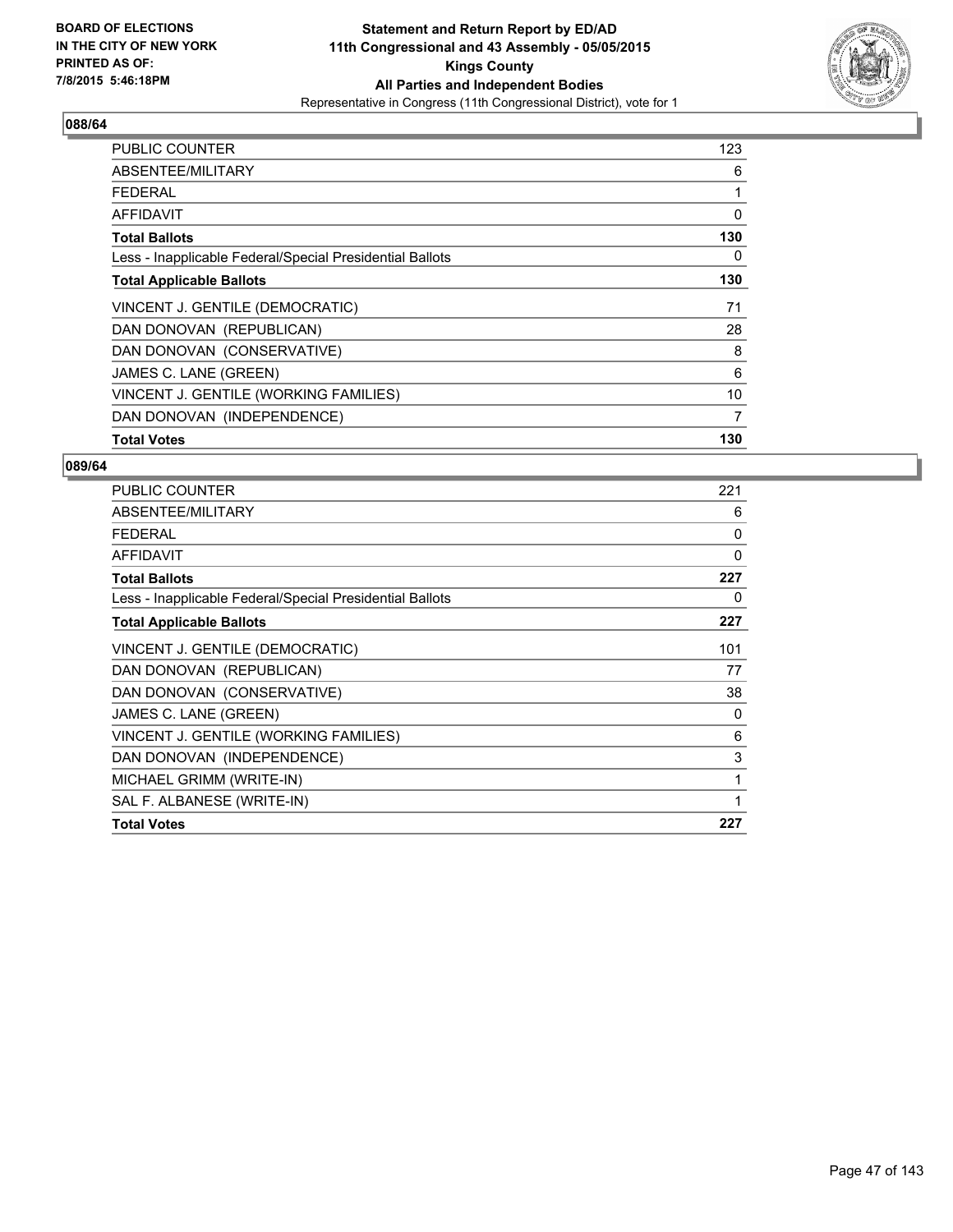

| PUBLIC COUNTER                                           | 175 |
|----------------------------------------------------------|-----|
| ABSENTEE/MILITARY                                        | 4   |
| FEDERAL                                                  | 0   |
| AFFIDAVIT                                                | 0   |
| <b>Total Ballots</b>                                     | 179 |
| Less - Inapplicable Federal/Special Presidential Ballots | 0   |
| <b>Total Applicable Ballots</b>                          | 179 |
| VINCENT J. GENTILE (DEMOCRATIC)                          | 96  |
| DAN DONOVAN (REPUBLICAN)                                 | 55  |
| DAN DONOVAN (CONSERVATIVE)                               | 11  |
| JAMES C. LANE (GREEN)                                    | 3   |
| VINCENT J. GENTILE (WORKING FAMILIES)                    | 13  |
| DAN DONOVAN (INDEPENDENCE)                               | 1   |
| <b>Total Votes</b>                                       | 179 |

**091/64 COMBINED into: 089/64**

**092/64 COMBINED into: 089/64**

**093/64 COMBINED into: 089/64**

**096/64 COMBINED into: 089/64**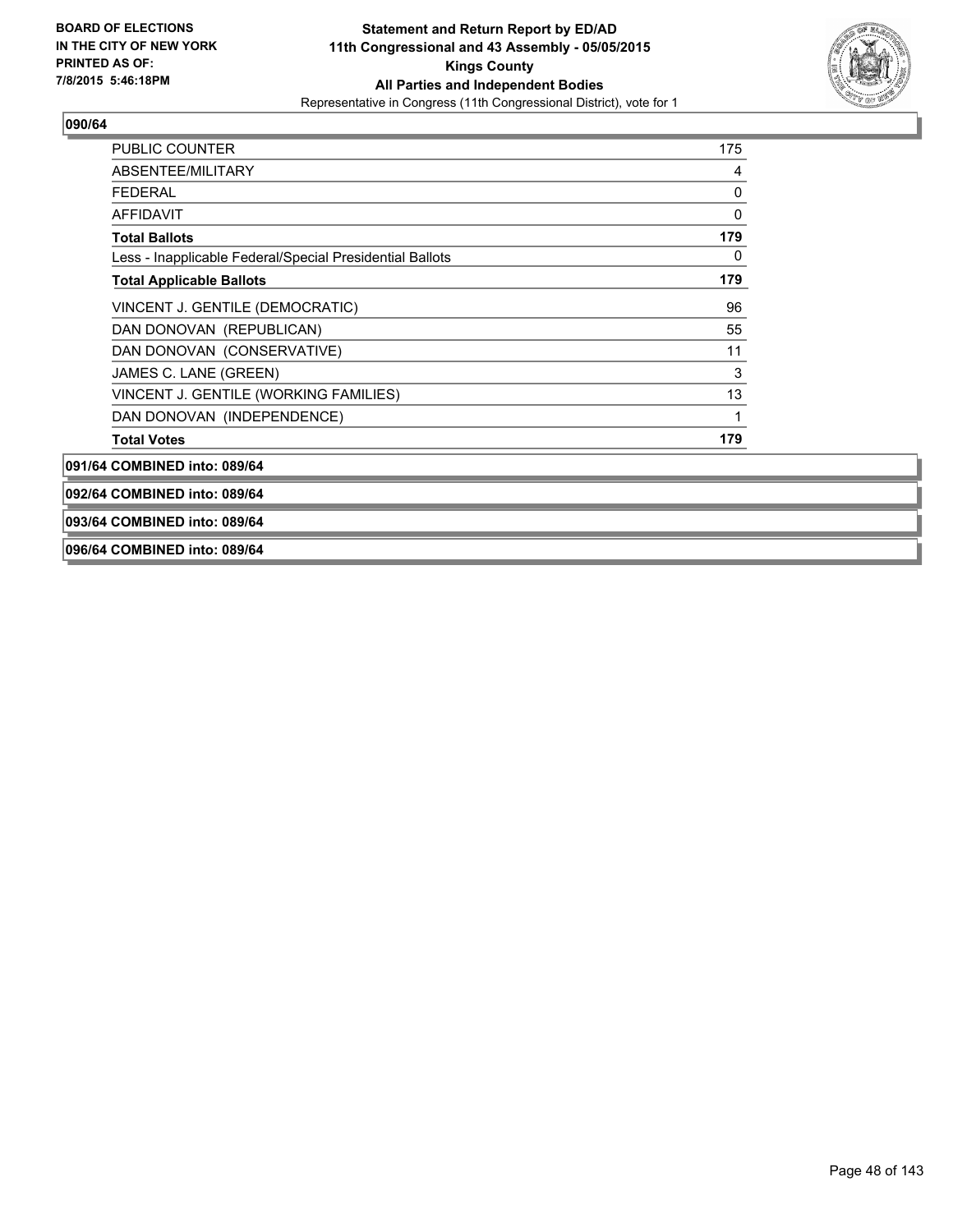

| <b>PUBLIC COUNTER</b>                                    | 158            |
|----------------------------------------------------------|----------------|
| ABSENTEE/MILITARY                                        | 7              |
| <b>FEDERAL</b>                                           | $\overline{2}$ |
| AFFIDAVIT                                                | 2              |
| <b>Total Ballots</b>                                     | 169            |
| Less - Inapplicable Federal/Special Presidential Ballots | 0              |
| <b>Total Applicable Ballots</b>                          | 169            |
| VINCENT J. GENTILE (DEMOCRATIC)                          | 106            |
| DAN DONOVAN (REPUBLICAN)                                 | 15             |
| DAN DONOVAN (CONSERVATIVE)                               | 9              |
| JAMES C. LANE (GREEN)                                    | 13             |
| VINCENT J. GENTILE (WORKING FAMILIES)                    | 23             |
| DAN DONOVAN (INDEPENDENCE)                               | 3              |
| <b>Total Votes</b>                                       | 169            |

#### **002/61**

| <b>PUBLIC COUNTER</b>                                    | 156 |
|----------------------------------------------------------|-----|
| ABSENTEE/MILITARY                                        | 2   |
| <b>FEDERAL</b>                                           | 0   |
| <b>AFFIDAVIT</b>                                         | 0   |
| <b>Total Ballots</b>                                     | 158 |
| Less - Inapplicable Federal/Special Presidential Ballots | 0   |
| <b>Total Applicable Ballots</b>                          | 158 |
| VINCENT J. GENTILE (DEMOCRATIC)                          | 134 |
| DAN DONOVAN (REPUBLICAN)                                 | 4   |
| DAN DONOVAN (CONSERVATIVE)                               | 0   |
| JAMES C. LANE (GREEN)                                    | 6   |
| VINCENT J. GENTILE (WORKING FAMILIES)                    | 12  |
| DAN DONOVAN (INDEPENDENCE)                               | 2   |
| <b>Total Votes</b>                                       | 158 |

| <b>PUBLIC COUNTER</b>                                    | 229 |
|----------------------------------------------------------|-----|
| ABSENTEE/MILITARY                                        | 8   |
| <b>FEDERAL</b>                                           | 1   |
| AFFIDAVIT                                                | 4   |
| <b>Total Ballots</b>                                     | 242 |
| Less - Inapplicable Federal/Special Presidential Ballots | 0   |
| <b>Total Applicable Ballots</b>                          | 242 |
| VINCENT J. GENTILE (DEMOCRATIC)                          | 154 |
| DAN DONOVAN (REPUBLICAN)                                 | 36  |
| DAN DONOVAN (CONSERVATIVE)                               | 8   |
| JAMES C. LANE (GREEN)                                    | 17  |
| VINCENT J. GENTILE (WORKING FAMILIES)                    | 24  |
| DAN DONOVAN (INDEPENDENCE)                               | 3   |
| <b>Total Votes</b>                                       | 242 |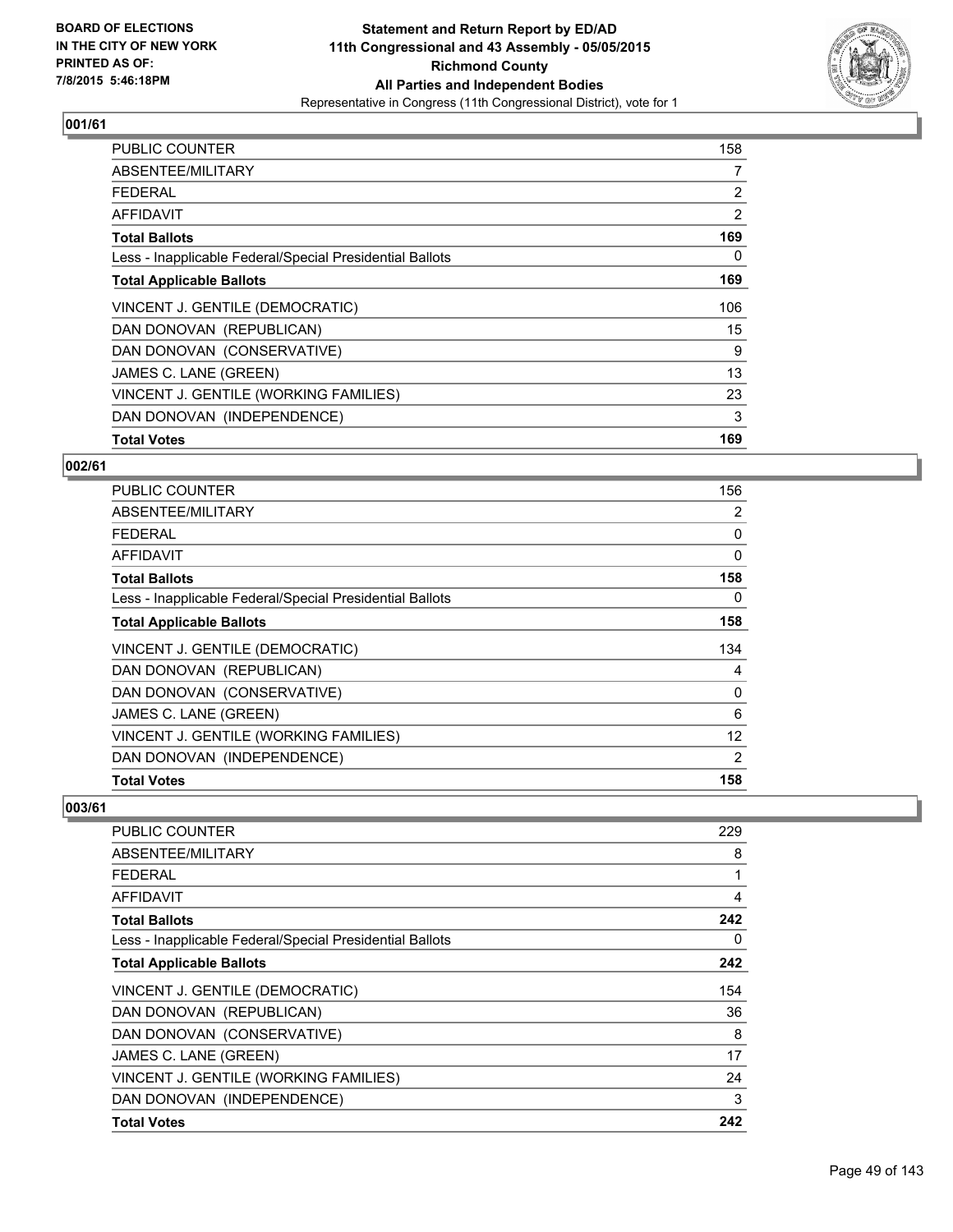

| <b>PUBLIC COUNTER</b>                                    | 332 |
|----------------------------------------------------------|-----|
| ABSENTEE/MILITARY                                        | 7   |
| <b>FEDERAL</b>                                           | 0   |
| <b>AFFIDAVIT</b>                                         | 6   |
| <b>Total Ballots</b>                                     | 345 |
| Less - Inapplicable Federal/Special Presidential Ballots | 0   |
| <b>Total Applicable Ballots</b>                          | 345 |
| VINCENT J. GENTILE (DEMOCRATIC)                          | 212 |
| DAN DONOVAN (REPUBLICAN)                                 | 61  |
| DAN DONOVAN (CONSERVATIVE)                               | 10  |
| JAMES C. LANE (GREEN)                                    | 20  |
| VINCENT J. GENTILE (WORKING FAMILIES)                    | 34  |
| DAN DONOVAN (INDEPENDENCE)                               | 5   |
| MEG VENTRUDO (WRITE-IN)                                  | 1   |
| MICHAEL MCMAHON (WRITE-IN)                               | 1   |
| <b>Total Votes</b>                                       | 344 |
| Unrecorded                                               | 1   |

## **005/61 COMBINED into: 004/61**

| <b>PUBLIC COUNTER</b>                                    | 86       |
|----------------------------------------------------------|----------|
| ABSENTEE/MILITARY                                        | 37       |
| <b>FEDERAL</b>                                           |          |
| <b>AFFIDAVIT</b>                                         | $\Omega$ |
| <b>Total Ballots</b>                                     | 124      |
| Less - Inapplicable Federal/Special Presidential Ballots | 0        |
| <b>Total Applicable Ballots</b>                          | 124      |
| VINCENT J. GENTILE (DEMOCRATIC)                          | 65       |
| DAN DONOVAN (REPUBLICAN)                                 | 37       |
| DAN DONOVAN (CONSERVATIVE)                               | 11       |
| JAMES C. LANE (GREEN)                                    | 5        |
| VINCENT J. GENTILE (WORKING FAMILIES)                    | 1        |
| DAN DONOVAN (INDEPENDENCE)                               | 1        |
| ROBERT OLIVERI (WRITE-IN)                                | 1        |
| <b>Total Votes</b>                                       | 121      |
| Unrecorded                                               | 3        |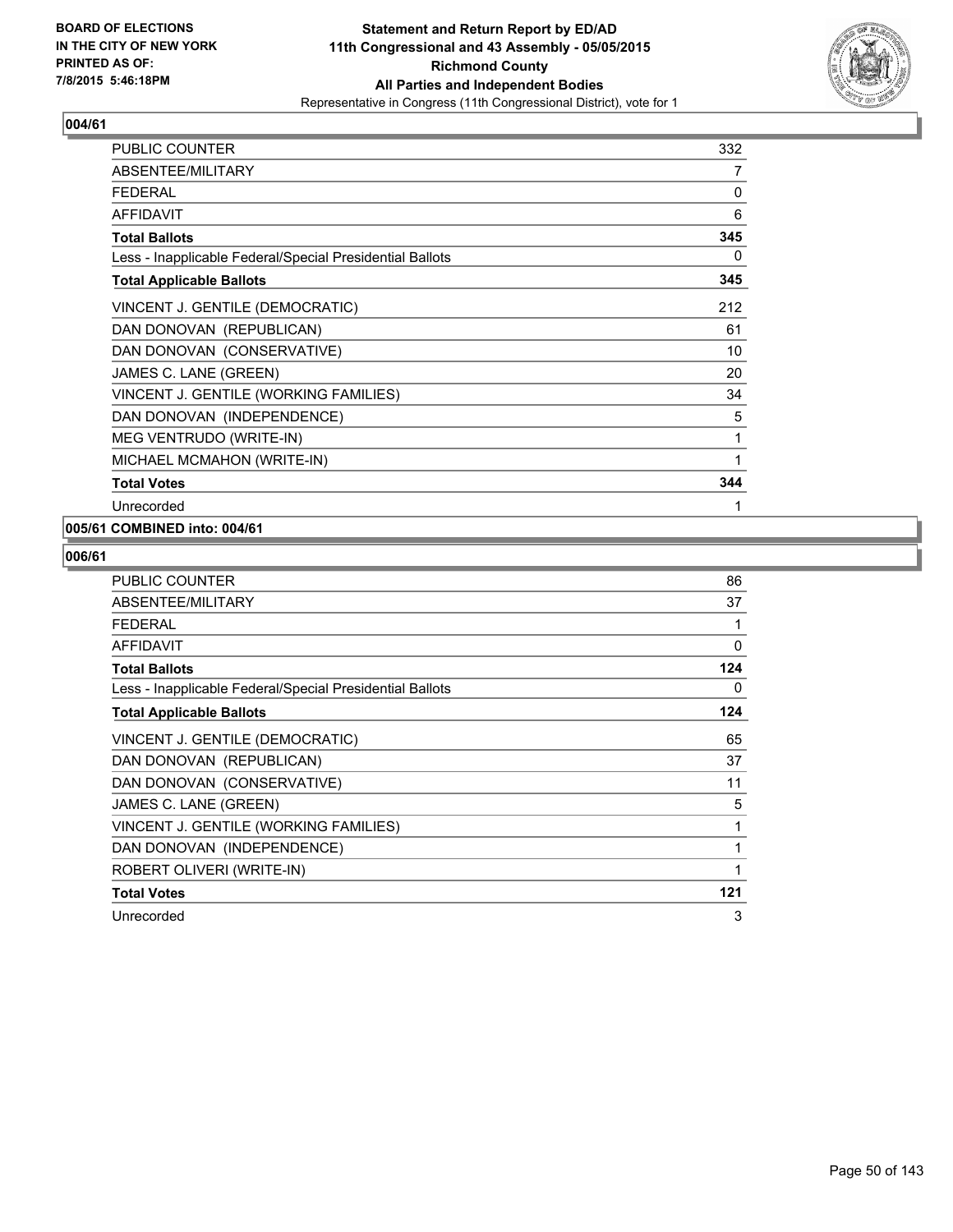

| <b>PUBLIC COUNTER</b>                                    | 161 |
|----------------------------------------------------------|-----|
| ABSENTEE/MILITARY                                        | 4   |
| <b>FEDERAL</b>                                           | 0   |
| AFFIDAVIT                                                | 0   |
| <b>Total Ballots</b>                                     | 165 |
| Less - Inapplicable Federal/Special Presidential Ballots | 0   |
| <b>Total Applicable Ballots</b>                          | 165 |
| VINCENT J. GENTILE (DEMOCRATIC)                          | 129 |
| DAN DONOVAN (REPUBLICAN)                                 | 4   |
| DAN DONOVAN (CONSERVATIVE)                               | 1   |
| JAMES C. LANE (GREEN)                                    | 25  |
| VINCENT J. GENTILE (WORKING FAMILIES)                    | 6   |
| DAN DONOVAN (INDEPENDENCE)                               | 0   |
| <b>Total Votes</b>                                       | 165 |

| <b>PUBLIC COUNTER</b>                                    | 163 |
|----------------------------------------------------------|-----|
| ABSENTEE/MILITARY                                        | 3   |
| FEDERAL                                                  | 0   |
| AFFIDAVIT                                                | 1   |
| <b>Total Ballots</b>                                     | 167 |
| Less - Inapplicable Federal/Special Presidential Ballots | 0   |
| <b>Total Applicable Ballots</b>                          | 167 |
| VINCENT J. GENTILE (DEMOCRATIC)                          | 136 |
| DAN DONOVAN (REPUBLICAN)                                 | 9   |
| DAN DONOVAN (CONSERVATIVE)                               | 1   |
| JAMES C. LANE (GREEN)                                    | 7   |
| VINCENT J. GENTILE (WORKING FAMILIES)                    | 11  |
| DAN DONOVAN (INDEPENDENCE)                               | 3   |
| <b>Total Votes</b>                                       | 167 |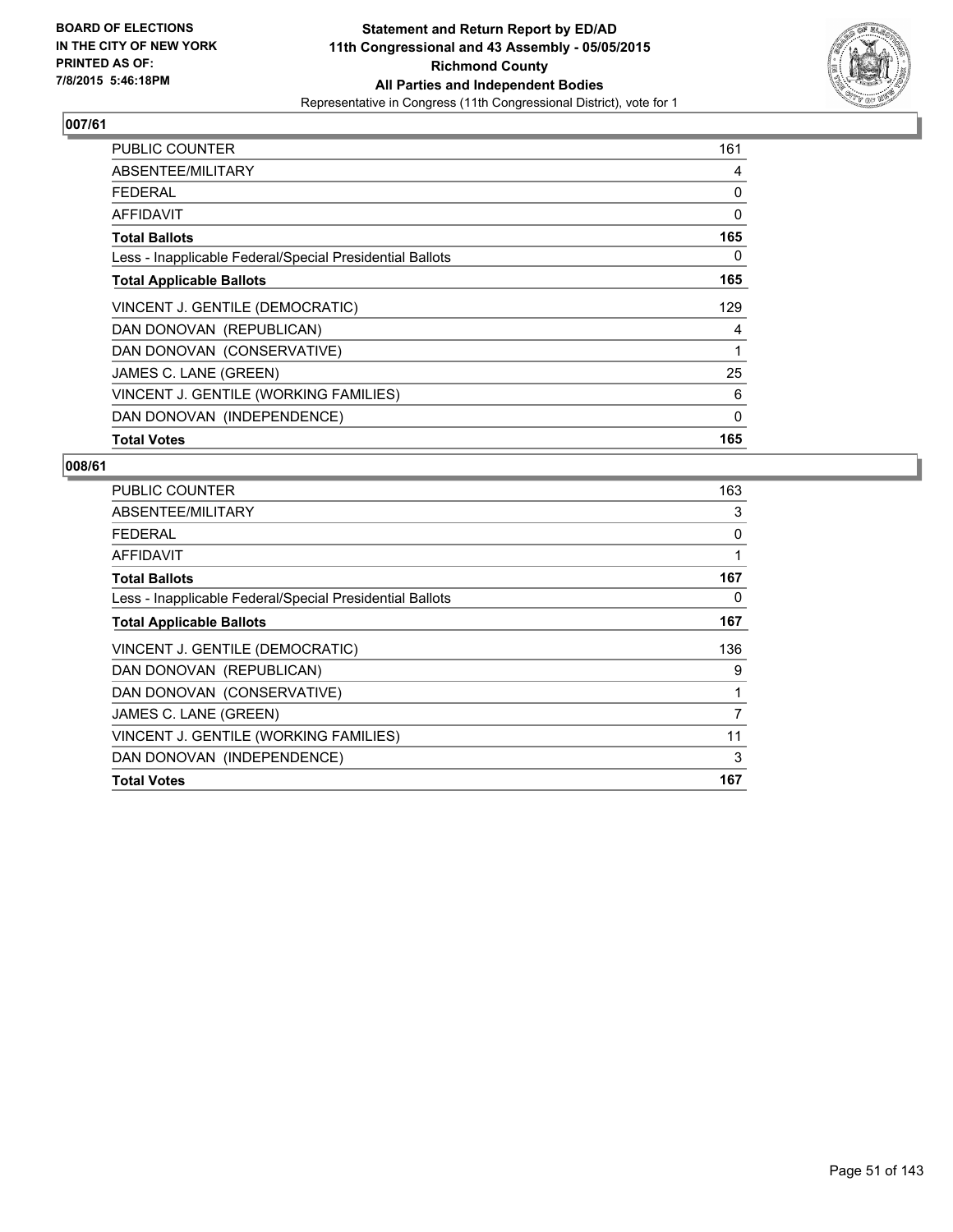

| <b>PUBLIC COUNTER</b>                                    | 306 |
|----------------------------------------------------------|-----|
| ABSENTEE/MILITARY                                        | 33  |
| <b>FEDERAL</b>                                           | 2   |
| <b>AFFIDAVIT</b>                                         | 2   |
| <b>Total Ballots</b>                                     | 343 |
| Less - Inapplicable Federal/Special Presidential Ballots | 0   |
| <b>Total Applicable Ballots</b>                          | 343 |
| VINCENT J. GENTILE (DEMOCRATIC)                          | 227 |
| DAN DONOVAN (REPUBLICAN)                                 | 65  |
| DAN DONOVAN (CONSERVATIVE)                               | 11  |
| JAMES C. LANE (GREEN)                                    | 7   |
| VINCENT J. GENTILE (WORKING FAMILIES)                    | 16  |
| DAN DONOVAN (INDEPENDENCE)                               | 15  |
| DANIEL PANTALEO (WRITE-IN)                               | 1   |
| MEG VENTRUDO (WRITE-IN)                                  | 1   |
| <b>Total Votes</b>                                       | 343 |

| 8<br>0<br>0<br>195<br>0<br>195<br>129 |
|---------------------------------------|
|                                       |
|                                       |
|                                       |
|                                       |
|                                       |
|                                       |
|                                       |
| 32                                    |
| 10                                    |
| 5                                     |
| 13                                    |
| 6                                     |
| 195                                   |
|                                       |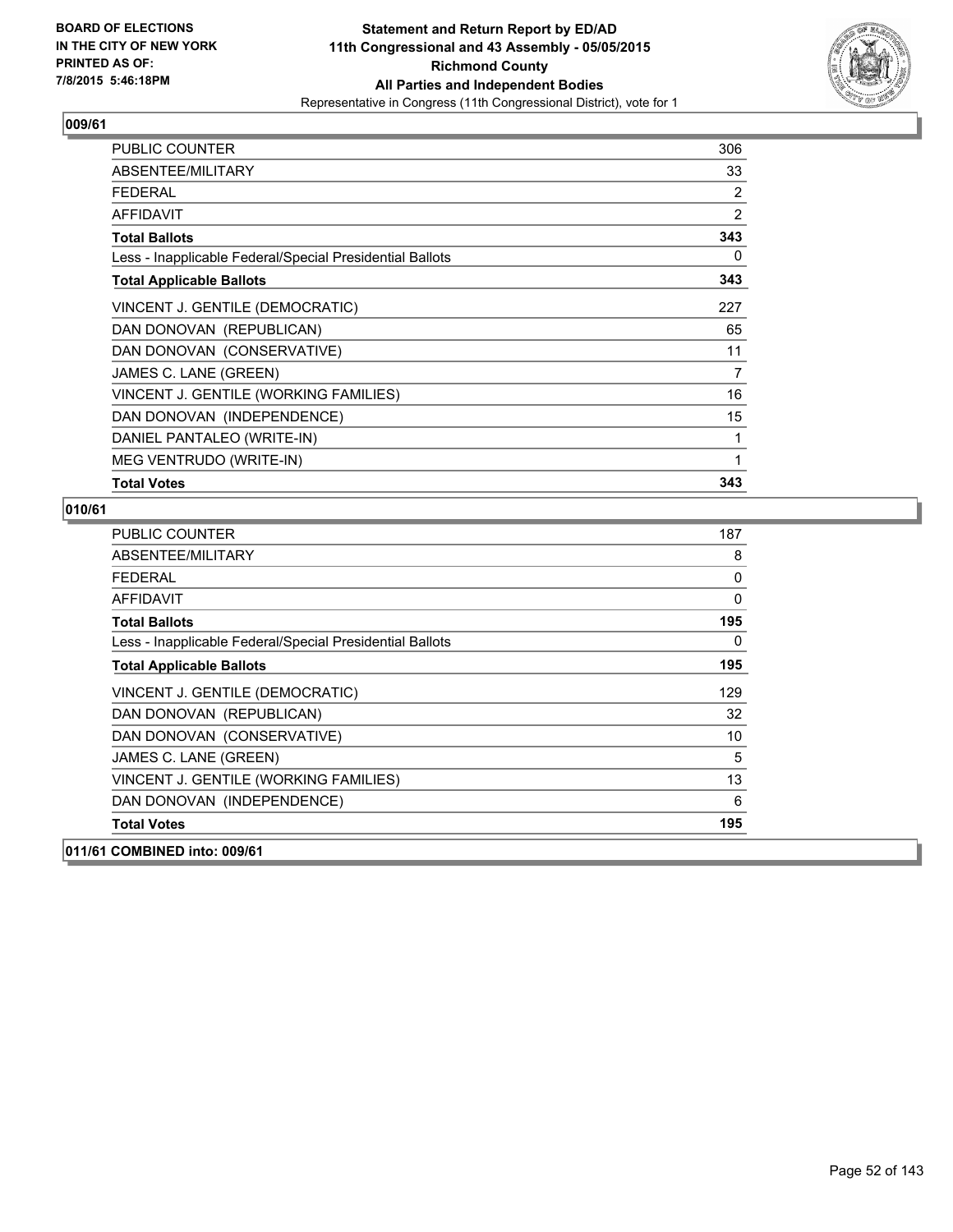

| <b>PUBLIC COUNTER</b>                                    | 251 |
|----------------------------------------------------------|-----|
| ABSENTEE/MILITARY                                        | 10  |
| <b>FEDERAL</b>                                           | 0   |
| AFFIDAVIT                                                | 1   |
| <b>Total Ballots</b>                                     | 262 |
| Less - Inapplicable Federal/Special Presidential Ballots | 0   |
| <b>Total Applicable Ballots</b>                          | 262 |
| VINCENT J. GENTILE (DEMOCRATIC)                          | 109 |
| DAN DONOVAN (REPUBLICAN)                                 | 108 |
| DAN DONOVAN (CONSERVATIVE)                               | 19  |
| JAMES C. LANE (GREEN)                                    | 3   |
| VINCENT J. GENTILE (WORKING FAMILIES)                    | 6   |
| DAN DONOVAN (INDEPENDENCE)                               | 17  |
| <b>Total Votes</b>                                       | 262 |

| PUBLIC COUNTER                                           | 173 |
|----------------------------------------------------------|-----|
| ABSENTEE/MILITARY                                        | 6   |
| <b>FEDERAL</b>                                           | 0   |
| <b>AFFIDAVIT</b>                                         | 5   |
| <b>Total Ballots</b>                                     | 184 |
| Less - Inapplicable Federal/Special Presidential Ballots | 0   |
| <b>Total Applicable Ballots</b>                          | 184 |
| VINCENT J. GENTILE (DEMOCRATIC)                          | 127 |
| DAN DONOVAN (REPUBLICAN)                                 | 35  |
| DAN DONOVAN (CONSERVATIVE)                               | 3   |
| JAMES C. LANE (GREEN)                                    | 5   |
| VINCENT J. GENTILE (WORKING FAMILIES)                    | 6   |
| DAN DONOVAN (INDEPENDENCE)                               | 2   |
| RICHARD BELL (WRITE-IN)                                  | 3   |
| UNATTRIBUTABLE WRITE-IN (WRITE-IN)                       | 1   |
| <b>Total Votes</b>                                       | 182 |
| Unrecorded                                               | 2   |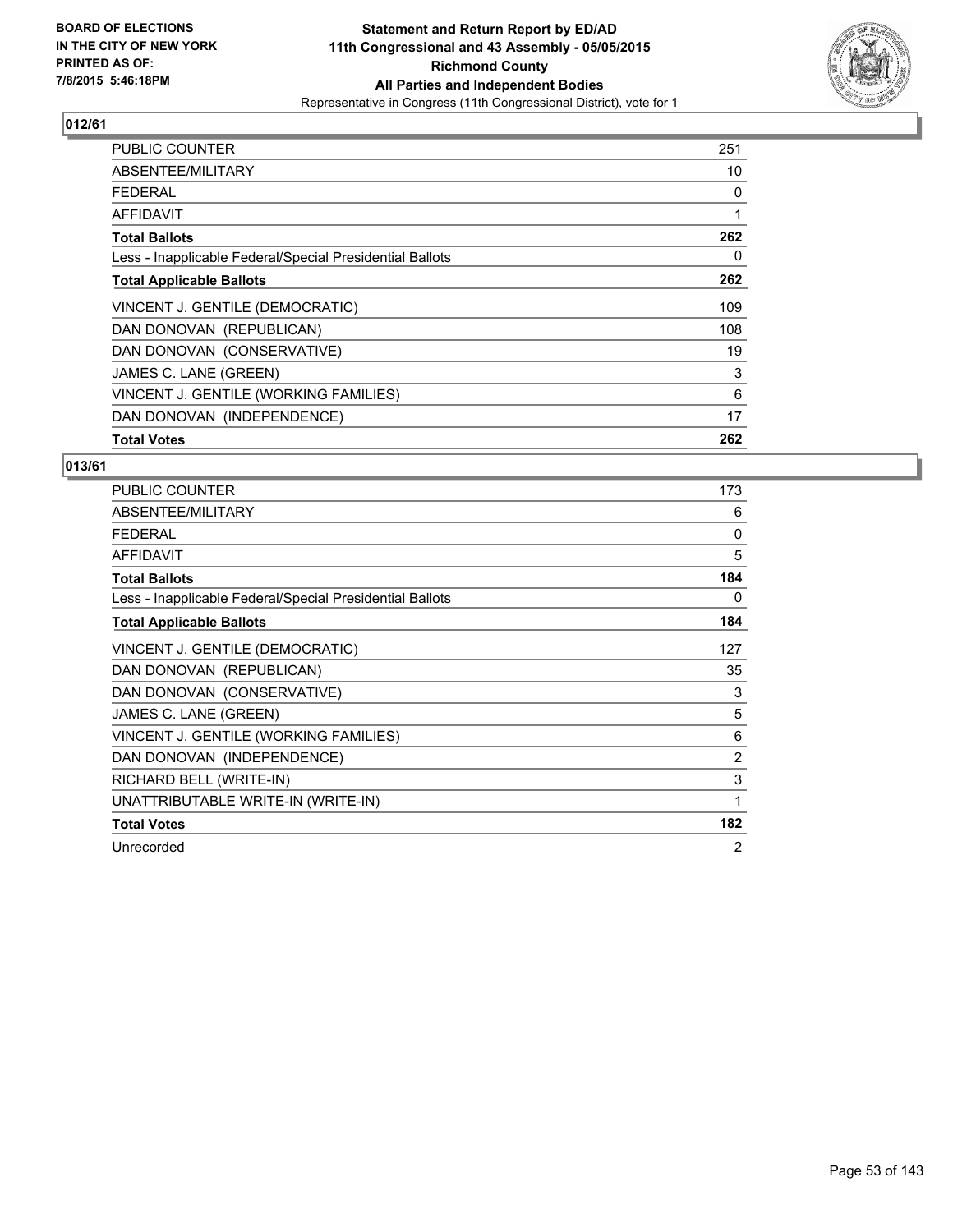

| PUBLIC COUNTER                                           | 166 |
|----------------------------------------------------------|-----|
| ABSENTEE/MILITARY                                        | 6   |
| FEDERAL                                                  | 1   |
| <b>AFFIDAVIT</b>                                         | 0   |
| <b>Total Ballots</b>                                     | 173 |
| Less - Inapplicable Federal/Special Presidential Ballots | 0   |
| <b>Total Applicable Ballots</b>                          | 173 |
| VINCENT J. GENTILE (DEMOCRATIC)                          | 80  |
| DAN DONOVAN (REPUBLICAN)                                 | 54  |
| DAN DONOVAN (CONSERVATIVE)                               | 23  |
| JAMES C. LANE (GREEN)                                    | 4   |
| VINCENT J. GENTILE (WORKING FAMILIES)                    | 4   |
| DAN DONOVAN (INDEPENDENCE)                               | 7   |
| <b>Total Votes</b>                                       | 172 |
| Unrecorded                                               | 1   |

## **015/61**

| <b>PUBLIC COUNTER</b>                                    | 174 |
|----------------------------------------------------------|-----|
| ABSENTEE/MILITARY                                        | 5   |
| <b>FEDERAL</b>                                           | 2   |
| AFFIDAVIT                                                | 2   |
| <b>Total Ballots</b>                                     | 183 |
| Less - Inapplicable Federal/Special Presidential Ballots | 0   |
| <b>Total Applicable Ballots</b>                          | 183 |
| VINCENT J. GENTILE (DEMOCRATIC)                          | 106 |
| DAN DONOVAN (REPUBLICAN)                                 | 48  |
| DAN DONOVAN (CONSERVATIVE)                               | 11  |
| JAMES C. LANE (GREEN)                                    | 3   |
| VINCENT J. GENTILE (WORKING FAMILIES)                    | 7   |
| DAN DONOVAN (INDEPENDENCE)                               | 8   |
| <b>Total Votes</b>                                       | 183 |

| <b>PUBLIC COUNTER</b>                                    | 99  |
|----------------------------------------------------------|-----|
| ABSENTEE/MILITARY                                        | 3   |
| <b>FEDERAL</b>                                           | 0   |
| AFFIDAVIT                                                |     |
| <b>Total Ballots</b>                                     | 103 |
| Less - Inapplicable Federal/Special Presidential Ballots | 0   |
| <b>Total Applicable Ballots</b>                          | 103 |
| VINCENT J. GENTILE (DEMOCRATIC)                          | 99  |
| DAN DONOVAN (REPUBLICAN)                                 | 2   |
| DAN DONOVAN (CONSERVATIVE)                               | 0   |
| JAMES C. LANE (GREEN)                                    | 1   |
| VINCENT J. GENTILE (WORKING FAMILIES)                    | 0   |
| DAN DONOVAN (INDEPENDENCE)                               |     |
| <b>Total Votes</b>                                       | 103 |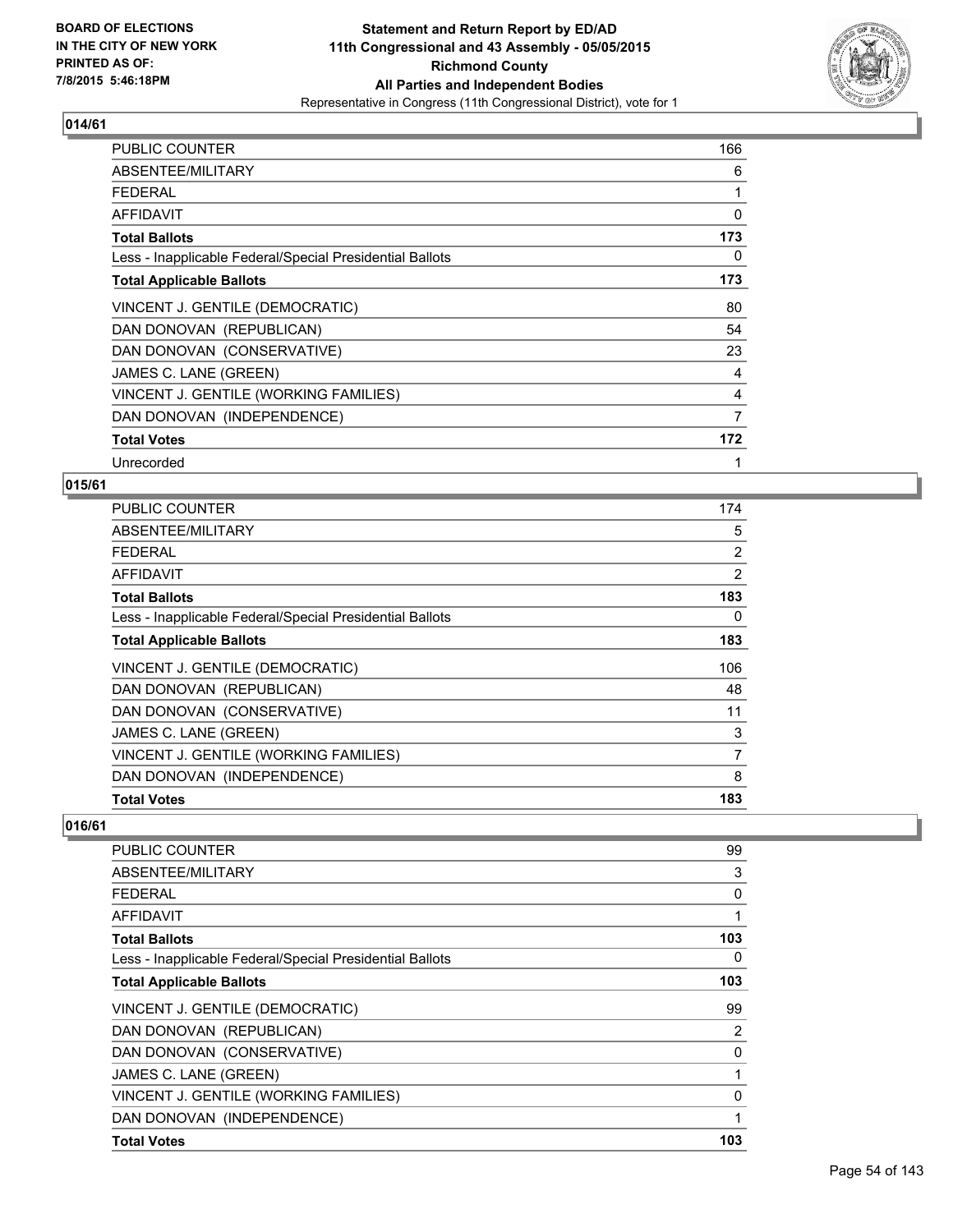

| PUBLIC COUNTER                                           | 107   |
|----------------------------------------------------------|-------|
| ABSENTEE/MILITARY                                        | 3     |
| <b>FEDERAL</b>                                           | 2     |
| AFFIDAVIT                                                | 0     |
| <b>Total Ballots</b>                                     | 112   |
| Less - Inapplicable Federal/Special Presidential Ballots | 0     |
| <b>Total Applicable Ballots</b>                          | $112$ |
| VINCENT J. GENTILE (DEMOCRATIC)                          | 84    |
| DAN DONOVAN (REPUBLICAN)                                 | 10    |
| DAN DONOVAN (CONSERVATIVE)                               | 6     |
| JAMES C. LANE (GREEN)                                    | 5     |
| VINCENT J. GENTILE (WORKING FAMILIES)                    | 6     |
| DAN DONOVAN (INDEPENDENCE)                               | 1     |
| <b>Total Votes</b>                                       | 112   |

| <b>PUBLIC COUNTER</b>                                    | 136 |
|----------------------------------------------------------|-----|
| ABSENTEE/MILITARY                                        | 3   |
| <b>FEDERAL</b>                                           | 0   |
| <b>AFFIDAVIT</b>                                         | 1   |
| <b>Total Ballots</b>                                     | 140 |
| Less - Inapplicable Federal/Special Presidential Ballots | 0   |
| <b>Total Applicable Ballots</b>                          | 140 |
| VINCENT J. GENTILE (DEMOCRATIC)                          | 80  |
| DAN DONOVAN (REPUBLICAN)                                 | 28  |
| DAN DONOVAN (CONSERVATIVE)                               | 11  |
| JAMES C. LANE (GREEN)                                    | 1   |
| VINCENT J. GENTILE (WORKING FAMILIES)                    | 14  |
| DAN DONOVAN (INDEPENDENCE)                               | 5   |
| MATTHEW PT CASSERLY (WRITE-IN)                           | 1   |
| <b>Total Votes</b>                                       | 140 |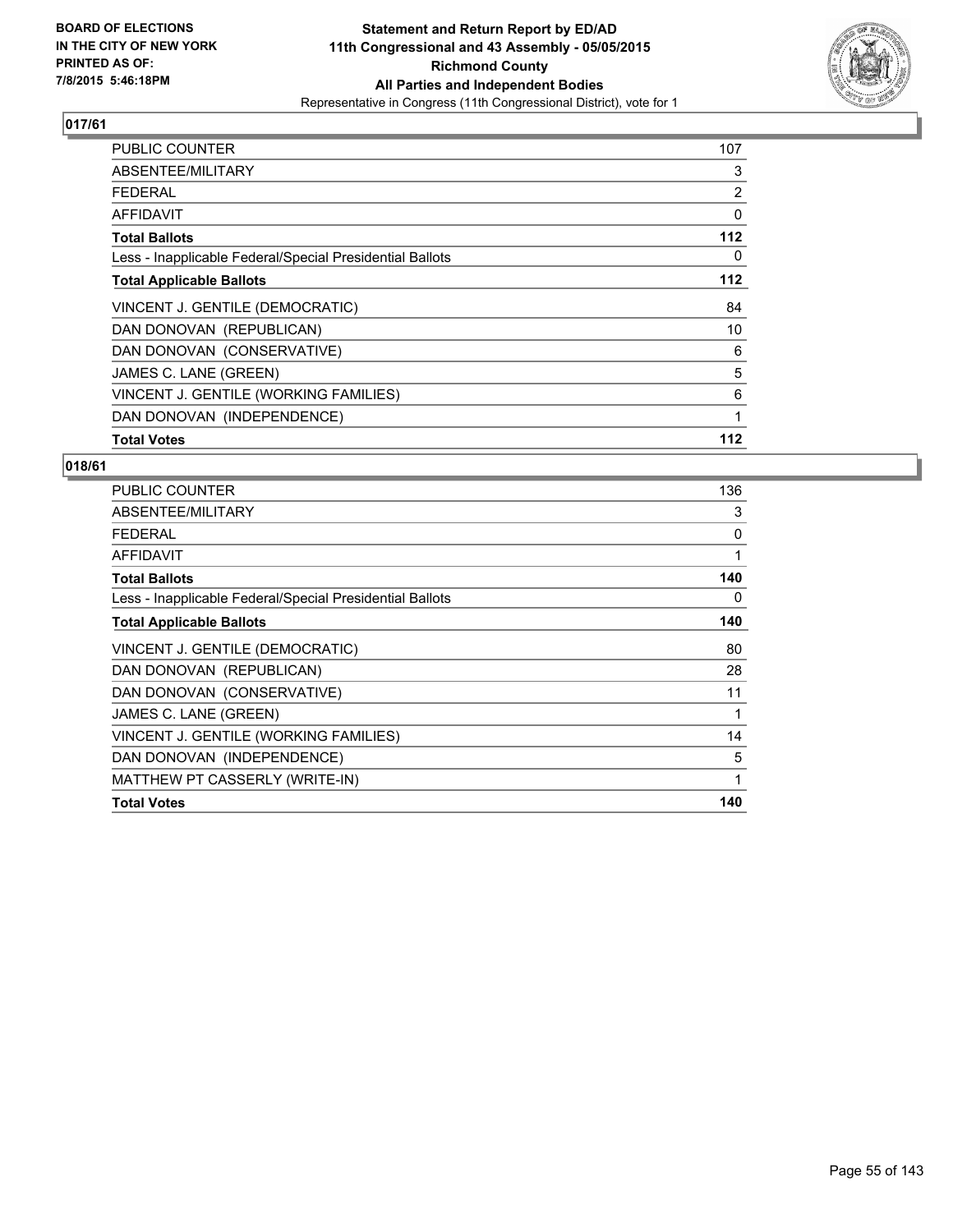

| <b>PUBLIC COUNTER</b>                                    | 114 |
|----------------------------------------------------------|-----|
| ABSENTEE/MILITARY                                        | 7   |
| FEDERAL                                                  | 0   |
| AFFIDAVIT                                                | 0   |
| <b>Total Ballots</b>                                     | 121 |
| Less - Inapplicable Federal/Special Presidential Ballots | 0   |
| <b>Total Applicable Ballots</b>                          | 121 |
| VINCENT J. GENTILE (DEMOCRATIC)                          | 52  |
| DAN DONOVAN (REPUBLICAN)                                 | 34  |
| DAN DONOVAN (CONSERVATIVE)                               | 16  |
| JAMES C. LANE (GREEN)                                    | 6   |
| VINCENT J. GENTILE (WORKING FAMILIES)                    | 7   |
| DAN DONOVAN (INDEPENDENCE)                               | 5   |
| WHITNEY HOUSTON (WRITE-IN)                               | 1   |
| <b>Total Votes</b>                                       | 121 |

| <b>PUBLIC COUNTER</b>                                    | 129 |
|----------------------------------------------------------|-----|
| ABSENTEE/MILITARY                                        | 8   |
| <b>FEDERAL</b>                                           | 0   |
| <b>AFFIDAVIT</b>                                         | 0   |
| <b>Total Ballots</b>                                     | 137 |
| Less - Inapplicable Federal/Special Presidential Ballots | 0   |
| <b>Total Applicable Ballots</b>                          | 137 |
| VINCENT J. GENTILE (DEMOCRATIC)                          | 65  |
| DAN DONOVAN (REPUBLICAN)                                 | 40  |
| DAN DONOVAN (CONSERVATIVE)                               | 16  |
| JAMES C. LANE (GREEN)                                    | 3   |
| VINCENT J. GENTILE (WORKING FAMILIES)                    | 8   |
| DAN DONOVAN (INDEPENDENCE)                               | 3   |
| MICHAEL MCDERMOT (WRITE-IN)                              | 1   |
| <b>Total Votes</b>                                       | 136 |
| Unrecorded                                               | 1   |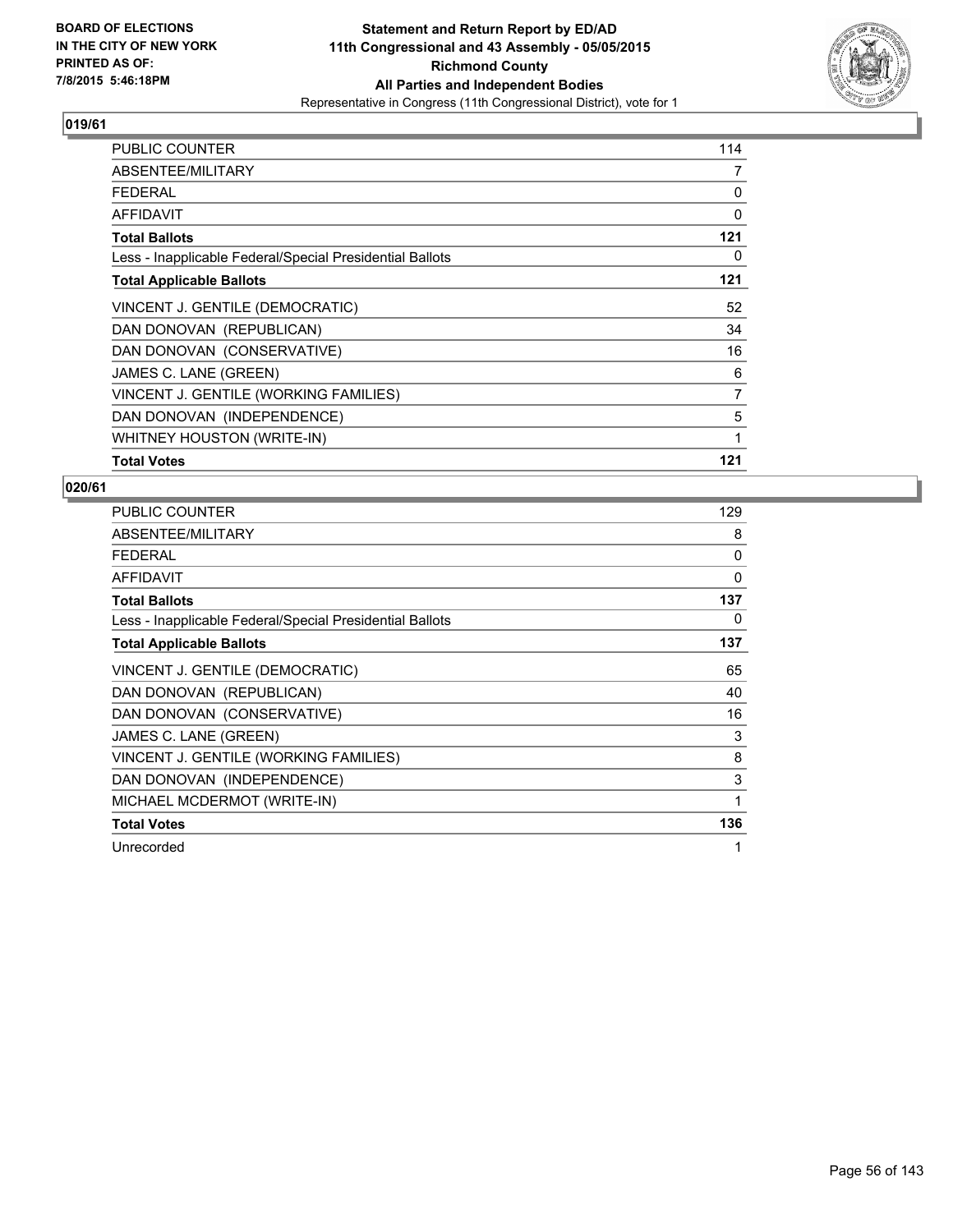

| <b>PUBLIC COUNTER</b>                                    | 143 |
|----------------------------------------------------------|-----|
| ABSENTEE/MILITARY                                        | 5   |
| <b>FEDERAL</b>                                           | 0   |
| AFFIDAVIT                                                | 2   |
| <b>Total Ballots</b>                                     | 150 |
| Less - Inapplicable Federal/Special Presidential Ballots | 0   |
| <b>Total Applicable Ballots</b>                          | 150 |
| VINCENT J. GENTILE (DEMOCRATIC)                          | 118 |
| DAN DONOVAN (REPUBLICAN)                                 | 21  |
| DAN DONOVAN (CONSERVATIVE)                               | 4   |
| JAMES C. LANE (GREEN)                                    | 2   |
| VINCENT J. GENTILE (WORKING FAMILIES)                    | 4   |
| DAN DONOVAN (INDEPENDENCE)                               | 1   |
| <b>Total Votes</b>                                       | 150 |

#### **022/61**

| PUBLIC COUNTER                                           | 133          |
|----------------------------------------------------------|--------------|
| ABSENTEE/MILITARY                                        | 4            |
| <b>FEDERAL</b>                                           | 0            |
| AFFIDAVIT                                                | 3            |
| <b>Total Ballots</b>                                     | 140          |
| Less - Inapplicable Federal/Special Presidential Ballots | 0            |
| <b>Total Applicable Ballots</b>                          | 140          |
| VINCENT J. GENTILE (DEMOCRATIC)                          | 93           |
| DAN DONOVAN (REPUBLICAN)                                 | 24           |
| DAN DONOVAN (CONSERVATIVE)                               | 4            |
| JAMES C. LANE (GREEN)                                    | 6            |
| VINCENT J. GENTILE (WORKING FAMILIES)                    | 10           |
| DAN DONOVAN (INDEPENDENCE)                               | 2            |
| UNATTRIBUTABLE WRITE-IN (WRITE-IN)                       | $\mathbf{1}$ |
| <b>Total Votes</b>                                       | 140          |

| PUBLIC COUNTER                                           | 92             |
|----------------------------------------------------------|----------------|
| ABSENTEE/MILITARY                                        | 5              |
| FFDFRAI                                                  | 0              |
| AFFIDAVIT                                                | 1              |
| <b>Total Ballots</b>                                     | 98             |
| Less - Inapplicable Federal/Special Presidential Ballots | 0              |
| <b>Total Applicable Ballots</b>                          | 98             |
| VINCENT J. GENTILE (DEMOCRATIC)                          | 50             |
| DAN DONOVAN (REPUBLICAN)                                 | 34             |
| DAN DONOVAN (CONSERVATIVE)                               | 8              |
| JAMES C. LANE (GREEN)                                    | $\overline{2}$ |
| VINCENT J. GENTILE (WORKING FAMILIES)                    | 3              |
| DAN DONOVAN (INDEPENDENCE)                               | 1              |
| <b>Total Votes</b>                                       | 98             |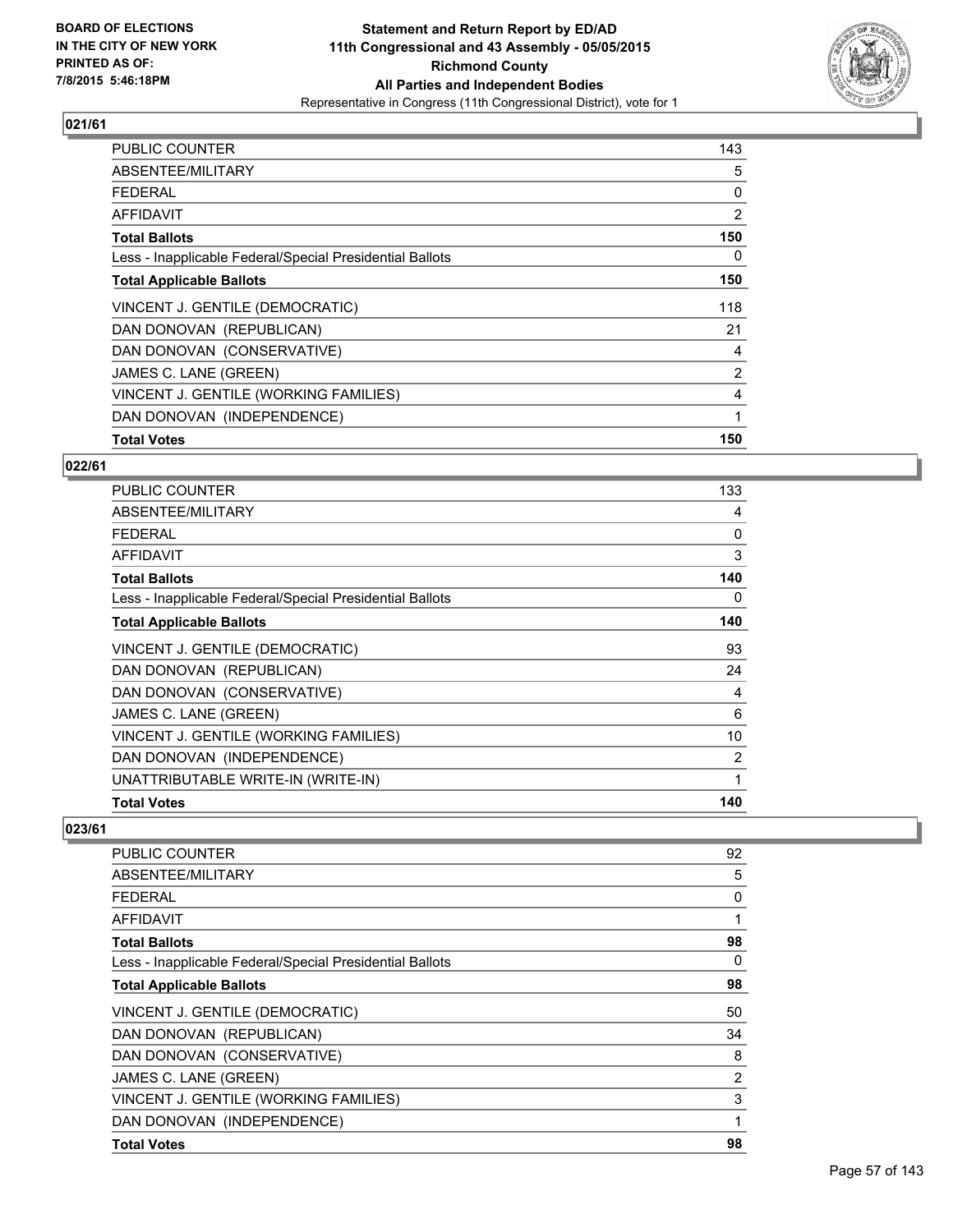

| <b>PUBLIC COUNTER</b>                                    | 139 |
|----------------------------------------------------------|-----|
| ABSENTEE/MILITARY                                        | 6   |
| <b>FEDERAL</b>                                           | 0   |
| <b>AFFIDAVIT</b>                                         | 0   |
| <b>Total Ballots</b>                                     | 145 |
| Less - Inapplicable Federal/Special Presidential Ballots | 0   |
| <b>Total Applicable Ballots</b>                          | 145 |
| VINCENT J. GENTILE (DEMOCRATIC)                          | 43  |
| DAN DONOVAN (REPUBLICAN)                                 | 67  |
| DAN DONOVAN (CONSERVATIVE)                               | 23  |
| JAMES C. LANE (GREEN)                                    | 4   |
| VINCENT J. GENTILE (WORKING FAMILIES)                    | 2   |
| DAN DONOVAN (INDEPENDENCE)                               | 5   |
| <b>Total Votes</b>                                       | 144 |
| Unrecorded                                               | 1   |

#### **025/61**

| PUBLIC COUNTER                                           | 119 |
|----------------------------------------------------------|-----|
| ABSENTEE/MILITARY                                        |     |
| <b>FEDERAL</b>                                           | 0   |
| AFFIDAVIT                                                | 3   |
| <b>Total Ballots</b>                                     | 123 |
| Less - Inapplicable Federal/Special Presidential Ballots | 0   |
| <b>Total Applicable Ballots</b>                          | 123 |
| VINCENT J. GENTILE (DEMOCRATIC)                          | 64  |
| DAN DONOVAN (REPUBLICAN)                                 | 40  |
| DAN DONOVAN (CONSERVATIVE)                               | 4   |
| JAMES C. LANE (GREEN)                                    | 4   |
| VINCENT J. GENTILE (WORKING FAMILIES)                    | 8   |
| DAN DONOVAN (INDEPENDENCE)                               | 3   |
| <b>Total Votes</b>                                       | 123 |

| <b>PUBLIC COUNTER</b>                                    | 142 |
|----------------------------------------------------------|-----|
| ABSENTEE/MILITARY                                        | 12  |
| <b>FEDERAL</b>                                           | 0   |
| AFFIDAVIT                                                | 0   |
| <b>Total Ballots</b>                                     | 154 |
| Less - Inapplicable Federal/Special Presidential Ballots | 0   |
| <b>Total Applicable Ballots</b>                          | 154 |
| VINCENT J. GENTILE (DEMOCRATIC)                          | 120 |
| DAN DONOVAN (REPUBLICAN)                                 | 15  |
| DAN DONOVAN (CONSERVATIVE)                               | 4   |
| JAMES C. LANE (GREEN)                                    | 2   |
| VINCENT J. GENTILE (WORKING FAMILIES)                    | 9   |
| DAN DONOVAN (INDEPENDENCE)                               | 4   |
| <b>Total Votes</b>                                       | 154 |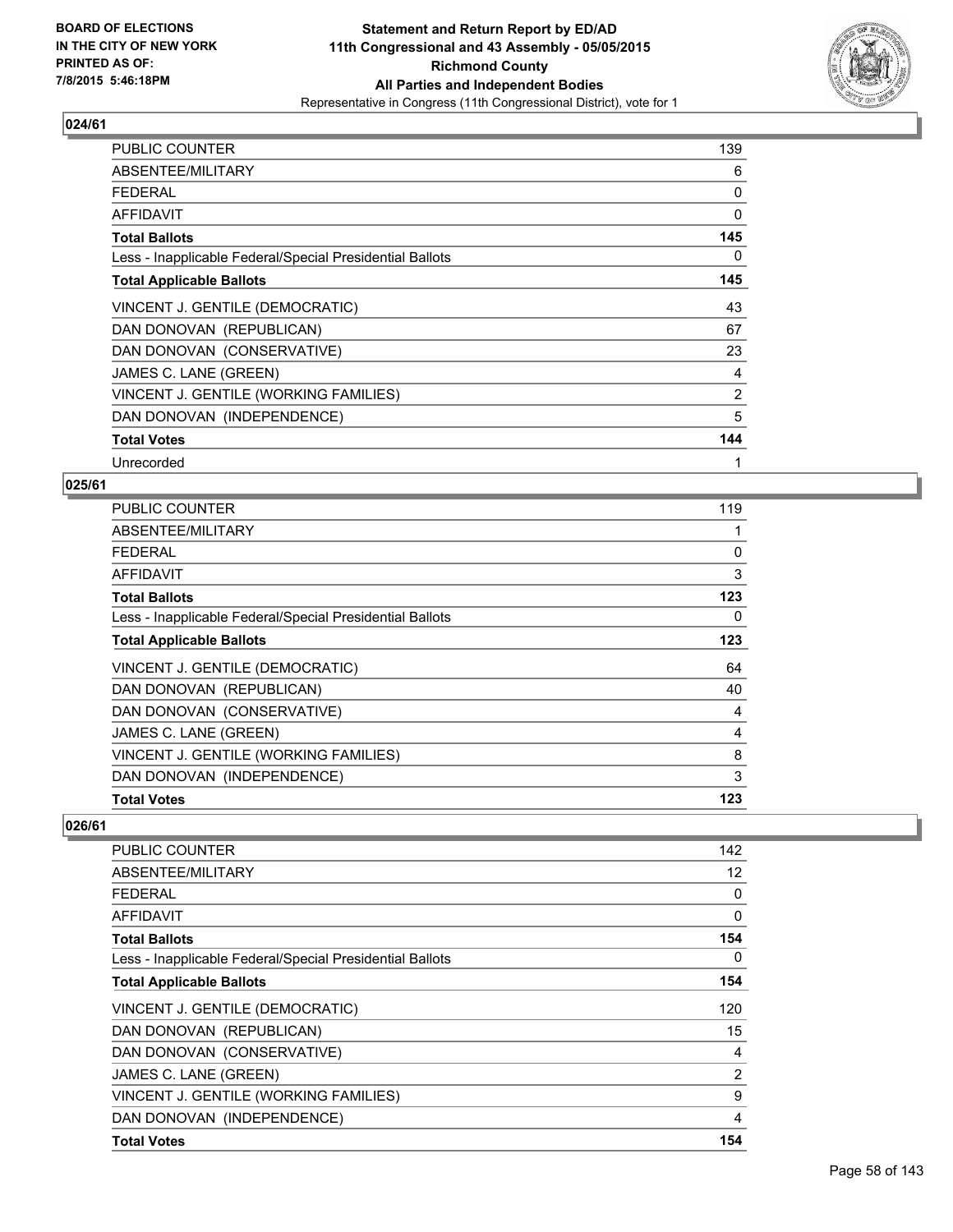

| <b>PUBLIC COUNTER</b>                                    | 96  |
|----------------------------------------------------------|-----|
| ABSENTEE/MILITARY                                        | 9   |
| <b>FEDERAL</b>                                           | 0   |
| AFFIDAVIT                                                | 1   |
| <b>Total Ballots</b>                                     | 106 |
| Less - Inapplicable Federal/Special Presidential Ballots | 0   |
| <b>Total Applicable Ballots</b>                          | 106 |
| VINCENT J. GENTILE (DEMOCRATIC)                          | 71  |
| DAN DONOVAN (REPUBLICAN)                                 | 21  |
| DAN DONOVAN (CONSERVATIVE)                               | 7   |
| JAMES C. LANE (GREEN)                                    | 3   |
| VINCENT J. GENTILE (WORKING FAMILIES)                    | 2   |
| DAN DONOVAN (INDEPENDENCE)                               | 2   |
| <b>Total Votes</b>                                       | 106 |

| <b>PUBLIC COUNTER</b>                                    | 156            |
|----------------------------------------------------------|----------------|
| ABSENTEE/MILITARY                                        | 5              |
| <b>FEDERAL</b>                                           | 0              |
| <b>AFFIDAVIT</b>                                         | $\overline{2}$ |
| <b>Total Ballots</b>                                     | 163            |
| Less - Inapplicable Federal/Special Presidential Ballots | 0              |
| <b>Total Applicable Ballots</b>                          | 163            |
| VINCENT J. GENTILE (DEMOCRATIC)                          | 90             |
| DAN DONOVAN (REPUBLICAN)                                 | 45             |
| DAN DONOVAN (CONSERVATIVE)                               | 15             |
| JAMES C. LANE (GREEN)                                    | $\overline{2}$ |
| VINCENT J. GENTILE (WORKING FAMILIES)                    | 4              |
| DAN DONOVAN (INDEPENDENCE)                               | 6              |
| RICHARD BELL (WRITE-IN)                                  | 1              |
| <b>Total Votes</b>                                       | 163            |
| 029/61 COMBINED into: 028/61                             |                |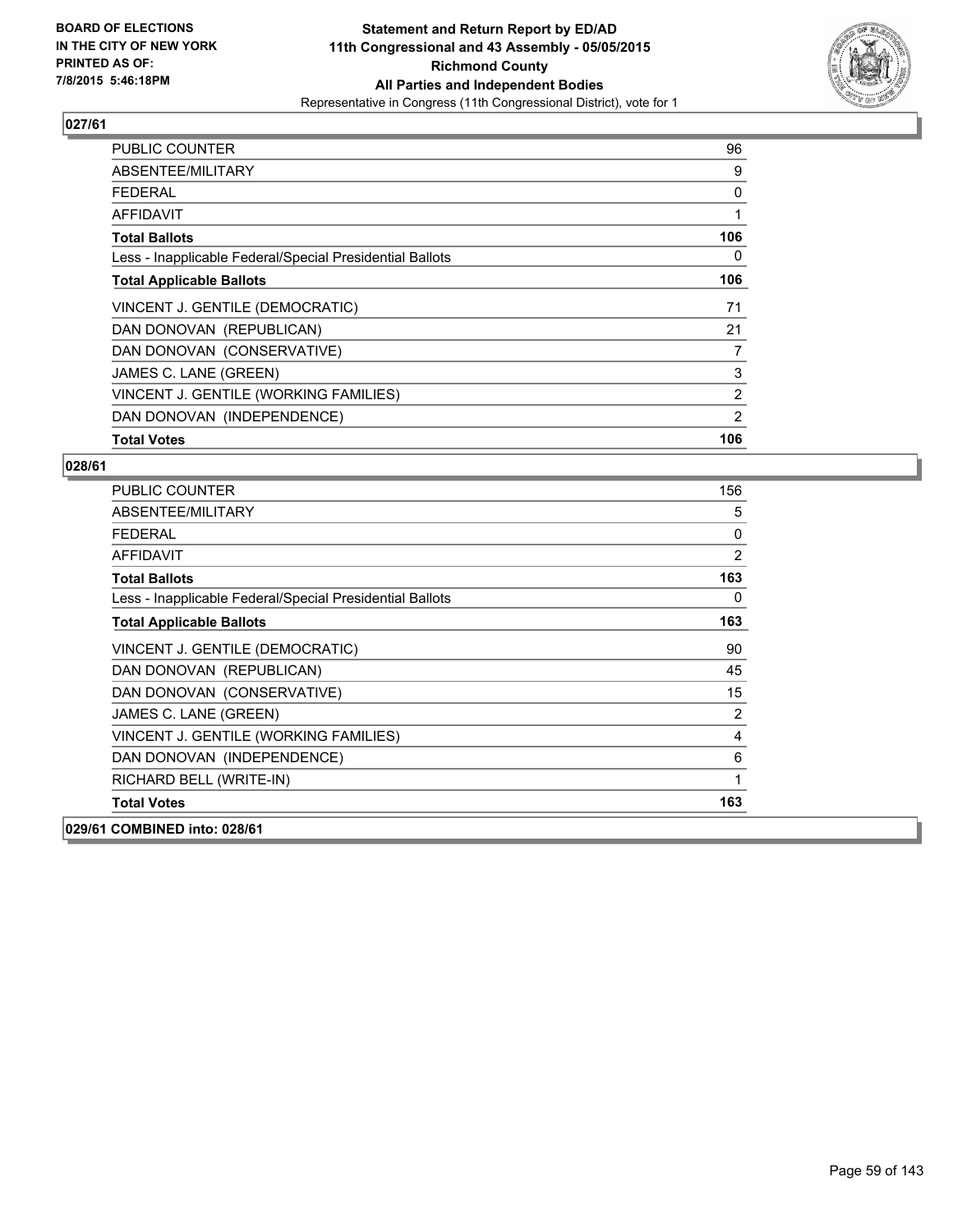

| <b>PUBLIC COUNTER</b>                                    | 103 |
|----------------------------------------------------------|-----|
| ABSENTEE/MILITARY                                        | 4   |
| <b>FEDERAL</b>                                           | 0   |
| AFFIDAVIT                                                | 0   |
| <b>Total Ballots</b>                                     | 107 |
| Less - Inapplicable Federal/Special Presidential Ballots | 0   |
| <b>Total Applicable Ballots</b>                          | 107 |
| VINCENT J. GENTILE (DEMOCRATIC)                          | 57  |
| DAN DONOVAN (REPUBLICAN)                                 | 37  |
| DAN DONOVAN (CONSERVATIVE)                               | 3   |
| JAMES C. LANE (GREEN)                                    | 1   |
| VINCENT J. GENTILE (WORKING FAMILIES)                    | 5   |
| DAN DONOVAN (INDEPENDENCE)                               | 4   |
| <b>Total Votes</b>                                       | 107 |

| <b>PUBLIC COUNTER</b>                                    | 139 |
|----------------------------------------------------------|-----|
| ABSENTEE/MILITARY                                        | 25  |
| <b>FEDERAL</b>                                           | 0   |
| <b>AFFIDAVIT</b>                                         | 0   |
| <b>Total Ballots</b>                                     | 164 |
| Less - Inapplicable Federal/Special Presidential Ballots | 0   |
| <b>Total Applicable Ballots</b>                          | 164 |
| VINCENT J. GENTILE (DEMOCRATIC)                          | 120 |
| DAN DONOVAN (REPUBLICAN)                                 | 27  |
| DAN DONOVAN (CONSERVATIVE)                               | 4   |
| JAMES C. LANE (GREEN)                                    | 3   |
| VINCENT J. GENTILE (WORKING FAMILIES)                    | 6   |
| DAN DONOVAN (INDEPENDENCE)                               | 3   |
| <b>Total Votes</b>                                       | 163 |
| Unrecorded                                               |     |
| 032/61 COMBINED into: 031/61                             |     |
| 033/61 COMBINED into: 057/61                             |     |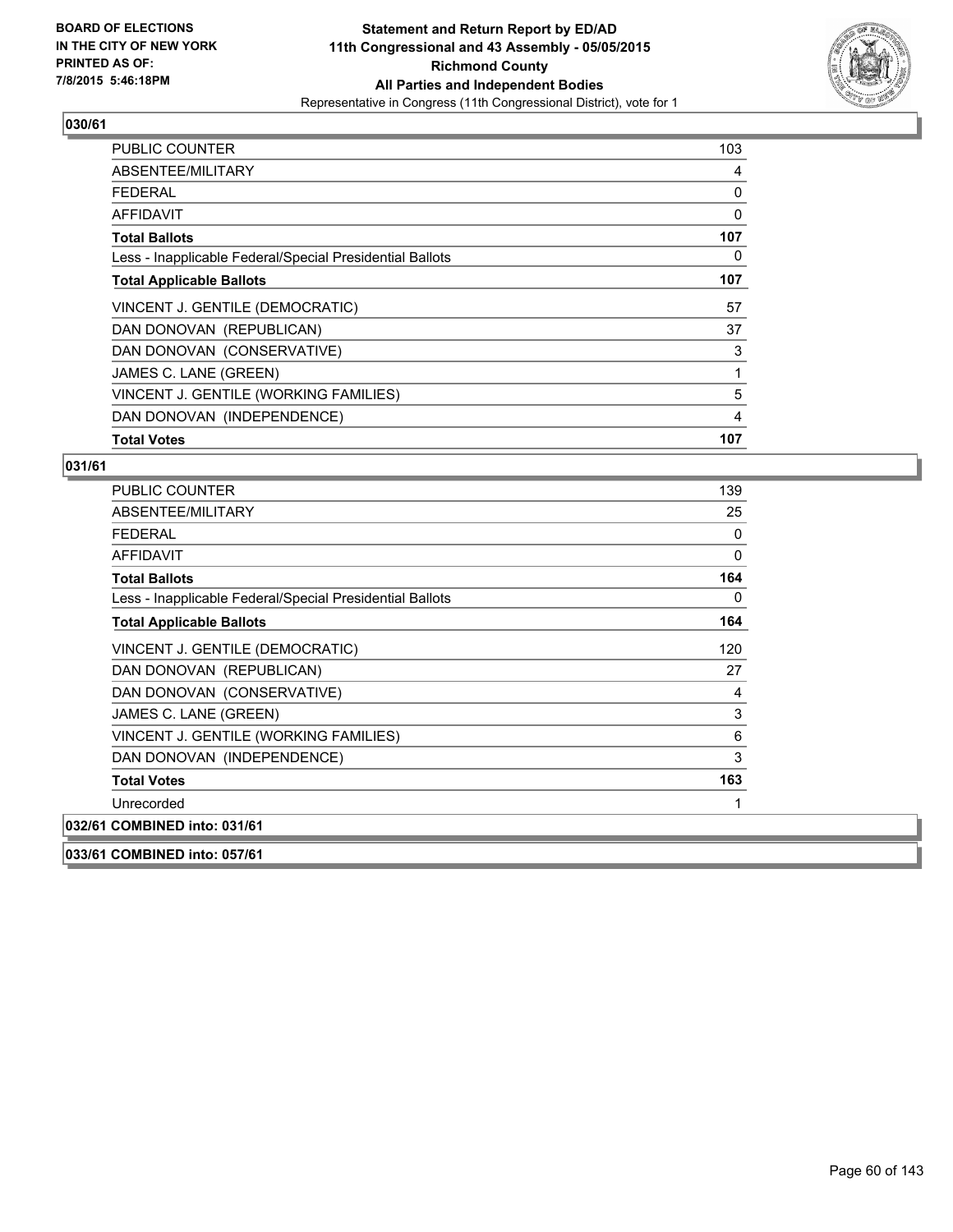

| <b>PUBLIC COUNTER</b>                                    | 144            |
|----------------------------------------------------------|----------------|
| ABSENTEE/MILITARY                                        | 19             |
| <b>FEDERAL</b>                                           | 0              |
| <b>AFFIDAVIT</b>                                         | 0              |
| <b>Total Ballots</b>                                     | 163            |
| Less - Inapplicable Federal/Special Presidential Ballots | 0              |
| <b>Total Applicable Ballots</b>                          | 163            |
| VINCENT J. GENTILE (DEMOCRATIC)                          | 35             |
| DAN DONOVAN (REPUBLICAN)                                 | 87             |
| DAN DONOVAN (CONSERVATIVE)                               | 27             |
| JAMES C. LANE (GREEN)                                    | 3              |
| VINCENT J. GENTILE (WORKING FAMILIES)                    | 2              |
| DAN DONOVAN (INDEPENDENCE)                               | 6              |
| MAX BAER JR. (WRITE-IN)                                  | 1              |
| <b>Total Votes</b>                                       | 161            |
| Unrecorded                                               | $\overline{2}$ |

| <b>PUBLIC COUNTER</b>                                    | 256 |
|----------------------------------------------------------|-----|
| ABSENTEE/MILITARY                                        | 12  |
| <b>FEDERAL</b>                                           | 0   |
| <b>AFFIDAVIT</b>                                         | 0   |
| <b>Total Ballots</b>                                     | 268 |
| Less - Inapplicable Federal/Special Presidential Ballots | 0   |
| <b>Total Applicable Ballots</b>                          | 268 |
| VINCENT J. GENTILE (DEMOCRATIC)                          | 52  |
| DAN DONOVAN (REPUBLICAN)                                 | 154 |
| DAN DONOVAN (CONSERVATIVE)                               | 41  |
| JAMES C. LANE (GREEN)                                    | 2   |
| VINCENT J. GENTILE (WORKING FAMILIES)                    | 5   |
| DAN DONOVAN (INDEPENDENCE)                               | 13  |
| <b>Total Votes</b>                                       | 267 |
| Unrecorded                                               | 1   |
| 036/61 COMBINED into: 059/63                             |     |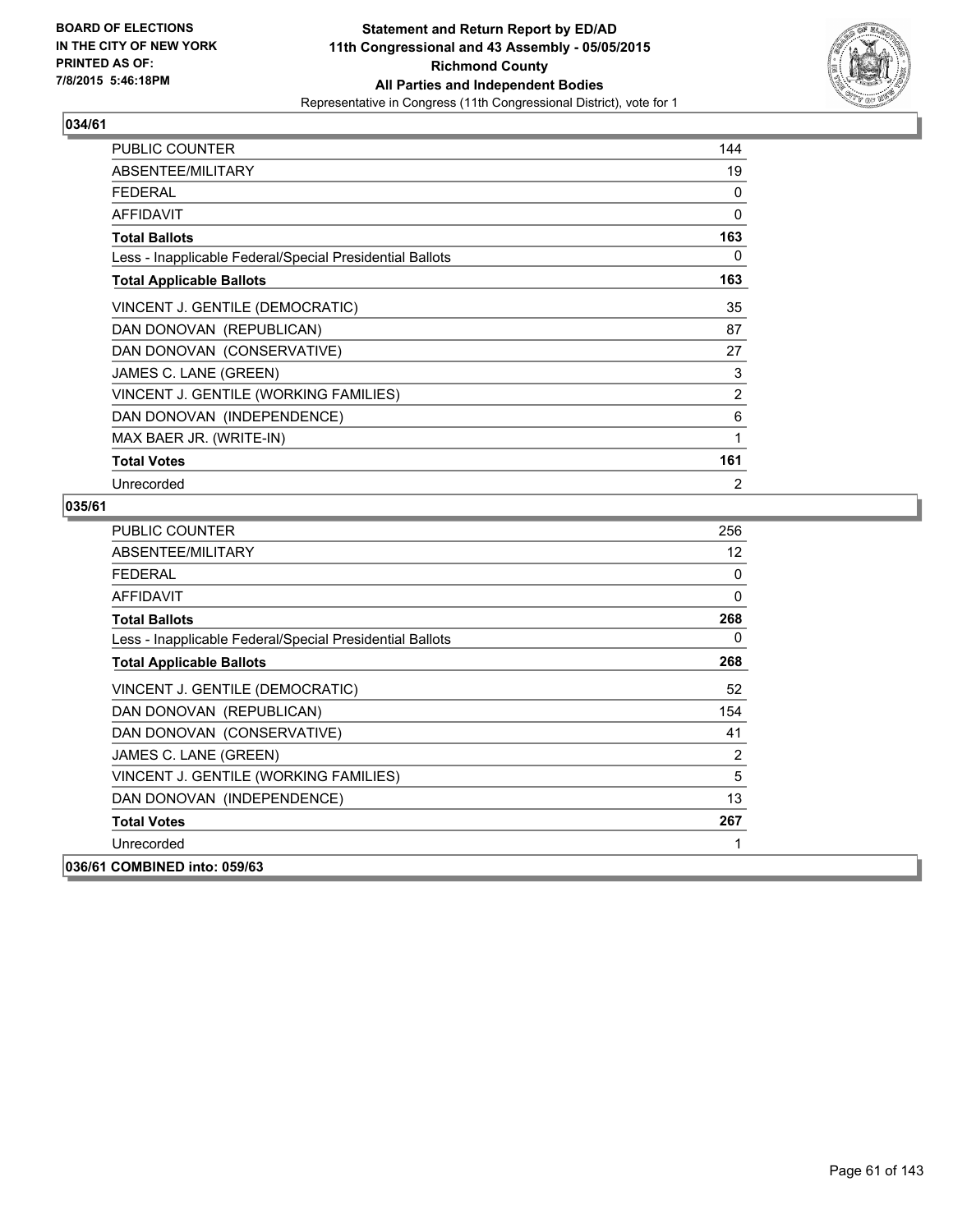

| <b>PUBLIC COUNTER</b>                                    | 150 |
|----------------------------------------------------------|-----|
| ABSENTEE/MILITARY                                        | 9   |
| <b>FEDERAL</b>                                           | 3   |
| <b>AFFIDAVIT</b>                                         | 2   |
| <b>Total Ballots</b>                                     | 164 |
| Less - Inapplicable Federal/Special Presidential Ballots | 0   |
| <b>Total Applicable Ballots</b>                          | 164 |
| VINCENT J. GENTILE (DEMOCRATIC)                          | 70  |
| DAN DONOVAN (REPUBLICAN)                                 | 47  |
| DAN DONOVAN (CONSERVATIVE)                               | 22  |
| JAMES C. LANE (GREEN)                                    | 2   |
| VINCENT J. GENTILE (WORKING FAMILIES)                    | 13  |
| DAN DONOVAN (INDEPENDENCE)                               | 9   |
| <b>GENA MIMOZA (WRITE-IN)</b>                            | 1   |
| <b>Total Votes</b>                                       | 164 |

| <b>PUBLIC COUNTER</b>                                    | 296 |
|----------------------------------------------------------|-----|
| ABSENTEE/MILITARY                                        | 19  |
| FEDERAL                                                  | 0   |
| <b>AFFIDAVIT</b>                                         | 3   |
| <b>Total Ballots</b>                                     | 318 |
| Less - Inapplicable Federal/Special Presidential Ballots | 0   |
| <b>Total Applicable Ballots</b>                          | 318 |
| VINCENT J. GENTILE (DEMOCRATIC)                          | 102 |
| DAN DONOVAN (REPUBLICAN)                                 | 138 |
| DAN DONOVAN (CONSERVATIVE)                               | 41  |
| JAMES C. LANE (GREEN)                                    | 8   |
| VINCENT J. GENTILE (WORKING FAMILIES)                    | 9   |
| DAN DONOVAN (INDEPENDENCE)                               | 19  |
| RICHARD BELL (WRITE-IN)                                  | 1   |
| <b>Total Votes</b>                                       | 318 |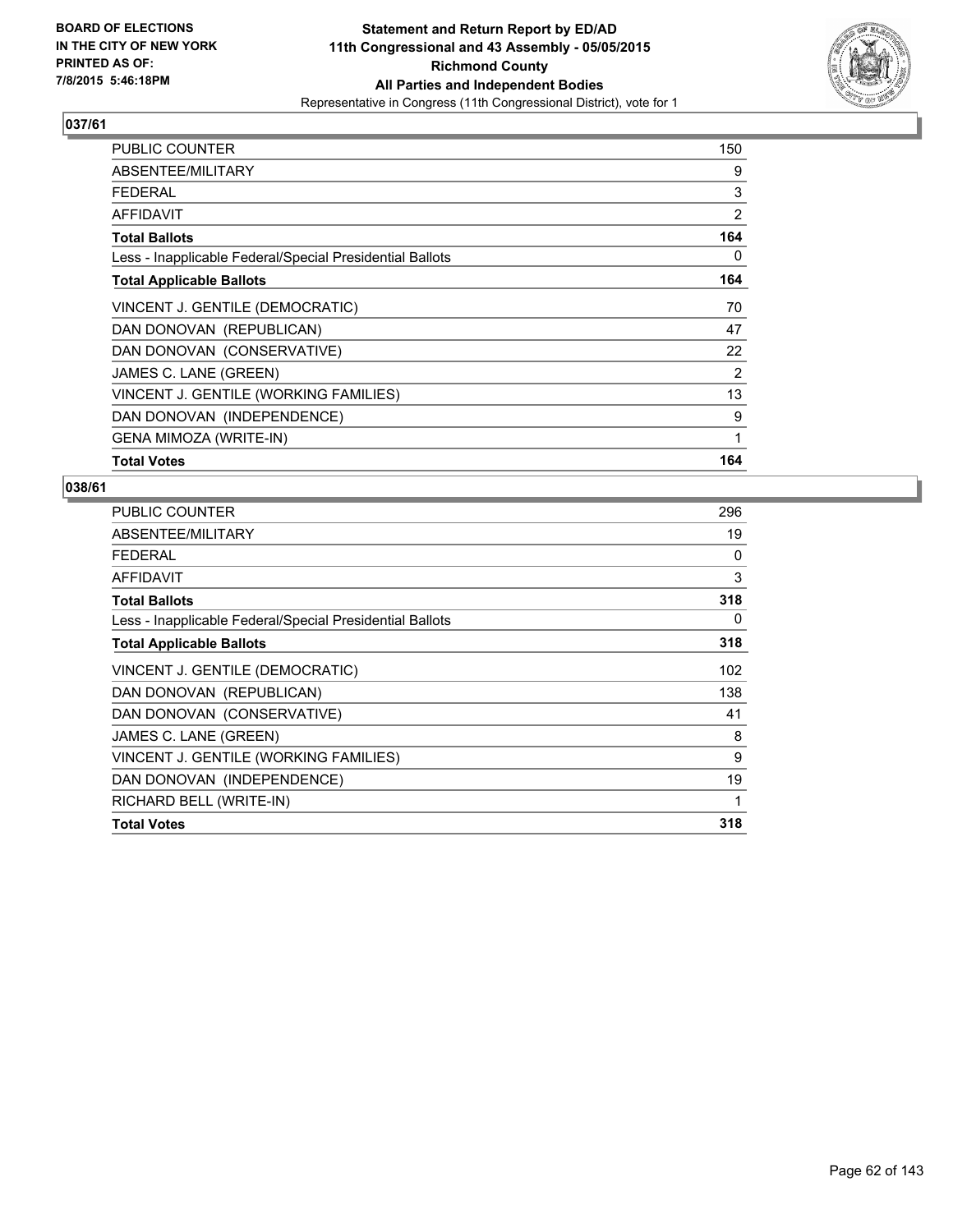

| <b>PUBLIC COUNTER</b>                                    | 208 |
|----------------------------------------------------------|-----|
| ABSENTEE/MILITARY                                        | 9   |
| <b>FEDERAL</b>                                           | 0   |
| <b>AFFIDAVIT</b>                                         | 0   |
| <b>Total Ballots</b>                                     | 217 |
| Less - Inapplicable Federal/Special Presidential Ballots | 0   |
| <b>Total Applicable Ballots</b>                          | 217 |
| VINCENT J. GENTILE (DEMOCRATIC)                          | 73  |
| DAN DONOVAN (REPUBLICAN)                                 | 84  |
| DAN DONOVAN (CONSERVATIVE)                               | 36  |
| JAMES C. LANE (GREEN)                                    | 5   |
| VINCENT J. GENTILE (WORKING FAMILIES)                    | 11  |
| DAN DONOVAN (INDEPENDENCE)                               | 7   |
| <b>Total Votes</b>                                       | 216 |
| Unrecorded                                               | 1   |

| <b>PUBLIC COUNTER</b>                                    | 274         |
|----------------------------------------------------------|-------------|
| ABSENTEE/MILITARY                                        | 8           |
| <b>FEDERAL</b>                                           | 0           |
| <b>AFFIDAVIT</b>                                         | 1           |
| <b>Total Ballots</b>                                     | 283         |
| Less - Inapplicable Federal/Special Presidential Ballots | 0           |
| <b>Total Applicable Ballots</b>                          | 283         |
| VINCENT J. GENTILE (DEMOCRATIC)                          | 87          |
| DAN DONOVAN (REPUBLICAN)                                 | 120         |
| DAN DONOVAN (CONSERVATIVE)                               | 48          |
| JAMES C. LANE (GREEN)                                    | 2           |
| VINCENT J. GENTILE (WORKING FAMILIES)                    | 10          |
| DAN DONOVAN (INDEPENDENCE)                               | 14          |
| DOMENIC M. RECCHIA JR. (WRITE-IN)                        | 1           |
| <b>Total Votes</b>                                       | 282         |
| Unrecorded                                               | $\mathbf 1$ |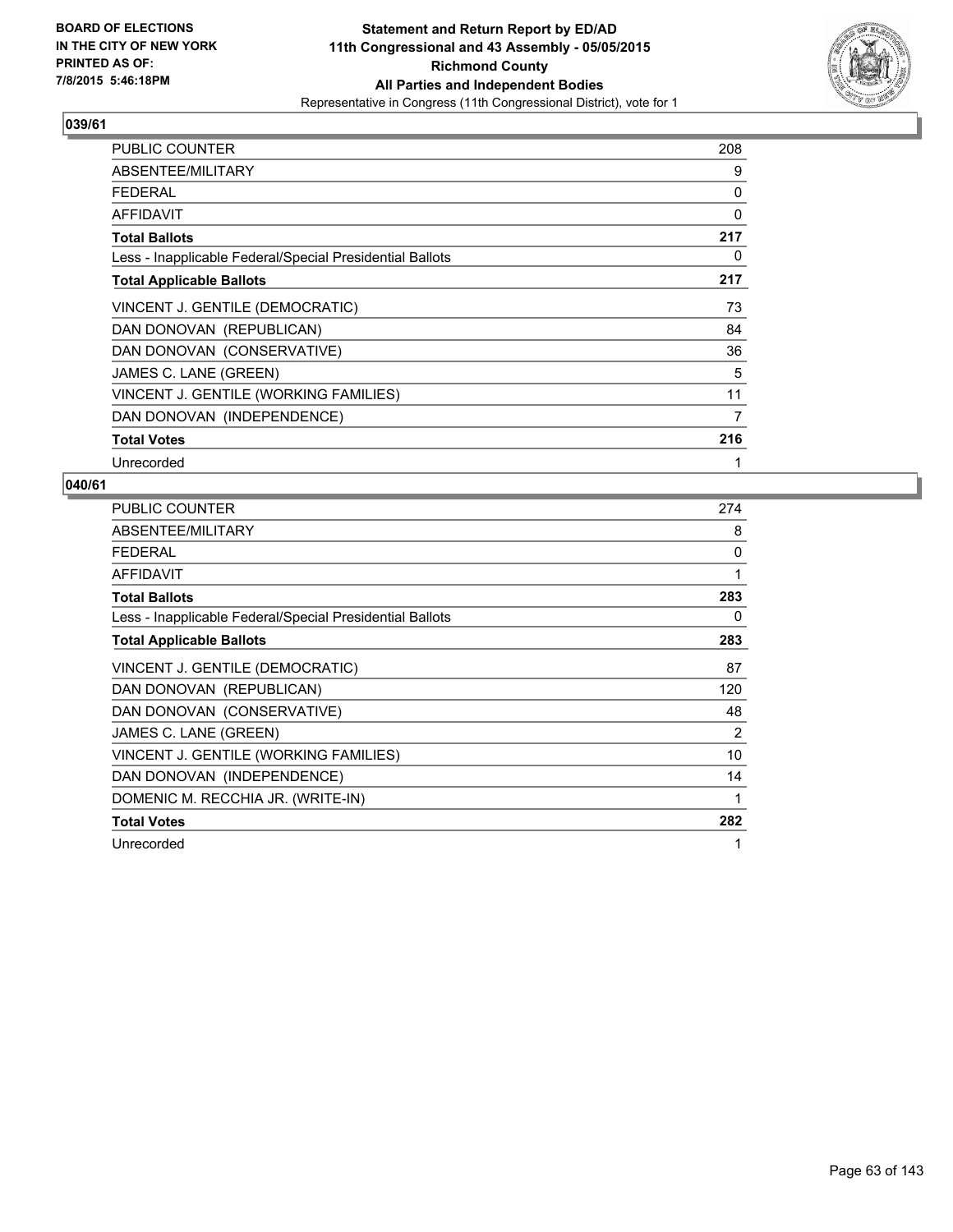

| PUBLIC COUNTER                                           | 188            |
|----------------------------------------------------------|----------------|
| ABSENTEE/MILITARY                                        | 5              |
| <b>FEDERAL</b>                                           | $\overline{2}$ |
| <b>AFFIDAVIT</b>                                         | 0              |
| <b>Total Ballots</b>                                     | 195            |
| Less - Inapplicable Federal/Special Presidential Ballots | 0              |
| <b>Total Applicable Ballots</b>                          | 195            |
| VINCENT J. GENTILE (DEMOCRATIC)                          | 41             |
| DAN DONOVAN (REPUBLICAN)                                 | 106            |
| DAN DONOVAN (CONSERVATIVE)                               | 34             |
| JAMES C. LANE (GREEN)                                    | 1              |
| VINCENT J. GENTILE (WORKING FAMILIES)                    | 3              |
| DAN DONOVAN (INDEPENDENCE)                               | 9              |
| <b>Total Votes</b>                                       | 194            |
| Unrecorded                                               | 1              |

| PUBLIC COUNTER                                           | 238 |
|----------------------------------------------------------|-----|
| ABSENTEE/MILITARY                                        | 7   |
| <b>FEDERAL</b>                                           | 1   |
| AFFIDAVIT                                                | 0   |
| <b>Total Ballots</b>                                     | 246 |
| Less - Inapplicable Federal/Special Presidential Ballots | 0   |
| <b>Total Applicable Ballots</b>                          | 246 |
| VINCENT J. GENTILE (DEMOCRATIC)                          | 62  |
| DAN DONOVAN (REPUBLICAN)                                 | 123 |
| DAN DONOVAN (CONSERVATIVE)                               | 32  |
| JAMES C. LANE (GREEN)                                    | 1   |
| VINCENT J. GENTILE (WORKING FAMILIES)                    | 11  |
| DAN DONOVAN (INDEPENDENCE)                               | 17  |
| <b>Total Votes</b>                                       | 246 |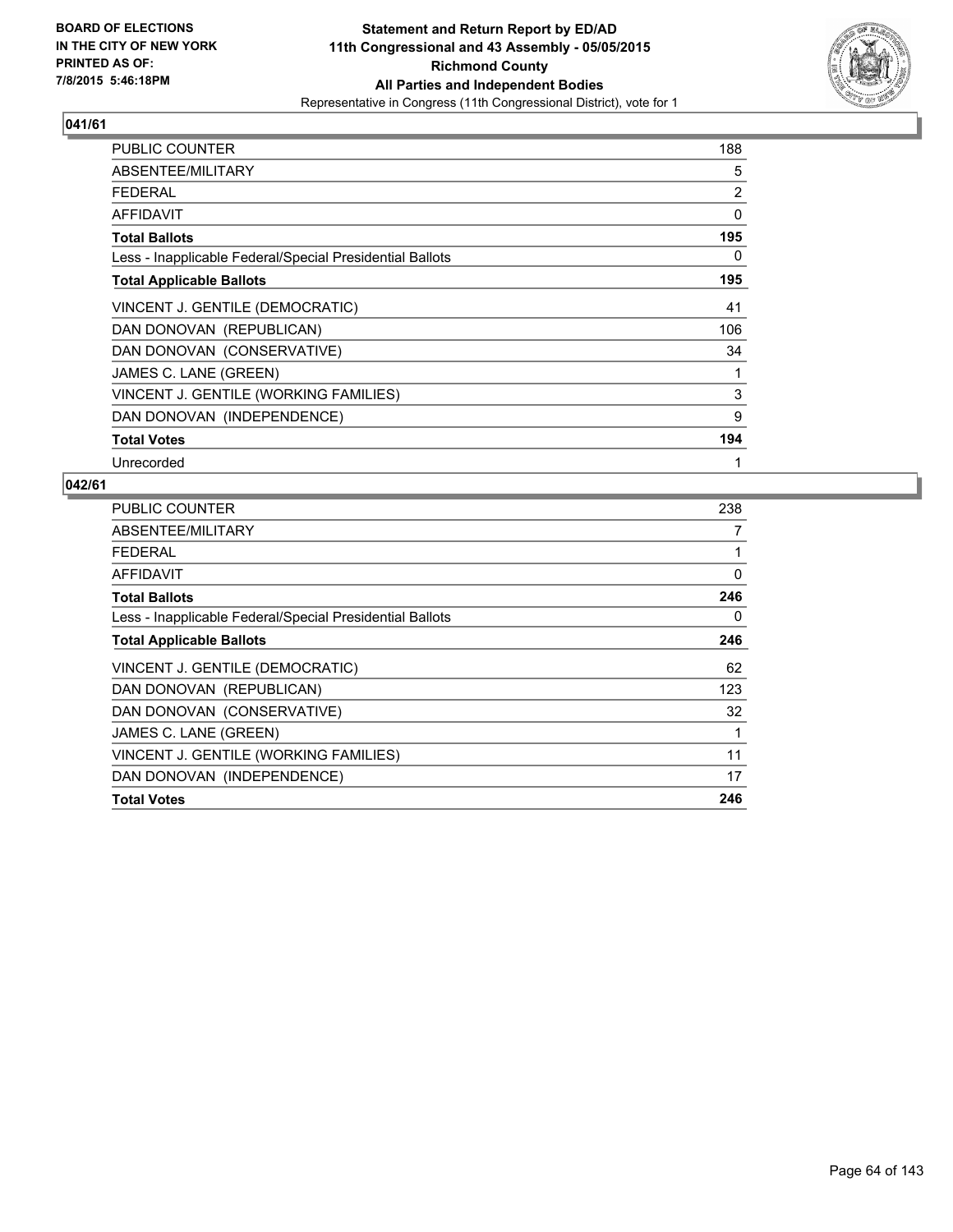

| <b>PUBLIC COUNTER</b>                                    | 204 |
|----------------------------------------------------------|-----|
| ABSENTEE/MILITARY                                        | 5   |
| FEDERAL                                                  | 1   |
| AFFIDAVIT                                                | 0   |
| <b>Total Ballots</b>                                     | 210 |
| Less - Inapplicable Federal/Special Presidential Ballots | 0   |
| <b>Total Applicable Ballots</b>                          | 210 |
| VINCENT J. GENTILE (DEMOCRATIC)                          | 55  |
| DAN DONOVAN (REPUBLICAN)                                 | 92  |
| DAN DONOVAN (CONSERVATIVE)                               | 39  |
| JAMES C. LANE (GREEN)                                    | 3   |
| VINCENT J. GENTILE (WORKING FAMILIES)                    | 2   |
| DAN DONOVAN (INDEPENDENCE)                               | 18  |
| ANDREW OLSEN (WRITE-IN)                                  | 1   |
| <b>Total Votes</b>                                       | 210 |

| <b>PUBLIC COUNTER</b>                                    | 250            |
|----------------------------------------------------------|----------------|
| ABSENTEE/MILITARY                                        | 19             |
| <b>FEDERAL</b>                                           | 0              |
| AFFIDAVIT                                                | 0              |
| <b>Total Ballots</b>                                     | 269            |
| Less - Inapplicable Federal/Special Presidential Ballots | 0              |
| <b>Total Applicable Ballots</b>                          | 269            |
| VINCENT J. GENTILE (DEMOCRATIC)                          | 62             |
| DAN DONOVAN (REPUBLICAN)                                 | 139            |
| DAN DONOVAN (CONSERVATIVE)                               | 46             |
| JAMES C. LANE (GREEN)                                    | 1              |
| VINCENT J. GENTILE (WORKING FAMILIES)                    | $\overline{2}$ |
| DAN DONOVAN (INDEPENDENCE)                               | 18             |
| DEREK JETER (WRITE-IN)                                   | 1              |
| <b>Total Votes</b>                                       | 269            |
| 045/61 COMBINED into: 044/61                             |                |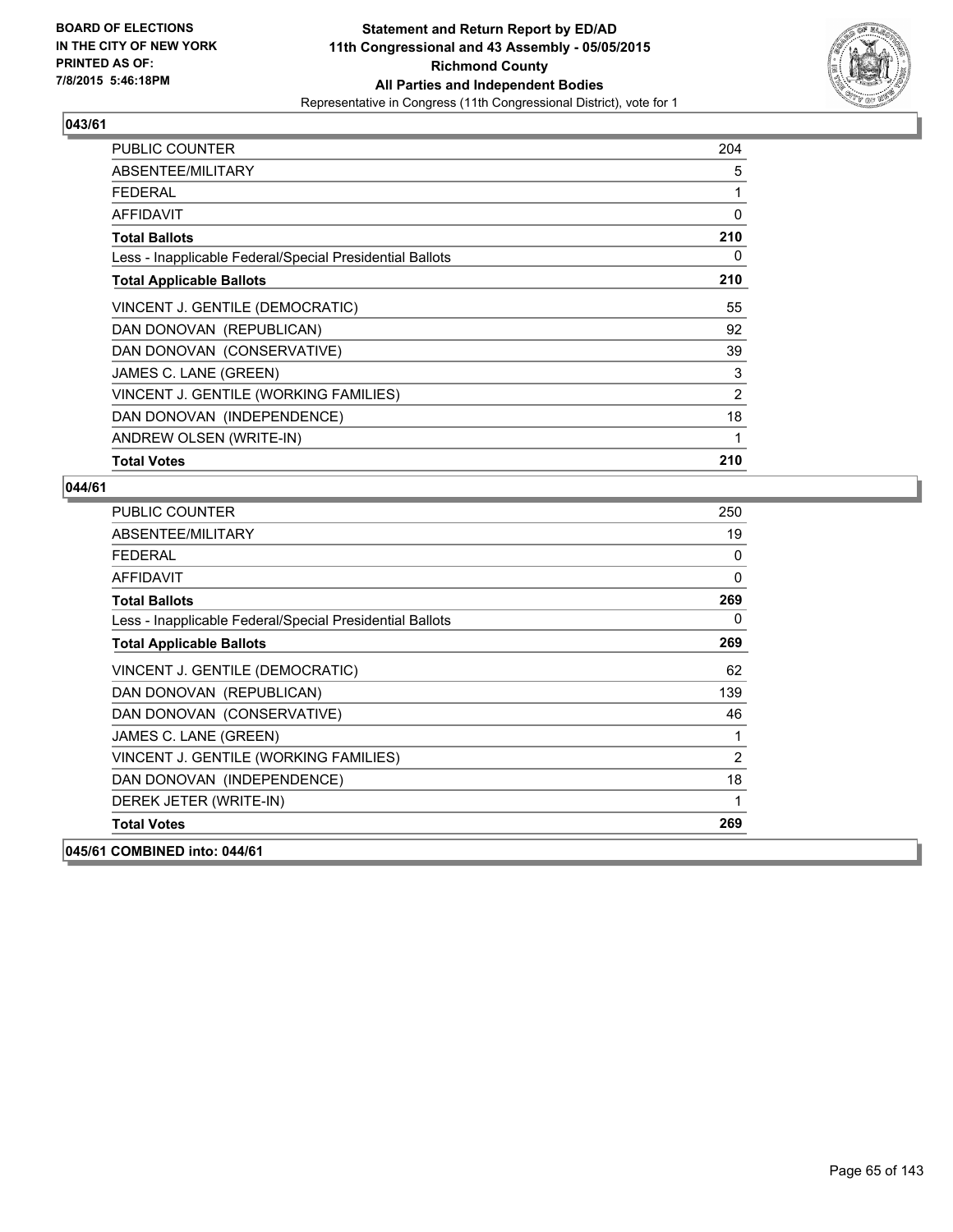

| <b>PUBLIC COUNTER</b>                                    | 161 |
|----------------------------------------------------------|-----|
| ABSENTEE/MILITARY                                        | 5   |
| <b>FEDERAL</b>                                           | 0   |
| <b>AFFIDAVIT</b>                                         | 0   |
| <b>Total Ballots</b>                                     | 166 |
| Less - Inapplicable Federal/Special Presidential Ballots | 0   |
| <b>Total Applicable Ballots</b>                          | 166 |
| VINCENT J. GENTILE (DEMOCRATIC)                          | 45  |
| DAN DONOVAN (REPUBLICAN)                                 | 82  |
| DAN DONOVAN (CONSERVATIVE)                               | 26  |
| JAMES C. LANE (GREEN)                                    | 1   |
| VINCENT J. GENTILE (WORKING FAMILIES)                    | 1   |
| DAN DONOVAN (INDEPENDENCE)                               | 10  |
| MARK G. ZAWADA (WRITE-IN)                                | 1   |
| <b>Total Votes</b>                                       | 166 |

| <b>PUBLIC COUNTER</b>                                    | 207 |
|----------------------------------------------------------|-----|
| ABSENTEE/MILITARY                                        | 16  |
| <b>FFDFRAI</b>                                           | 0   |
| <b>AFFIDAVIT</b>                                         | 0   |
| <b>Total Ballots</b>                                     | 223 |
| Less - Inapplicable Federal/Special Presidential Ballots | 0   |
| <b>Total Applicable Ballots</b>                          | 223 |
| VINCENT J. GENTILE (DEMOCRATIC)                          | 30  |
| DAN DONOVAN (REPUBLICAN)                                 | 149 |
| DAN DONOVAN (CONSERVATIVE)                               | 30  |
| JAMES C. LANE (GREEN)                                    | 2   |
| VINCENT J. GENTILE (WORKING FAMILIES)                    | 5   |
| DAN DONOVAN (INDEPENDENCE)                               | 7   |
| <b>Total Votes</b>                                       | 223 |
| 048/61 COMBINED into: 047/61                             |     |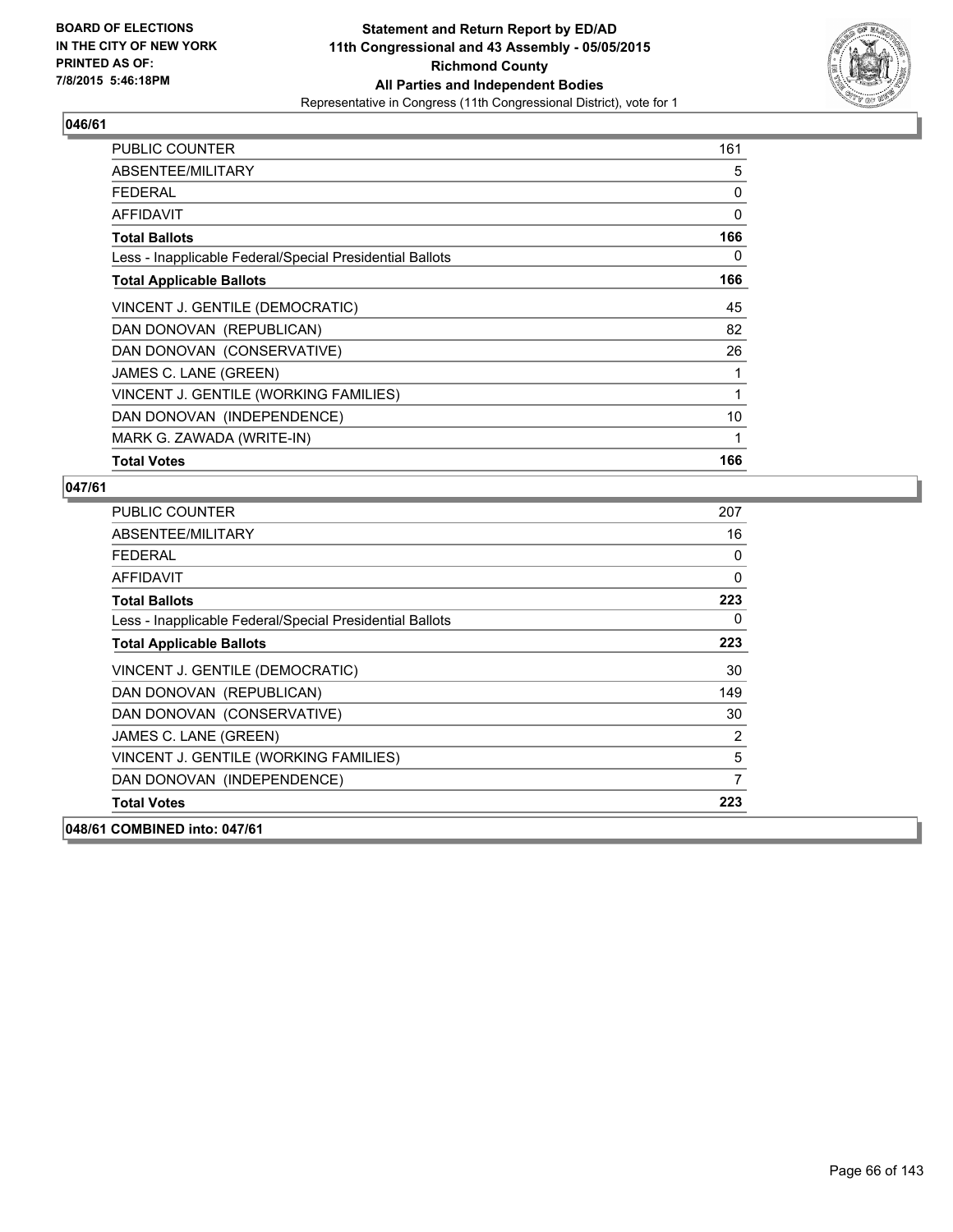

| <b>PUBLIC COUNTER</b>                                    | 187 |
|----------------------------------------------------------|-----|
| ABSENTEE/MILITARY                                        | 9   |
| FFDFRAI                                                  | 2   |
| <b>AFFIDAVIT</b>                                         | 0   |
| <b>Total Ballots</b>                                     | 198 |
| Less - Inapplicable Federal/Special Presidential Ballots | 0   |
| <b>Total Applicable Ballots</b>                          | 198 |
| VINCENT J. GENTILE (DEMOCRATIC)                          | 119 |
| DAN DONOVAN (REPUBLICAN)                                 | 33  |
| DAN DONOVAN (CONSERVATIVE)                               | 10  |
| JAMES C. LANE (GREEN)                                    | 3   |
| VINCENT J. GENTILE (WORKING FAMILIES)                    | 25  |
| DAN DONOVAN (INDEPENDENCE)                               | 7   |
| <b>Total Votes</b>                                       | 197 |
| Unrecorded                                               | 1   |

| PUBLIC COUNTER                                           | 257 |
|----------------------------------------------------------|-----|
| ABSENTEE/MILITARY                                        | 4   |
| <b>FEDERAL</b>                                           | 0   |
| <b>AFFIDAVIT</b>                                         | 0   |
| <b>Total Ballots</b>                                     | 261 |
| Less - Inapplicable Federal/Special Presidential Ballots | 0   |
| <b>Total Applicable Ballots</b>                          | 261 |
| VINCENT J. GENTILE (DEMOCRATIC)                          | 163 |
| DAN DONOVAN (REPUBLICAN)                                 | 43  |
| DAN DONOVAN (CONSERVATIVE)                               | 9   |
| JAMES C. LANE (GREEN)                                    | 9   |
| VINCENT J. GENTILE (WORKING FAMILIES)                    | 29  |
| DAN DONOVAN (INDEPENDENCE)                               | 6   |
| SHERRE GOODE (WRITE-IN)                                  | 1   |
| THOMAS WEISS (WRITE-IN)                                  | 1   |
| <b>Total Votes</b>                                       | 261 |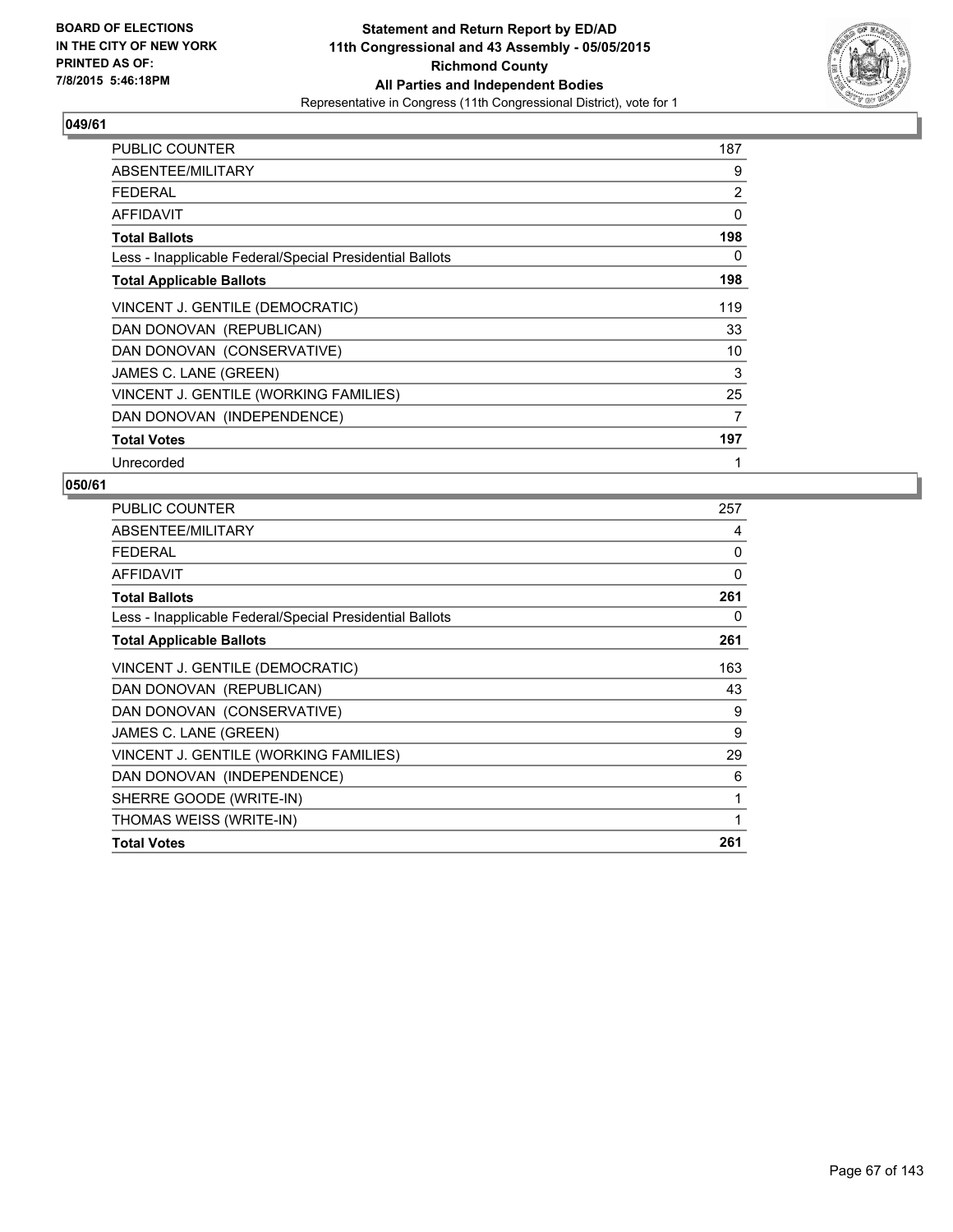

| <b>PUBLIC COUNTER</b>                                    | 224 |
|----------------------------------------------------------|-----|
| ABSENTEE/MILITARY                                        | 11  |
| <b>FEDERAL</b>                                           | 2   |
| <b>AFFIDAVIT</b>                                         | 1   |
| <b>Total Ballots</b>                                     | 238 |
| Less - Inapplicable Federal/Special Presidential Ballots | 0   |
| <b>Total Applicable Ballots</b>                          | 238 |
| VINCENT J. GENTILE (DEMOCRATIC)                          | 116 |
| DAN DONOVAN (REPUBLICAN)                                 | 72  |
| DAN DONOVAN (CONSERVATIVE)                               | 17  |
| JAMES C. LANE (GREEN)                                    | 7   |
| VINCENT J. GENTILE (WORKING FAMILIES)                    | 19  |
| DAN DONOVAN (INDEPENDENCE)                               | 6   |
| <b>Total Votes</b>                                       | 237 |
| Unrecorded                                               | 1   |

**052/61 COMBINED into: 051/61**

| <b>PUBLIC COUNTER</b>                                    | 155 |
|----------------------------------------------------------|-----|
| ABSENTEE/MILITARY                                        | 7   |
| <b>FEDERAL</b>                                           | 0   |
| AFFIDAVIT                                                | 1   |
| <b>Total Ballots</b>                                     | 163 |
| Less - Inapplicable Federal/Special Presidential Ballots | 0   |
| <b>Total Applicable Ballots</b>                          | 163 |
| VINCENT J. GENTILE (DEMOCRATIC)                          | 142 |
| DAN DONOVAN (REPUBLICAN)                                 | 5   |
| DAN DONOVAN (CONSERVATIVE)                               | 2   |
| JAMES C. LANE (GREEN)                                    | 3   |
| VINCENT J. GENTILE (WORKING FAMILIES)                    | 9   |
| DAN DONOVAN (INDEPENDENCE)                               | 2   |
| <b>Total Votes</b>                                       | 163 |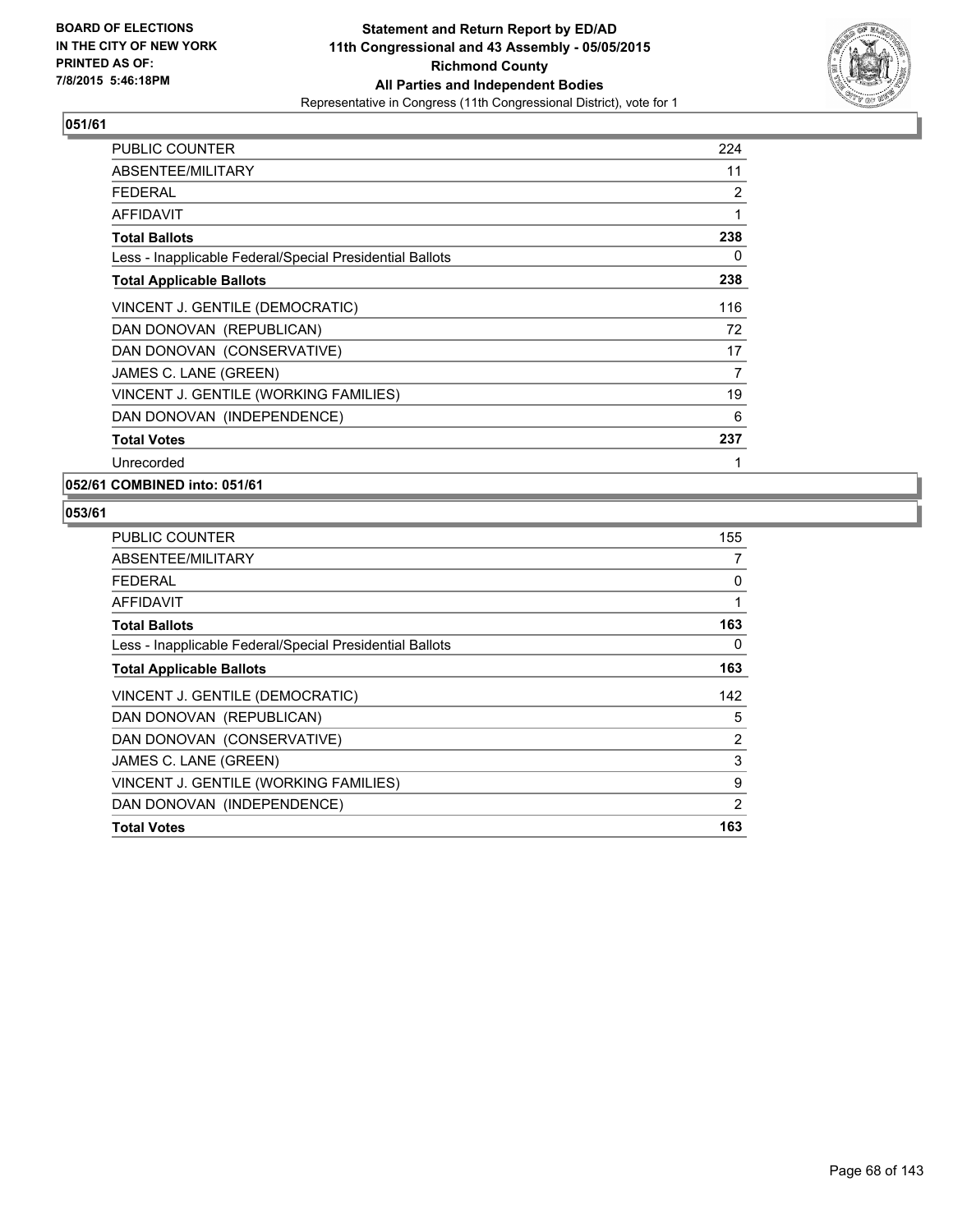

| <b>PUBLIC COUNTER</b>                                    | 72  |
|----------------------------------------------------------|-----|
| ABSENTEE/MILITARY                                        | 73  |
| <b>FEDERAL</b>                                           | 0   |
| AFFIDAVIT                                                | 0   |
| <b>Total Ballots</b>                                     | 145 |
| Less - Inapplicable Federal/Special Presidential Ballots | 0   |
| <b>Total Applicable Ballots</b>                          | 145 |
| VINCENT J. GENTILE (DEMOCRATIC)                          | 94  |
| DAN DONOVAN (REPUBLICAN)                                 | 20  |
| DAN DONOVAN (CONSERVATIVE)                               | 7   |
| JAMES C. LANE (GREEN)                                    | 10  |
| VINCENT J. GENTILE (WORKING FAMILIES)                    | 9   |
| DAN DONOVAN (INDEPENDENCE)                               | 5   |
| <b>Total Votes</b>                                       | 145 |

#### **055/61**

| PUBLIC COUNTER                                           | 117            |
|----------------------------------------------------------|----------------|
| ABSENTEE/MILITARY                                        | 5              |
| <b>FEDERAL</b>                                           |                |
| AFFIDAVIT                                                |                |
| <b>Total Ballots</b>                                     | 124            |
| Less - Inapplicable Federal/Special Presidential Ballots | 0              |
| <b>Total Applicable Ballots</b>                          | 124            |
| VINCENT J. GENTILE (DEMOCRATIC)                          | 106            |
| DAN DONOVAN (REPUBLICAN)                                 | 10             |
| DAN DONOVAN (CONSERVATIVE)                               | 2              |
| JAMES C. LANE (GREEN)                                    | $\overline{2}$ |
| VINCENT J. GENTILE (WORKING FAMILIES)                    | 1              |
| DAN DONOVAN (INDEPENDENCE)                               | 3              |
| <b>Total Votes</b>                                       | 124            |

| PUBLIC COUNTER                                           | 115 |
|----------------------------------------------------------|-----|
| ABSENTEE/MILITARY                                        | 9   |
| <b>FEDERAL</b>                                           | 0   |
| AFFIDAVIT                                                | 3   |
| <b>Total Ballots</b>                                     | 127 |
| Less - Inapplicable Federal/Special Presidential Ballots | 0   |
| <b>Total Applicable Ballots</b>                          | 127 |
| VINCENT J. GENTILE (DEMOCRATIC)                          | 95  |
| DAN DONOVAN (REPUBLICAN)                                 | 15  |
| DAN DONOVAN (CONSERVATIVE)                               | 1   |
| JAMES C. LANE (GREEN)                                    | 6   |
| VINCENT J. GENTILE (WORKING FAMILIES)                    | 9   |
| DAN DONOVAN (INDEPENDENCE)                               | 0   |
| MICHAEL GRIMM (WRITE-IN)                                 |     |
| <b>Total Votes</b>                                       | 127 |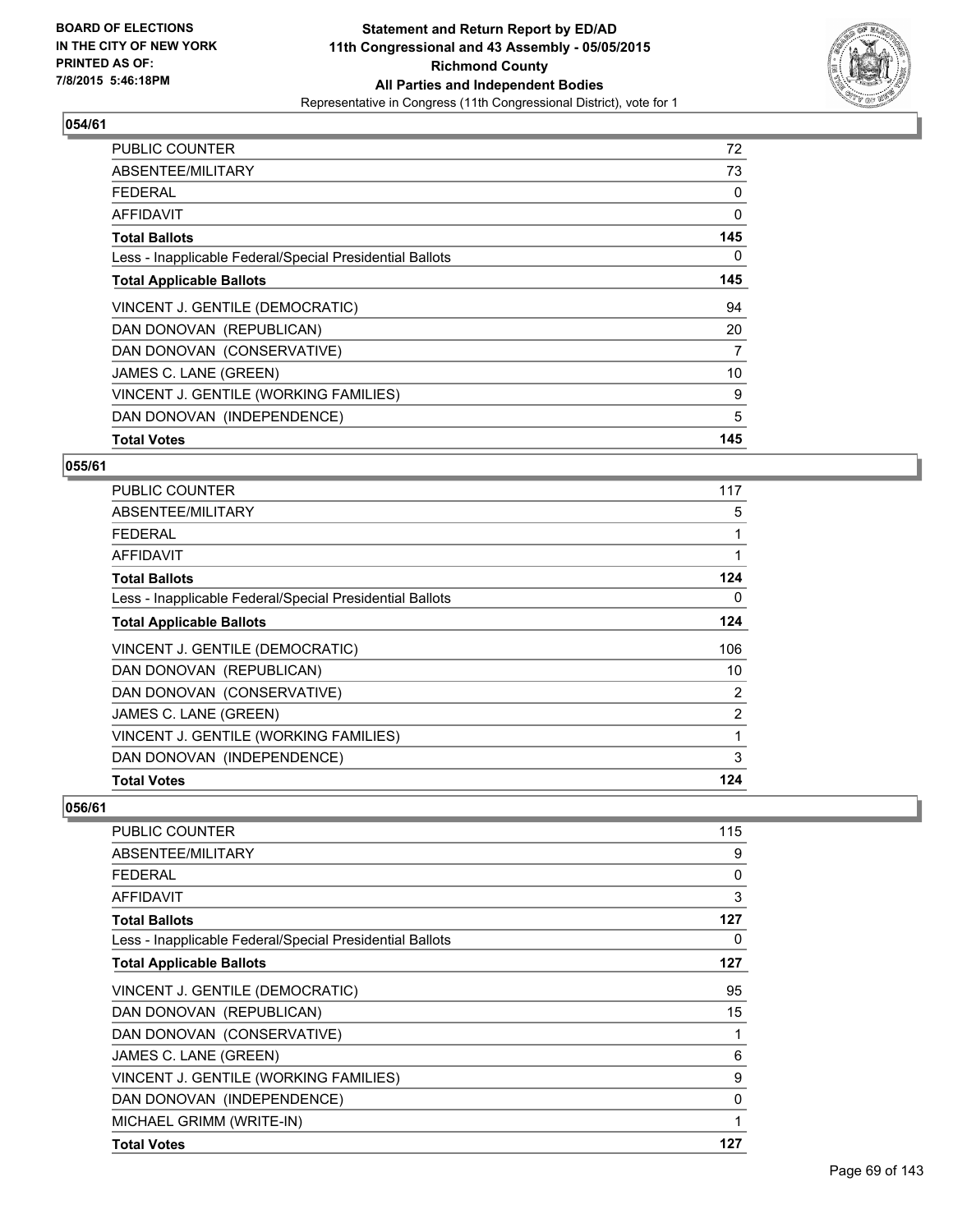

| <b>PUBLIC COUNTER</b>                                    | 213 |
|----------------------------------------------------------|-----|
| ABSENTEE/MILITARY                                        | 17  |
| FEDERAL                                                  | 0   |
| AFFIDAVIT                                                | 0   |
| <b>Total Ballots</b>                                     | 230 |
| Less - Inapplicable Federal/Special Presidential Ballots | 0   |
| <b>Total Applicable Ballots</b>                          | 230 |
| VINCENT J. GENTILE (DEMOCRATIC)                          | 129 |
| DAN DONOVAN (REPUBLICAN)                                 | 66  |
| DAN DONOVAN (CONSERVATIVE)                               | 12  |
| JAMES C. LANE (GREEN)                                    | 2   |
| VINCENT J. GENTILE (WORKING FAMILIES)                    | 17  |
| DAN DONOVAN (INDEPENDENCE)                               | 3   |
| ELVIS ROSARIO (WRITE-IN)                                 | 1   |
| <b>Total Votes</b>                                       | 230 |

| <b>PUBLIC COUNTER</b>                                    | 146         |
|----------------------------------------------------------|-------------|
| ABSENTEE/MILITARY                                        |             |
| <b>FEDERAL</b>                                           | 0           |
| AFFIDAVIT                                                | 4           |
| <b>Total Ballots</b>                                     | 151         |
| Less - Inapplicable Federal/Special Presidential Ballots | 0           |
| <b>Total Applicable Ballots</b>                          | 151         |
| VINCENT J. GENTILE (DEMOCRATIC)                          | 139         |
| DAN DONOVAN (REPUBLICAN)                                 | 3           |
| DAN DONOVAN (CONSERVATIVE)                               | 0           |
| JAMES C. LANE (GREEN)                                    | 2           |
| VINCENT J. GENTILE (WORKING FAMILIES)                    | 7           |
| DAN DONOVAN (INDEPENDENCE)                               | $\mathbf 0$ |
| <b>Total Votes</b>                                       | 151         |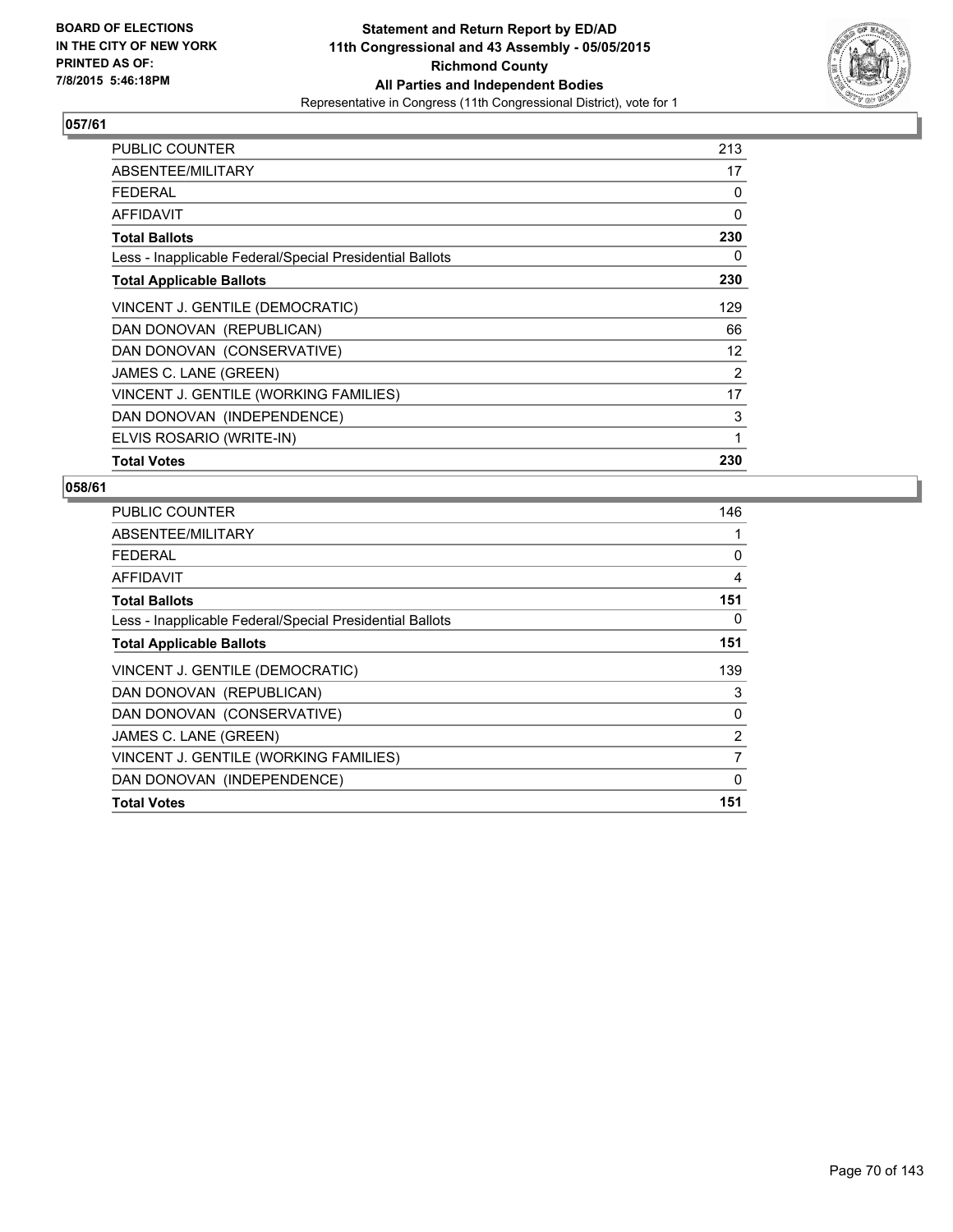

| <b>PUBLIC COUNTER</b>                                    | 109 |
|----------------------------------------------------------|-----|
| ABSENTEE/MILITARY                                        |     |
| <b>FEDERAL</b>                                           | 0   |
| <b>AFFIDAVIT</b>                                         | 0   |
| <b>Total Ballots</b>                                     | 110 |
| Less - Inapplicable Federal/Special Presidential Ballots | 0   |
| <b>Total Applicable Ballots</b>                          | 110 |
| VINCENT J. GENTILE (DEMOCRATIC)                          | 103 |
| DAN DONOVAN (REPUBLICAN)                                 |     |
| DAN DONOVAN (CONSERVATIVE)                               | 1   |
| JAMES C. LANE (GREEN)                                    | 1   |
| VINCENT J. GENTILE (WORKING FAMILIES)                    | 2   |
| DAN DONOVAN (INDEPENDENCE)                               | 1   |
| <b>Total Votes</b>                                       | 109 |
| Unrecorded                                               |     |

| <b>PUBLIC COUNTER</b>                                    | 96 |
|----------------------------------------------------------|----|
| ABSENTEE/MILITARY                                        | 2  |
| <b>FEDERAL</b>                                           | 0  |
| <b>AFFIDAVIT</b>                                         | 0  |
| <b>Total Ballots</b>                                     | 98 |
| Less - Inapplicable Federal/Special Presidential Ballots | 0  |
| <b>Total Applicable Ballots</b>                          | 98 |
| VINCENT J. GENTILE (DEMOCRATIC)                          | 59 |
| DAN DONOVAN (REPUBLICAN)                                 | 23 |
| DAN DONOVAN (CONSERVATIVE)                               | 7  |
| JAMES C. LANE (GREEN)                                    | 2  |
| VINCENT J. GENTILE (WORKING FAMILIES)                    | 4  |
| DAN DONOVAN (INDEPENDENCE)                               | 2  |
| <b>Total Votes</b>                                       | 97 |
| Unrecorded                                               | 1  |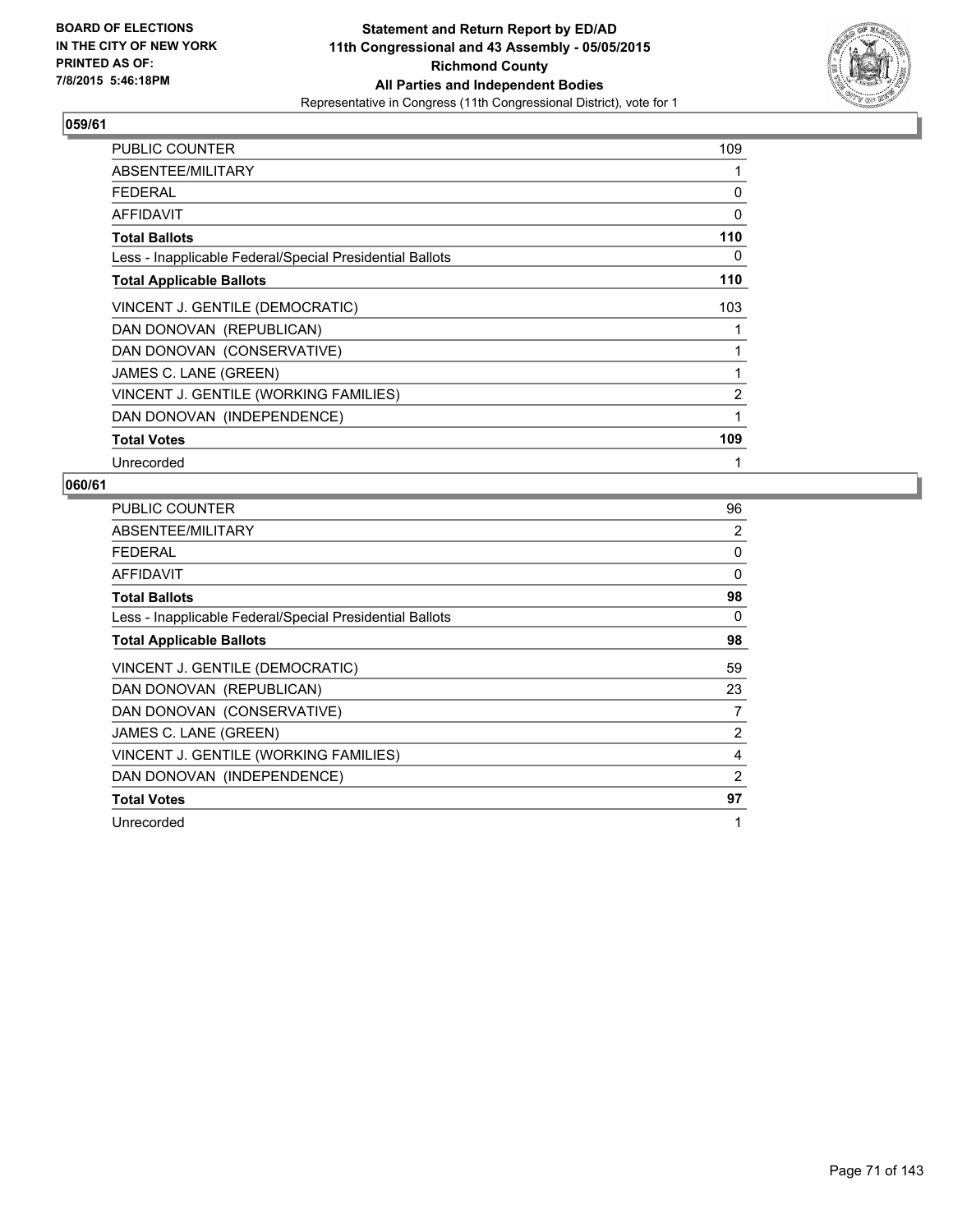

| <b>PUBLIC COUNTER</b>                                    | 143 |
|----------------------------------------------------------|-----|
| ABSENTEE/MILITARY                                        | 4   |
| <b>FEDERAL</b>                                           | 0   |
| AFFIDAVIT                                                | 5   |
| <b>Total Ballots</b>                                     | 152 |
| Less - Inapplicable Federal/Special Presidential Ballots | 0   |
| <b>Total Applicable Ballots</b>                          | 152 |
| VINCENT J. GENTILE (DEMOCRATIC)                          | 138 |
| DAN DONOVAN (REPUBLICAN)                                 | 2   |
| DAN DONOVAN (CONSERVATIVE)                               | 0   |
| JAMES C. LANE (GREEN)                                    | 3   |
| VINCENT J. GENTILE (WORKING FAMILIES)                    | 5   |
| DAN DONOVAN (INDEPENDENCE)                               | 3   |
| MINISTER LOUIS FARRAKHAN (WRITE-IN)                      | 1   |
| <b>Total Votes</b>                                       | 152 |

**062/61 COMBINED into: 064/63**

| <b>PUBLIC COUNTER</b>                                    | 89  |
|----------------------------------------------------------|-----|
| ABSENTEE/MILITARY                                        | 14  |
| <b>FEDERAL</b>                                           | 0   |
| AFFIDAVIT                                                | 0   |
| <b>Total Ballots</b>                                     | 103 |
| Less - Inapplicable Federal/Special Presidential Ballots | 0   |
| <b>Total Applicable Ballots</b>                          | 103 |
| VINCENT J. GENTILE (DEMOCRATIC)                          | 63  |
| DAN DONOVAN (REPUBLICAN)                                 | 27  |
| DAN DONOVAN (CONSERVATIVE)                               | 6   |
| JAMES C. LANE (GREEN)                                    | 1   |
| VINCENT J. GENTILE (WORKING FAMILIES)                    | 3   |
| DAN DONOVAN (INDEPENDENCE)                               | 3   |
| <b>Total Votes</b>                                       | 103 |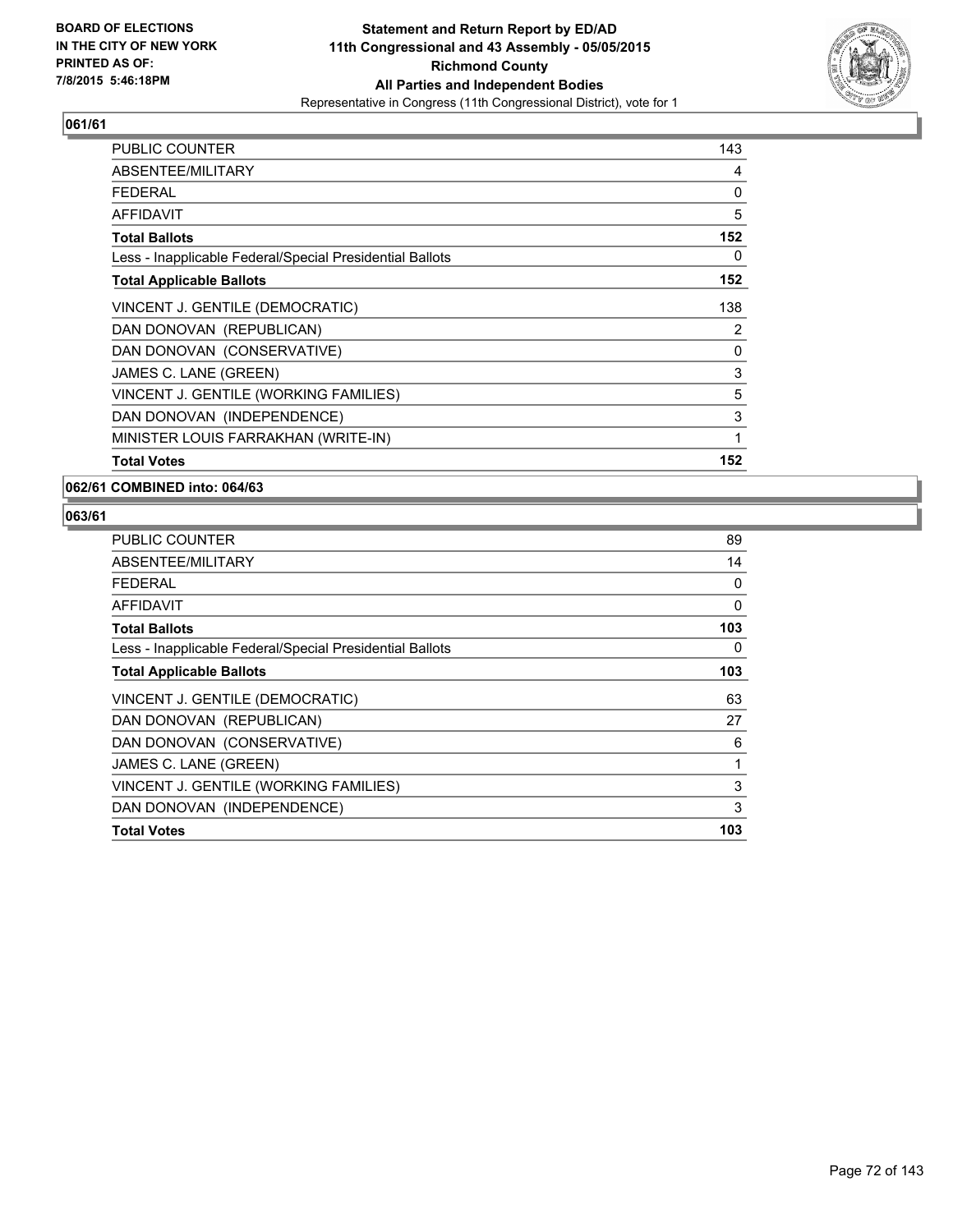

| <b>PUBLIC COUNTER</b>                                    | 97 |
|----------------------------------------------------------|----|
| ABSENTEE/MILITARY                                        | 2  |
| FFDFRAI                                                  | 0  |
| <b>AFFIDAVIT</b>                                         | 0  |
| <b>Total Ballots</b>                                     | 99 |
| Less - Inapplicable Federal/Special Presidential Ballots | 0  |
| <b>Total Applicable Ballots</b>                          | 99 |
| VINCENT J. GENTILE (DEMOCRATIC)                          | 63 |
| DAN DONOVAN (REPUBLICAN)                                 | 16 |
| DAN DONOVAN (CONSERVATIVE)                               | 6  |
| JAMES C. LANE (GREEN)                                    | 1  |
| VINCENT J. GENTILE (WORKING FAMILIES)                    | 5  |
| DAN DONOVAN (INDEPENDENCE)                               | 7  |
| JOHN SOLLAZZO (WRITE-IN)                                 | 1  |
| <b>Total Votes</b>                                       | 99 |

**065/61 COMBINED into: 050/61**

| 0<br>0<br>0 |
|-------------|
|             |
|             |
|             |
| 0           |
| 0           |
| 0           |
| 0           |
| 0           |
| 0           |
| 0           |
|             |
|             |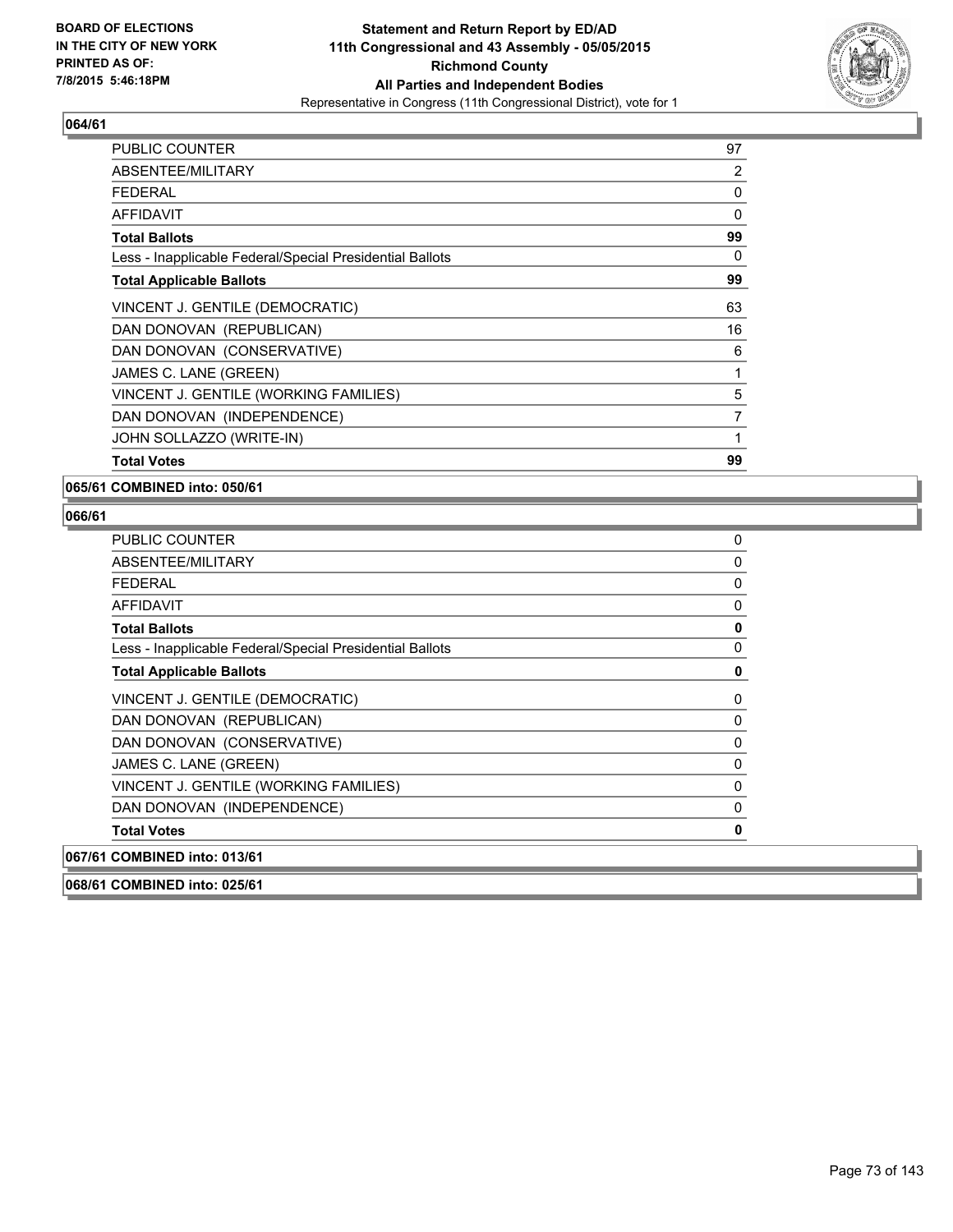

| <b>PUBLIC COUNTER</b>                                    | 143 |
|----------------------------------------------------------|-----|
| ABSENTEE/MILITARY                                        | 4   |
| <b>FEDERAL</b>                                           | 0   |
| <b>AFFIDAVIT</b>                                         | 1   |
| <b>Total Ballots</b>                                     | 148 |
| Less - Inapplicable Federal/Special Presidential Ballots | 0   |
| <b>Total Applicable Ballots</b>                          | 148 |
| VINCENT J. GENTILE (DEMOCRATIC)                          | 15  |
| DAN DONOVAN (REPUBLICAN)                                 | 105 |
| DAN DONOVAN (CONSERVATIVE)                               | 14  |
| JAMES C. LANE (GREEN)                                    | 1   |
| VINCENT J. GENTILE (WORKING FAMILIES)                    | 3   |
| DAN DONOVAN (INDEPENDENCE)                               | 8   |
| ALEX ZABLOCKI (WRITE-IN)                                 | 1   |
| <b>Total Votes</b>                                       | 147 |
| Unrecorded                                               | 1   |

| <b>PUBLIC COUNTER</b>                                    | 292 |
|----------------------------------------------------------|-----|
| ABSENTEE/MILITARY                                        | 9   |
| <b>FEDERAL</b>                                           | 0   |
| AFFIDAVIT                                                | 0   |
| <b>Total Ballots</b>                                     | 301 |
| Less - Inapplicable Federal/Special Presidential Ballots | 0   |
| <b>Total Applicable Ballots</b>                          | 301 |
| VINCENT J. GENTILE (DEMOCRATIC)                          | 27  |
| DAN DONOVAN (REPUBLICAN)                                 | 203 |
| DAN DONOVAN (CONSERVATIVE)                               | 47  |
| JAMES C. LANE (GREEN)                                    | 0   |
| VINCENT J. GENTILE (WORKING FAMILIES)                    | 6   |
| DAN DONOVAN (INDEPENDENCE)                               | 18  |
| <b>Total Votes</b>                                       | 301 |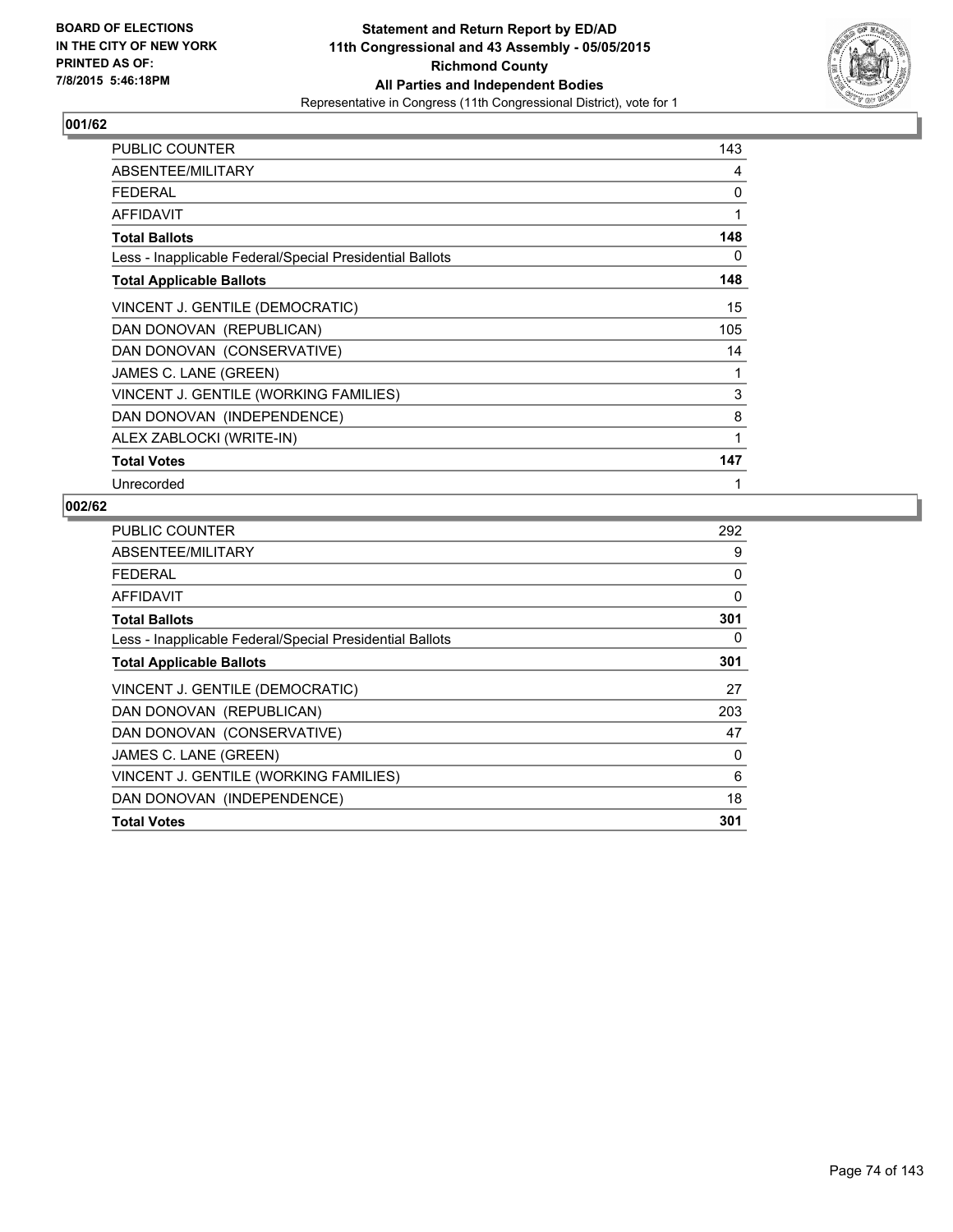

| <b>PUBLIC COUNTER</b>                                    | 127               |
|----------------------------------------------------------|-------------------|
| ABSENTEE/MILITARY                                        | 2                 |
| <b>FEDERAL</b>                                           | 0                 |
| AFFIDAVIT                                                | 1                 |
| <b>Total Ballots</b>                                     | 130               |
| Less - Inapplicable Federal/Special Presidential Ballots | 0                 |
| <b>Total Applicable Ballots</b>                          | 130               |
| VINCENT J. GENTILE (DEMOCRATIC)                          | 16                |
| DAN DONOVAN (REPUBLICAN)                                 | 95                |
| DAN DONOVAN (CONSERVATIVE)                               | $12 \overline{ }$ |
| JAMES C. LANE (GREEN)                                    | 1                 |
| VINCENT J. GENTILE (WORKING FAMILIES)                    | 1                 |
| DAN DONOVAN (INDEPENDENCE)                               | 5                 |
| <b>Total Votes</b>                                       | 130               |

#### **004/62 COMBINED into: 002/62**

| <b>PUBLIC COUNTER</b>                                    | 179 |
|----------------------------------------------------------|-----|
| ABSENTEE/MILITARY                                        | 4   |
| <b>FEDERAL</b>                                           | 0   |
| <b>AFFIDAVIT</b>                                         | 1   |
| <b>Total Ballots</b>                                     | 184 |
| Less - Inapplicable Federal/Special Presidential Ballots | 0   |
| <b>Total Applicable Ballots</b>                          | 184 |
| VINCENT J. GENTILE (DEMOCRATIC)                          | 16  |
| DAN DONOVAN (REPUBLICAN)                                 | 118 |
| DAN DONOVAN (CONSERVATIVE)                               | 32  |
| JAMES C. LANE (GREEN)                                    | 0   |
| VINCENT J. GENTILE (WORKING FAMILIES)                    | 0   |
| DAN DONOVAN (INDEPENDENCE)                               | 16  |
| DEBBI ROSE (WRITE-IN)                                    | 1   |
| RICHARD BELL (WRITE-IN)                                  | 1   |
| <b>Total Votes</b>                                       | 184 |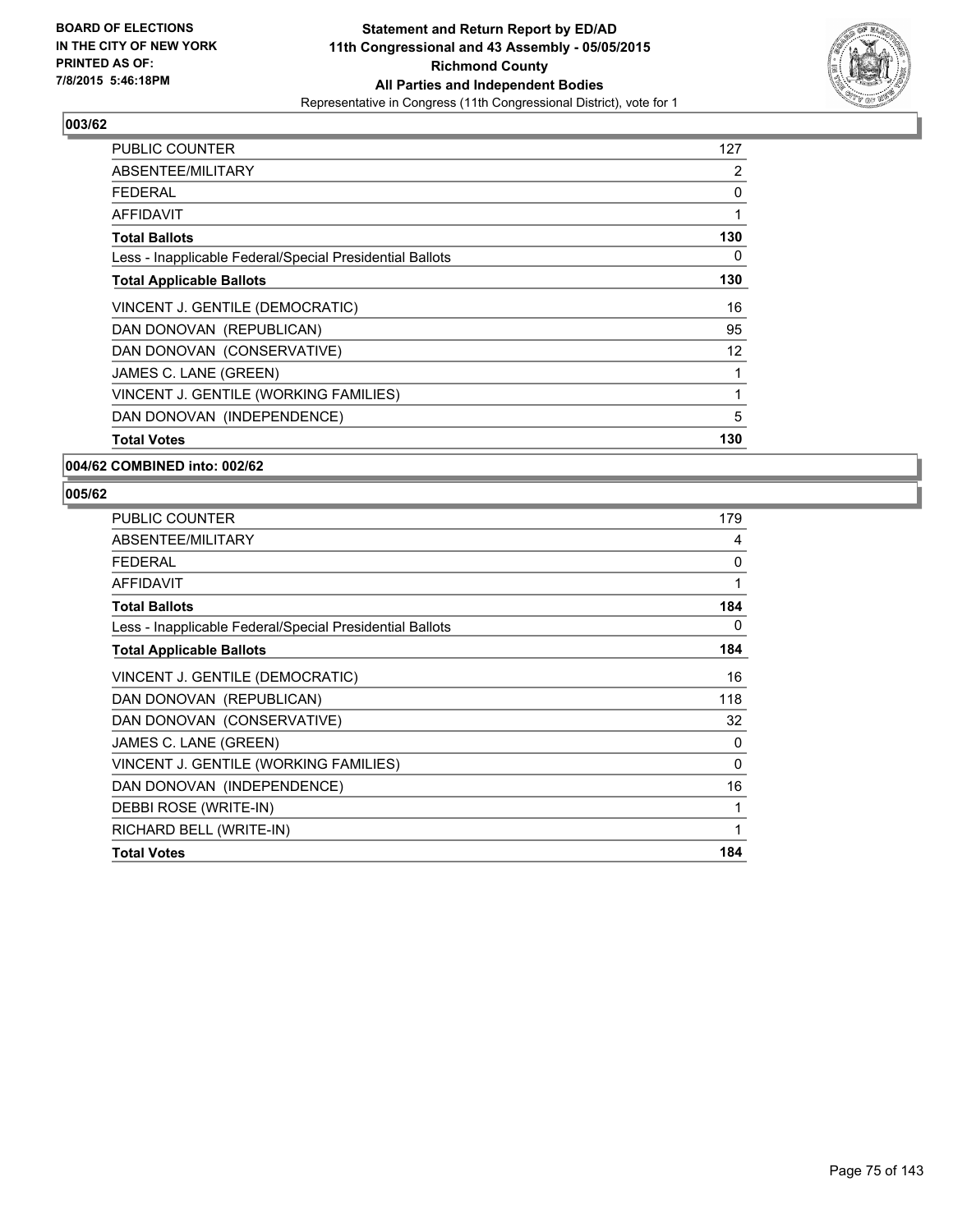

| <b>PUBLIC COUNTER</b>                                    | 138 |
|----------------------------------------------------------|-----|
| ABSENTEE/MILITARY                                        | 5   |
| <b>FEDERAL</b>                                           | 0   |
| <b>AFFIDAVIT</b>                                         | 0   |
| <b>Total Ballots</b>                                     | 143 |
| Less - Inapplicable Federal/Special Presidential Ballots | 0   |
| <b>Total Applicable Ballots</b>                          | 143 |
| VINCENT J. GENTILE (DEMOCRATIC)                          | 33  |
| DAN DONOVAN (REPUBLICAN)                                 | 77  |
| DAN DONOVAN (CONSERVATIVE)                               | 19  |
| JAMES C. LANE (GREEN)                                    | 3   |
| VINCENT J. GENTILE (WORKING FAMILIES)                    | 2   |
| DAN DONOVAN (INDEPENDENCE)                               | 6   |
| BERT KANNUDO (WRITE-IN)                                  | 1   |
| FRANK MORANO (WRITE-IN)                                  | 1   |
| <b>JOE BORELLI (WRITE-IN)</b>                            | 1   |
| <b>Total Votes</b>                                       | 143 |

| PUBLIC COUNTER                                           | 124 |
|----------------------------------------------------------|-----|
| ABSENTEE/MILITARY                                        | 7   |
| <b>FEDERAL</b>                                           | 0   |
| AFFIDAVIT                                                | 0   |
| <b>Total Ballots</b>                                     | 131 |
| Less - Inapplicable Federal/Special Presidential Ballots | 0   |
| <b>Total Applicable Ballots</b>                          | 131 |
| VINCENT J. GENTILE (DEMOCRATIC)                          | 19  |
| DAN DONOVAN (REPUBLICAN)                                 | 73  |
| DAN DONOVAN (CONSERVATIVE)                               | 30  |
| JAMES C. LANE (GREEN)                                    | 1   |
| VINCENT J. GENTILE (WORKING FAMILIES)                    | 5   |
| DAN DONOVAN (INDEPENDENCE)                               | 3   |
| <b>Total Votes</b>                                       | 131 |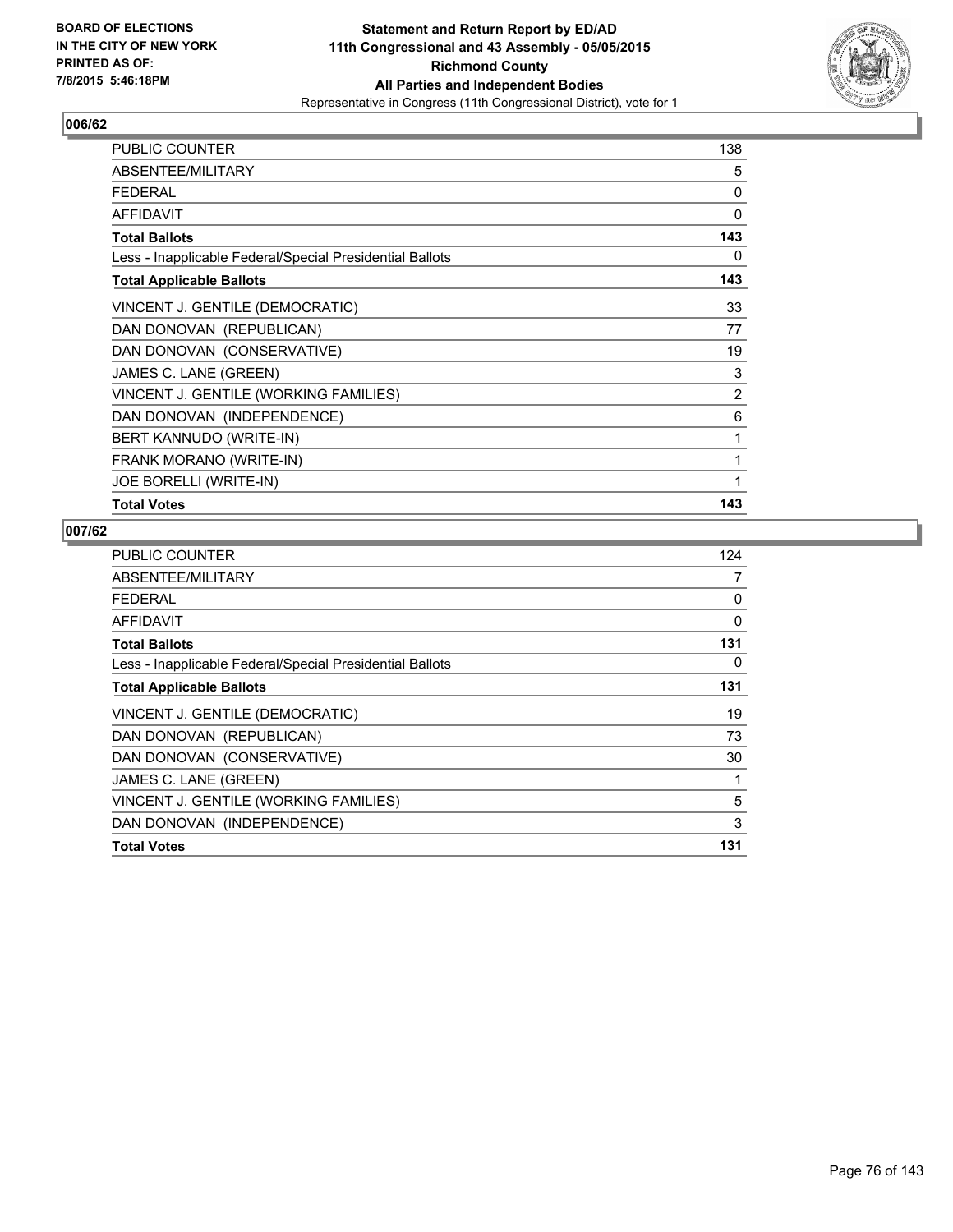

| <b>PUBLIC COUNTER</b>                                    | 133 |
|----------------------------------------------------------|-----|
| ABSENTEE/MILITARY                                        | 3   |
| <b>FEDERAL</b>                                           | 0   |
| AFFIDAVIT                                                | 3   |
| <b>Total Ballots</b>                                     | 139 |
| Less - Inapplicable Federal/Special Presidential Ballots | 0   |
| <b>Total Applicable Ballots</b>                          | 139 |
| VINCENT J. GENTILE (DEMOCRATIC)                          | 22  |
| DAN DONOVAN (REPUBLICAN)                                 | 83  |
| DAN DONOVAN (CONSERVATIVE)                               | 26  |
| JAMES C. LANE (GREEN)                                    |     |
| VINCENT J. GENTILE (WORKING FAMILIES)                    | 1   |
| DAN DONOVAN (INDEPENDENCE)                               | 6   |
| <b>Total Votes</b>                                       | 139 |

| <b>PUBLIC COUNTER</b>                                    | 110 |
|----------------------------------------------------------|-----|
| ABSENTEE/MILITARY                                        | 0   |
| FEDERAL                                                  | 0   |
| <b>AFFIDAVIT</b>                                         | 0   |
| <b>Total Ballots</b>                                     | 110 |
| Less - Inapplicable Federal/Special Presidential Ballots | 0   |
| <b>Total Applicable Ballots</b>                          | 110 |
| VINCENT J. GENTILE (DEMOCRATIC)                          | 23  |
| DAN DONOVAN (REPUBLICAN)                                 | 67  |
| DAN DONOVAN (CONSERVATIVE)                               | 14  |
| JAMES C. LANE (GREEN)                                    | 0   |
| VINCENT J. GENTILE (WORKING FAMILIES)                    | 1   |
| DAN DONOVAN (INDEPENDENCE)                               | 5   |
| <b>Total Votes</b>                                       | 110 |
| 010/62 COMBINED into: 005/62                             |     |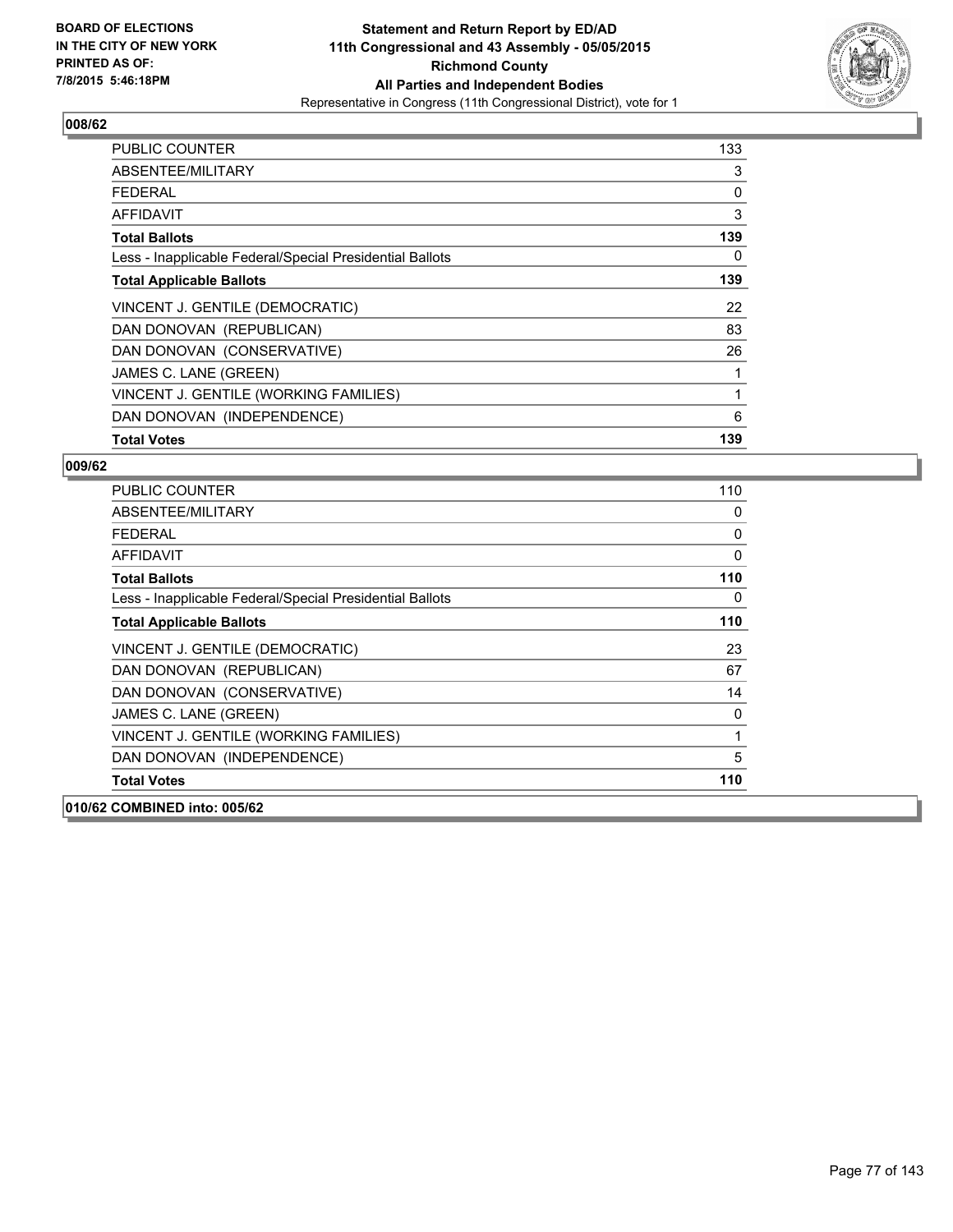

| <b>PUBLIC COUNTER</b>                                    | 120          |
|----------------------------------------------------------|--------------|
| ABSENTEE/MILITARY                                        | 3            |
| <b>FEDERAL</b>                                           | 0            |
| AFFIDAVIT                                                |              |
| <b>Total Ballots</b>                                     | 124          |
| Less - Inapplicable Federal/Special Presidential Ballots | 0            |
| <b>Total Applicable Ballots</b>                          | 124          |
| VINCENT J. GENTILE (DEMOCRATIC)                          | 10           |
| DAN DONOVAN (REPUBLICAN)                                 | 80           |
| DAN DONOVAN (CONSERVATIVE)                               | 32           |
| JAMES C. LANE (GREEN)                                    |              |
| VINCENT J. GENTILE (WORKING FAMILIES)                    | $\mathbf{0}$ |
| DAN DONOVAN (INDEPENDENCE)                               |              |
| <b>Total Votes</b>                                       | 124          |

#### **012/62**

| <b>PUBLIC COUNTER</b>                                    | 61       |
|----------------------------------------------------------|----------|
| ABSENTEE/MILITARY                                        | 2        |
| <b>FEDERAL</b>                                           | 0        |
| <b>AFFIDAVIT</b>                                         | $\Omega$ |
| <b>Total Ballots</b>                                     | 63       |
| Less - Inapplicable Federal/Special Presidential Ballots | 0        |
| <b>Total Applicable Ballots</b>                          | 63       |
| VINCENT J. GENTILE (DEMOCRATIC)                          | 11       |
| DAN DONOVAN (REPUBLICAN)                                 | 47       |
| DAN DONOVAN (CONSERVATIVE)                               | 3        |
| JAMES C. LANE (GREEN)                                    | 0        |
| VINCENT J. GENTILE (WORKING FAMILIES)                    | 0        |
| DAN DONOVAN (INDEPENDENCE)                               | 2        |
| <b>Total Votes</b>                                       | 63       |

| <b>PUBLIC COUNTER</b>                                    | 81 |
|----------------------------------------------------------|----|
| ABSENTEE/MILITARY                                        | 4  |
| <b>FEDERAL</b>                                           | 0  |
| AFFIDAVIT                                                | 1  |
| <b>Total Ballots</b>                                     | 86 |
| Less - Inapplicable Federal/Special Presidential Ballots | 0  |
| <b>Total Applicable Ballots</b>                          | 86 |
| VINCENT J. GENTILE (DEMOCRATIC)                          | 16 |
| DAN DONOVAN (REPUBLICAN)                                 | 53 |
| DAN DONOVAN (CONSERVATIVE)                               | 8  |
| JAMES C. LANE (GREEN)                                    | 2  |
| VINCENT J. GENTILE (WORKING FAMILIES)                    | 5  |
| DAN DONOVAN (INDEPENDENCE)                               | 2  |
| <b>Total Votes</b>                                       | 86 |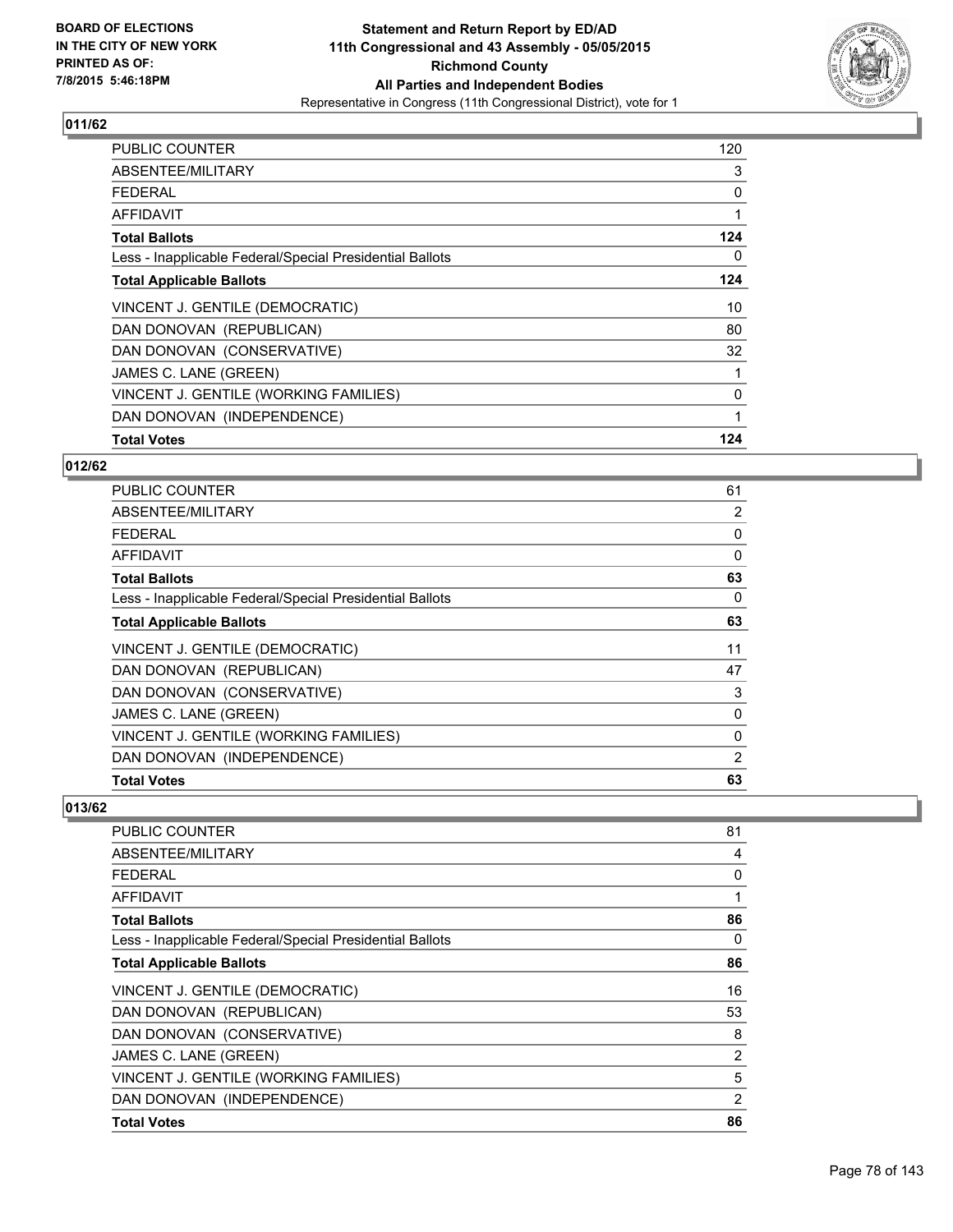

| <b>PUBLIC COUNTER</b>                                    | 59 |
|----------------------------------------------------------|----|
| ABSENTEE/MILITARY                                        | 2  |
| <b>FEDERAL</b>                                           | 0  |
| AFFIDAVIT                                                | 0  |
| <b>Total Ballots</b>                                     | 61 |
| Less - Inapplicable Federal/Special Presidential Ballots | 0  |
| <b>Total Applicable Ballots</b>                          | 61 |
| VINCENT J. GENTILE (DEMOCRATIC)                          | 6  |
| DAN DONOVAN (REPUBLICAN)                                 | 45 |
| DAN DONOVAN (CONSERVATIVE)                               | 6  |
| JAMES C. LANE (GREEN)                                    | 0  |
| VINCENT J. GENTILE (WORKING FAMILIES)                    | 0  |
| DAN DONOVAN (INDEPENDENCE)                               | 4  |
| <b>Total Votes</b>                                       | 61 |

#### **015/62**

| <b>PUBLIC COUNTER</b>                                    | 67       |
|----------------------------------------------------------|----------|
| ABSENTEE/MILITARY                                        | 3        |
| <b>FEDERAL</b>                                           | 0        |
| AFFIDAVIT                                                | $\Omega$ |
| <b>Total Ballots</b>                                     | 70       |
| Less - Inapplicable Federal/Special Presidential Ballots | 0        |
| <b>Total Applicable Ballots</b>                          | 70       |
| VINCENT J. GENTILE (DEMOCRATIC)                          | 18       |
| DAN DONOVAN (REPUBLICAN)                                 | 42       |
| DAN DONOVAN (CONSERVATIVE)                               | 5        |
| JAMES C. LANE (GREEN)                                    | 3        |
| VINCENT J. GENTILE (WORKING FAMILIES)                    | 0        |
| DAN DONOVAN (INDEPENDENCE)                               | 2        |
| <b>Total Votes</b>                                       | 70       |

| PUBLIC COUNTER                                           | 84 |
|----------------------------------------------------------|----|
| ABSENTEE/MILITARY                                        | 6  |
| <b>FEDERAL</b>                                           | 0  |
| AFFIDAVIT                                                | 0  |
| <b>Total Ballots</b>                                     | 90 |
| Less - Inapplicable Federal/Special Presidential Ballots | 0  |
| <b>Total Applicable Ballots</b>                          | 90 |
| VINCENT J. GENTILE (DEMOCRATIC)                          | 20 |
| DAN DONOVAN (REPUBLICAN)                                 | 53 |
| DAN DONOVAN (CONSERVATIVE)                               | 10 |
| JAMES C. LANE (GREEN)                                    | 0  |
| VINCENT J. GENTILE (WORKING FAMILIES)                    | 2  |
| DAN DONOVAN (INDEPENDENCE)                               | 5  |
| <b>Total Votes</b>                                       | 90 |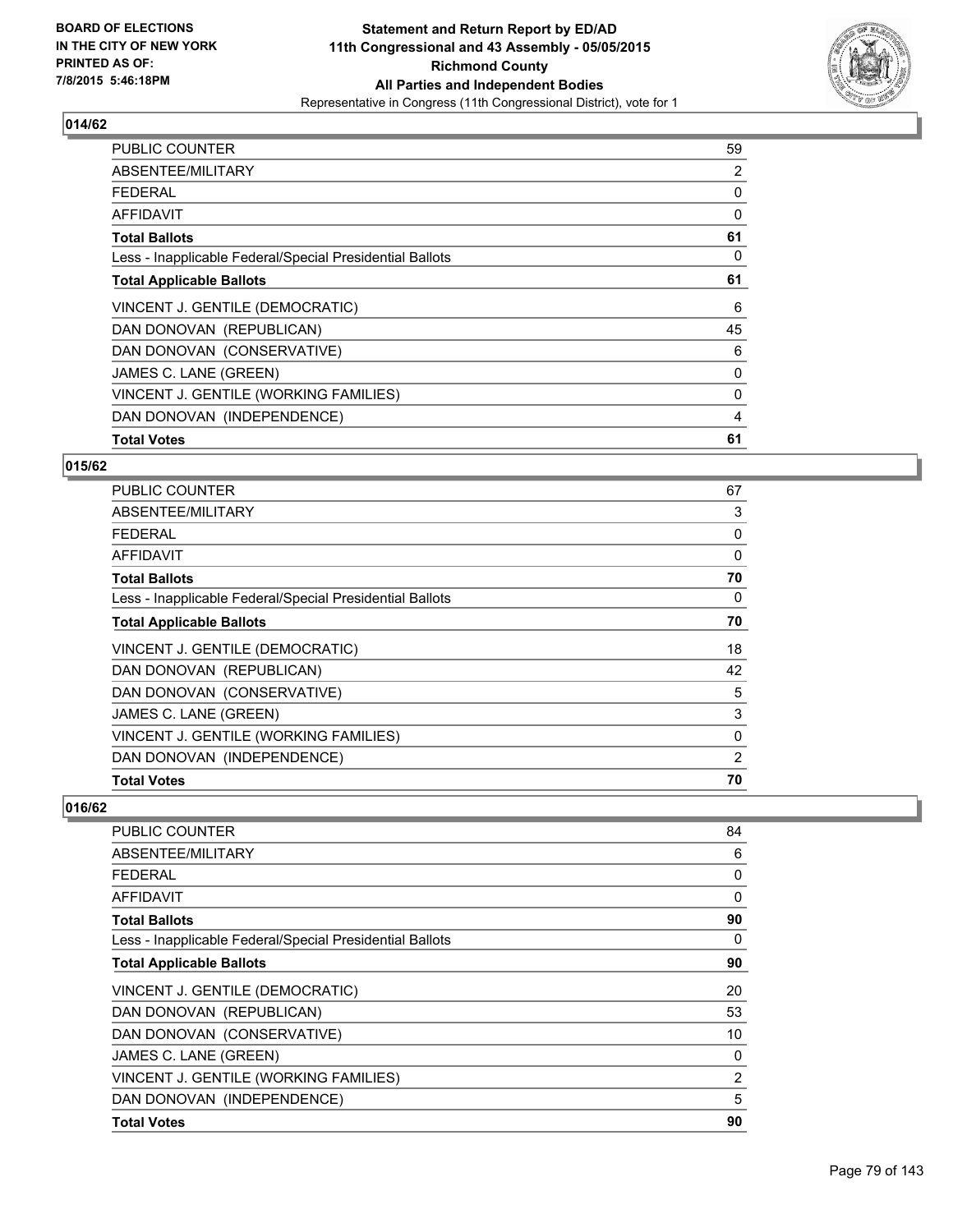

| <b>PUBLIC COUNTER</b>                                    | 79 |
|----------------------------------------------------------|----|
| ABSENTEE/MILITARY                                        | 4  |
| <b>FEDERAL</b>                                           | 0  |
| AFFIDAVIT                                                | 0  |
| <b>Total Ballots</b>                                     | 83 |
| Less - Inapplicable Federal/Special Presidential Ballots | 0  |
| <b>Total Applicable Ballots</b>                          | 83 |
| VINCENT J. GENTILE (DEMOCRATIC)                          | 15 |
| DAN DONOVAN (REPUBLICAN)                                 | 58 |
| DAN DONOVAN (CONSERVATIVE)                               | 6  |
| JAMES C. LANE (GREEN)                                    | 1  |
| VINCENT J. GENTILE (WORKING FAMILIES)                    | 0  |
| DAN DONOVAN (INDEPENDENCE)                               | 3  |
| <b>Total Votes</b>                                       | 83 |

#### **018/62**

| PUBLIC COUNTER                                           | 87 |
|----------------------------------------------------------|----|
| ABSENTEE/MILITARY                                        | 0  |
| <b>FEDERAL</b>                                           | 0  |
| AFFIDAVIT                                                | 0  |
| <b>Total Ballots</b>                                     | 87 |
| Less - Inapplicable Federal/Special Presidential Ballots | 0  |
| <b>Total Applicable Ballots</b>                          | 87 |
| VINCENT J. GENTILE (DEMOCRATIC)                          | 13 |
| DAN DONOVAN (REPUBLICAN)                                 | 65 |
| DAN DONOVAN (CONSERVATIVE)                               | 7  |
| JAMES C. LANE (GREEN)                                    |    |
| VINCENT J. GENTILE (WORKING FAMILIES)                    | 0  |
| DAN DONOVAN (INDEPENDENCE)                               | 0  |
| <b>JESSE VENTURA (WRITE-IN)</b>                          | 1  |
| <b>Total Votes</b>                                       | 87 |

| <b>PUBLIC COUNTER</b>                                    | 107 |
|----------------------------------------------------------|-----|
| ABSENTEE/MILITARY                                        | 5   |
| <b>FEDERAL</b>                                           | 0   |
| AFFIDAVIT                                                |     |
| <b>Total Ballots</b>                                     | 113 |
| Less - Inapplicable Federal/Special Presidential Ballots | 0   |
| <b>Total Applicable Ballots</b>                          | 113 |
| VINCENT J. GENTILE (DEMOCRATIC)                          | 13  |
| DAN DONOVAN (REPUBLICAN)                                 | 71  |
| DAN DONOVAN (CONSERVATIVE)                               | 24  |
| JAMES C. LANE (GREEN)                                    |     |
| VINCENT J. GENTILE (WORKING FAMILIES)                    |     |
| DAN DONOVAN (INDEPENDENCE)                               | 3   |
| <b>Total Votes</b>                                       | 113 |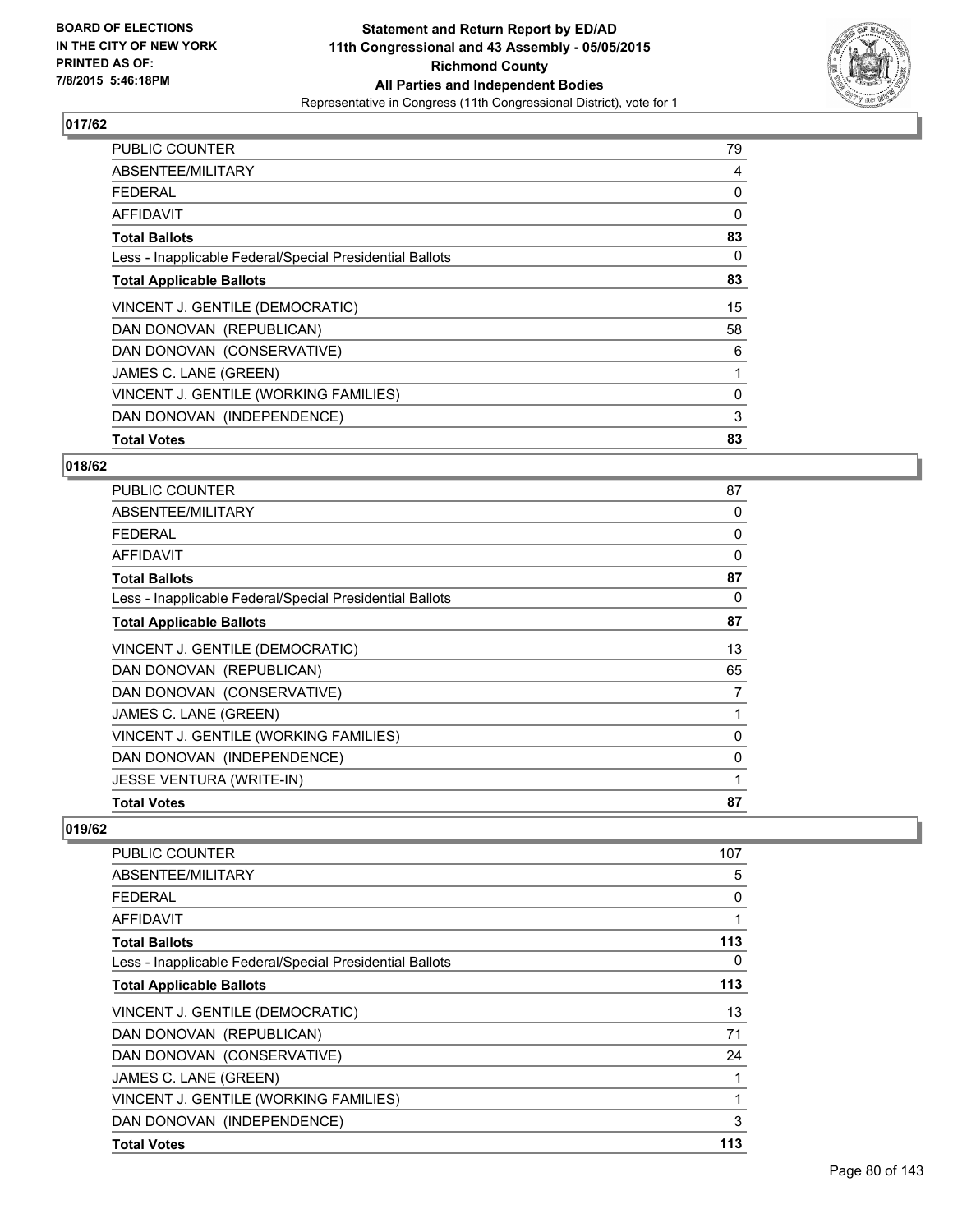

| <b>PUBLIC COUNTER</b>                                    | 106 |
|----------------------------------------------------------|-----|
| ABSENTEE/MILITARY                                        | 7   |
| <b>FEDERAL</b>                                           | 0   |
| AFFIDAVIT                                                | 0   |
| <b>Total Ballots</b>                                     | 113 |
| Less - Inapplicable Federal/Special Presidential Ballots | 0   |
| <b>Total Applicable Ballots</b>                          | 113 |
| VINCENT J. GENTILE (DEMOCRATIC)                          | 15  |
| DAN DONOVAN (REPUBLICAN)                                 | 80  |
| DAN DONOVAN (CONSERVATIVE)                               | 12  |
| JAMES C. LANE (GREEN)                                    | 0   |
| VINCENT J. GENTILE (WORKING FAMILIES)                    | 2   |
| DAN DONOVAN (INDEPENDENCE)                               | 3   |
| <b>Total Votes</b>                                       | 112 |
| Unrecorded                                               | 1   |

**021/62 COMBINED into: 023/62**

| <b>PUBLIC COUNTER</b>                                    | 101 |
|----------------------------------------------------------|-----|
| ABSENTEE/MILITARY                                        | 4   |
| <b>FEDERAL</b>                                           | 0   |
| <b>AFFIDAVIT</b>                                         | 1   |
| <b>Total Ballots</b>                                     | 106 |
| Less - Inapplicable Federal/Special Presidential Ballots | 0   |
| <b>Total Applicable Ballots</b>                          | 106 |
| VINCENT J. GENTILE (DEMOCRATIC)                          | 11  |
| DAN DONOVAN (REPUBLICAN)                                 | 74  |
| DAN DONOVAN (CONSERVATIVE)                               | 16  |
| JAMES C. LANE (GREEN)                                    | 0   |
| VINCENT J. GENTILE (WORKING FAMILIES)                    | 1   |
| DAN DONOVAN (INDEPENDENCE)                               | 3   |
| RICHARD BELL (WRITE-IN)                                  | 1   |
| <b>Total Votes</b>                                       | 106 |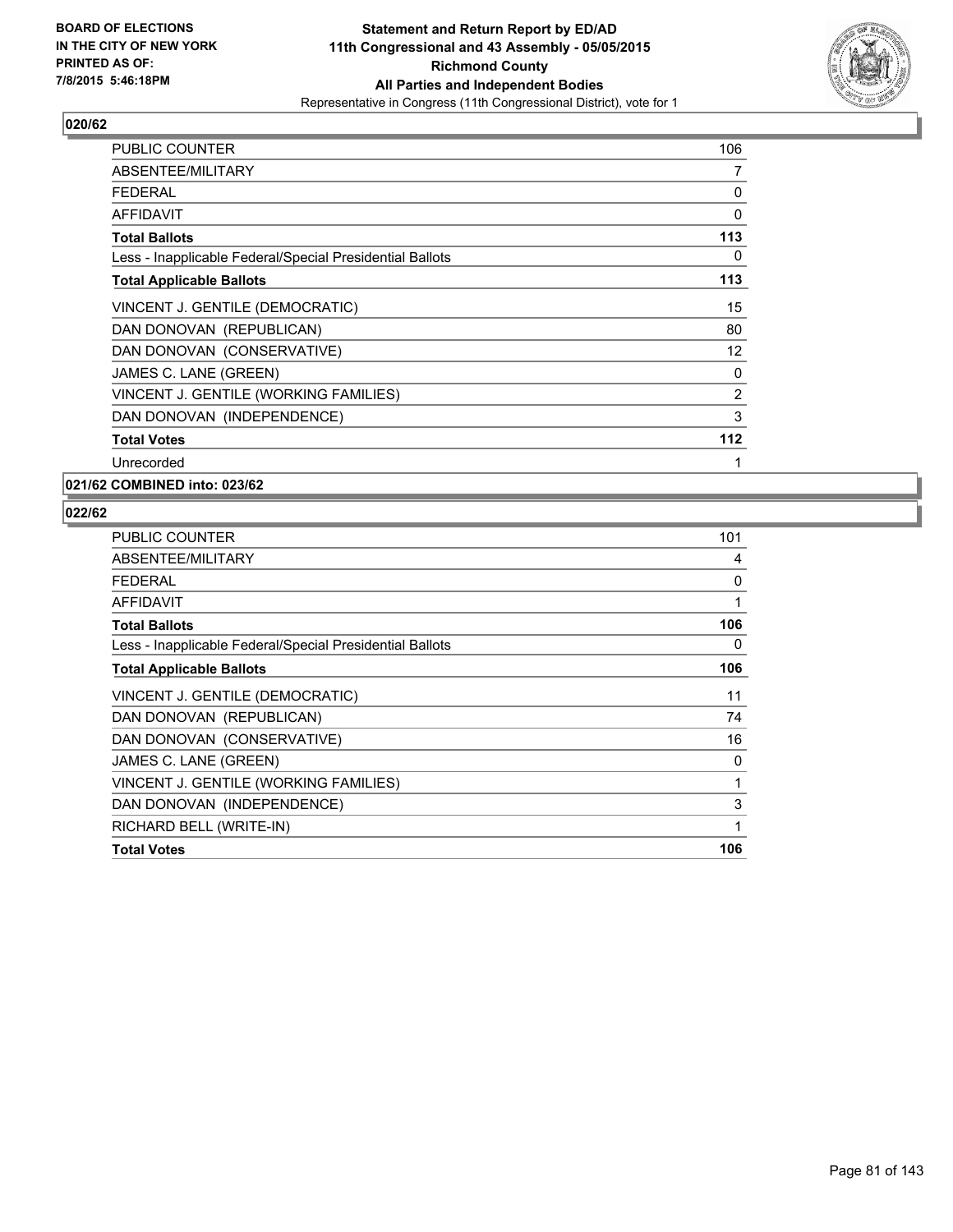

| <b>PUBLIC COUNTER</b>                                    | 225 |
|----------------------------------------------------------|-----|
| ABSENTEE/MILITARY                                        | 16  |
| <b>FEDERAL</b>                                           | 0   |
| AFFIDAVIT                                                | 0   |
| <b>Total Ballots</b>                                     | 241 |
| Less - Inapplicable Federal/Special Presidential Ballots | 0   |
| <b>Total Applicable Ballots</b>                          | 241 |
| VINCENT J. GENTILE (DEMOCRATIC)                          | 20  |
| DAN DONOVAN (REPUBLICAN)                                 | 148 |
| DAN DONOVAN (CONSERVATIVE)                               | 54  |
| JAMES C. LANE (GREEN)                                    | 2   |
| VINCENT J. GENTILE (WORKING FAMILIES)                    | 3   |
| DAN DONOVAN (INDEPENDENCE)                               | 14  |
| <b>Total Votes</b>                                       | 241 |

#### **024/62**

| PUBLIC COUNTER                                           | 67             |
|----------------------------------------------------------|----------------|
| ABSENTEE/MILITARY                                        | 4              |
| <b>FEDERAL</b>                                           | 0              |
| <b>AFFIDAVIT</b>                                         | 0              |
| <b>Total Ballots</b>                                     | 71             |
| Less - Inapplicable Federal/Special Presidential Ballots | 0              |
| <b>Total Applicable Ballots</b>                          | 71             |
| VINCENT J. GENTILE (DEMOCRATIC)                          | 17             |
| DAN DONOVAN (REPUBLICAN)                                 | 43             |
| DAN DONOVAN (CONSERVATIVE)                               | 6              |
| JAMES C. LANE (GREEN)                                    | 0              |
| VINCENT J. GENTILE (WORKING FAMILIES)                    | $\overline{2}$ |
| DAN DONOVAN (INDEPENDENCE)                               | $\overline{2}$ |
| MODERN WHIG (WRITE-IN)                                   | 1              |
| <b>Total Votes</b>                                       | 71             |

| <b>PUBLIC COUNTER</b>                                    | 105 |
|----------------------------------------------------------|-----|
| ABSENTEE/MILITARY                                        | 6   |
| <b>FEDERAL</b>                                           | 0   |
| AFFIDAVIT                                                | 0   |
| <b>Total Ballots</b>                                     | 111 |
| Less - Inapplicable Federal/Special Presidential Ballots | 0   |
| <b>Total Applicable Ballots</b>                          | 111 |
| VINCENT J. GENTILE (DEMOCRATIC)                          | 14  |
| DAN DONOVAN (REPUBLICAN)                                 | 81  |
| DAN DONOVAN (CONSERVATIVE)                               | 11  |
| JAMES C. LANE (GREEN)                                    | 0   |
| VINCENT J. GENTILE (WORKING FAMILIES)                    | 0   |
| DAN DONOVAN (INDEPENDENCE)                               | 5   |
| <b>Total Votes</b>                                       | 111 |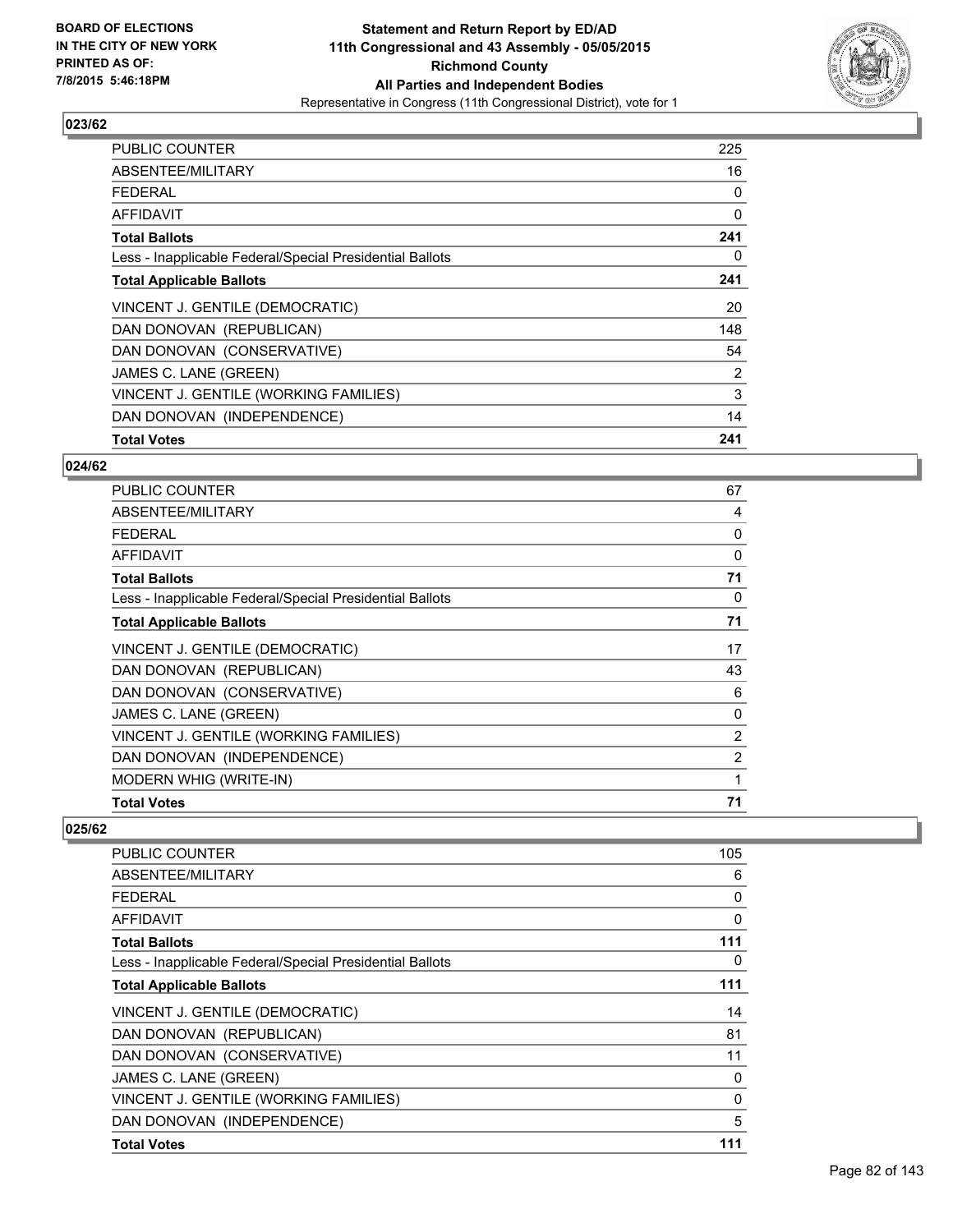

| <b>PUBLIC COUNTER</b>                                    | 106 |
|----------------------------------------------------------|-----|
| ABSENTEE/MILITARY                                        | 4   |
| <b>FEDERAL</b>                                           | 0   |
| AFFIDAVIT                                                | 0   |
| <b>Total Ballots</b>                                     | 110 |
| Less - Inapplicable Federal/Special Presidential Ballots | 0   |
| <b>Total Applicable Ballots</b>                          | 110 |
| VINCENT J. GENTILE (DEMOCRATIC)                          | 31  |
| DAN DONOVAN (REPUBLICAN)                                 | 51  |
| DAN DONOVAN (CONSERVATIVE)                               | 20  |
| JAMES C. LANE (GREEN)                                    | 1   |
| VINCENT J. GENTILE (WORKING FAMILIES)                    | 1   |
| DAN DONOVAN (INDEPENDENCE)                               | 6   |
| <b>Total Votes</b>                                       | 110 |

| <b>PUBLIC COUNTER</b>                                    | 107          |
|----------------------------------------------------------|--------------|
| ABSENTEE/MILITARY                                        | 6            |
| <b>FEDERAL</b>                                           | 0            |
| <b>AFFIDAVIT</b>                                         | 0            |
| <b>Total Ballots</b>                                     | 113          |
| Less - Inapplicable Federal/Special Presidential Ballots | 0            |
| <b>Total Applicable Ballots</b>                          | 113          |
| VINCENT J. GENTILE (DEMOCRATIC)                          | 24           |
| DAN DONOVAN (REPUBLICAN)                                 | 58           |
| DAN DONOVAN (CONSERVATIVE)                               | 24           |
| JAMES C. LANE (GREEN)                                    | 0            |
| VINCENT J. GENTILE (WORKING FAMILIES)                    | 3            |
| DAN DONOVAN (INDEPENDENCE)                               | 3            |
| <b>Total Votes</b>                                       | 112          |
| Unrecorded                                               | $\mathbf{1}$ |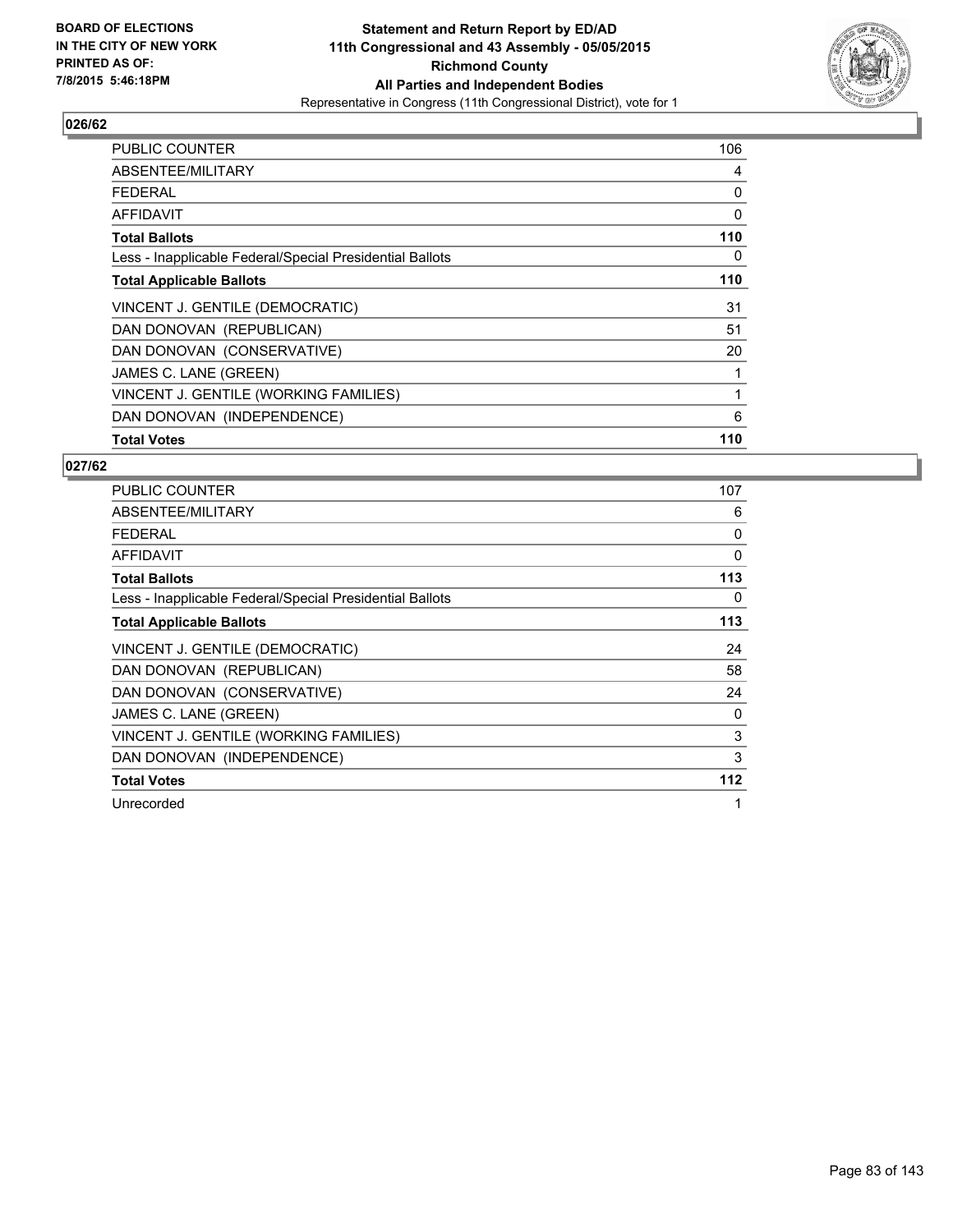

| <b>PUBLIC COUNTER</b>                                    | 100 |
|----------------------------------------------------------|-----|
| ABSENTEE/MILITARY                                        | 2   |
| <b>FEDERAL</b>                                           | 1   |
| <b>AFFIDAVIT</b>                                         | 0   |
| <b>Total Ballots</b>                                     | 103 |
| Less - Inapplicable Federal/Special Presidential Ballots | 0   |
| <b>Total Applicable Ballots</b>                          | 103 |
| VINCENT J. GENTILE (DEMOCRATIC)                          | 19  |
| DAN DONOVAN (REPUBLICAN)                                 | 72  |
| DAN DONOVAN (CONSERVATIVE)                               | 10  |
| JAMES C. LANE (GREEN)                                    | 0   |
| VINCENT J. GENTILE (WORKING FAMILIES)                    | 0   |
| DAN DONOVAN (INDEPENDENCE)                               | 1   |
| IAN WISMANN (WRITE-IN)                                   | 1   |
| <b>Total Votes</b>                                       | 103 |

### **029/62**

| PUBLIC COUNTER                                           | 65 |
|----------------------------------------------------------|----|
| ABSENTEE/MILITARY                                        | 1  |
| FEDERAL                                                  | 2  |
| <b>AFFIDAVIT</b>                                         | 0  |
| <b>Total Ballots</b>                                     | 68 |
| Less - Inapplicable Federal/Special Presidential Ballots | 0  |
| <b>Total Applicable Ballots</b>                          | 68 |
| VINCENT J. GENTILE (DEMOCRATIC)                          | 9  |
| DAN DONOVAN (REPUBLICAN)                                 | 42 |
| DAN DONOVAN (CONSERVATIVE)                               | 12 |
| JAMES C. LANE (GREEN)                                    | 0  |
| VINCENT J. GENTILE (WORKING FAMILIES)                    | 0  |
| DAN DONOVAN (INDEPENDENCE)                               | 5  |
| <b>Total Votes</b>                                       | 68 |

| <b>PUBLIC COUNTER</b>                                    | 142            |
|----------------------------------------------------------|----------------|
| ABSENTEE/MILITARY                                        | 3              |
| FEDERAL                                                  | 0              |
| AFFIDAVIT                                                | 0              |
| <b>Total Ballots</b>                                     | 145            |
| Less - Inapplicable Federal/Special Presidential Ballots | 0              |
| <b>Total Applicable Ballots</b>                          | 145            |
| VINCENT J. GENTILE (DEMOCRATIC)                          | 16             |
| DAN DONOVAN (REPUBLICAN)                                 | 106            |
| DAN DONOVAN (CONSERVATIVE)                               | 17             |
| JAMES C. LANE (GREEN)                                    | 2              |
| VINCENT J. GENTILE (WORKING FAMILIES)                    | 2              |
| DAN DONOVAN (INDEPENDENCE)                               | $\overline{2}$ |
| <b>Total Votes</b>                                       | 145            |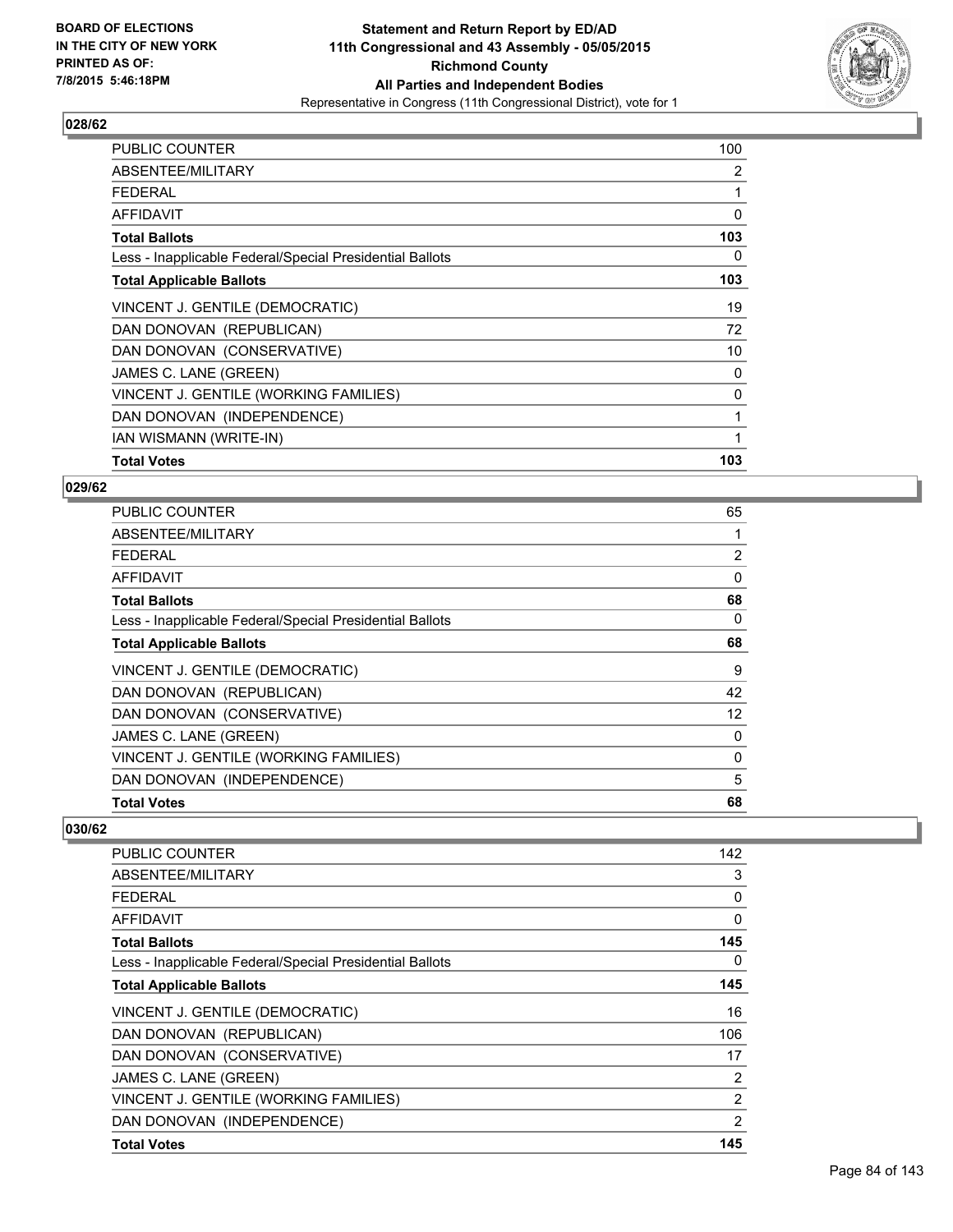

| <b>PUBLIC COUNTER</b>                                    | 142 |
|----------------------------------------------------------|-----|
| ABSENTEE/MILITARY                                        | 4   |
| <b>FEDERAL</b>                                           | 0   |
| AFFIDAVIT                                                | 0   |
| <b>Total Ballots</b>                                     | 146 |
| Less - Inapplicable Federal/Special Presidential Ballots | 0   |
| <b>Total Applicable Ballots</b>                          | 146 |
| VINCENT J. GENTILE (DEMOCRATIC)                          | 26  |
| DAN DONOVAN (REPUBLICAN)                                 | 103 |
| DAN DONOVAN (CONSERVATIVE)                               | 12  |
| JAMES C. LANE (GREEN)                                    | 1   |
| VINCENT J. GENTILE (WORKING FAMILIES)                    | 1   |
| DAN DONOVAN (INDEPENDENCE)                               | 3   |
| <b>Total Votes</b>                                       | 146 |

### **032/62**

| <b>PUBLIC COUNTER</b>                                    | 117      |
|----------------------------------------------------------|----------|
| ABSENTEE/MILITARY                                        | 7        |
| <b>FEDERAL</b>                                           | 0        |
| AFFIDAVIT                                                | $\Omega$ |
| <b>Total Ballots</b>                                     | 124      |
| Less - Inapplicable Federal/Special Presidential Ballots | 0        |
| <b>Total Applicable Ballots</b>                          | 124      |
| VINCENT J. GENTILE (DEMOCRATIC)                          | 12       |
| DAN DONOVAN (REPUBLICAN)                                 | 83       |
| DAN DONOVAN (CONSERVATIVE)                               | 25       |
| JAMES C. LANE (GREEN)                                    | 0        |
| VINCENT J. GENTILE (WORKING FAMILIES)                    | 1        |
| DAN DONOVAN (INDEPENDENCE)                               | 3        |
| <b>Total Votes</b>                                       | 124      |

| <b>PUBLIC COUNTER</b>                                    | 149 |
|----------------------------------------------------------|-----|
| ABSENTEE/MILITARY                                        | 4   |
| <b>FEDERAL</b>                                           | 0   |
| AFFIDAVIT                                                | 0   |
| <b>Total Ballots</b>                                     | 153 |
| Less - Inapplicable Federal/Special Presidential Ballots | 0   |
| <b>Total Applicable Ballots</b>                          | 153 |
| VINCENT J. GENTILE (DEMOCRATIC)                          | 17  |
| DAN DONOVAN (REPUBLICAN)                                 | 111 |
| DAN DONOVAN (CONSERVATIVE)                               | 18  |
| JAMES C. LANE (GREEN)                                    | 0   |
| VINCENT J. GENTILE (WORKING FAMILIES)                    | 2   |
| DAN DONOVAN (INDEPENDENCE)                               | 5   |
| <b>Total Votes</b>                                       | 153 |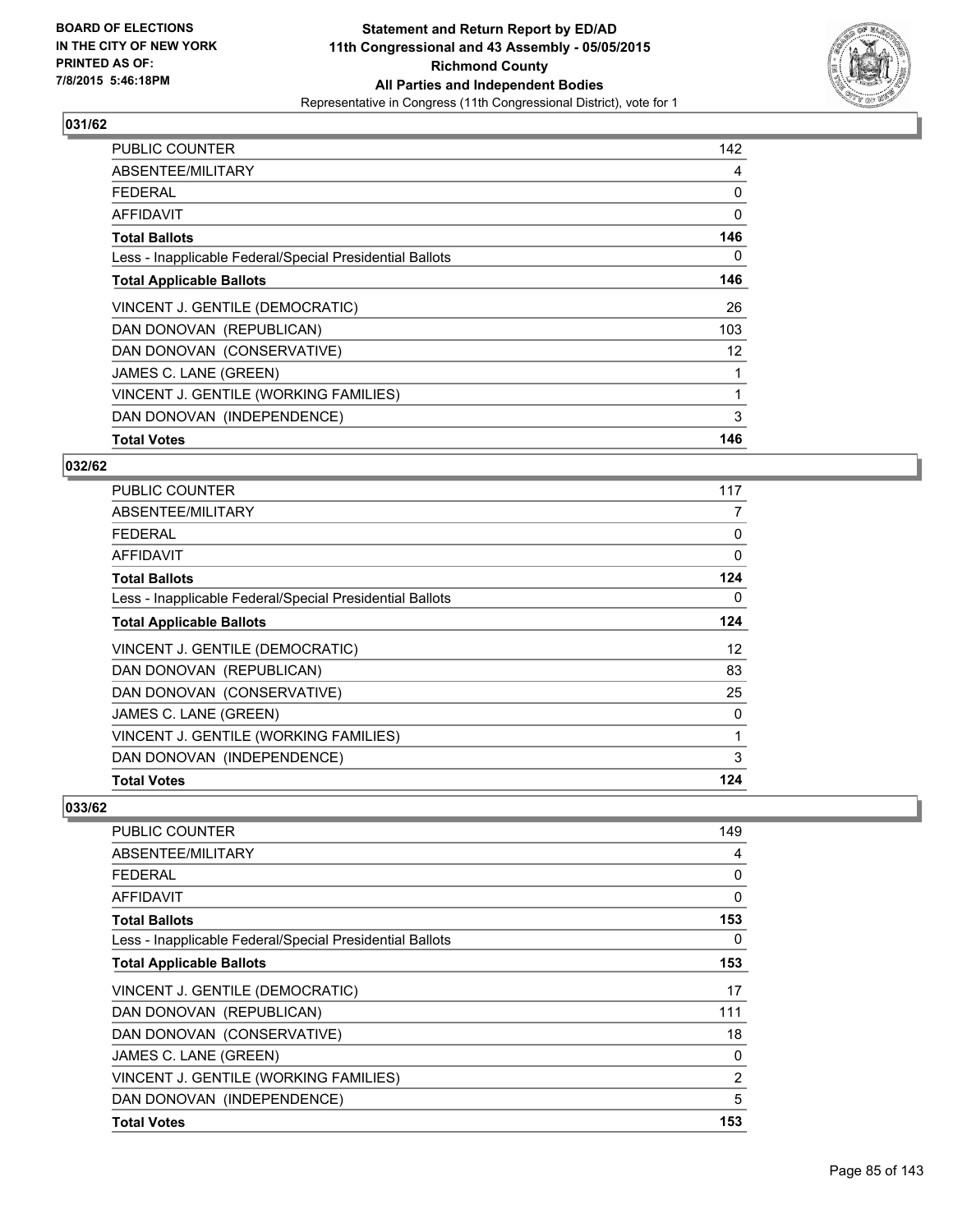

| PUBLIC COUNTER                                           | 116 |
|----------------------------------------------------------|-----|
| ABSENTEE/MILITARY                                        | 8   |
| <b>FEDERAL</b>                                           | 0   |
| <b>AFFIDAVIT</b>                                         |     |
| <b>Total Ballots</b>                                     | 125 |
| Less - Inapplicable Federal/Special Presidential Ballots | 0   |
| <b>Total Applicable Ballots</b>                          | 125 |
| VINCENT J. GENTILE (DEMOCRATIC)                          | 10  |
| DAN DONOVAN (REPUBLICAN)                                 | 93  |
| DAN DONOVAN (CONSERVATIVE)                               | 20  |
| JAMES C. LANE (GREEN)                                    | 0   |
| VINCENT J. GENTILE (WORKING FAMILIES)                    | 0   |
| DAN DONOVAN (INDEPENDENCE)                               | 2   |
| <b>Total Votes</b>                                       | 125 |

| <b>PUBLIC COUNTER</b>                                    | 135 |
|----------------------------------------------------------|-----|
| ABSENTEE/MILITARY                                        | 4   |
| <b>FEDERAL</b>                                           | 0   |
| <b>AFFIDAVIT</b>                                         | 0   |
| <b>Total Ballots</b>                                     | 139 |
| Less - Inapplicable Federal/Special Presidential Ballots | 0   |
| <b>Total Applicable Ballots</b>                          | 139 |
| VINCENT J. GENTILE (DEMOCRATIC)                          | 8   |
| DAN DONOVAN (REPUBLICAN)                                 | 96  |
| DAN DONOVAN (CONSERVATIVE)                               | 28  |
| JAMES C. LANE (GREEN)                                    | 1   |
| VINCENT J. GENTILE (WORKING FAMILIES)                    | 0   |
| DAN DONOVAN (INDEPENDENCE)                               | 5   |
| KATHLEEN GORMAN (WRITE-IN)                               | 1   |
| <b>Total Votes</b>                                       | 139 |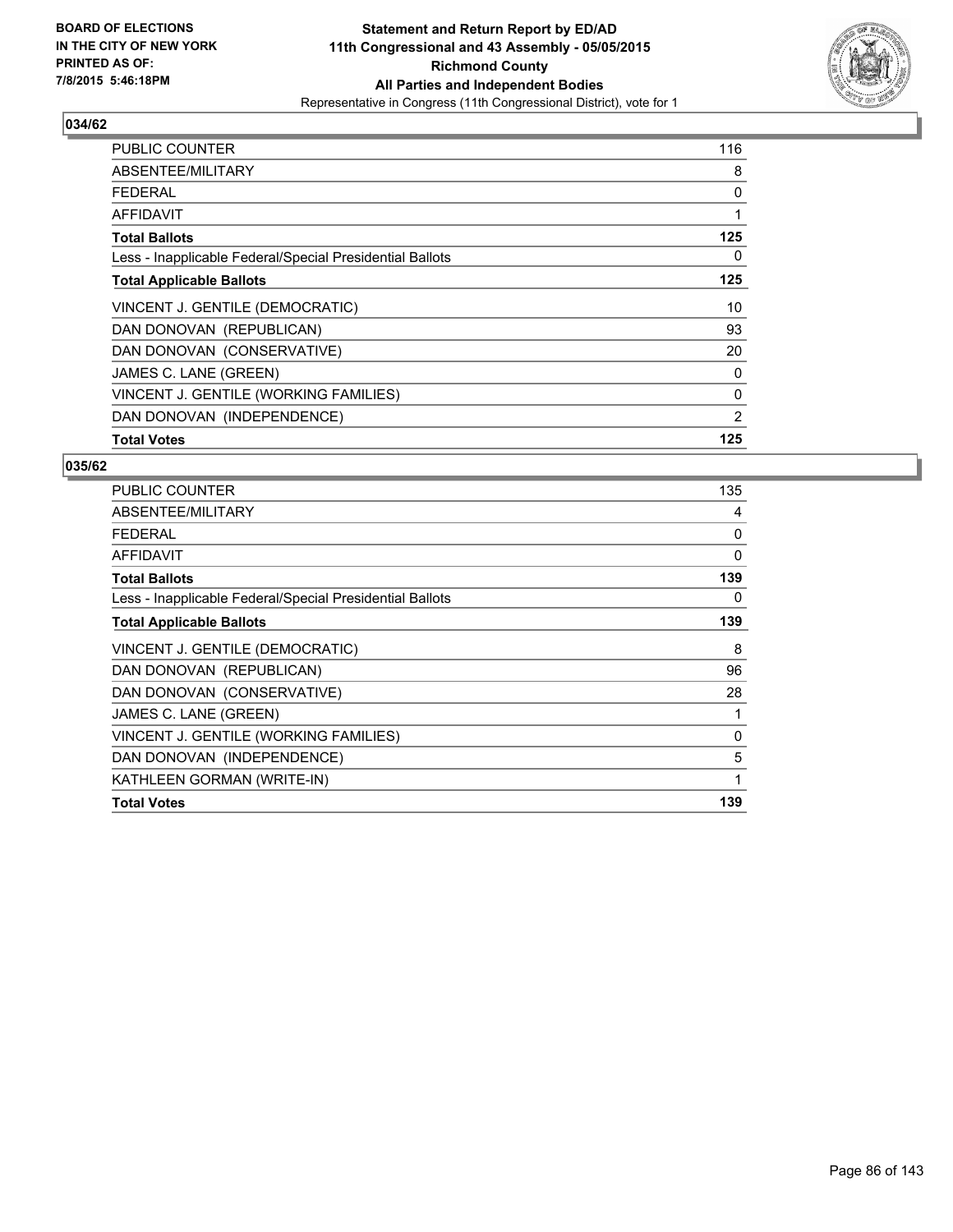

| <b>PUBLIC COUNTER</b>                                    | 155 |
|----------------------------------------------------------|-----|
| ABSENTEE/MILITARY                                        | 7   |
| <b>FEDERAL</b>                                           | 1   |
| AFFIDAVIT                                                | 1   |
| <b>Total Ballots</b>                                     | 164 |
| Less - Inapplicable Federal/Special Presidential Ballots | 0   |
| <b>Total Applicable Ballots</b>                          | 164 |
| VINCENT J. GENTILE (DEMOCRATIC)                          | 27  |
| DAN DONOVAN (REPUBLICAN)                                 | 113 |
| DAN DONOVAN (CONSERVATIVE)                               | 17  |
| JAMES C. LANE (GREEN)                                    | 1   |
| VINCENT J. GENTILE (WORKING FAMILIES)                    | 2   |
| DAN DONOVAN (INDEPENDENCE)                               | 3   |
| BERT KANNUDO (WRITE-IN)                                  | 1   |
| <b>Total Votes</b>                                       | 164 |

### **037/62**

| <b>PUBLIC COUNTER</b>                                    | 177            |
|----------------------------------------------------------|----------------|
| ABSENTEE/MILITARY                                        | 7              |
| <b>FEDERAL</b>                                           | 0              |
| <b>AFFIDAVIT</b>                                         | 1              |
| <b>Total Ballots</b>                                     | 185            |
| Less - Inapplicable Federal/Special Presidential Ballots | 0              |
| <b>Total Applicable Ballots</b>                          | 185            |
| VINCENT J. GENTILE (DEMOCRATIC)                          | 16             |
| DAN DONOVAN (REPUBLICAN)                                 | 134            |
| DAN DONOVAN (CONSERVATIVE)                               | 23             |
| JAMES C. LANE (GREEN)                                    | 1              |
| VINCENT J. GENTILE (WORKING FAMILIES)                    | $\overline{2}$ |
| DAN DONOVAN (INDEPENDENCE)                               | 9              |
| <b>Total Votes</b>                                       | 185            |

| PUBLIC COUNTER                                           | 168 |
|----------------------------------------------------------|-----|
| ABSENTEE/MILITARY                                        | 5   |
| FFDFRAI                                                  | 0   |
| AFFIDAVIT                                                | 0   |
| <b>Total Ballots</b>                                     | 173 |
| Less - Inapplicable Federal/Special Presidential Ballots | 0   |
| <b>Total Applicable Ballots</b>                          | 173 |
| VINCENT J. GENTILE (DEMOCRATIC)                          | 34  |
| DAN DONOVAN (REPUBLICAN)                                 | 101 |
| DAN DONOVAN (CONSERVATIVE)                               | 23  |
| JAMES C. LANE (GREEN)                                    | 2   |
| VINCENT J. GENTILE (WORKING FAMILIES)                    | 4   |
| DAN DONOVAN (INDEPENDENCE)                               | 9   |
| <b>Total Votes</b>                                       | 173 |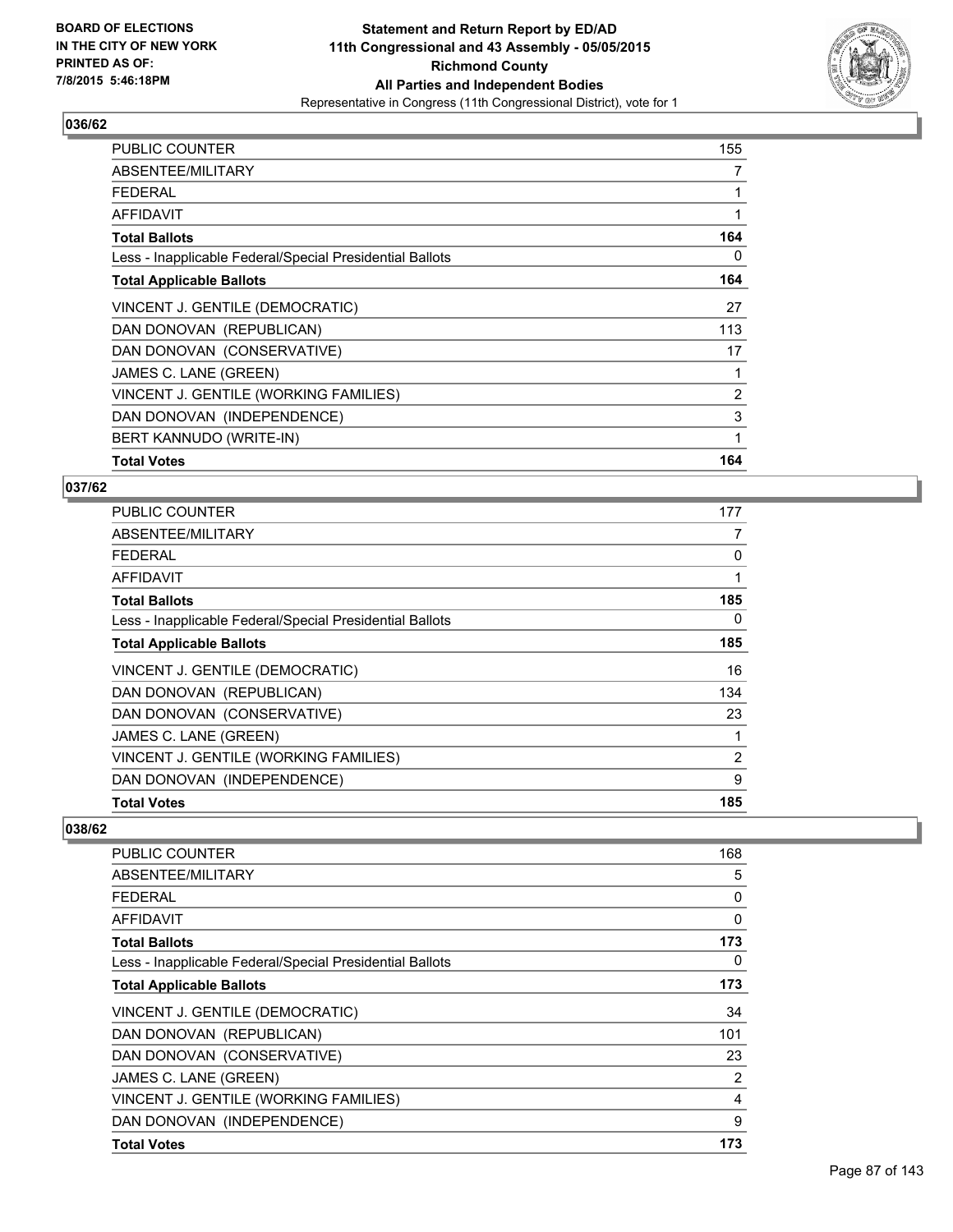

| <b>PUBLIC COUNTER</b>                                    | 184 |
|----------------------------------------------------------|-----|
| ABSENTEE/MILITARY                                        | 12  |
| <b>FEDERAL</b>                                           | 0   |
| AFFIDAVIT                                                | 1   |
| <b>Total Ballots</b>                                     | 197 |
| Less - Inapplicable Federal/Special Presidential Ballots | 0   |
| <b>Total Applicable Ballots</b>                          | 197 |
| VINCENT J. GENTILE (DEMOCRATIC)                          | 21  |
| DAN DONOVAN (REPUBLICAN)                                 | 124 |
| DAN DONOVAN (CONSERVATIVE)                               | 41  |
| JAMES C. LANE (GREEN)                                    | 1   |
| VINCENT J. GENTILE (WORKING FAMILIES)                    | 1   |
| DAN DONOVAN (INDEPENDENCE)                               | 9   |
| <b>Total Votes</b>                                       | 197 |

#### **040/62**

| <b>PUBLIC COUNTER</b>                                    | 122 |
|----------------------------------------------------------|-----|
| ABSENTEE/MILITARY                                        | 10  |
| <b>FEDERAL</b>                                           | 0   |
| AFFIDAVIT                                                | 2   |
| <b>Total Ballots</b>                                     | 134 |
| Less - Inapplicable Federal/Special Presidential Ballots | 0   |
| <b>Total Applicable Ballots</b>                          | 134 |
| VINCENT J. GENTILE (DEMOCRATIC)                          | 25  |
| DAN DONOVAN (REPUBLICAN)                                 | 80  |
| DAN DONOVAN (CONSERVATIVE)                               | 19  |
| JAMES C. LANE (GREEN)                                    | 0   |
| VINCENT J. GENTILE (WORKING FAMILIES)                    | 3   |
| DAN DONOVAN (INDEPENDENCE)                               | 7   |
| <b>Total Votes</b>                                       | 134 |

| <b>PUBLIC COUNTER</b>                                    | 113 |
|----------------------------------------------------------|-----|
| ABSENTEE/MILITARY                                        | 5   |
| <b>FEDERAL</b>                                           | 0   |
| AFFIDAVIT                                                | 0   |
| <b>Total Ballots</b>                                     | 118 |
| Less - Inapplicable Federal/Special Presidential Ballots | 0   |
| <b>Total Applicable Ballots</b>                          | 118 |
| VINCENT J. GENTILE (DEMOCRATIC)                          | 18  |
| DAN DONOVAN (REPUBLICAN)                                 | 74  |
| DAN DONOVAN (CONSERVATIVE)                               | 18  |
| JAMES C. LANE (GREEN)                                    | 1   |
| VINCENT J. GENTILE (WORKING FAMILIES)                    | 3   |
| DAN DONOVAN (INDEPENDENCE)                               | 4   |
| <b>Total Votes</b>                                       | 118 |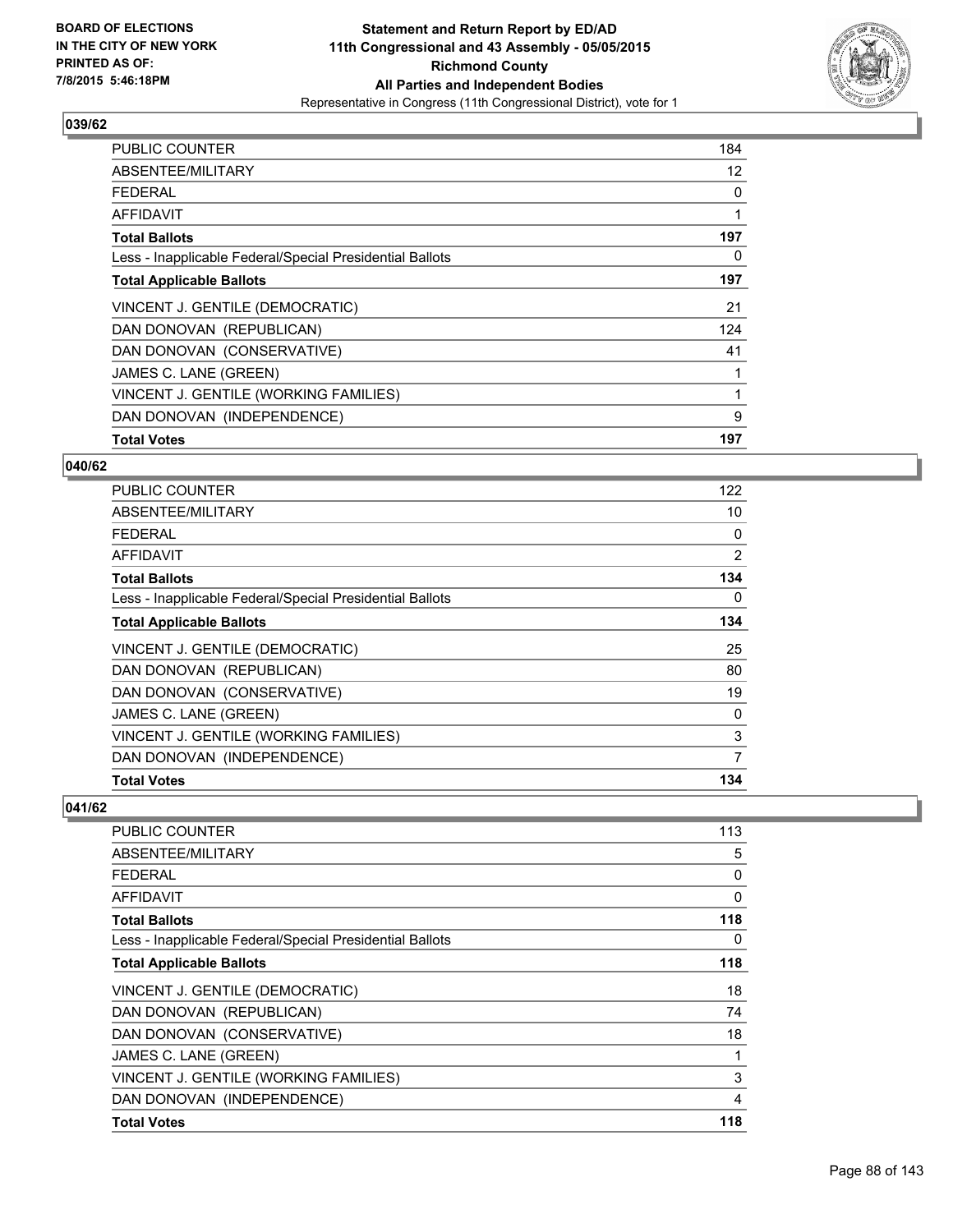

| PUBLIC COUNTER                                           | 116 |
|----------------------------------------------------------|-----|
| ABSENTEE/MILITARY                                        | 11  |
| <b>FEDERAL</b>                                           | 0   |
| AFFIDAVIT                                                | 0   |
| <b>Total Ballots</b>                                     | 127 |
| Less - Inapplicable Federal/Special Presidential Ballots | 0   |
| <b>Total Applicable Ballots</b>                          | 127 |
| VINCENT J. GENTILE (DEMOCRATIC)                          | 17  |
| DAN DONOVAN (REPUBLICAN)                                 | 83  |
| DAN DONOVAN (CONSERVATIVE)                               | 20  |
| JAMES C. LANE (GREEN)                                    | 0   |
| VINCENT J. GENTILE (WORKING FAMILIES)                    | 3   |
| DAN DONOVAN (INDEPENDENCE)                               | 3   |
| <b>Total Votes</b>                                       | 126 |
| Unrecorded                                               | 1   |

#### **043/62**

| PUBLIC COUNTER                                           | 124 |
|----------------------------------------------------------|-----|
| ABSENTEE/MILITARY                                        | 3   |
| <b>FEDERAL</b>                                           | 0   |
| AFFIDAVIT                                                | 0   |
| <b>Total Ballots</b>                                     | 127 |
| Less - Inapplicable Federal/Special Presidential Ballots | 0   |
| <b>Total Applicable Ballots</b>                          | 127 |
| VINCENT J. GENTILE (DEMOCRATIC)                          | 17  |
| DAN DONOVAN (REPUBLICAN)                                 | 80  |
| DAN DONOVAN (CONSERVATIVE)                               | 18  |
| JAMES C. LANE (GREEN)                                    | 1   |
| VINCENT J. GENTILE (WORKING FAMILIES)                    | 1   |
| DAN DONOVAN (INDEPENDENCE)                               | 10  |
| <b>Total Votes</b>                                       | 127 |

| <b>PUBLIC COUNTER</b>                                    | 118 |
|----------------------------------------------------------|-----|
| ABSENTEE/MILITARY                                        | 8   |
| FEDERAL                                                  | 3   |
| AFFIDAVIT                                                | 1   |
| <b>Total Ballots</b>                                     | 130 |
| Less - Inapplicable Federal/Special Presidential Ballots | 0   |
| <b>Total Applicable Ballots</b>                          | 130 |
| VINCENT J. GENTILE (DEMOCRATIC)                          | 22  |
| DAN DONOVAN (REPUBLICAN)                                 | 86  |
| DAN DONOVAN (CONSERVATIVE)                               | 17  |
| JAMES C. LANE (GREEN)                                    | 0   |
| VINCENT J. GENTILE (WORKING FAMILIES)                    | 1   |
| DAN DONOVAN (INDEPENDENCE)                               | 4   |
| <b>Total Votes</b>                                       | 130 |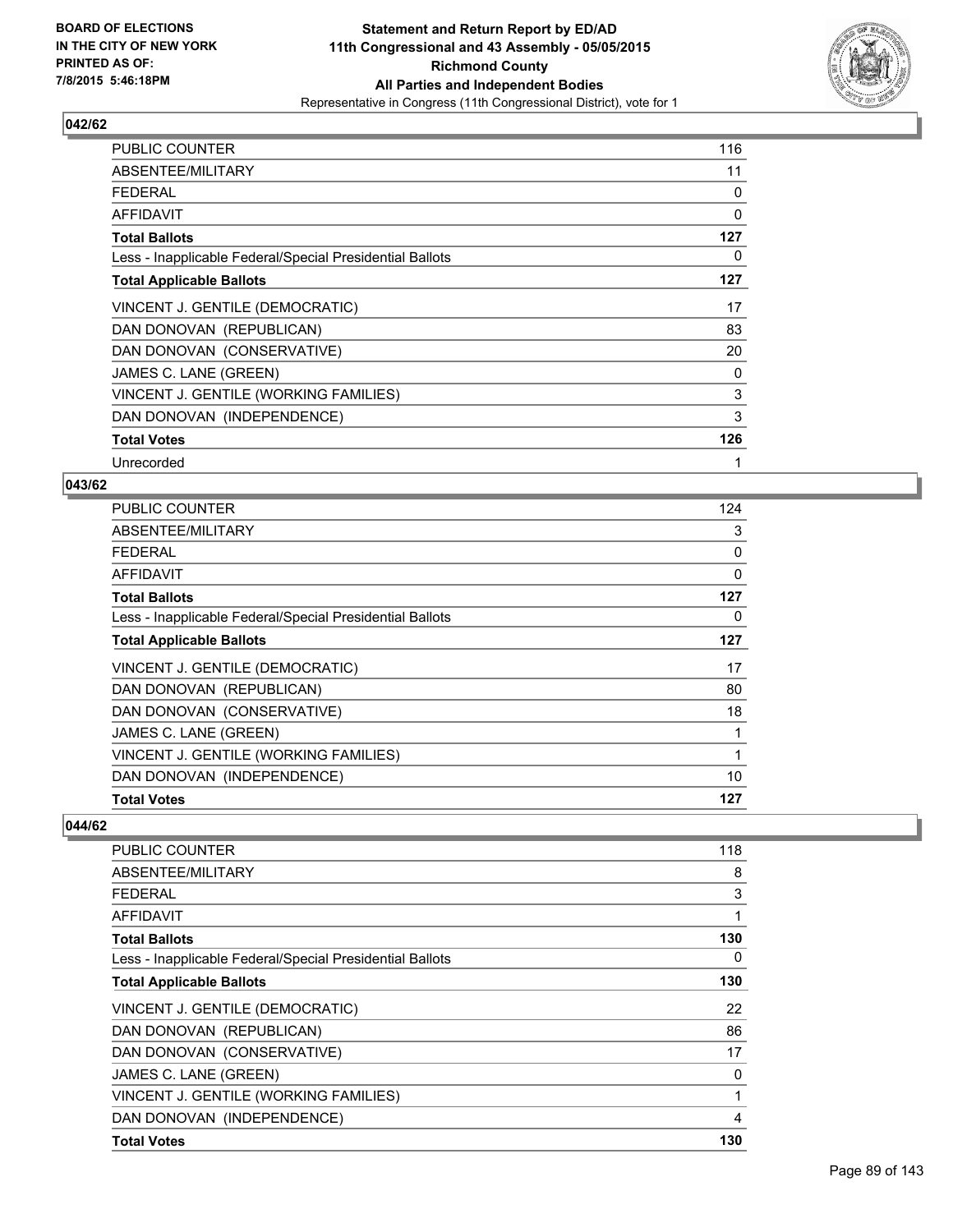

| <b>PUBLIC COUNTER</b>                                    | 154 |
|----------------------------------------------------------|-----|
| ABSENTEE/MILITARY                                        | 11  |
| <b>FEDERAL</b>                                           | 0   |
| AFFIDAVIT                                                | 0   |
| <b>Total Ballots</b>                                     | 165 |
| Less - Inapplicable Federal/Special Presidential Ballots | 0   |
| <b>Total Applicable Ballots</b>                          | 165 |
| VINCENT J. GENTILE (DEMOCRATIC)                          | 27  |
| DAN DONOVAN (REPUBLICAN)                                 | 102 |
| DAN DONOVAN (CONSERVATIVE)                               | 24  |
| JAMES C. LANE (GREEN)                                    | 1   |
| VINCENT J. GENTILE (WORKING FAMILIES)                    | 6   |
| DAN DONOVAN (INDEPENDENCE)                               | 5   |
| <b>Total Votes</b>                                       | 165 |

#### **046/62**

| <b>PUBLIC COUNTER</b>                                    | 144            |
|----------------------------------------------------------|----------------|
| ABSENTEE/MILITARY                                        | 8              |
| <b>FEDERAL</b>                                           | 0              |
| AFFIDAVIT                                                | $\Omega$       |
| <b>Total Ballots</b>                                     | 152            |
| Less - Inapplicable Federal/Special Presidential Ballots | 0              |
| <b>Total Applicable Ballots</b>                          | 152            |
| VINCENT J. GENTILE (DEMOCRATIC)                          | 23             |
| DAN DONOVAN (REPUBLICAN)                                 | 94             |
| DAN DONOVAN (CONSERVATIVE)                               | 25             |
| JAMES C. LANE (GREEN)                                    | 0              |
| VINCENT J. GENTILE (WORKING FAMILIES)                    | $\overline{2}$ |
| DAN DONOVAN (INDEPENDENCE)                               | 8              |
| <b>Total Votes</b>                                       | 152            |

| <b>PUBLIC COUNTER</b>                                    | 101 |
|----------------------------------------------------------|-----|
| ABSENTEE/MILITARY                                        | 6   |
| <b>FEDERAL</b>                                           | 0   |
| <b>AFFIDAVIT</b>                                         | 0   |
| <b>Total Ballots</b>                                     | 107 |
| Less - Inapplicable Federal/Special Presidential Ballots | 0   |
| <b>Total Applicable Ballots</b>                          | 107 |
| VINCENT J. GENTILE (DEMOCRATIC)                          | 19  |
| DAN DONOVAN (REPUBLICAN)                                 | 76  |
| DAN DONOVAN (CONSERVATIVE)                               | 9   |
| JAMES C. LANE (GREEN)                                    | 0   |
| VINCENT J. GENTILE (WORKING FAMILIES)                    | 0   |
| DAN DONOVAN (INDEPENDENCE)                               | 3   |
| <b>Total Votes</b>                                       | 107 |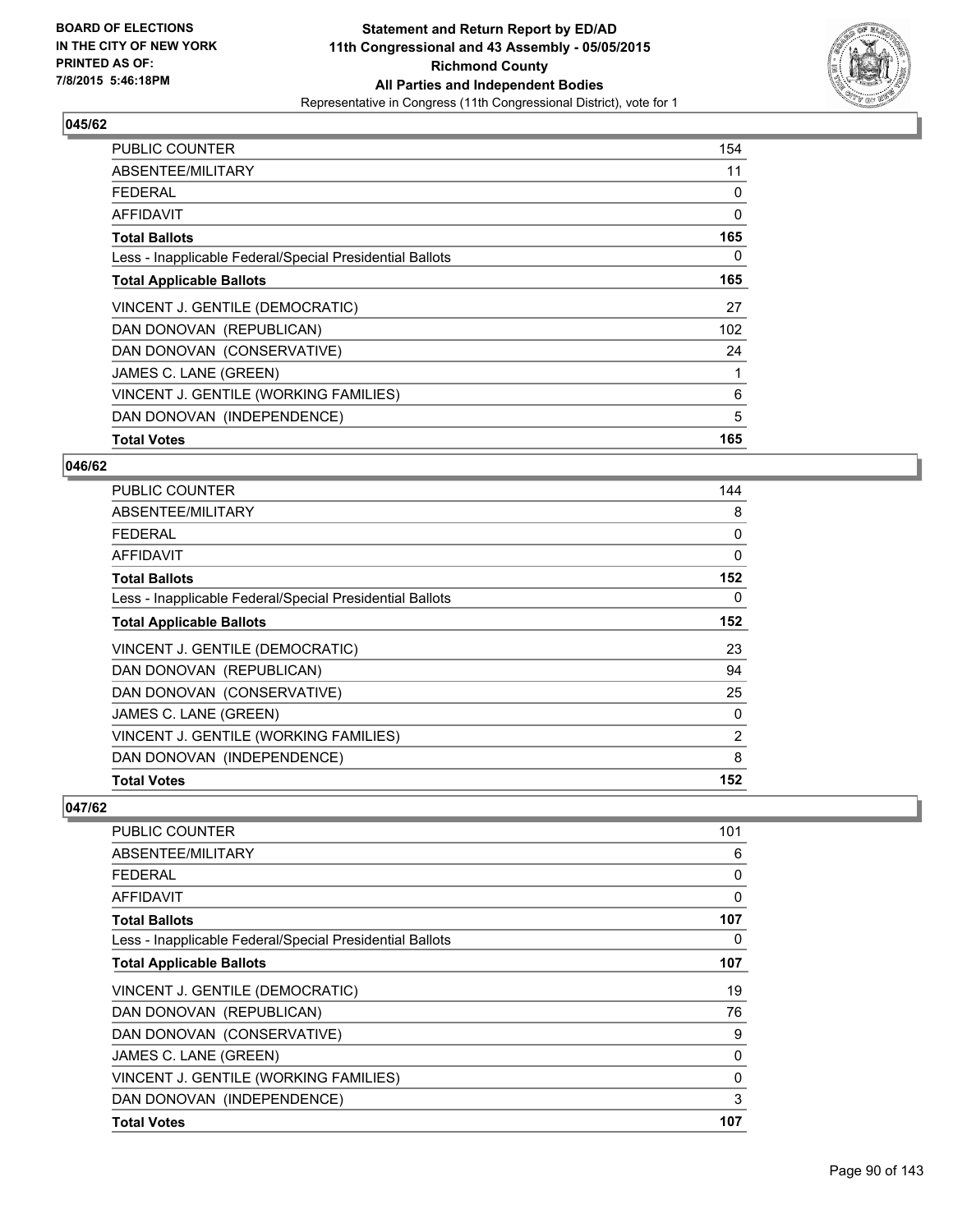

| PUBLIC COUNTER                                           | 97 |
|----------------------------------------------------------|----|
| ABSENTEE/MILITARY                                        |    |
| <b>FEDERAL</b>                                           | 0  |
| AFFIDAVIT                                                | 0  |
| <b>Total Ballots</b>                                     | 98 |
| Less - Inapplicable Federal/Special Presidential Ballots | 0  |
| <b>Total Applicable Ballots</b>                          | 98 |
| VINCENT J. GENTILE (DEMOCRATIC)                          | 10 |
| DAN DONOVAN (REPUBLICAN)                                 | 67 |
| DAN DONOVAN (CONSERVATIVE)                               | 21 |
| JAMES C. LANE (GREEN)                                    | 0  |
| VINCENT J. GENTILE (WORKING FAMILIES)                    | 0  |
| DAN DONOVAN (INDEPENDENCE)                               | 0  |
| <b>Total Votes</b>                                       | 98 |

| <b>PUBLIC COUNTER</b>                                    | 120               |
|----------------------------------------------------------|-------------------|
| ABSENTEE/MILITARY                                        | 5                 |
| FFDFRAL                                                  | 0                 |
| <b>AFFIDAVIT</b>                                         | 0                 |
| <b>Total Ballots</b>                                     | 125               |
| Less - Inapplicable Federal/Special Presidential Ballots | 0                 |
| <b>Total Applicable Ballots</b>                          | 125               |
| VINCENT J. GENTILE (DEMOCRATIC)                          | 22                |
| DAN DONOVAN (REPUBLICAN)                                 | 85                |
| DAN DONOVAN (CONSERVATIVE)                               | $12 \overline{ }$ |
| JAMES C. LANE (GREEN)                                    | 1                 |
| VINCENT J. GENTILE (WORKING FAMILIES)                    | 1                 |
| DAN DONOVAN (INDEPENDENCE)                               | 4                 |
| <b>Total Votes</b>                                       | 125               |
| 050/62 COMBINED into: 055/62                             |                   |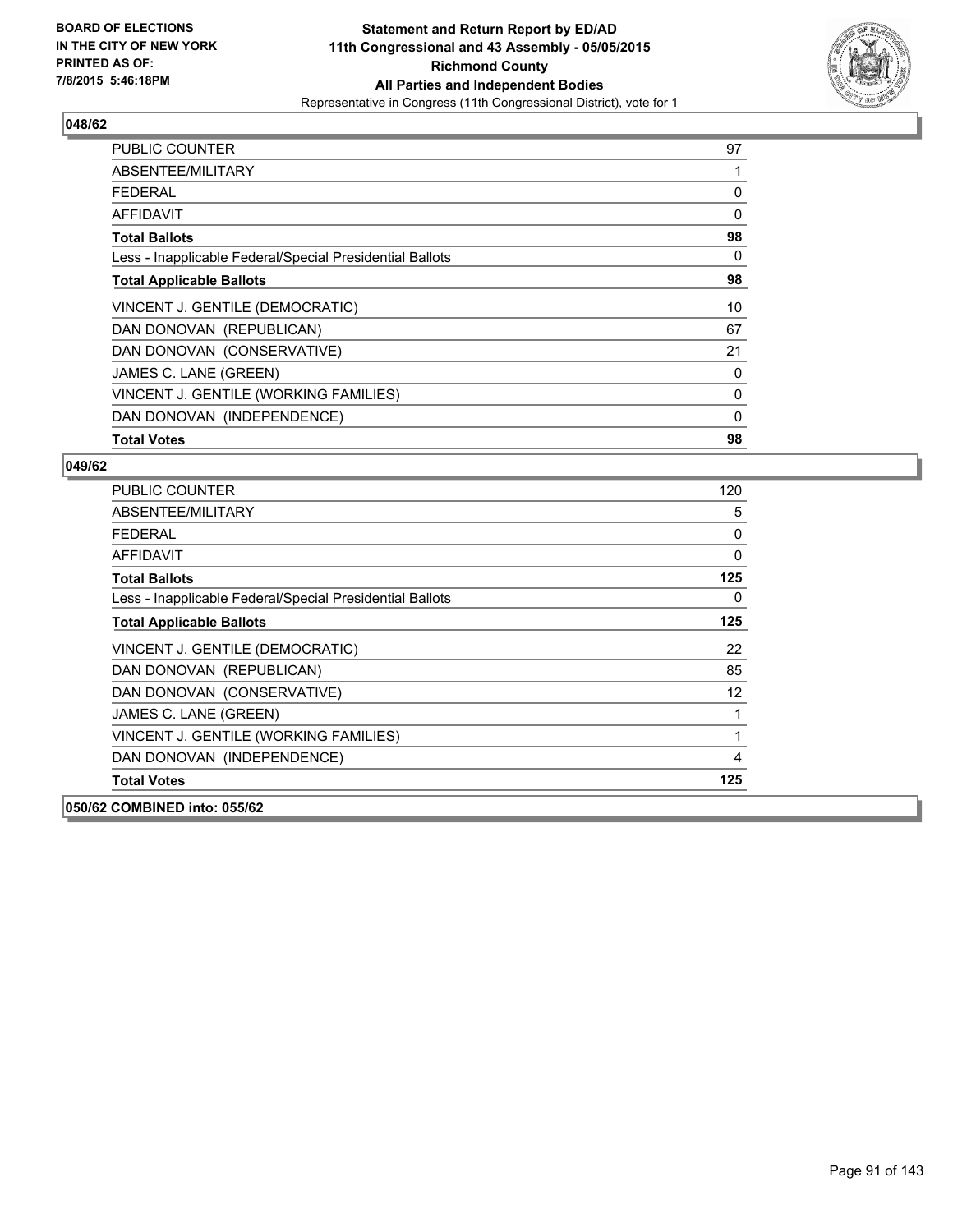

| <b>PUBLIC COUNTER</b>                                    | 99  |
|----------------------------------------------------------|-----|
| ABSENTEE/MILITARY                                        | 5   |
| <b>FEDERAL</b>                                           | 0   |
| <b>AFFIDAVIT</b>                                         | 0   |
| <b>Total Ballots</b>                                     | 104 |
| Less - Inapplicable Federal/Special Presidential Ballots | 0   |
| <b>Total Applicable Ballots</b>                          | 104 |
| VINCENT J. GENTILE (DEMOCRATIC)                          | 17  |
| DAN DONOVAN (REPUBLICAN)                                 | 65  |
| DAN DONOVAN (CONSERVATIVE)                               | 14  |
| JAMES C. LANE (GREEN)                                    | 1   |
| VINCENT J. GENTILE (WORKING FAMILIES)                    | 2   |
| DAN DONOVAN (INDEPENDENCE)                               | 4   |
| VINCENT LEGRAND (WRITE-IN)                               | 1   |
| <b>Total Votes</b>                                       | 104 |

### **052/62**

| <b>PUBLIC COUNTER</b>                                    | 123 |
|----------------------------------------------------------|-----|
| ABSENTEE/MILITARY                                        | 10  |
| <b>FEDERAL</b>                                           | 0   |
| <b>AFFIDAVIT</b>                                         | 0   |
| <b>Total Ballots</b>                                     | 133 |
| Less - Inapplicable Federal/Special Presidential Ballots | 0   |
| <b>Total Applicable Ballots</b>                          | 133 |
| VINCENT J. GENTILE (DEMOCRATIC)                          | 15  |
| DAN DONOVAN (REPUBLICAN)                                 | 86  |
| DAN DONOVAN (CONSERVATIVE)                               | 22  |
| JAMES C. LANE (GREEN)                                    | 3   |
| VINCENT J. GENTILE (WORKING FAMILIES)                    | 2   |
| DAN DONOVAN (INDEPENDENCE)                               | 5   |
| <b>Total Votes</b>                                       | 133 |

| <b>PUBLIC COUNTER</b>                                    | 117            |
|----------------------------------------------------------|----------------|
| ABSENTEE/MILITARY                                        | 7              |
| FFDFRAI                                                  | 0              |
| AFFIDAVIT                                                | 0              |
| <b>Total Ballots</b>                                     | 124            |
| Less - Inapplicable Federal/Special Presidential Ballots | 0              |
| <b>Total Applicable Ballots</b>                          | 124            |
| VINCENT J. GENTILE (DEMOCRATIC)                          | 28             |
| DAN DONOVAN (REPUBLICAN)                                 | 75             |
| DAN DONOVAN (CONSERVATIVE)                               | 12             |
| JAMES C. LANE (GREEN)                                    | $\overline{2}$ |
| VINCENT J. GENTILE (WORKING FAMILIES)                    | 1              |
| DAN DONOVAN (INDEPENDENCE)                               | 6              |
| <b>Total Votes</b>                                       | 124            |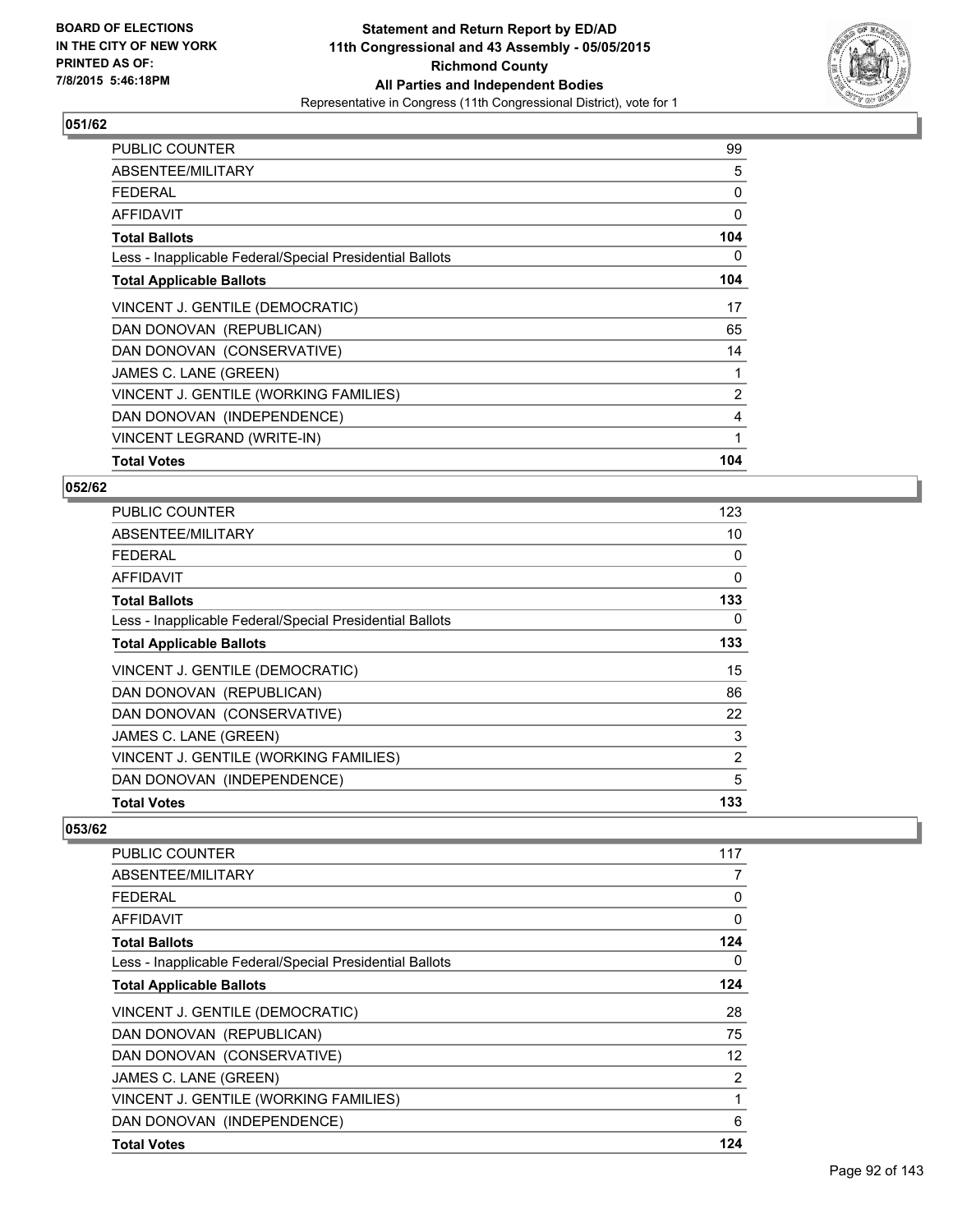

| PUBLIC COUNTER                                           | 116          |
|----------------------------------------------------------|--------------|
| ABSENTEE/MILITARY                                        | 8            |
| <b>FEDERAL</b>                                           | 0            |
| <b>AFFIDAVIT</b>                                         | 2            |
| <b>Total Ballots</b>                                     | 126          |
| Less - Inapplicable Federal/Special Presidential Ballots | 0            |
| <b>Total Applicable Ballots</b>                          | 126          |
| VINCENT J. GENTILE (DEMOCRATIC)                          | 16           |
| DAN DONOVAN (REPUBLICAN)                                 | 88           |
| DAN DONOVAN (CONSERVATIVE)                               | 11           |
| JAMES C. LANE (GREEN)                                    | 1            |
| VINCENT J. GENTILE (WORKING FAMILIES)                    | 1            |
| DAN DONOVAN (INDEPENDENCE)                               | 8            |
| <b>Total Votes</b>                                       | 125          |
| Unrecorded                                               | $\mathbf{1}$ |

| <b>PUBLIC COUNTER</b>                                    | 292 |
|----------------------------------------------------------|-----|
| ABSENTEE/MILITARY                                        | 10  |
| <b>FEDERAL</b>                                           | 0   |
| <b>AFFIDAVIT</b>                                         | 0   |
| <b>Total Ballots</b>                                     | 302 |
| Less - Inapplicable Federal/Special Presidential Ballots | 0   |
| <b>Total Applicable Ballots</b>                          | 302 |
| VINCENT J. GENTILE (DEMOCRATIC)                          | 29  |
| DAN DONOVAN (REPUBLICAN)                                 | 189 |
| DAN DONOVAN (CONSERVATIVE)                               | 61  |
| JAMES C. LANE (GREEN)                                    | 4   |
| VINCENT J. GENTILE (WORKING FAMILIES)                    | 2   |
| DAN DONOVAN (INDEPENDENCE)                               | 15  |
| RICHARD BELL (WRITE-IN)                                  | 1   |
| <b>Total Votes</b>                                       | 301 |
| Unrecorded                                               | 1   |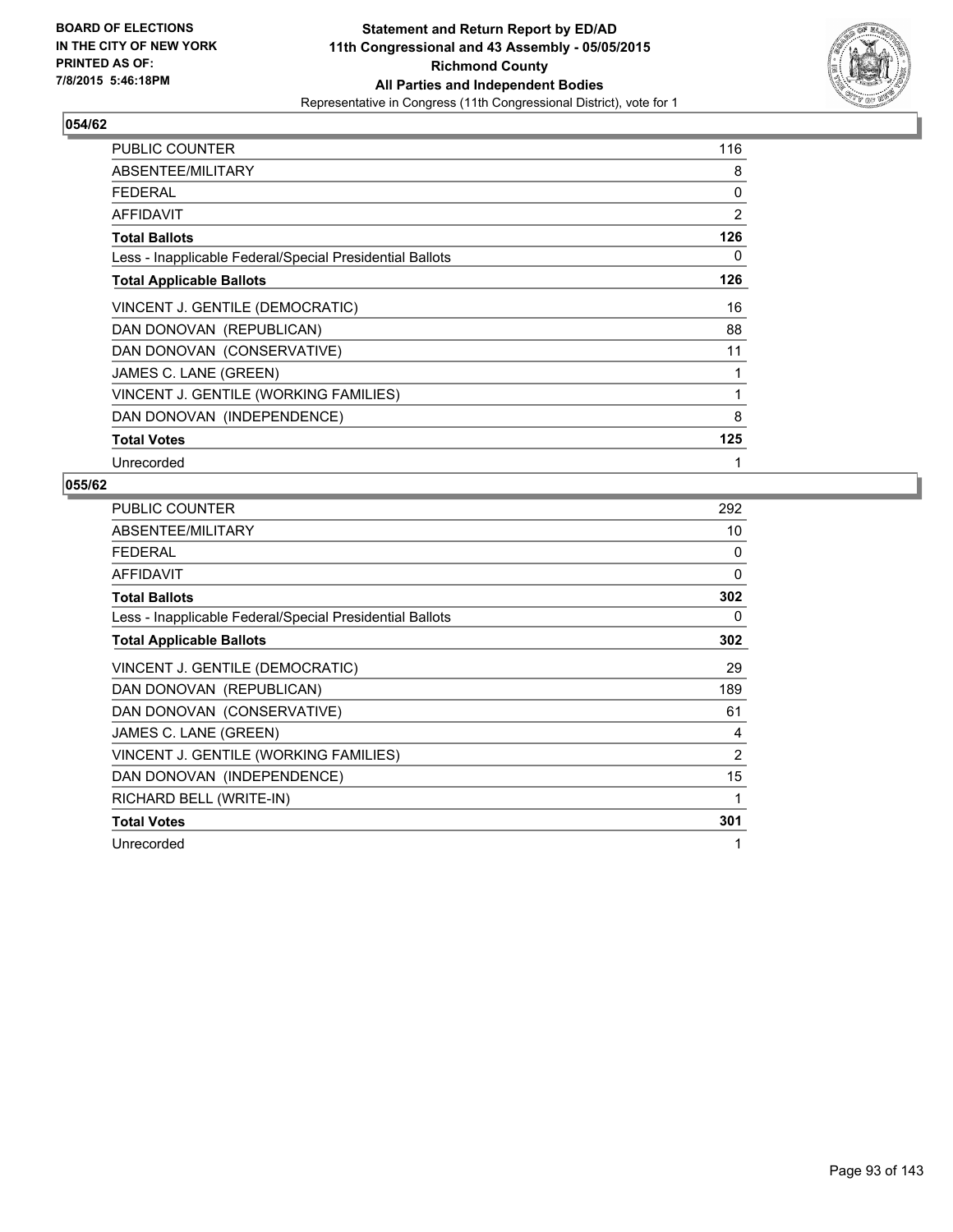

| PUBLIC COUNTER                                           | 194 |
|----------------------------------------------------------|-----|
| ABSENTEE/MILITARY                                        | 14  |
| <b>FEDERAL</b>                                           | 0   |
| <b>AFFIDAVIT</b>                                         | 0   |
| <b>Total Ballots</b>                                     | 208 |
| Less - Inapplicable Federal/Special Presidential Ballots | 0   |
| <b>Total Applicable Ballots</b>                          | 208 |
| VINCENT J. GENTILE (DEMOCRATIC)                          | 34  |
| DAN DONOVAN (REPUBLICAN)                                 | 138 |
| DAN DONOVAN (CONSERVATIVE)                               | 20  |
| JAMES C. LANE (GREEN)                                    | 2   |
| VINCENT J. GENTILE (WORKING FAMILIES)                    | 1   |
| DAN DONOVAN (INDEPENDENCE)                               | 11  |
| <b>Total Votes</b>                                       | 206 |
| Unrecorded                                               | 2   |

| <b>PUBLIC COUNTER</b>                                    | 95  |
|----------------------------------------------------------|-----|
| ABSENTEE/MILITARY                                        | 12  |
| <b>FEDERAL</b>                                           | 0   |
| <b>AFFIDAVIT</b>                                         | 1   |
| <b>Total Ballots</b>                                     | 108 |
| Less - Inapplicable Federal/Special Presidential Ballots | 0   |
| <b>Total Applicable Ballots</b>                          | 108 |
| VINCENT J. GENTILE (DEMOCRATIC)                          | 8   |
| DAN DONOVAN (REPUBLICAN)                                 | 77  |
| DAN DONOVAN (CONSERVATIVE)                               | 17  |
| JAMES C. LANE (GREEN)                                    | 0   |
| VINCENT J. GENTILE (WORKING FAMILIES)                    | 2   |
| DAN DONOVAN (INDEPENDENCE)                               | 3   |
| <b>Total Votes</b>                                       | 107 |
| Unrecorded                                               | 1   |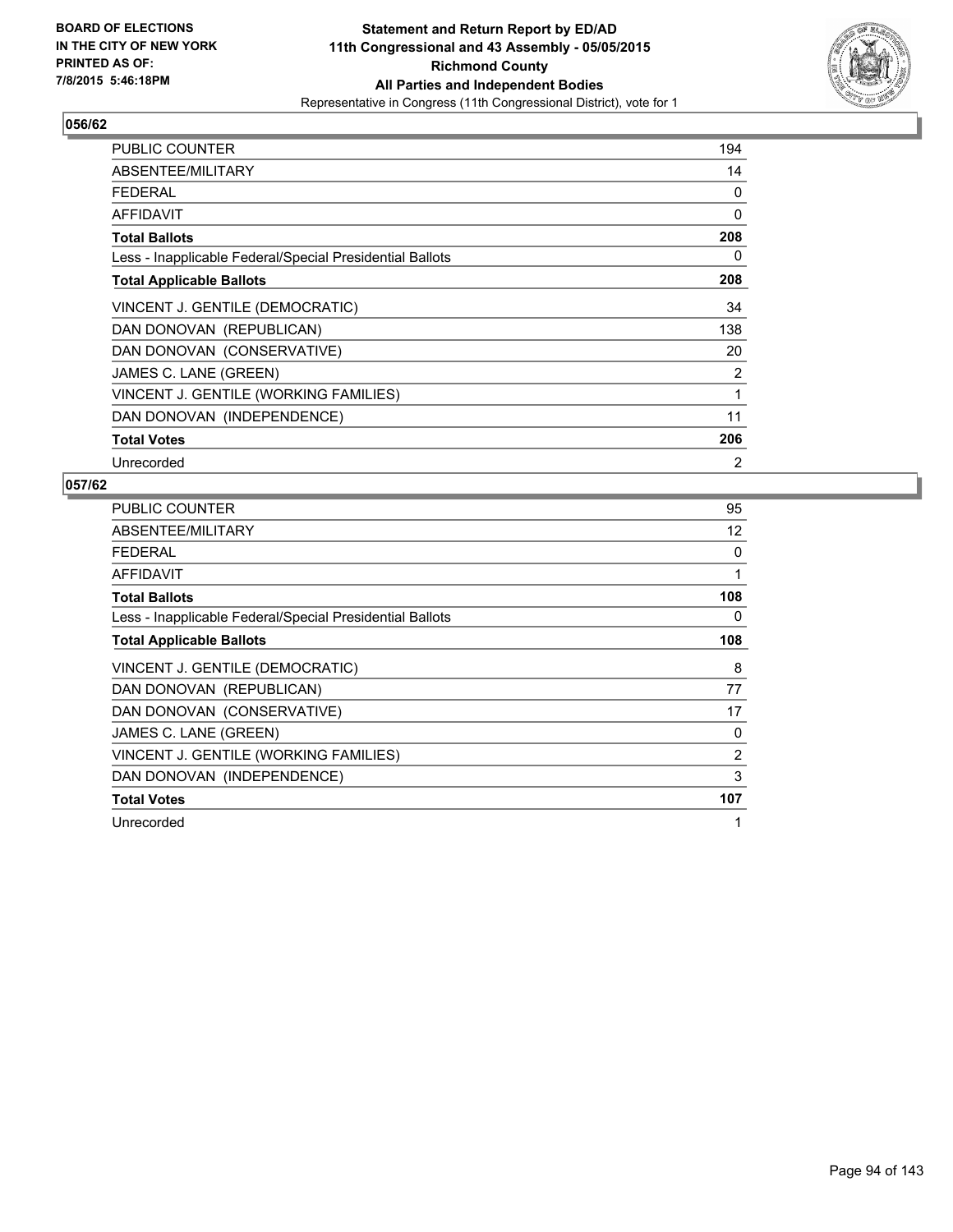

| <b>PUBLIC COUNTER</b>                                    | 136      |
|----------------------------------------------------------|----------|
| ABSENTEE/MILITARY                                        | 5        |
| FEDERAL                                                  | 0        |
| AFFIDAVIT                                                | 0        |
| <b>Total Ballots</b>                                     | 141      |
| Less - Inapplicable Federal/Special Presidential Ballots | 0        |
| <b>Total Applicable Ballots</b>                          | 141      |
| VINCENT J. GENTILE (DEMOCRATIC)                          | 13       |
| DAN DONOVAN (REPUBLICAN)                                 | 102      |
| DAN DONOVAN (CONSERVATIVE)                               | 15       |
| JAMES C. LANE (GREEN)                                    | 2        |
| VINCENT J. GENTILE (WORKING FAMILIES)                    | $\Omega$ |
| DAN DONOVAN (INDEPENDENCE)                               | 9        |
| <b>Total Votes</b>                                       | 141      |

**059/62 COMBINED into: 056/62**

**060/62 COMBINED into: 061/62**

### **061/62**

| <b>PUBLIC COUNTER</b>                                    | 149 |
|----------------------------------------------------------|-----|
| ABSENTEE/MILITARY                                        | 2   |
| <b>FEDERAL</b>                                           | 0   |
| AFFIDAVIT                                                | 1   |
| <b>Total Ballots</b>                                     | 152 |
| Less - Inapplicable Federal/Special Presidential Ballots | 0   |
| <b>Total Applicable Ballots</b>                          | 152 |
| VINCENT J. GENTILE (DEMOCRATIC)                          | 36  |
| DAN DONOVAN (REPUBLICAN)                                 | 85  |
| DAN DONOVAN (CONSERVATIVE)                               | 20  |
| JAMES C. LANE (GREEN)                                    | 1   |
| VINCENT J. GENTILE (WORKING FAMILIES)                    | 1   |
| DAN DONOVAN (INDEPENDENCE)                               | 9   |
| <b>Total Votes</b>                                       | 152 |
| 062/62 COMBINED into: 045/62                             |     |
|                                                          |     |

**063/62 COMBINED into: 071/62**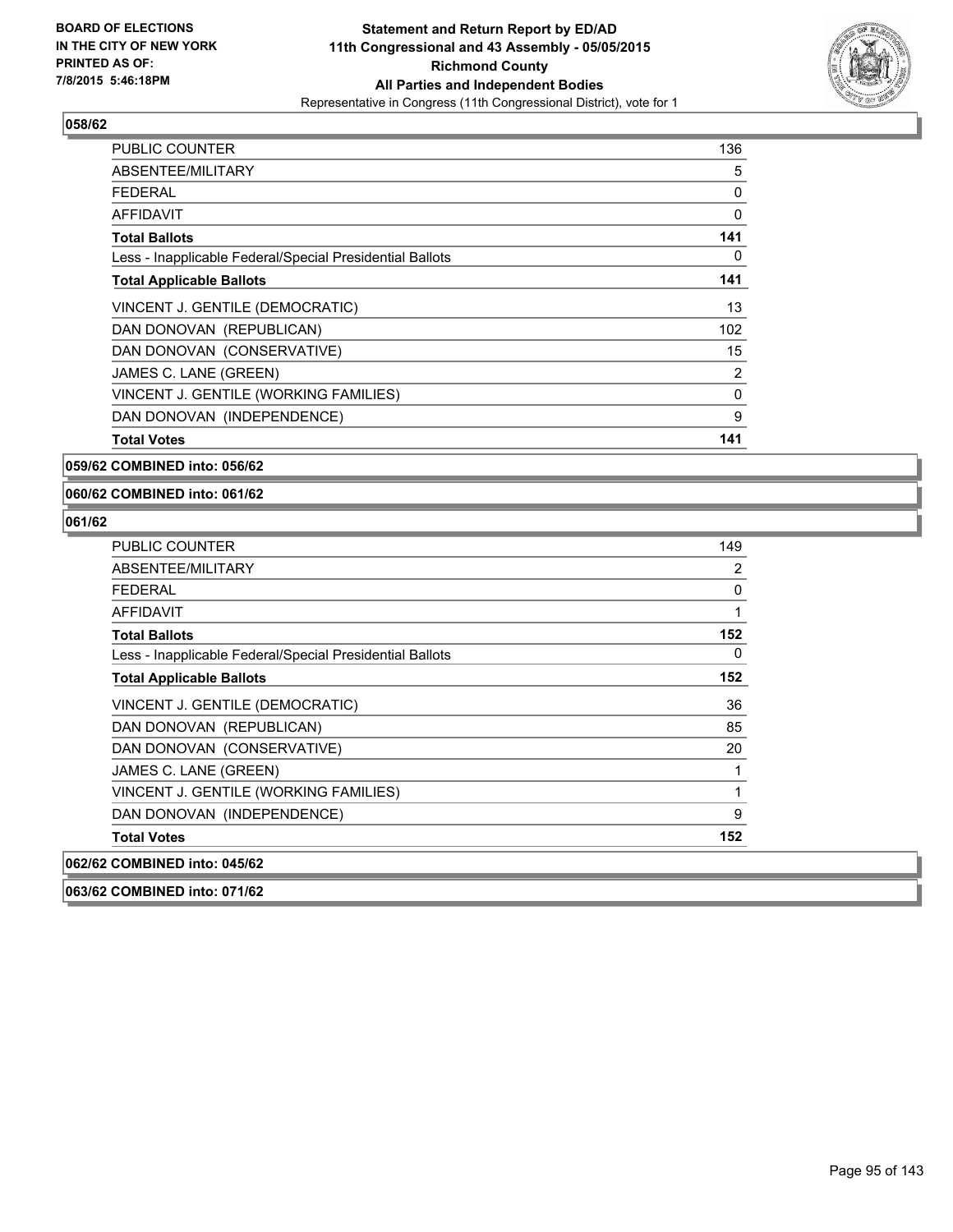

| <b>PUBLIC COUNTER</b>                                    | 184               |
|----------------------------------------------------------|-------------------|
| ABSENTEE/MILITARY                                        | 8                 |
| <b>FEDERAL</b>                                           | 2                 |
| AFFIDAVIT                                                | 2                 |
| <b>Total Ballots</b>                                     | 196               |
| Less - Inapplicable Federal/Special Presidential Ballots | 0                 |
| <b>Total Applicable Ballots</b>                          | 196               |
| VINCENT J. GENTILE (DEMOCRATIC)                          | 45                |
| DAN DONOVAN (REPUBLICAN)                                 | 110               |
| DAN DONOVAN (CONSERVATIVE)                               | 25                |
| JAMES C. LANE (GREEN)                                    | 0                 |
| VINCENT J. GENTILE (WORKING FAMILIES)                    | 4                 |
| DAN DONOVAN (INDEPENDENCE)                               | $12 \overline{ }$ |
| <b>Total Votes</b>                                       | 196               |

| <b>PUBLIC COUNTER</b>                                    | 209 |
|----------------------------------------------------------|-----|
| ABSENTEE/MILITARY                                        | 3   |
| <b>FEDERAL</b>                                           | 0   |
| <b>AFFIDAVIT</b>                                         | 0   |
| <b>Total Ballots</b>                                     | 212 |
| Less - Inapplicable Federal/Special Presidential Ballots | 0   |
| <b>Total Applicable Ballots</b>                          | 212 |
| VINCENT J. GENTILE (DEMOCRATIC)                          | 28  |
| DAN DONOVAN (REPUBLICAN)                                 | 149 |
| DAN DONOVAN (CONSERVATIVE)                               | 26  |
| JAMES C. LANE (GREEN)                                    | 0   |
| VINCENT J. GENTILE (WORKING FAMILIES)                    | 4   |
| DAN DONOVAN (INDEPENDENCE)                               | 3   |
| JOSEPH MANZO (WRITE-IN)                                  | 2   |
| <b>Total Votes</b>                                       | 212 |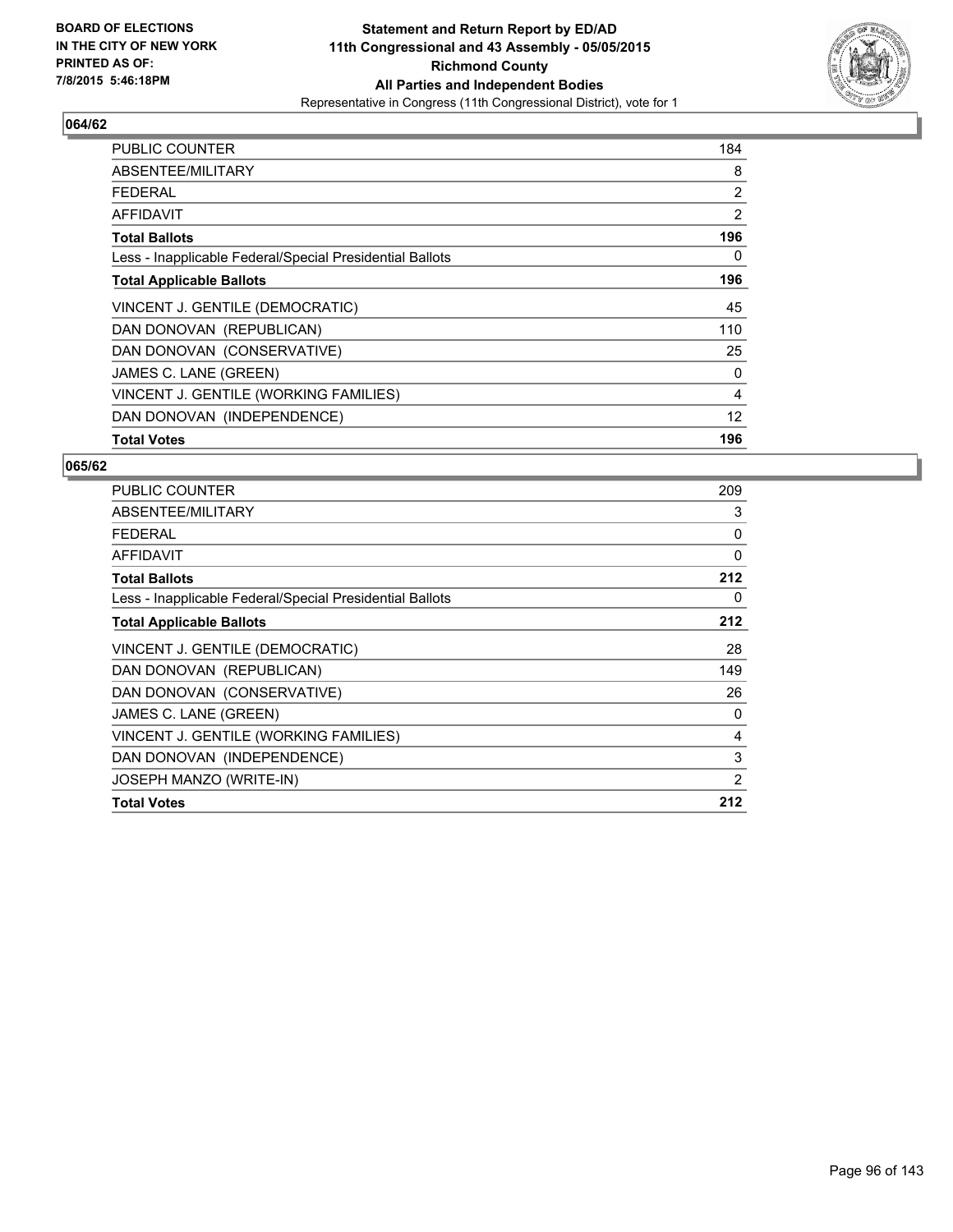

| <b>PUBLIC COUNTER</b>                                    | 196 |
|----------------------------------------------------------|-----|
| ABSENTEE/MILITARY                                        | 10  |
| <b>FEDERAL</b>                                           | 1   |
| AFFIDAVIT                                                | 0   |
| <b>Total Ballots</b>                                     | 207 |
| Less - Inapplicable Federal/Special Presidential Ballots | 0   |
| <b>Total Applicable Ballots</b>                          | 207 |
| VINCENT J. GENTILE (DEMOCRATIC)                          | 34  |
| DAN DONOVAN (REPUBLICAN)                                 | 140 |
| DAN DONOVAN (CONSERVATIVE)                               | 16  |
| JAMES C. LANE (GREEN)                                    | 4   |
| VINCENT J. GENTILE (WORKING FAMILIES)                    | 3   |
| DAN DONOVAN (INDEPENDENCE)                               | 9   |
| <b>Total Votes</b>                                       | 206 |
| Unrecorded                                               | 1   |

| <b>PUBLIC COUNTER</b>                                    | 152 |
|----------------------------------------------------------|-----|
| ABSENTEE/MILITARY                                        | 5   |
| <b>FEDERAL</b>                                           | 0   |
| <b>AFFIDAVIT</b>                                         | 0   |
| <b>Total Ballots</b>                                     | 157 |
| Less - Inapplicable Federal/Special Presidential Ballots | 0   |
| <b>Total Applicable Ballots</b>                          | 157 |
| VINCENT J. GENTILE (DEMOCRATIC)                          | 30  |
| DAN DONOVAN (REPUBLICAN)                                 | 99  |
| DAN DONOVAN (CONSERVATIVE)                               | 17  |
| JAMES C. LANE (GREEN)                                    | 1   |
| VINCENT J. GENTILE (WORKING FAMILIES)                    | 6   |
| DAN DONOVAN (INDEPENDENCE)                               | 3   |
| <b>Total Votes</b>                                       | 156 |
| Unrecorded                                               | 1   |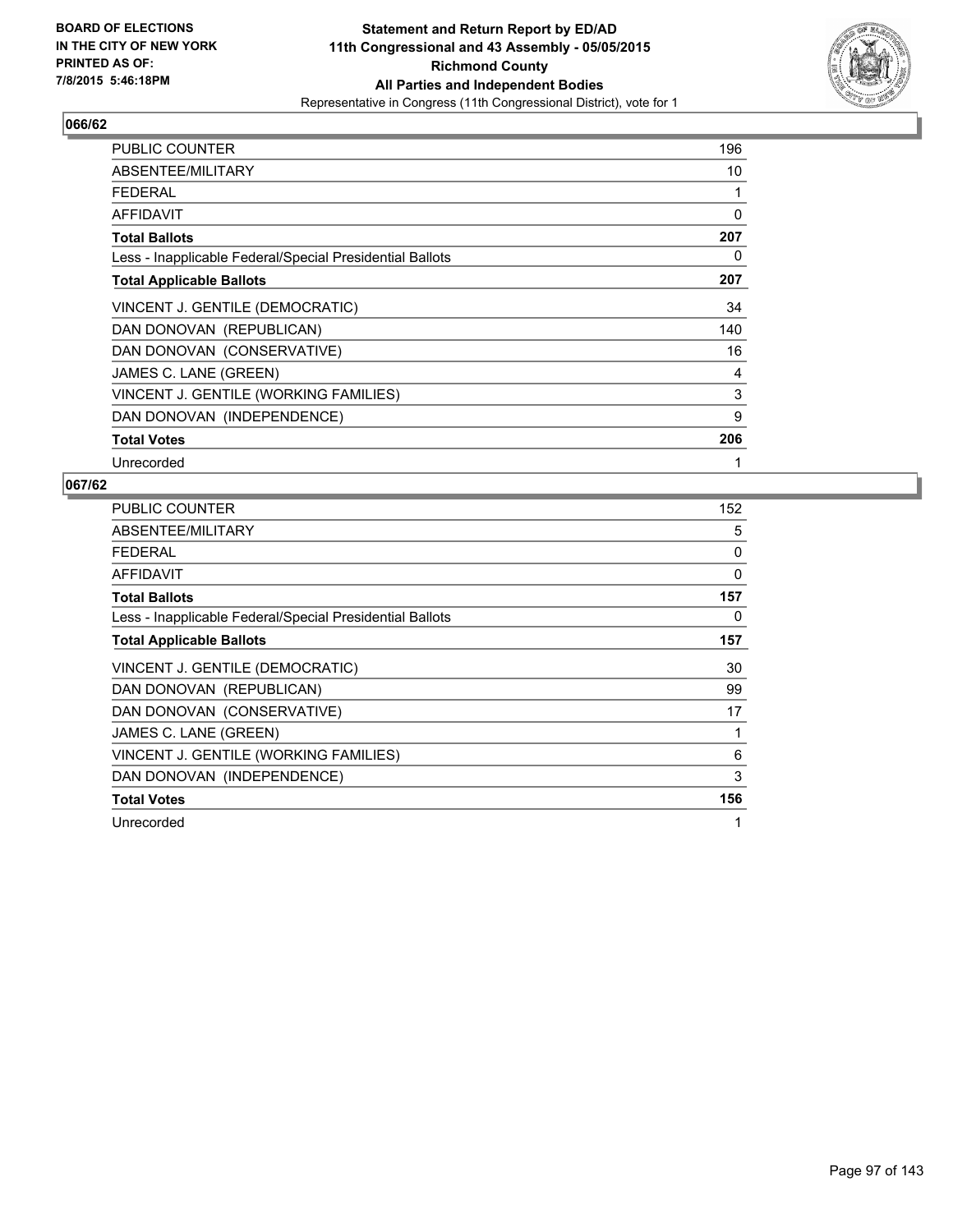

| <b>PUBLIC COUNTER</b>                                    | 133 |
|----------------------------------------------------------|-----|
| ABSENTEE/MILITARY                                        | 7   |
| <b>FEDERAL</b>                                           | 0   |
| AFFIDAVIT                                                | 1   |
| <b>Total Ballots</b>                                     | 141 |
| Less - Inapplicable Federal/Special Presidential Ballots | 0   |
| <b>Total Applicable Ballots</b>                          | 141 |
| VINCENT J. GENTILE (DEMOCRATIC)                          | 23  |
| DAN DONOVAN (REPUBLICAN)                                 | 89  |
| DAN DONOVAN (CONSERVATIVE)                               | 22  |
| JAMES C. LANE (GREEN)                                    | 0   |
| VINCENT J. GENTILE (WORKING FAMILIES)                    | 2   |
| DAN DONOVAN (INDEPENDENCE)                               | 5   |
| <b>Total Votes</b>                                       | 141 |

#### **069/62 COMBINED into: 064/62**

| <b>PUBLIC COUNTER</b>                                    | 156 |
|----------------------------------------------------------|-----|
| ABSENTEE/MILITARY                                        | 9   |
| FEDERAL                                                  | 0   |
| <b>AFFIDAVIT</b>                                         | 0   |
| <b>Total Ballots</b>                                     | 165 |
| Less - Inapplicable Federal/Special Presidential Ballots | 0   |
| <b>Total Applicable Ballots</b>                          | 165 |
| VINCENT J. GENTILE (DEMOCRATIC)                          | 47  |
| DAN DONOVAN (REPUBLICAN)                                 | 92  |
| DAN DONOVAN (CONSERVATIVE)                               | 18  |
| JAMES C. LANE (GREEN)                                    | 1   |
| VINCENT J. GENTILE (WORKING FAMILIES)                    | 3   |
| DAN DONOVAN (INDEPENDENCE)                               | 4   |
| <b>Total Votes</b>                                       | 165 |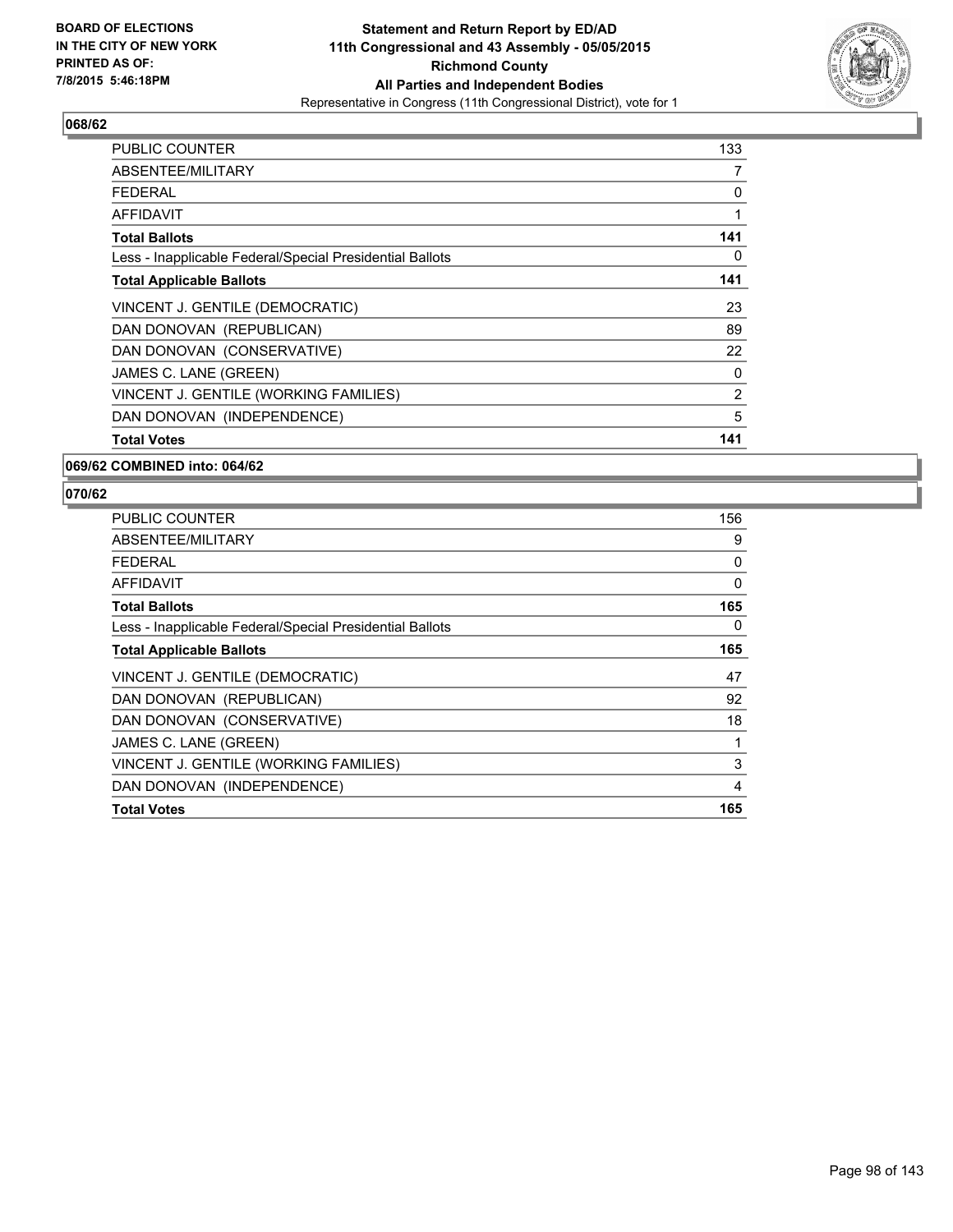

| PUBLIC COUNTER                                           | 285 |
|----------------------------------------------------------|-----|
| ABSENTEE/MILITARY                                        | 16  |
| <b>FEDERAL</b>                                           | 2   |
| AFFIDAVIT                                                | 4   |
| <b>Total Ballots</b>                                     | 307 |
| Less - Inapplicable Federal/Special Presidential Ballots | 0   |
| <b>Total Applicable Ballots</b>                          | 307 |
| VINCENT J. GENTILE (DEMOCRATIC)                          | 49  |
| DAN DONOVAN (REPUBLICAN)                                 | 208 |
| DAN DONOVAN (CONSERVATIVE)                               | 26  |
| JAMES C. LANE (GREEN)                                    |     |
| VINCENT J. GENTILE (WORKING FAMILIES)                    | 7   |
| DAN DONOVAN (INDEPENDENCE)                               | 16  |
| <b>Total Votes</b>                                       | 307 |

| <b>PUBLIC COUNTER</b>                                    | 343            |
|----------------------------------------------------------|----------------|
| ABSENTEE/MILITARY                                        | 9              |
| <b>FEDERAL</b>                                           | $\overline{2}$ |
| <b>AFFIDAVIT</b>                                         | $\overline{2}$ |
| <b>Total Ballots</b>                                     | 356            |
| Less - Inapplicable Federal/Special Presidential Ballots | 0              |
| <b>Total Applicable Ballots</b>                          | 356            |
| VINCENT J. GENTILE (DEMOCRATIC)                          | 49             |
| DAN DONOVAN (REPUBLICAN)                                 | 246            |
| DAN DONOVAN (CONSERVATIVE)                               | 34             |
| JAMES C. LANE (GREEN)                                    | 0              |
| VINCENT J. GENTILE (WORKING FAMILIES)                    | 1              |
| DAN DONOVAN (INDEPENDENCE)                               | 24             |
| JOE TIRONE JR. (WRITE-IN)                                |                |
| <b>VENESA PERSON (WRITE-IN)</b>                          | 1              |
| <b>Total Votes</b>                                       | 356            |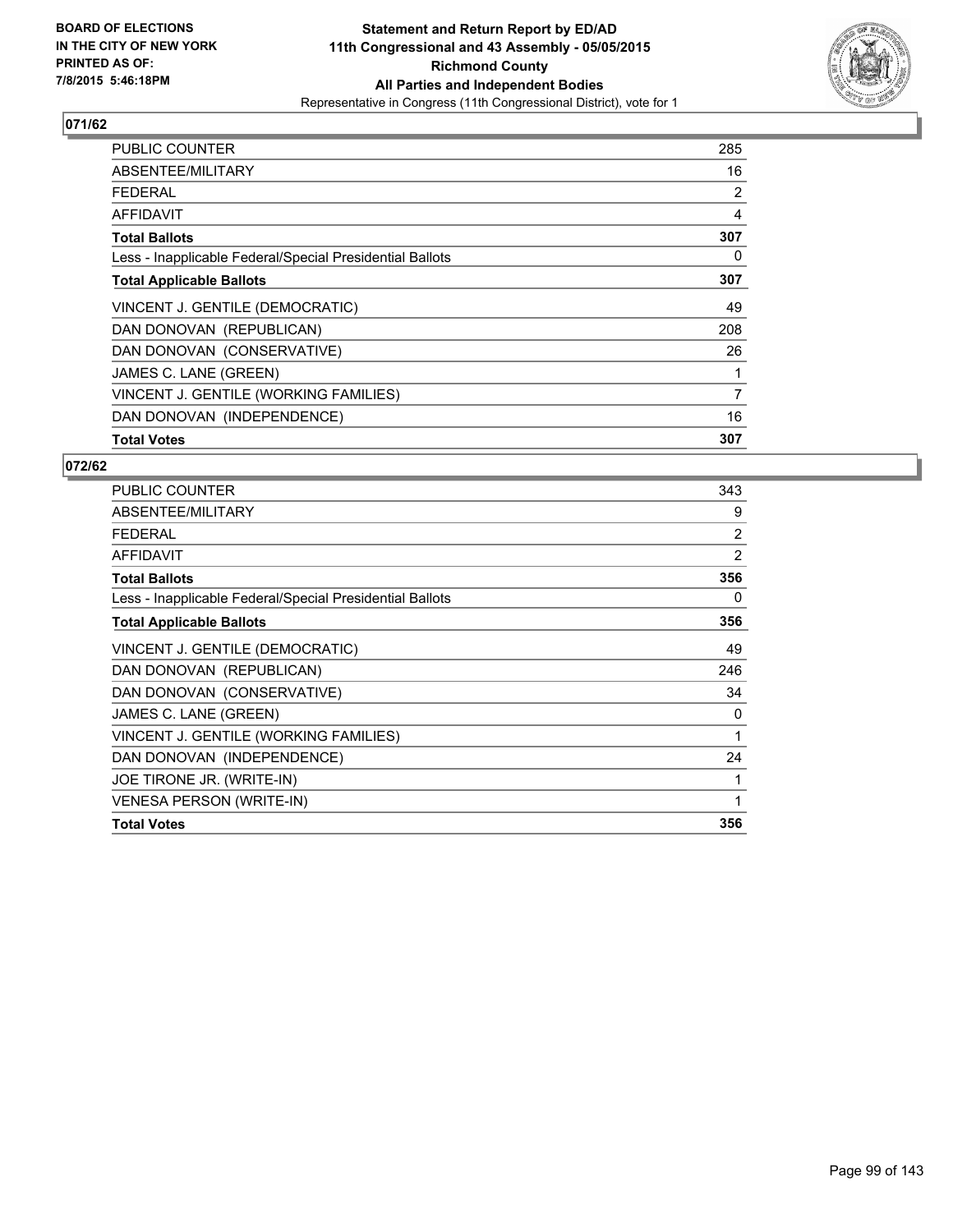

| <b>PUBLIC COUNTER</b>                                    | 247          |
|----------------------------------------------------------|--------------|
| ABSENTEE/MILITARY                                        | 55           |
| <b>FEDERAL</b>                                           | 0            |
| AFFIDAVIT                                                | $\mathbf{0}$ |
| <b>Total Ballots</b>                                     | 302          |
| Less - Inapplicable Federal/Special Presidential Ballots | 0            |
| <b>Total Applicable Ballots</b>                          | 302          |
| VINCENT J. GENTILE (DEMOCRATIC)                          | 87           |
| DAN DONOVAN (REPUBLICAN)                                 | 167          |
| DAN DONOVAN (CONSERVATIVE)                               | 28           |
| JAMES C. LANE (GREEN)                                    |              |
| VINCENT J. GENTILE (WORKING FAMILIES)                    | 5            |
| DAN DONOVAN (INDEPENDENCE)                               | 13           |
| WALTER DEROWSKI (WRITE-IN)                               | 1            |
| <b>Total Votes</b>                                       | 302          |
| 074/62 COMBINED into: 031/62                             |              |

**075/62 COMBINED into: 026/62**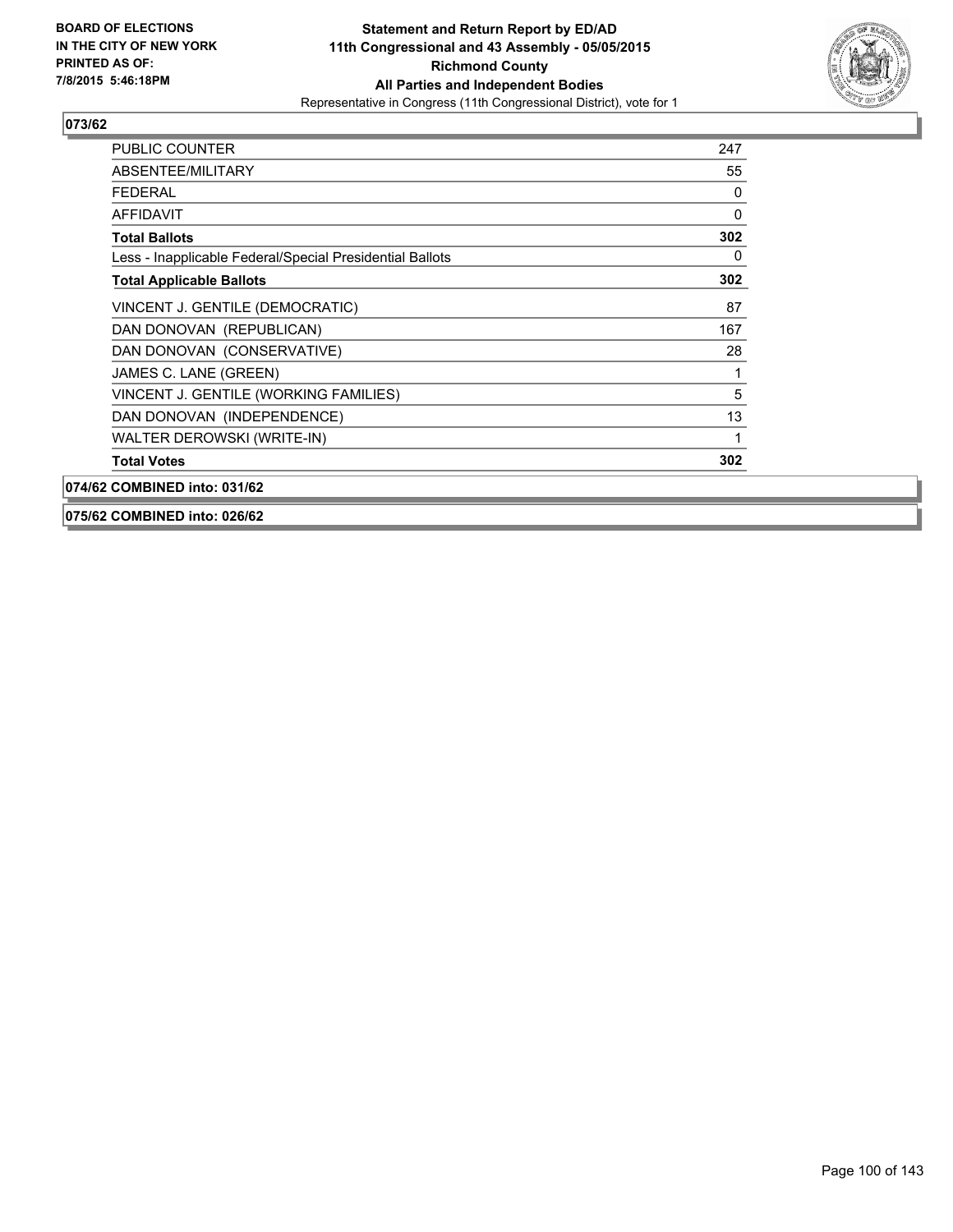

| PUBLIC COUNTER                                           | 121 |
|----------------------------------------------------------|-----|
| ABSENTEE/MILITARY                                        | 10  |
| FEDERAL                                                  | 0   |
| <b>AFFIDAVIT</b>                                         | 0   |
| <b>Total Ballots</b>                                     | 131 |
| Less - Inapplicable Federal/Special Presidential Ballots | 0   |
| <b>Total Applicable Ballots</b>                          | 131 |
| VINCENT J. GENTILE (DEMOCRATIC)                          | 35  |
| DAN DONOVAN (REPUBLICAN)                                 | 73  |
| DAN DONOVAN (CONSERVATIVE)                               | 14  |
| JAMES C. LANE (GREEN)                                    | 2   |
| VINCENT J. GENTILE (WORKING FAMILIES)                    | 2   |
| DAN DONOVAN (INDEPENDENCE)                               | 4   |
| <b>Total Votes</b>                                       | 130 |
| Unrecorded                                               | 1   |

| <b>PUBLIC COUNTER</b>                                    | 146 |
|----------------------------------------------------------|-----|
| ABSENTEE/MILITARY                                        | 9   |
| <b>FEDERAL</b>                                           | 0   |
| <b>AFFIDAVIT</b>                                         | 1   |
| <b>Total Ballots</b>                                     | 156 |
| Less - Inapplicable Federal/Special Presidential Ballots | 0   |
| <b>Total Applicable Ballots</b>                          | 156 |
| VINCENT J. GENTILE (DEMOCRATIC)                          | 68  |
| DAN DONOVAN (REPUBLICAN)                                 | 58  |
| DAN DONOVAN (CONSERVATIVE)                               | 6   |
| JAMES C. LANE (GREEN)                                    | 1   |
| VINCENT J. GENTILE (WORKING FAMILIES)                    | 9   |
| DAN DONOVAN (INDEPENDENCE)                               | 14  |
| <b>Total Votes</b>                                       | 156 |
| 003/63 COMBINED into: 002/63                             |     |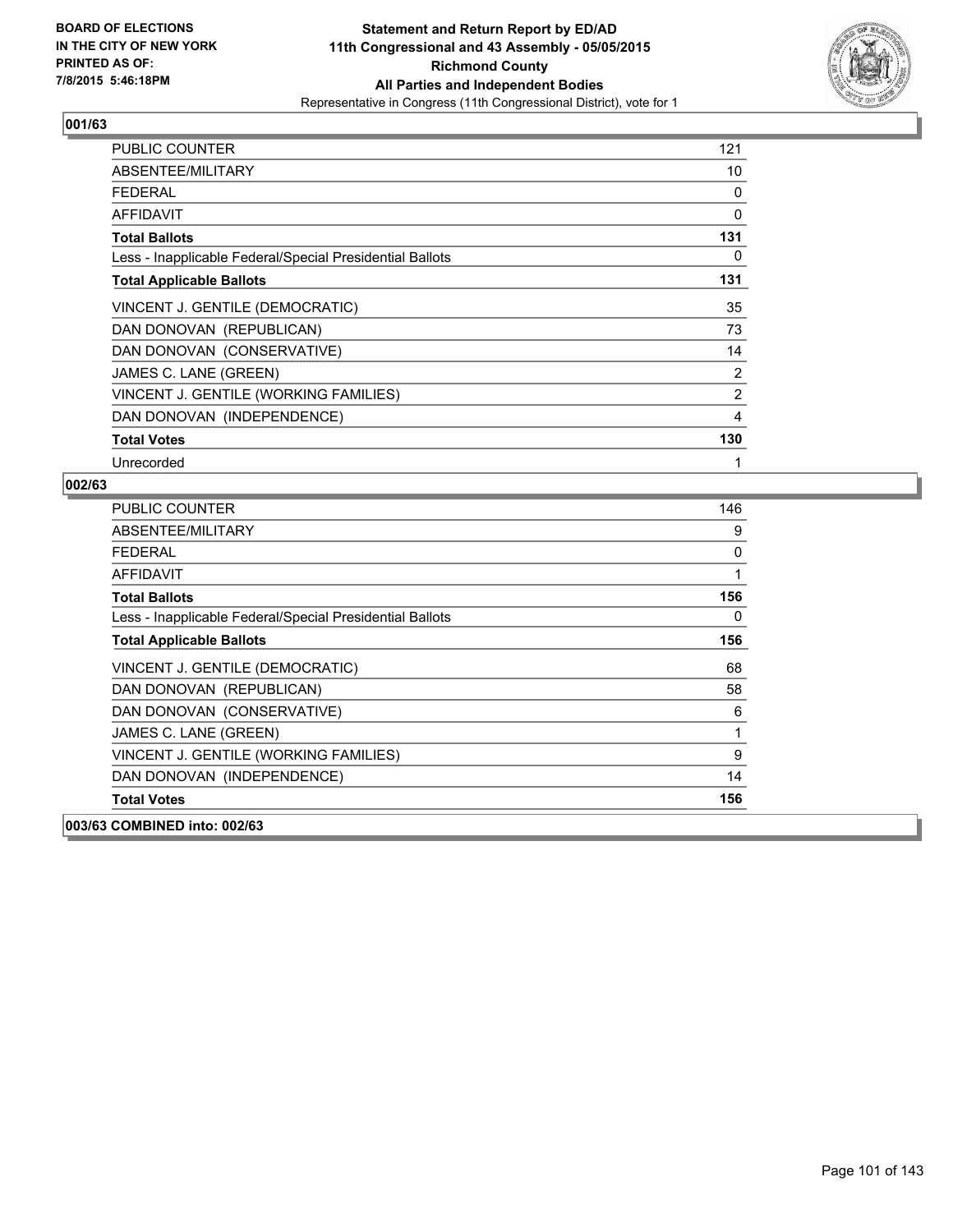

| <b>PUBLIC COUNTER</b>                                    | 61 |
|----------------------------------------------------------|----|
| ABSENTEE/MILITARY                                        | 6  |
| <b>FEDERAL</b>                                           | 1  |
| AFFIDAVIT                                                | 0  |
| <b>Total Ballots</b>                                     | 68 |
| Less - Inapplicable Federal/Special Presidential Ballots | 0  |
| <b>Total Applicable Ballots</b>                          | 68 |
| VINCENT J. GENTILE (DEMOCRATIC)                          | 17 |
| DAN DONOVAN (REPUBLICAN)                                 | 43 |
| DAN DONOVAN (CONSERVATIVE)                               | 7  |
| JAMES C. LANE (GREEN)                                    | 0  |
| VINCENT J. GENTILE (WORKING FAMILIES)                    | 0  |
| DAN DONOVAN (INDEPENDENCE)                               | 1  |
| <b>Total Votes</b>                                       | 68 |

#### **005/63**

| PUBLIC COUNTER                                           | 89 |
|----------------------------------------------------------|----|
| ABSENTEE/MILITARY                                        | 2  |
| <b>FEDERAL</b>                                           | 0  |
| AFFIDAVIT                                                |    |
| <b>Total Ballots</b>                                     | 92 |
| Less - Inapplicable Federal/Special Presidential Ballots | 0  |
| <b>Total Applicable Ballots</b>                          | 92 |
| VINCENT J. GENTILE (DEMOCRATIC)                          | 27 |
| DAN DONOVAN (REPUBLICAN)                                 | 52 |
| DAN DONOVAN (CONSERVATIVE)                               | 10 |
| JAMES C. LANE (GREEN)                                    |    |
| VINCENT J. GENTILE (WORKING FAMILIES)                    | 0  |
| DAN DONOVAN (INDEPENDENCE)                               | 2  |
| <b>Total Votes</b>                                       | 92 |

| <b>PUBLIC COUNTER</b>                                    | 75 |
|----------------------------------------------------------|----|
| ABSENTEE/MILITARY                                        | 5  |
| <b>FEDERAL</b>                                           | 0  |
| AFFIDAVIT                                                | 0  |
| <b>Total Ballots</b>                                     | 80 |
| Less - Inapplicable Federal/Special Presidential Ballots | 0  |
| <b>Total Applicable Ballots</b>                          | 80 |
| VINCENT J. GENTILE (DEMOCRATIC)                          | 15 |
| DAN DONOVAN (REPUBLICAN)                                 | 49 |
| DAN DONOVAN (CONSERVATIVE)                               | 8  |
| JAMES C. LANE (GREEN)                                    | 2  |
| VINCENT J. GENTILE (WORKING FAMILIES)                    | 1  |
| DAN DONOVAN (INDEPENDENCE)                               | 5  |
| <b>Total Votes</b>                                       | 80 |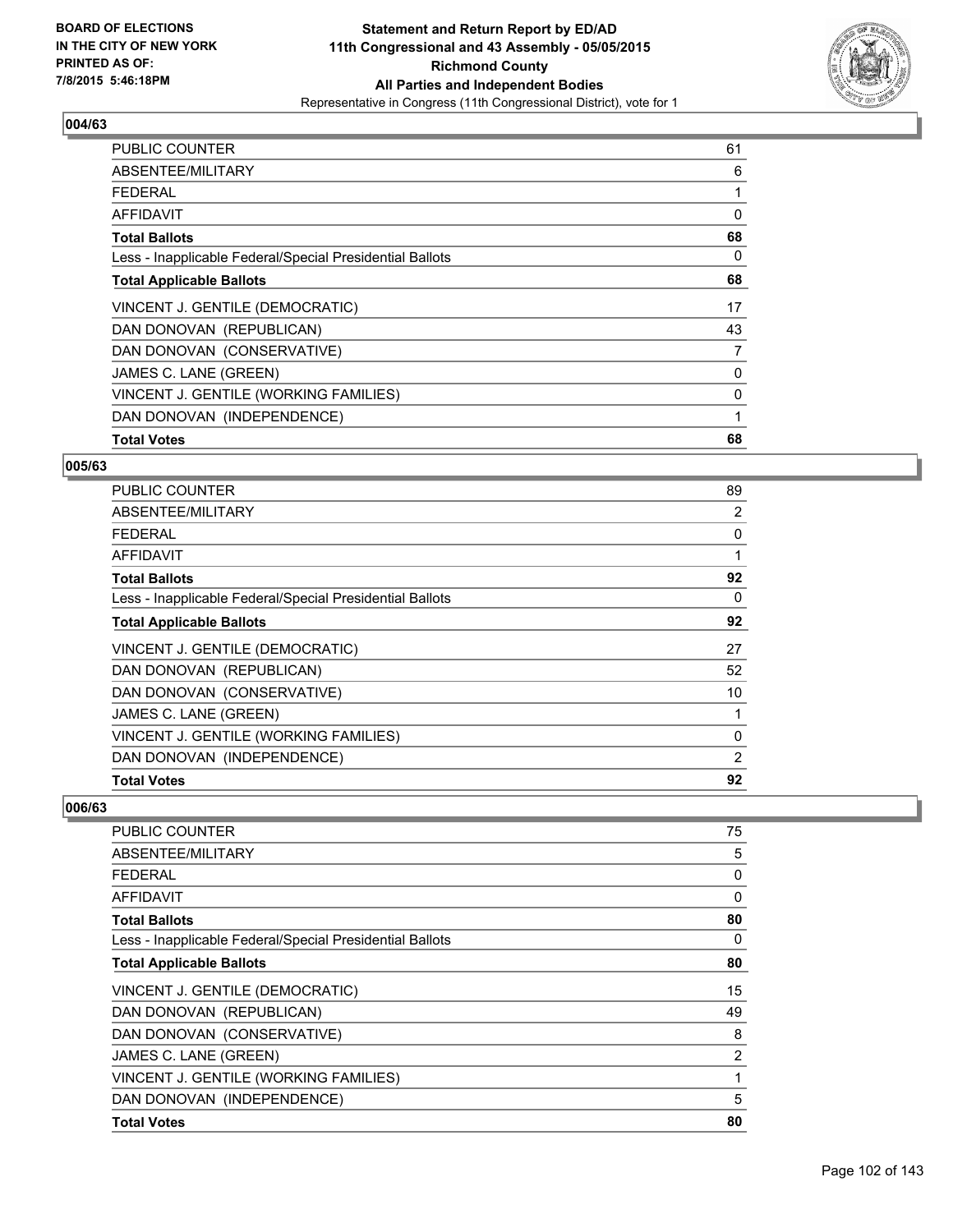

| <b>PUBLIC COUNTER</b>                                    | 52 |
|----------------------------------------------------------|----|
| ABSENTEE/MILITARY                                        | 1  |
| <b>FEDERAL</b>                                           | 0  |
| AFFIDAVIT                                                | 0  |
| <b>Total Ballots</b>                                     | 53 |
| Less - Inapplicable Federal/Special Presidential Ballots | 0  |
| <b>Total Applicable Ballots</b>                          | 53 |
| VINCENT J. GENTILE (DEMOCRATIC)                          | 24 |
| DAN DONOVAN (REPUBLICAN)                                 | 23 |
| DAN DONOVAN (CONSERVATIVE)                               | 2  |
| JAMES C. LANE (GREEN)                                    | 1  |
| VINCENT J. GENTILE (WORKING FAMILIES)                    | 2  |
| DAN DONOVAN (INDEPENDENCE)                               | 1  |
| <b>Total Votes</b>                                       | 53 |

**008/63 COMBINED into: 001/63**

**009/63 COMBINED into: 061/62**

| <b>PUBLIC COUNTER</b>                                    | 267 |
|----------------------------------------------------------|-----|
| ABSENTEE/MILITARY                                        | 14  |
| <b>FEDERAL</b>                                           | 0   |
| AFFIDAVIT                                                |     |
| <b>Total Ballots</b>                                     | 282 |
| Less - Inapplicable Federal/Special Presidential Ballots | 0   |
| <b>Total Applicable Ballots</b>                          | 282 |
| VINCENT J. GENTILE (DEMOCRATIC)                          | 78  |
| DAN DONOVAN (REPUBLICAN)                                 | 161 |
| DAN DONOVAN (CONSERVATIVE)                               | 25  |
| JAMES C. LANE (GREEN)                                    | 3   |
| VINCENT J. GENTILE (WORKING FAMILIES)                    | 8   |
| DAN DONOVAN (INDEPENDENCE)                               | 7   |
| <b>Total Votes</b>                                       | 282 |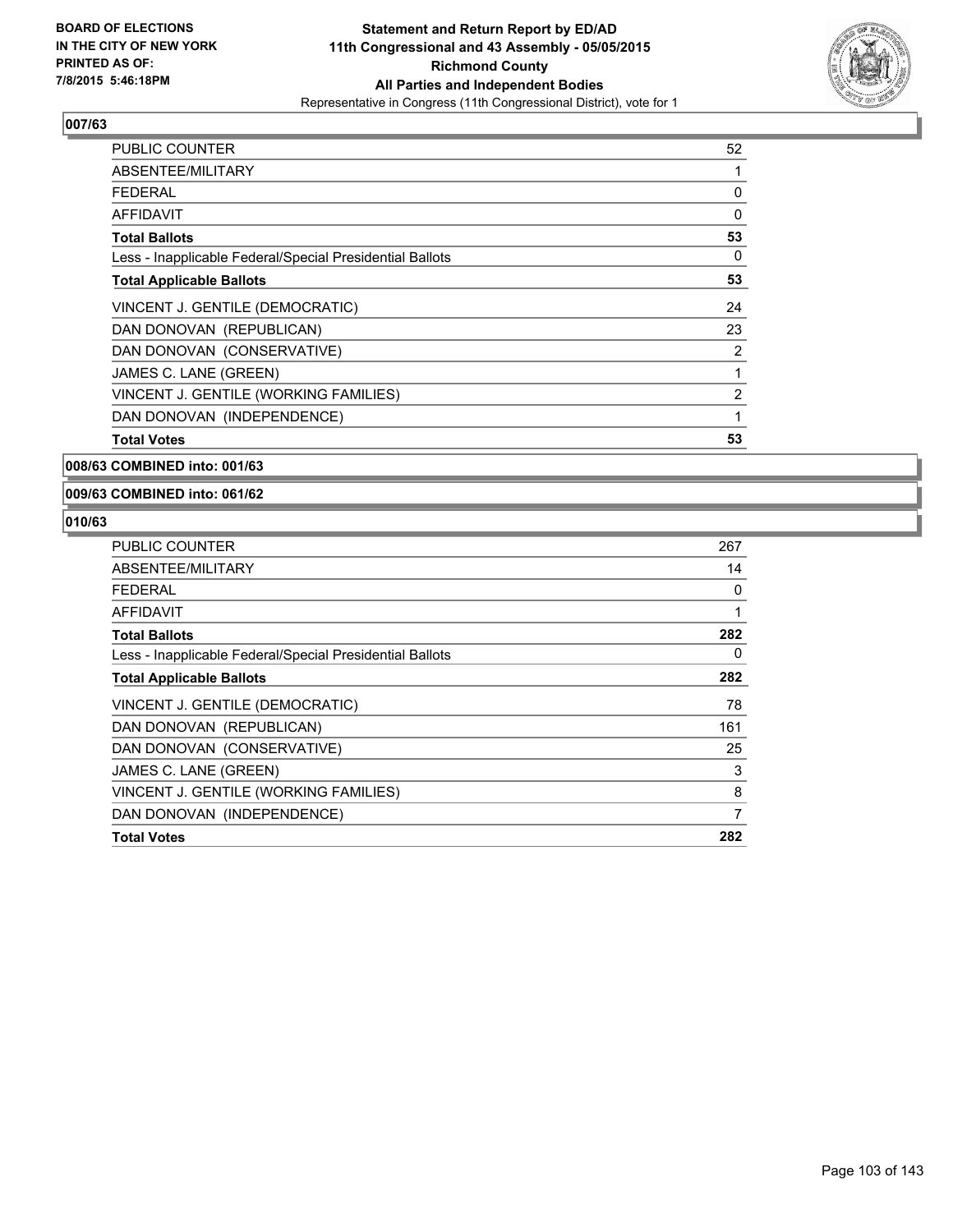

| <b>PUBLIC COUNTER</b>                                    | 113 |
|----------------------------------------------------------|-----|
| ABSENTEE/MILITARY                                        | 8   |
| <b>FEDERAL</b>                                           | 0   |
| AFFIDAVIT                                                | 0   |
| <b>Total Ballots</b>                                     | 121 |
| Less - Inapplicable Federal/Special Presidential Ballots | 0   |
| <b>Total Applicable Ballots</b>                          | 121 |
| VINCENT J. GENTILE (DEMOCRATIC)                          | 43  |
| DAN DONOVAN (REPUBLICAN)                                 | 56  |
| DAN DONOVAN (CONSERVATIVE)                               | 10  |
| JAMES C. LANE (GREEN)                                    | 0   |
| VINCENT J. GENTILE (WORKING FAMILIES)                    | 5   |
| DAN DONOVAN (INDEPENDENCE)                               | 7   |
| <b>Total Votes</b>                                       | 121 |

#### **012/63**

| PUBLIC COUNTER                                           | 123 |
|----------------------------------------------------------|-----|
| ABSENTEE/MILITARY                                        | 14  |
| <b>FEDERAL</b>                                           | 0   |
| <b>AFFIDAVIT</b>                                         | 0   |
| <b>Total Ballots</b>                                     | 137 |
| Less - Inapplicable Federal/Special Presidential Ballots | 0   |
| <b>Total Applicable Ballots</b>                          | 137 |
| VINCENT J. GENTILE (DEMOCRATIC)                          | 43  |
| DAN DONOVAN (REPUBLICAN)                                 | 63  |
| DAN DONOVAN (CONSERVATIVE)                               | 16  |
| JAMES C. LANE (GREEN)                                    | 1   |
| VINCENT J. GENTILE (WORKING FAMILIES)                    | 3   |
| DAN DONOVAN (INDEPENDENCE)                               | 10  |
| RICHARD BELL (WRITE-IN)                                  | 1   |
| <b>Total Votes</b>                                       | 137 |

| <b>PUBLIC COUNTER</b>                                    | 80             |
|----------------------------------------------------------|----------------|
| ABSENTEE/MILITARY                                        | 9              |
| <b>FEDERAL</b>                                           | 0              |
| AFFIDAVIT                                                | 0              |
| <b>Total Ballots</b>                                     | 89             |
| Less - Inapplicable Federal/Special Presidential Ballots | 0              |
| <b>Total Applicable Ballots</b>                          | 89             |
| VINCENT J. GENTILE (DEMOCRATIC)                          | 43             |
| DAN DONOVAN (REPUBLICAN)                                 | 35             |
| DAN DONOVAN (CONSERVATIVE)                               | 6              |
| JAMES C. LANE (GREEN)                                    | 1              |
| VINCENT J. GENTILE (WORKING FAMILIES)                    | $\overline{2}$ |
| DAN DONOVAN (INDEPENDENCE)                               | 2              |
| <b>Total Votes</b>                                       | 89             |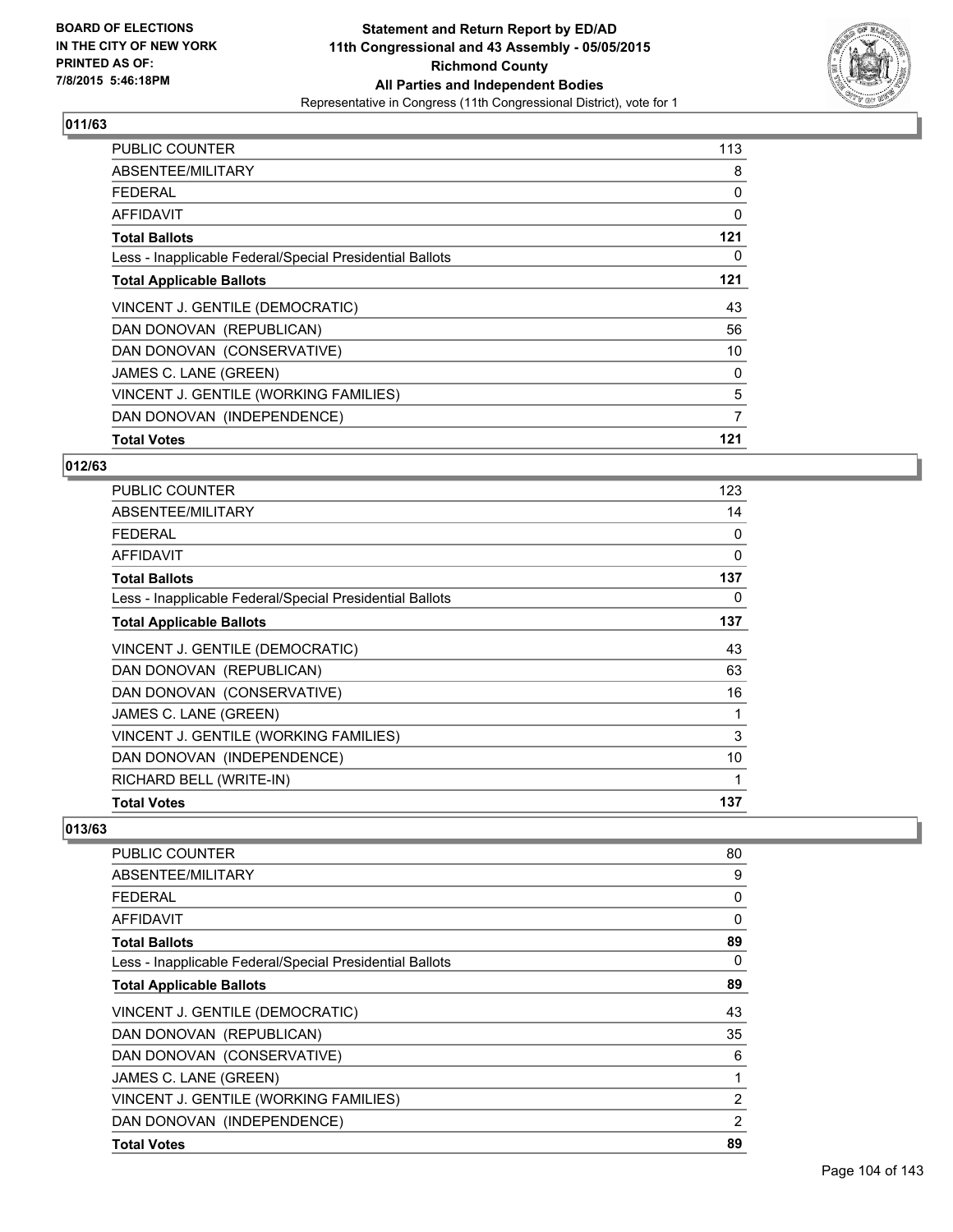

| <b>PUBLIC COUNTER</b>                                    | 79 |
|----------------------------------------------------------|----|
| ABSENTEE/MILITARY                                        | 2  |
| <b>FEDERAL</b>                                           | 0  |
| AFFIDAVIT                                                | 0  |
| <b>Total Ballots</b>                                     | 81 |
| Less - Inapplicable Federal/Special Presidential Ballots | 0  |
| <b>Total Applicable Ballots</b>                          | 81 |
| VINCENT J. GENTILE (DEMOCRATIC)                          | 31 |
| DAN DONOVAN (REPUBLICAN)                                 | 38 |
| DAN DONOVAN (CONSERVATIVE)                               | 6  |
| JAMES C. LANE (GREEN)                                    | 2  |
| VINCENT J. GENTILE (WORKING FAMILIES)                    | 1  |
| DAN DONOVAN (INDEPENDENCE)                               | 3  |
| <b>Total Votes</b>                                       | 81 |

#### **015/63**

| <b>PUBLIC COUNTER</b>                                    | 85 |
|----------------------------------------------------------|----|
| ABSENTEE/MILITARY                                        |    |
| <b>FEDERAL</b>                                           | 0  |
| AFFIDAVIT                                                | 0  |
| <b>Total Ballots</b>                                     | 86 |
| Less - Inapplicable Federal/Special Presidential Ballots | 0  |
| <b>Total Applicable Ballots</b>                          | 86 |
| VINCENT J. GENTILE (DEMOCRATIC)                          | 19 |
| DAN DONOVAN (REPUBLICAN)                                 | 49 |
| DAN DONOVAN (CONSERVATIVE)                               | 7  |
| JAMES C. LANE (GREEN)                                    | 0  |
| VINCENT J. GENTILE (WORKING FAMILIES)                    | 3  |
| DAN DONOVAN (INDEPENDENCE)                               | 7  |
| <b>Total Votes</b>                                       | 85 |
| Unrecorded                                               | 1  |

| <b>PUBLIC COUNTER</b>                                    | 122 |
|----------------------------------------------------------|-----|
| ABSENTEE/MILITARY                                        | 5   |
| <b>FEDERAL</b>                                           | 0   |
| AFFIDAVIT                                                | 1   |
| <b>Total Ballots</b>                                     | 128 |
| Less - Inapplicable Federal/Special Presidential Ballots | 0   |
| <b>Total Applicable Ballots</b>                          | 128 |
| VINCENT J. GENTILE (DEMOCRATIC)                          | 48  |
| DAN DONOVAN (REPUBLICAN)                                 | 62  |
| DAN DONOVAN (CONSERVATIVE)                               | 10  |
| JAMES C. LANE (GREEN)                                    | 3   |
| VINCENT J. GENTILE (WORKING FAMILIES)                    | 4   |
| DAN DONOVAN (INDEPENDENCE)                               | 1   |
| <b>Total Votes</b>                                       | 128 |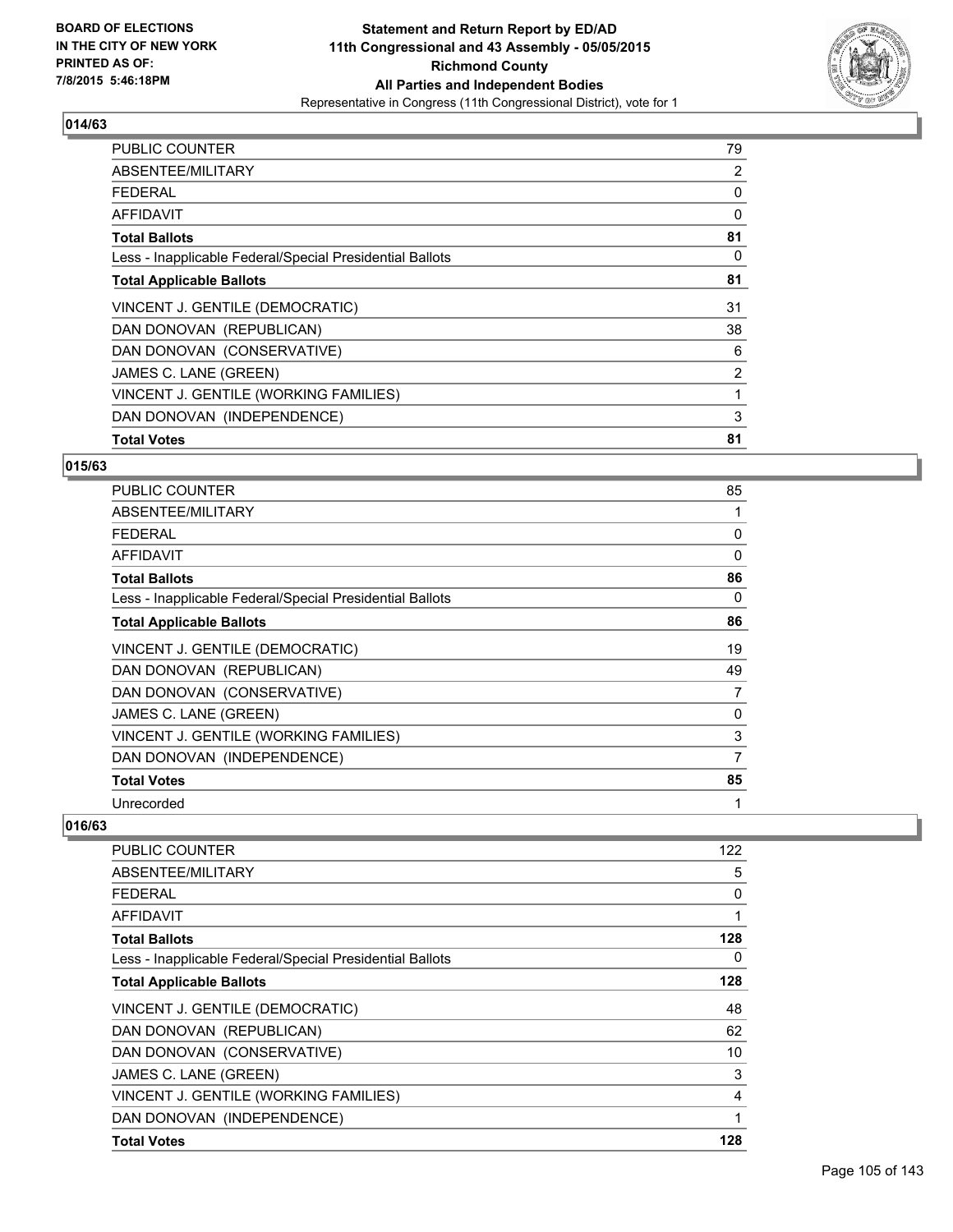

| <b>PUBLIC COUNTER</b>                                    | 116 |
|----------------------------------------------------------|-----|
| ABSENTEE/MILITARY                                        | 10  |
| <b>FEDERAL</b>                                           | 1   |
| AFFIDAVIT                                                | 0   |
| <b>Total Ballots</b>                                     | 127 |
| Less - Inapplicable Federal/Special Presidential Ballots | 0   |
| <b>Total Applicable Ballots</b>                          | 127 |
| VINCENT J. GENTILE (DEMOCRATIC)                          | 32  |
| DAN DONOVAN (REPUBLICAN)                                 | 64  |
| DAN DONOVAN (CONSERVATIVE)                               | 14  |
| JAMES C. LANE (GREEN)                                    | 3   |
| VINCENT J. GENTILE (WORKING FAMILIES)                    | 4   |
| DAN DONOVAN (INDEPENDENCE)                               | 10  |
| <b>Total Votes</b>                                       | 127 |

#### **018/63**

| <b>PUBLIC COUNTER</b>                                    | 162 |
|----------------------------------------------------------|-----|
| ABSENTEE/MILITARY                                        | 7   |
| <b>FEDERAL</b>                                           | 0   |
| <b>AFFIDAVIT</b>                                         | 1   |
| <b>Total Ballots</b>                                     | 170 |
| Less - Inapplicable Federal/Special Presidential Ballots | 0   |
| <b>Total Applicable Ballots</b>                          | 170 |
| VINCENT J. GENTILE (DEMOCRATIC)                          | 47  |
| DAN DONOVAN (REPUBLICAN)                                 | 90  |
| DAN DONOVAN (CONSERVATIVE)                               | 15  |
| JAMES C. LANE (GREEN)                                    | 3   |
| VINCENT J. GENTILE (WORKING FAMILIES)                    | 4   |
| DAN DONOVAN (INDEPENDENCE)                               | 10  |
| RICHARD BELL (WRITE-IN)                                  | 1   |
| <b>Total Votes</b>                                       | 170 |
| 019/63 COMBINED into: 018/63                             |     |

**020/63 COMBINED into: 073/62**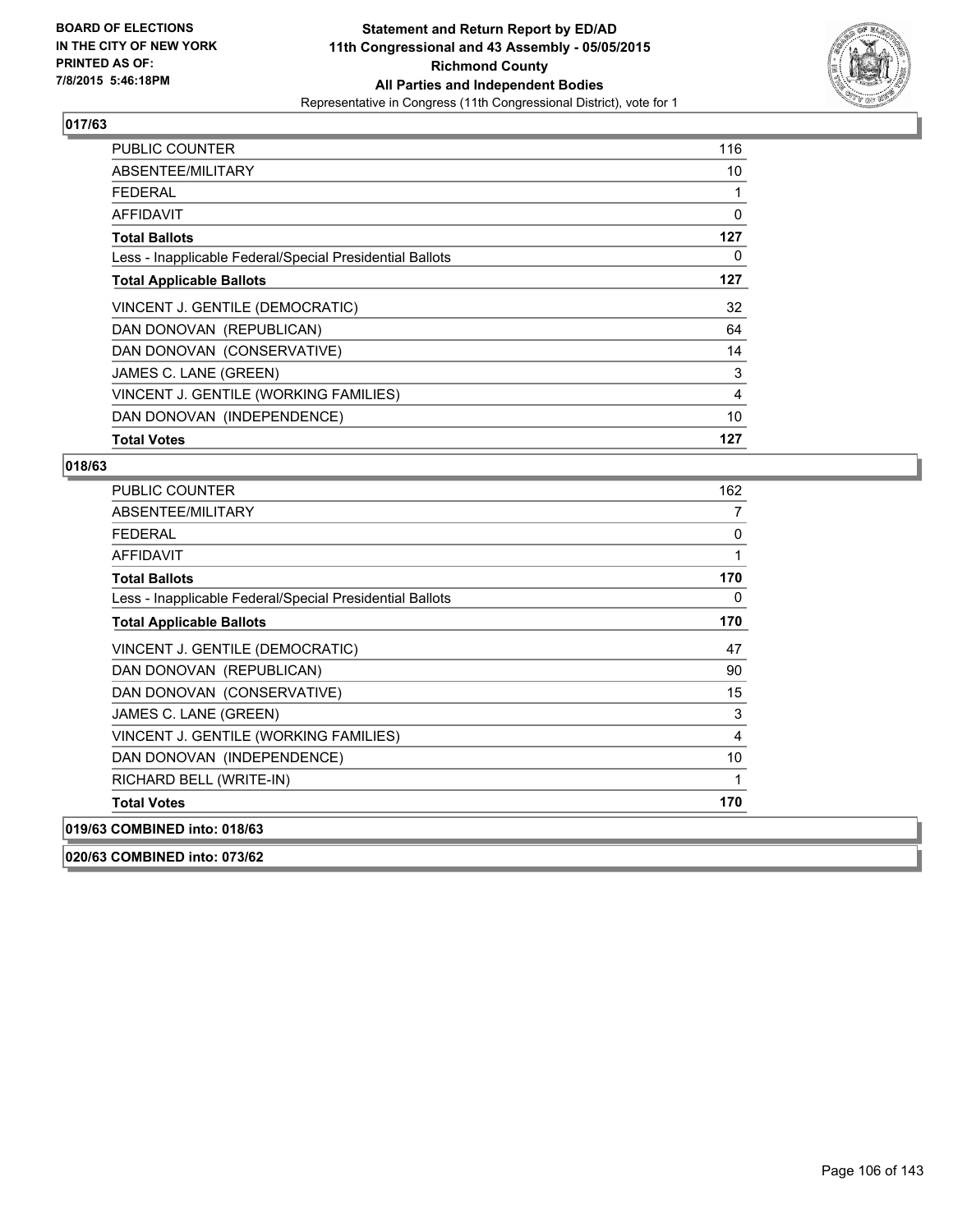

| <b>PUBLIC COUNTER</b>                                    | 73 |
|----------------------------------------------------------|----|
| ABSENTEE/MILITARY                                        | 4  |
| <b>FEDERAL</b>                                           |    |
| AFFIDAVIT                                                | 0  |
| <b>Total Ballots</b>                                     | 78 |
| Less - Inapplicable Federal/Special Presidential Ballots | 0  |
| <b>Total Applicable Ballots</b>                          | 78 |
| VINCENT J. GENTILE (DEMOCRATIC)                          | 11 |
| DAN DONOVAN (REPUBLICAN)                                 | 54 |
| DAN DONOVAN (CONSERVATIVE)                               | 9  |
| JAMES C. LANE (GREEN)                                    | 0  |
| VINCENT J. GENTILE (WORKING FAMILIES)                    | 1  |
| DAN DONOVAN (INDEPENDENCE)                               | 3  |
| <b>Total Votes</b>                                       | 78 |

#### **022/63**

| <b>PUBLIC COUNTER</b>                                    | 89       |
|----------------------------------------------------------|----------|
| ABSENTEE/MILITARY                                        | 4        |
| <b>FEDERAL</b>                                           | 0        |
| <b>AFFIDAVIT</b>                                         | $\Omega$ |
| <b>Total Ballots</b>                                     | 93       |
| Less - Inapplicable Federal/Special Presidential Ballots | 0        |
| <b>Total Applicable Ballots</b>                          | 93       |
| VINCENT J. GENTILE (DEMOCRATIC)                          | 15       |
| DAN DONOVAN (REPUBLICAN)                                 | 59       |
| DAN DONOVAN (CONSERVATIVE)                               | 8        |
| JAMES C. LANE (GREEN)                                    | 1        |
| VINCENT J. GENTILE (WORKING FAMILIES)                    | 4        |
| DAN DONOVAN (INDEPENDENCE)                               | 6        |
| <b>Total Votes</b>                                       | 93       |

| PUBLIC COUNTER                                           | 115 |
|----------------------------------------------------------|-----|
| ABSENTEE/MILITARY                                        | 3   |
| <b>FEDERAL</b>                                           | 1   |
| AFFIDAVIT                                                | 0   |
| <b>Total Ballots</b>                                     | 119 |
| Less - Inapplicable Federal/Special Presidential Ballots | 0   |
| <b>Total Applicable Ballots</b>                          | 119 |
| VINCENT J. GENTILE (DEMOCRATIC)                          | 37  |
| DAN DONOVAN (REPUBLICAN)                                 | 63  |
| DAN DONOVAN (CONSERVATIVE)                               | 14  |
| JAMES C. LANE (GREEN)                                    | 0   |
| VINCENT J. GENTILE (WORKING FAMILIES)                    | 1   |
| DAN DONOVAN (INDEPENDENCE)                               | 3   |
| <b>Total Votes</b>                                       | 118 |
| Unrecorded                                               |     |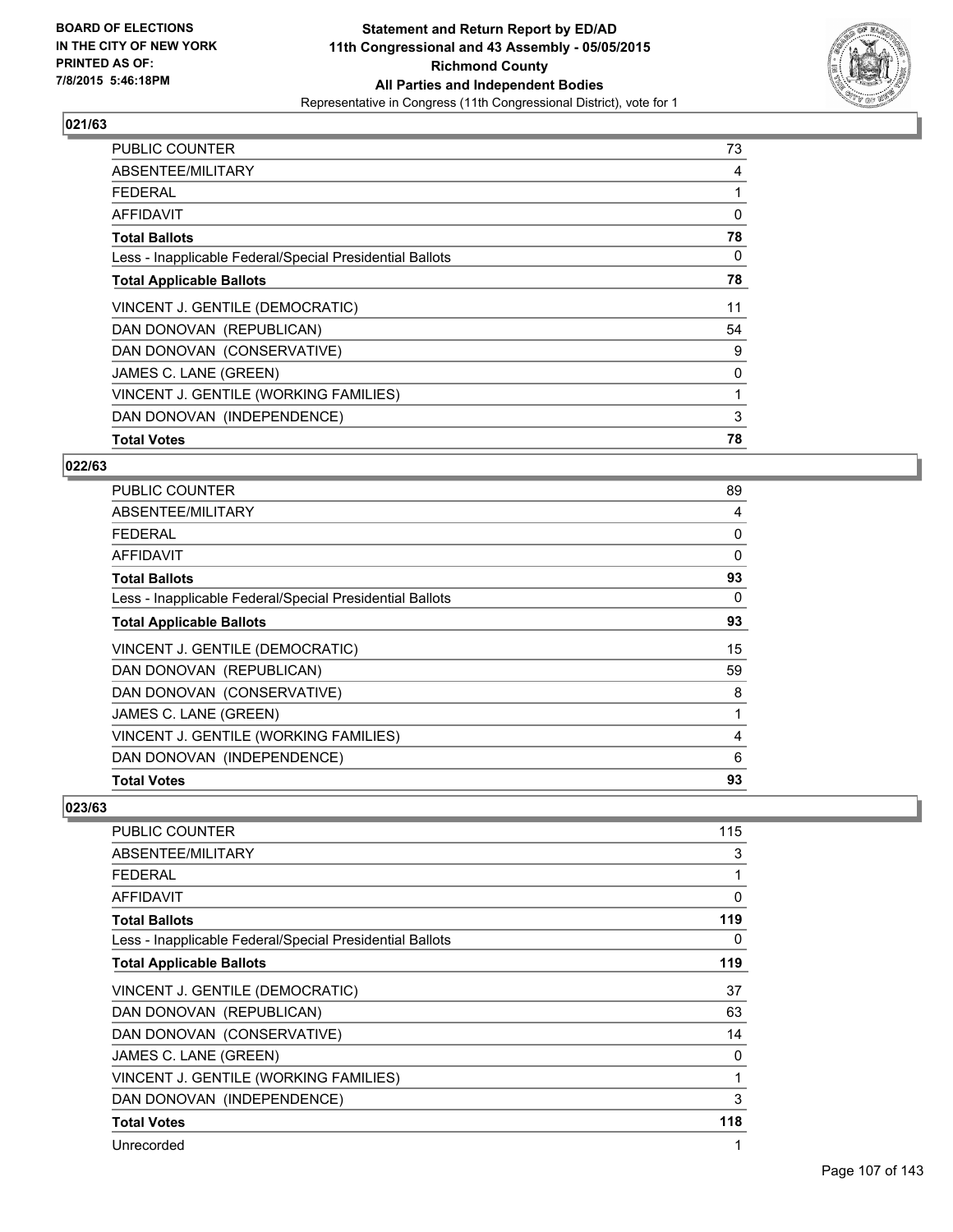

| <b>PUBLIC COUNTER</b>                                    | 92  |
|----------------------------------------------------------|-----|
| ABSENTEE/MILITARY                                        | 14  |
| <b>FEDERAL</b>                                           | 0   |
| AFFIDAVIT                                                | 0   |
| <b>Total Ballots</b>                                     | 106 |
| Less - Inapplicable Federal/Special Presidential Ballots | 0   |
| <b>Total Applicable Ballots</b>                          | 106 |
| VINCENT J. GENTILE (DEMOCRATIC)                          | 29  |
| DAN DONOVAN (REPUBLICAN)                                 | 58  |
| DAN DONOVAN (CONSERVATIVE)                               | 14  |
| JAMES C. LANE (GREEN)                                    |     |
| VINCENT J. GENTILE (WORKING FAMILIES)                    | 1   |
| DAN DONOVAN (INDEPENDENCE)                               | 3   |
| <b>Total Votes</b>                                       | 106 |

#### **025/63**

| <b>PUBLIC COUNTER</b>                                    | 126 |
|----------------------------------------------------------|-----|
| ABSENTEE/MILITARY                                        | 2   |
| <b>FEDERAL</b>                                           |     |
| AFFIDAVIT                                                |     |
| <b>Total Ballots</b>                                     | 130 |
| Less - Inapplicable Federal/Special Presidential Ballots | 0   |
| <b>Total Applicable Ballots</b>                          | 130 |
| VINCENT J. GENTILE (DEMOCRATIC)                          | 22  |
| DAN DONOVAN (REPUBLICAN)                                 | 92  |
| DAN DONOVAN (CONSERVATIVE)                               | 9   |
| JAMES C. LANE (GREEN)                                    | 0   |
| VINCENT J. GENTILE (WORKING FAMILIES)                    | 1   |
| DAN DONOVAN (INDEPENDENCE)                               | 6   |
| <b>Total Votes</b>                                       | 130 |

| <b>PUBLIC COUNTER</b>                                    | 189 |
|----------------------------------------------------------|-----|
| ABSENTEE/MILITARY                                        | 5   |
| <b>FEDERAL</b>                                           | 1   |
| AFFIDAVIT                                                | 1   |
| <b>Total Ballots</b>                                     | 196 |
| Less - Inapplicable Federal/Special Presidential Ballots | 0   |
| <b>Total Applicable Ballots</b>                          | 196 |
| VINCENT J. GENTILE (DEMOCRATIC)                          | 37  |
| DAN DONOVAN (REPUBLICAN)                                 | 132 |
| DAN DONOVAN (CONSERVATIVE)                               | 11  |
| JAMES C. LANE (GREEN)                                    | 2   |
| VINCENT J. GENTILE (WORKING FAMILIES)                    | 3   |
| DAN DONOVAN (INDEPENDENCE)                               | 11  |
| <b>Total Votes</b>                                       | 196 |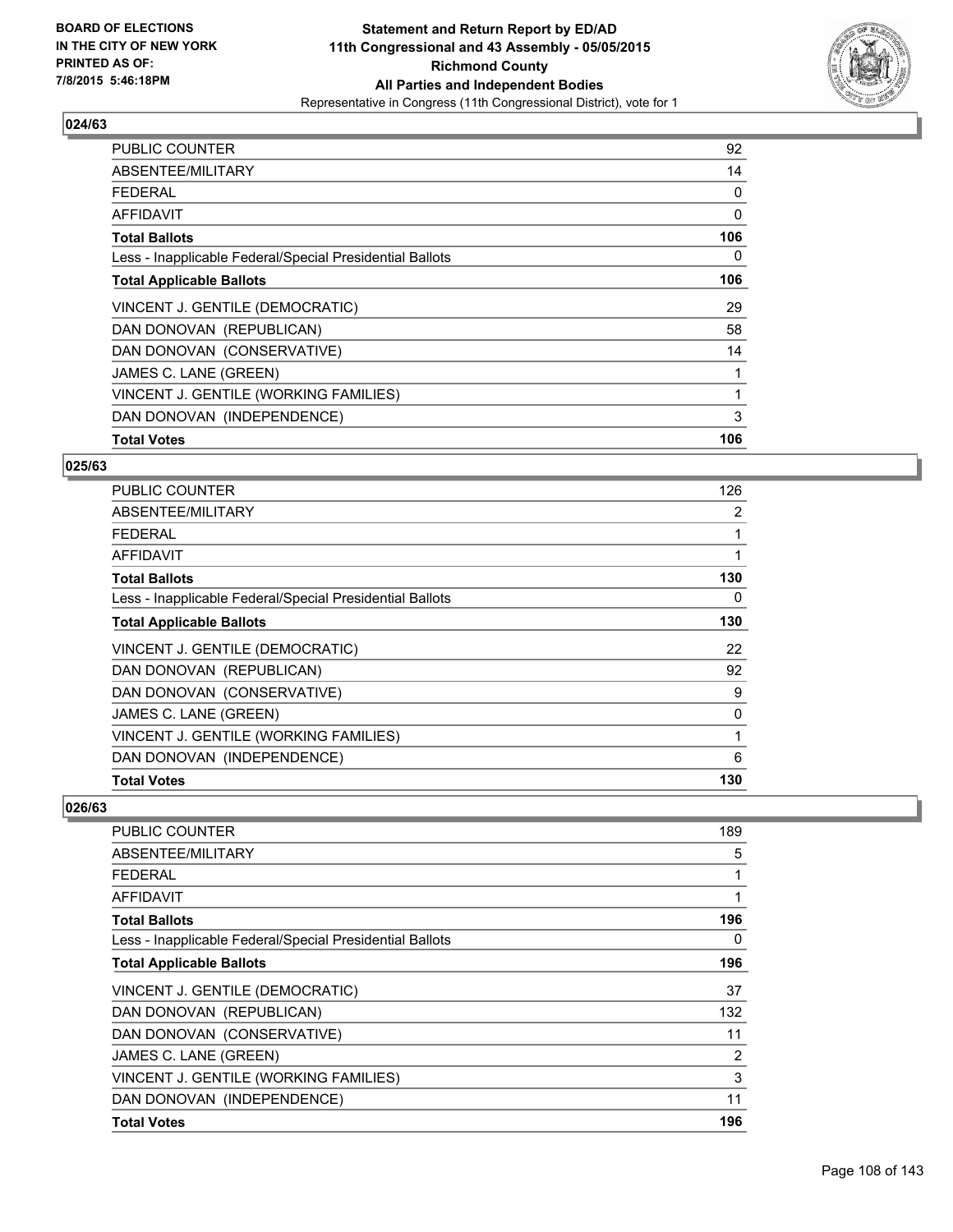

| <b>PUBLIC COUNTER</b>                                    | 73 |
|----------------------------------------------------------|----|
| ABSENTEE/MILITARY                                        | 6  |
| <b>FEDERAL</b>                                           | 0  |
| AFFIDAVIT                                                | 0  |
| <b>Total Ballots</b>                                     | 79 |
| Less - Inapplicable Federal/Special Presidential Ballots | 0  |
| <b>Total Applicable Ballots</b>                          | 79 |
| VINCENT J. GENTILE (DEMOCRATIC)                          | 18 |
| DAN DONOVAN (REPUBLICAN)                                 | 45 |
| DAN DONOVAN (CONSERVATIVE)                               | 11 |
| JAMES C. LANE (GREEN)                                    | 0  |
| VINCENT J. GENTILE (WORKING FAMILIES)                    | 2  |
| DAN DONOVAN (INDEPENDENCE)                               | 3  |
| <b>Total Votes</b>                                       | 79 |

#### **028/63**

| PUBLIC COUNTER                                           | 101      |
|----------------------------------------------------------|----------|
| ABSENTEE/MILITARY                                        | 5        |
| <b>FEDERAL</b>                                           | 0        |
| <b>AFFIDAVIT</b>                                         | $\Omega$ |
| <b>Total Ballots</b>                                     | 106      |
| Less - Inapplicable Federal/Special Presidential Ballots | 0        |
| <b>Total Applicable Ballots</b>                          | 106      |
| VINCENT J. GENTILE (DEMOCRATIC)                          | 17       |
| DAN DONOVAN (REPUBLICAN)                                 | 74       |
| DAN DONOVAN (CONSERVATIVE)                               | 13       |
| JAMES C. LANE (GREEN)                                    | 0        |
| VINCENT J. GENTILE (WORKING FAMILIES)                    | 1        |
| DAN DONOVAN (INDEPENDENCE)                               |          |
| <b>Total Votes</b>                                       | 106      |

| <b>PUBLIC COUNTER</b>                                    | 111               |
|----------------------------------------------------------|-------------------|
| ABSENTEE/MILITARY                                        | 2                 |
| <b>FEDERAL</b>                                           | 0                 |
| AFFIDAVIT                                                | $\mathbf{0}$      |
| <b>Total Ballots</b>                                     | 113               |
| Less - Inapplicable Federal/Special Presidential Ballots | 0                 |
| <b>Total Applicable Ballots</b>                          | 113               |
| VINCENT J. GENTILE (DEMOCRATIC)                          | 33                |
| DAN DONOVAN (REPUBLICAN)                                 | 59                |
| DAN DONOVAN (CONSERVATIVE)                               | $12 \overline{ }$ |
| JAMES C. LANE (GREEN)                                    | 1                 |
| VINCENT J. GENTILE (WORKING FAMILIES)                    | 2                 |
| DAN DONOVAN (INDEPENDENCE)                               | 6                 |
| <b>Total Votes</b>                                       | 113               |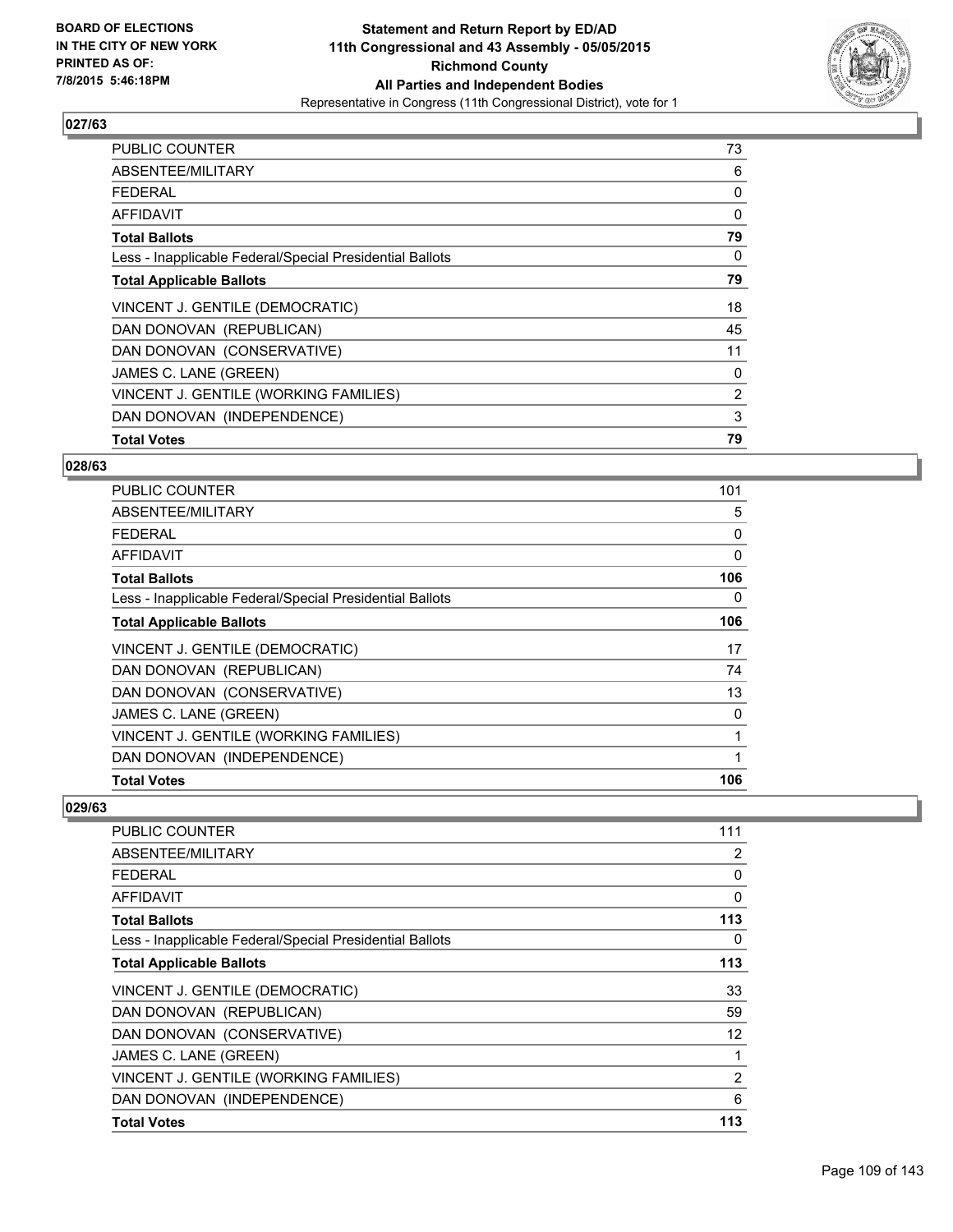

| <b>PUBLIC COUNTER</b>                                    | 74 |
|----------------------------------------------------------|----|
| ABSENTEE/MILITARY                                        | 10 |
| <b>FEDERAL</b>                                           | 0  |
| AFFIDAVIT                                                |    |
| <b>Total Ballots</b>                                     | 85 |
| Less - Inapplicable Federal/Special Presidential Ballots | 0  |
| <b>Total Applicable Ballots</b>                          | 85 |
| VINCENT J. GENTILE (DEMOCRATIC)                          | 24 |
| DAN DONOVAN (REPUBLICAN)                                 | 40 |
| DAN DONOVAN (CONSERVATIVE)                               | 14 |
| JAMES C. LANE (GREEN)                                    | 0  |
| VINCENT J. GENTILE (WORKING FAMILIES)                    | 1  |
| DAN DONOVAN (INDEPENDENCE)                               | 6  |
| <b>Total Votes</b>                                       | 85 |

# **031/63**

| <b>PUBLIC COUNTER</b>                                    | 91       |
|----------------------------------------------------------|----------|
| ABSENTEE/MILITARY                                        | 5        |
| <b>FEDERAL</b>                                           | 0        |
| <b>AFFIDAVIT</b>                                         | $\Omega$ |
| <b>Total Ballots</b>                                     | 96       |
| Less - Inapplicable Federal/Special Presidential Ballots | 0        |
| <b>Total Applicable Ballots</b>                          | 96       |
| VINCENT J. GENTILE (DEMOCRATIC)                          | 35       |
| DAN DONOVAN (REPUBLICAN)                                 | 46       |
| DAN DONOVAN (CONSERVATIVE)                               | 10       |
| JAMES C. LANE (GREEN)                                    | 0        |
| VINCENT J. GENTILE (WORKING FAMILIES)                    | 0        |
| DAN DONOVAN (INDEPENDENCE)                               | 5        |
| <b>Total Votes</b>                                       | 96       |

| <b>PUBLIC COUNTER</b>                                    | 115               |
|----------------------------------------------------------|-------------------|
| ABSENTEE/MILITARY                                        | 8                 |
| <b>FEDERAL</b>                                           | 1                 |
| AFFIDAVIT                                                | 0                 |
| <b>Total Ballots</b>                                     | 124               |
| Less - Inapplicable Federal/Special Presidential Ballots | 0                 |
| <b>Total Applicable Ballots</b>                          | 124               |
| VINCENT J. GENTILE (DEMOCRATIC)                          | 29                |
| DAN DONOVAN (REPUBLICAN)                                 | 72                |
| DAN DONOVAN (CONSERVATIVE)                               | $12 \overline{ }$ |
| JAMES C. LANE (GREEN)                                    | 1                 |
| VINCENT J. GENTILE (WORKING FAMILIES)                    | 4                 |
| DAN DONOVAN (INDEPENDENCE)                               | 6                 |
| <b>Total Votes</b>                                       | 124               |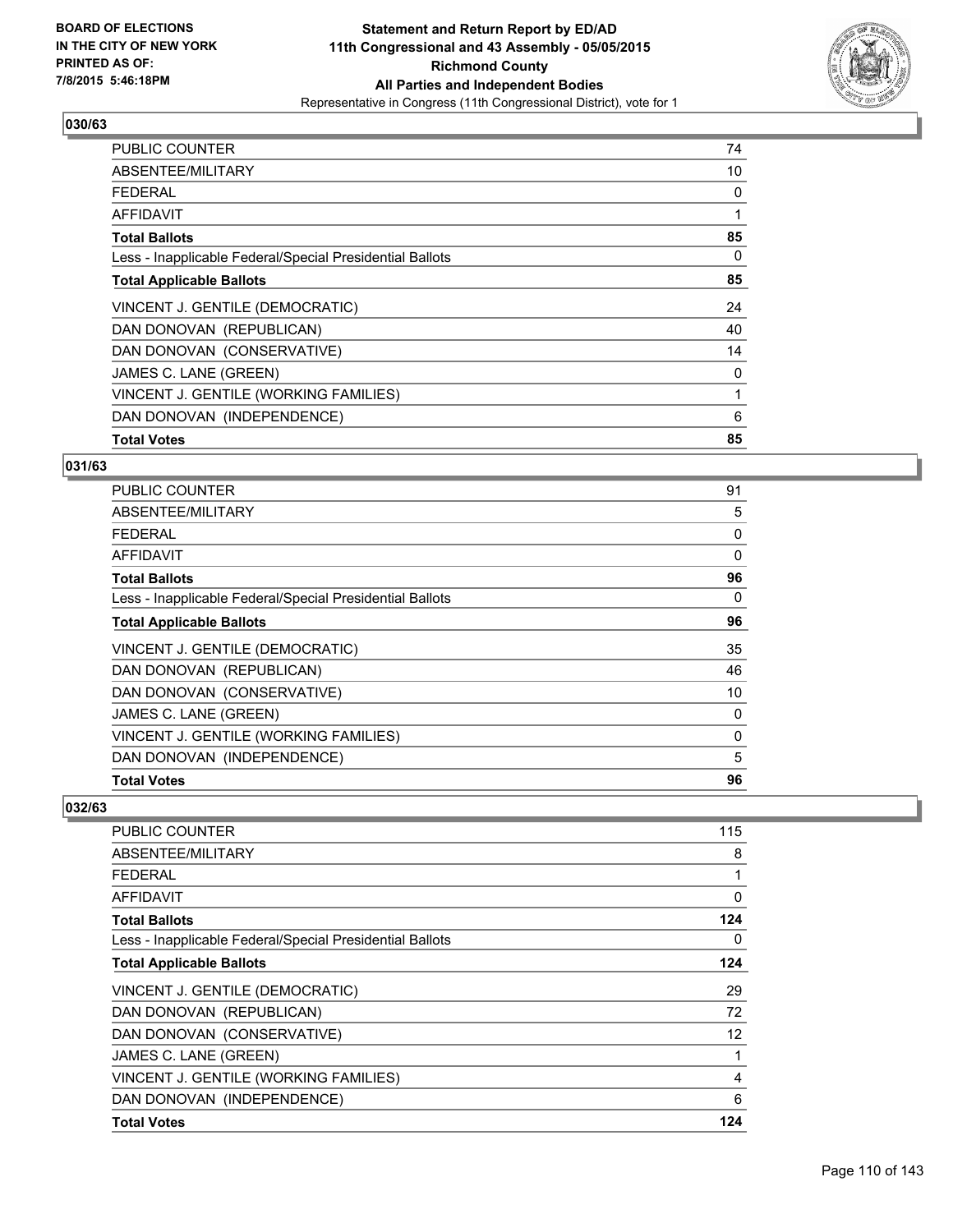

| <b>PUBLIC COUNTER</b>                                    | 155 |
|----------------------------------------------------------|-----|
| ABSENTEE/MILITARY                                        | 6   |
| <b>FEDERAL</b>                                           | 0   |
| AFFIDAVIT                                                | 0   |
| <b>Total Ballots</b>                                     | 161 |
| Less - Inapplicable Federal/Special Presidential Ballots | 0   |
| <b>Total Applicable Ballots</b>                          | 161 |
| VINCENT J. GENTILE (DEMOCRATIC)                          | 37  |
| DAN DONOVAN (REPUBLICAN)                                 | 91  |
| DAN DONOVAN (CONSERVATIVE)                               | 27  |
| JAMES C. LANE (GREEN)                                    | 1   |
| VINCENT J. GENTILE (WORKING FAMILIES)                    | 1   |
| DAN DONOVAN (INDEPENDENCE)                               | 4   |
| <b>Total Votes</b>                                       | 161 |

#### **034/63 COMBINED into: 033/63**

| PUBLIC COUNTER                                           | 306            |
|----------------------------------------------------------|----------------|
| ABSENTEE/MILITARY                                        | 19             |
| <b>FEDERAL</b>                                           | 0              |
| <b>AFFIDAVIT</b>                                         | $\overline{2}$ |
| <b>Total Ballots</b>                                     | 327            |
| Less - Inapplicable Federal/Special Presidential Ballots | 0              |
| <b>Total Applicable Ballots</b>                          | 327            |
| VINCENT J. GENTILE (DEMOCRATIC)                          | 80             |
| DAN DONOVAN (REPUBLICAN)                                 | 171            |
| DAN DONOVAN (CONSERVATIVE)                               | 50             |
| JAMES C. LANE (GREEN)                                    | 1              |
| VINCENT J. GENTILE (WORKING FAMILIES)                    | 11             |
| DAN DONOVAN (INDEPENDENCE)                               | 13             |
| <b>JOSEPH MCCARTHY (WRITE-IN)</b>                        | 1              |
| <b>Total Votes</b>                                       | 327            |
| 036/63 COMBINED into: 010/63                             |                |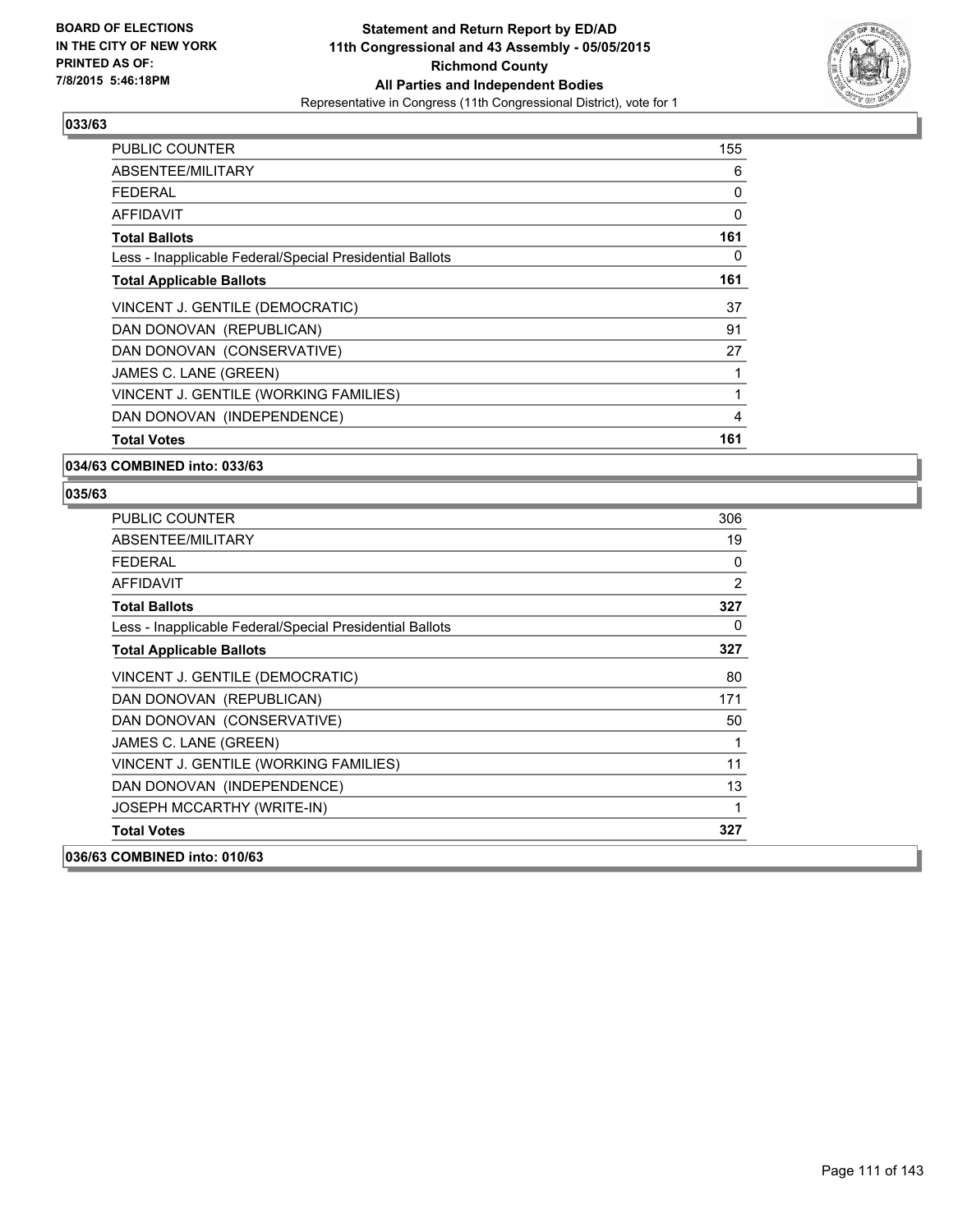

| <b>PUBLIC COUNTER</b>                                    | 70 |
|----------------------------------------------------------|----|
| ABSENTEE/MILITARY                                        | 4  |
| <b>FEDERAL</b>                                           | 0  |
| AFFIDAVIT                                                | 1  |
| <b>Total Ballots</b>                                     | 75 |
| Less - Inapplicable Federal/Special Presidential Ballots | 0  |
| <b>Total Applicable Ballots</b>                          | 75 |
| VINCENT J. GENTILE (DEMOCRATIC)                          | 42 |
| DAN DONOVAN (REPUBLICAN)                                 | 26 |
| DAN DONOVAN (CONSERVATIVE)                               | 6  |
| JAMES C. LANE (GREEN)                                    | 0  |
| VINCENT J. GENTILE (WORKING FAMILIES)                    | 1  |
| DAN DONOVAN (INDEPENDENCE)                               | 0  |
| <b>Total Votes</b>                                       | 75 |

#### **038/63**

| PUBLIC COUNTER                                           | 116            |
|----------------------------------------------------------|----------------|
| ABSENTEE/MILITARY                                        | $\overline{7}$ |
| <b>FEDERAL</b>                                           | 0              |
| <b>AFFIDAVIT</b>                                         | $\Omega$       |
| <b>Total Ballots</b>                                     | 123            |
| Less - Inapplicable Federal/Special Presidential Ballots | 0              |
| <b>Total Applicable Ballots</b>                          | 123            |
| VINCENT J. GENTILE (DEMOCRATIC)                          | 78             |
| DAN DONOVAN (REPUBLICAN)                                 | 31             |
| DAN DONOVAN (CONSERVATIVE)                               | 8              |
| JAMES C. LANE (GREEN)                                    |                |
| VINCENT J. GENTILE (WORKING FAMILIES)                    | 3              |
| DAN DONOVAN (INDEPENDENCE)                               | 2              |
| <b>Total Votes</b>                                       | 123            |

| <b>PUBLIC COUNTER</b>                                    | 101 |
|----------------------------------------------------------|-----|
| ABSENTEE/MILITARY                                        | 2   |
| <b>FEDERAL</b>                                           | 0   |
| AFFIDAVIT                                                | 0   |
| <b>Total Ballots</b>                                     | 103 |
| Less - Inapplicable Federal/Special Presidential Ballots | 0   |
| <b>Total Applicable Ballots</b>                          | 103 |
| VINCENT J. GENTILE (DEMOCRATIC)                          | 63  |
| DAN DONOVAN (REPUBLICAN)                                 | 26  |
| DAN DONOVAN (CONSERVATIVE)                               | 7   |
| JAMES C. LANE (GREEN)                                    | 4   |
| VINCENT J. GENTILE (WORKING FAMILIES)                    | 2   |
| DAN DONOVAN (INDEPENDENCE)                               | 1   |
| <b>Total Votes</b>                                       | 103 |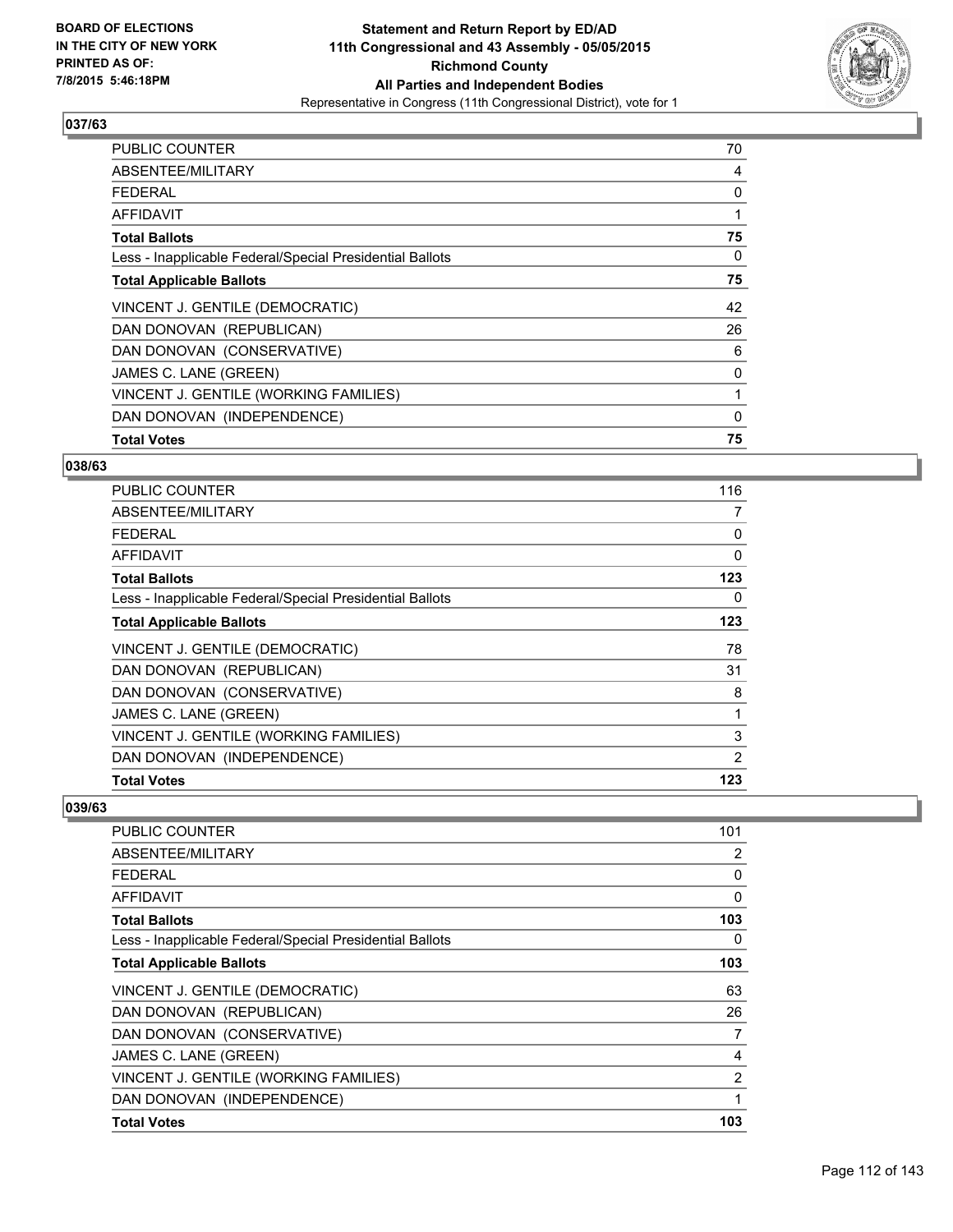

# **040/63 COMBINED into: 063/61**

#### **041/63 COMBINED into: 026/61**

**042/63** 

| <b>PUBLIC COUNTER</b>                                    | 76 |
|----------------------------------------------------------|----|
| ABSENTEE/MILITARY                                        | 4  |
| <b>FEDERAL</b>                                           |    |
| AFFIDAVIT                                                |    |
| <b>Total Ballots</b>                                     | 82 |
| Less - Inapplicable Federal/Special Presidential Ballots | 0  |
| <b>Total Applicable Ballots</b>                          | 82 |
| VINCENT J. GENTILE (DEMOCRATIC)                          | 71 |
| DAN DONOVAN (REPUBLICAN)                                 |    |
| DAN DONOVAN (CONSERVATIVE)                               | 0  |
| JAMES C. LANE (GREEN)                                    | 6  |
| VINCENT J. GENTILE (WORKING FAMILIES)                    | 4  |
| DAN DONOVAN (INDEPENDENCE)                               | 0  |
| <b>Total Votes</b>                                       | 82 |

| 044/63 COMBINED into: 045/63                             |                |
|----------------------------------------------------------|----------------|
| <b>Total Votes</b>                                       | 93             |
| DAN DONOVAN (INDEPENDENCE)                               | 1              |
| VINCENT J. GENTILE (WORKING FAMILIES)                    |                |
| JAMES C. LANE (GREEN)                                    | $\overline{2}$ |
| DAN DONOVAN (CONSERVATIVE)                               | $\overline{2}$ |
| DAN DONOVAN (REPUBLICAN)                                 | 8              |
| VINCENT J. GENTILE (DEMOCRATIC)                          | 79             |
| <b>Total Applicable Ballots</b>                          | 93             |
| Less - Inapplicable Federal/Special Presidential Ballots | 0              |
| <b>Total Ballots</b>                                     | 93             |
| <b>AFFIDAVIT</b>                                         | $\mathbf{0}$   |
| <b>FEDERAL</b>                                           | 0              |
| ABSENTEE/MILITARY                                        | 3              |
| <b>PUBLIC COUNTER</b>                                    | 90             |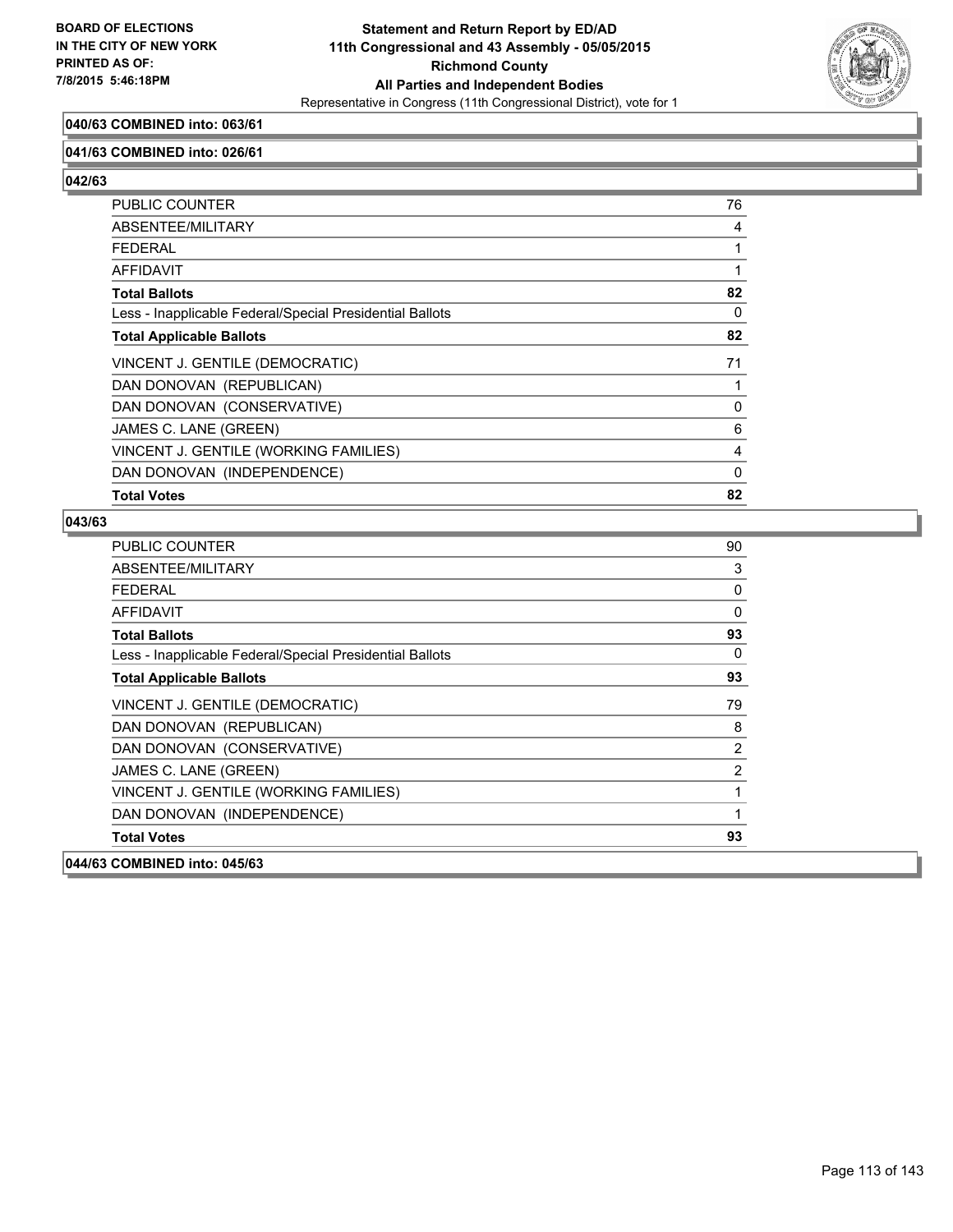

| <b>PUBLIC COUNTER</b>                                    | 147 |
|----------------------------------------------------------|-----|
| ABSENTEE/MILITARY                                        | 9   |
| <b>FEDERAL</b>                                           | 0   |
| AFFIDAVIT                                                | 6   |
| <b>Total Ballots</b>                                     | 162 |
| Less - Inapplicable Federal/Special Presidential Ballots | 0   |
| <b>Total Applicable Ballots</b>                          | 162 |
| VINCENT J. GENTILE (DEMOCRATIC)                          | 143 |
| DAN DONOVAN (REPUBLICAN)                                 | 8   |
| DAN DONOVAN (CONSERVATIVE)                               | 2   |
| JAMES C. LANE (GREEN)                                    | 3   |
| VINCENT J. GENTILE (WORKING FAMILIES)                    | 3   |
| DAN DONOVAN (INDEPENDENCE)                               | 3   |
| <b>Total Votes</b>                                       | 162 |

| <b>PUBLIC COUNTER</b>                                    | 181 |
|----------------------------------------------------------|-----|
| ABSENTEE/MILITARY                                        | 41  |
| <b>FEDERAL</b>                                           | 0   |
| <b>AFFIDAVIT</b>                                         | 1   |
| <b>Total Ballots</b>                                     | 223 |
| Less - Inapplicable Federal/Special Presidential Ballots | 0   |
| <b>Total Applicable Ballots</b>                          | 223 |
| VINCENT J. GENTILE (DEMOCRATIC)                          | 50  |
| DAN DONOVAN (REPUBLICAN)                                 | 134 |
| DAN DONOVAN (CONSERVATIVE)                               | 24  |
| JAMES C. LANE (GREEN)                                    | 1   |
| VINCENT J. GENTILE (WORKING FAMILIES)                    | 7   |
| DAN DONOVAN (INDEPENDENCE)                               | 6   |
| <b>Total Votes</b>                                       | 222 |
| Unrecorded                                               | 1   |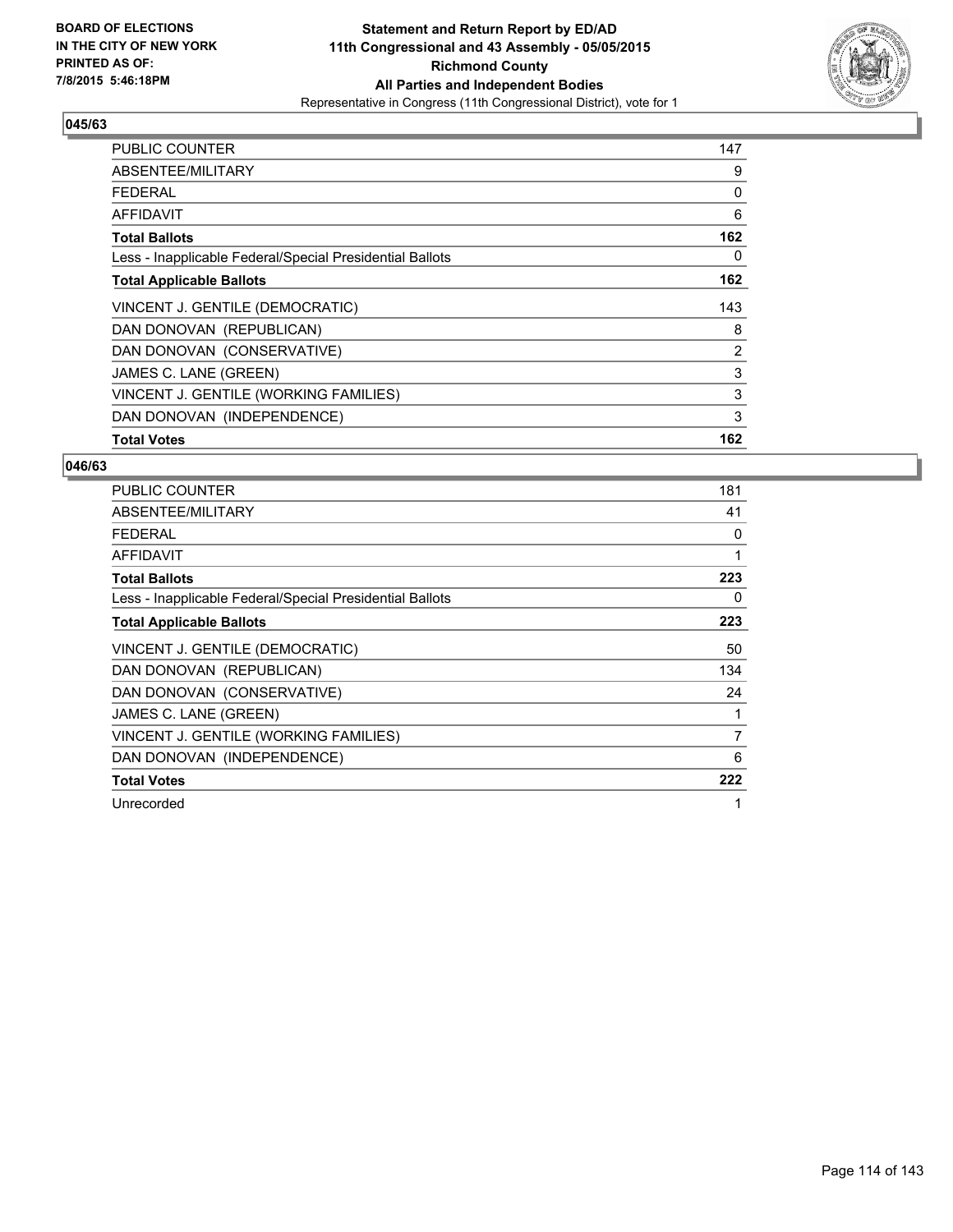

| <b>PUBLIC COUNTER</b>                                    | 170 |
|----------------------------------------------------------|-----|
| ABSENTEE/MILITARY                                        | 7   |
| <b>FEDERAL</b>                                           | 0   |
| <b>AFFIDAVIT</b>                                         | 1   |
| <b>Total Ballots</b>                                     | 178 |
| Less - Inapplicable Federal/Special Presidential Ballots | 0   |
| <b>Total Applicable Ballots</b>                          | 178 |
| VINCENT J. GENTILE (DEMOCRATIC)                          | 46  |
| DAN DONOVAN (REPUBLICAN)                                 | 92  |
| DAN DONOVAN (CONSERVATIVE)                               | 23  |
| JAMES C. LANE (GREEN)                                    | 3   |
| VINCENT J. GENTILE (WORKING FAMILIES)                    | 8   |
| DAN DONOVAN (INDEPENDENCE)                               | 5   |
| ANDREW J. LANZA (WRITE-IN)                               | 1   |
| <b>Total Votes</b>                                       | 178 |

**048/63 COMBINED into: 072/62**

| <b>PUBLIC COUNTER</b>                                    | 282 |
|----------------------------------------------------------|-----|
| ABSENTEE/MILITARY                                        | 29  |
| <b>FEDERAL</b>                                           |     |
| <b>AFFIDAVIT</b>                                         | 0   |
| <b>Total Ballots</b>                                     | 312 |
| Less - Inapplicable Federal/Special Presidential Ballots | 0   |
| <b>Total Applicable Ballots</b>                          | 312 |
| VINCENT J. GENTILE (DEMOCRATIC)                          | 61  |
| DAN DONOVAN (REPUBLICAN)                                 | 194 |
| DAN DONOVAN (CONSERVATIVE)                               | 41  |
| JAMES C. LANE (GREEN)                                    | 1   |
| VINCENT J. GENTILE (WORKING FAMILIES)                    | 4   |
| DAN DONOVAN (INDEPENDENCE)                               | 10  |
| LAWRENCE HANLEY (WRITE-IN)                               | 1   |
| <b>Total Votes</b>                                       | 312 |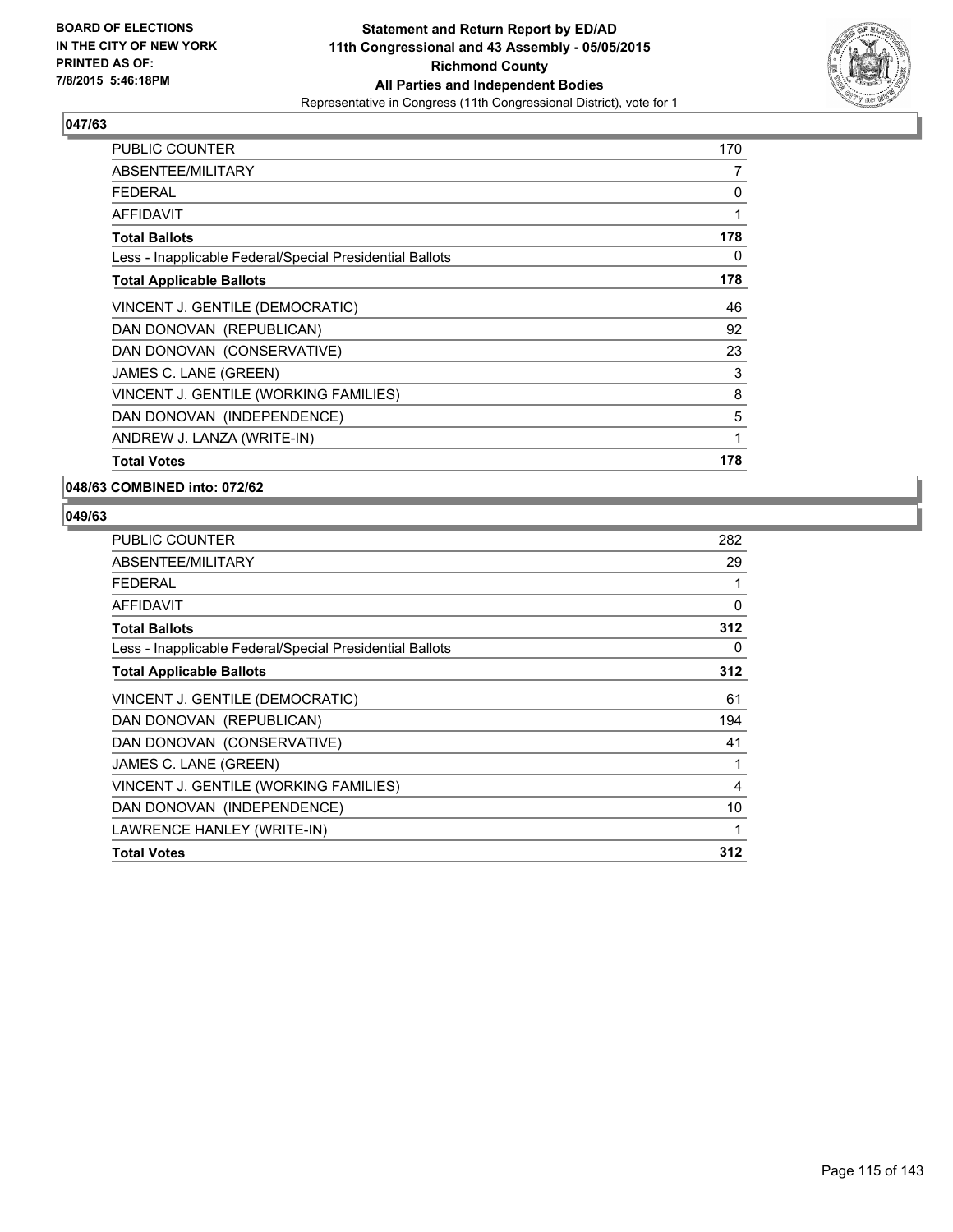

| <b>PUBLIC COUNTER</b>                                    | 133 |
|----------------------------------------------------------|-----|
| ABSENTEE/MILITARY                                        | 5   |
| <b>FEDERAL</b>                                           | 0   |
| <b>AFFIDAVIT</b>                                         | 1   |
| <b>Total Ballots</b>                                     | 139 |
| Less - Inapplicable Federal/Special Presidential Ballots | 0   |
| <b>Total Applicable Ballots</b>                          | 139 |
| VINCENT J. GENTILE (DEMOCRATIC)                          | 41  |
| DAN DONOVAN (REPUBLICAN)                                 | 74  |
| DAN DONOVAN (CONSERVATIVE)                               | 14  |
| JAMES C. LANE (GREEN)                                    | 1   |
| VINCENT J. GENTILE (WORKING FAMILIES)                    | 3   |
| DAN DONOVAN (INDEPENDENCE)                               | 5   |
| NICOLE MALIOTAKIS (WRITE-IN)                             | 1   |
| <b>Total Votes</b>                                       | 139 |

**051/63 COMBINED into: 049/63**

| <b>PUBLIC COUNTER</b>                                    | 158 |
|----------------------------------------------------------|-----|
| ABSENTEE/MILITARY                                        | 6   |
| FEDERAL                                                  | 0   |
| AFFIDAVIT                                                | 1   |
| <b>Total Ballots</b>                                     | 165 |
| Less - Inapplicable Federal/Special Presidential Ballots | 0   |
| <b>Total Applicable Ballots</b>                          | 165 |
| VINCENT J. GENTILE (DEMOCRATIC)                          | 33  |
| DAN DONOVAN (REPUBLICAN)                                 | 102 |
| DAN DONOVAN (CONSERVATIVE)                               | 20  |
| JAMES C. LANE (GREEN)                                    | 0   |
| VINCENT J. GENTILE (WORKING FAMILIES)                    | 0   |
| DAN DONOVAN (INDEPENDENCE)                               | 10  |
| <b>Total Votes</b>                                       | 165 |
| 053/63 COMBINED into: 070/62                             |     |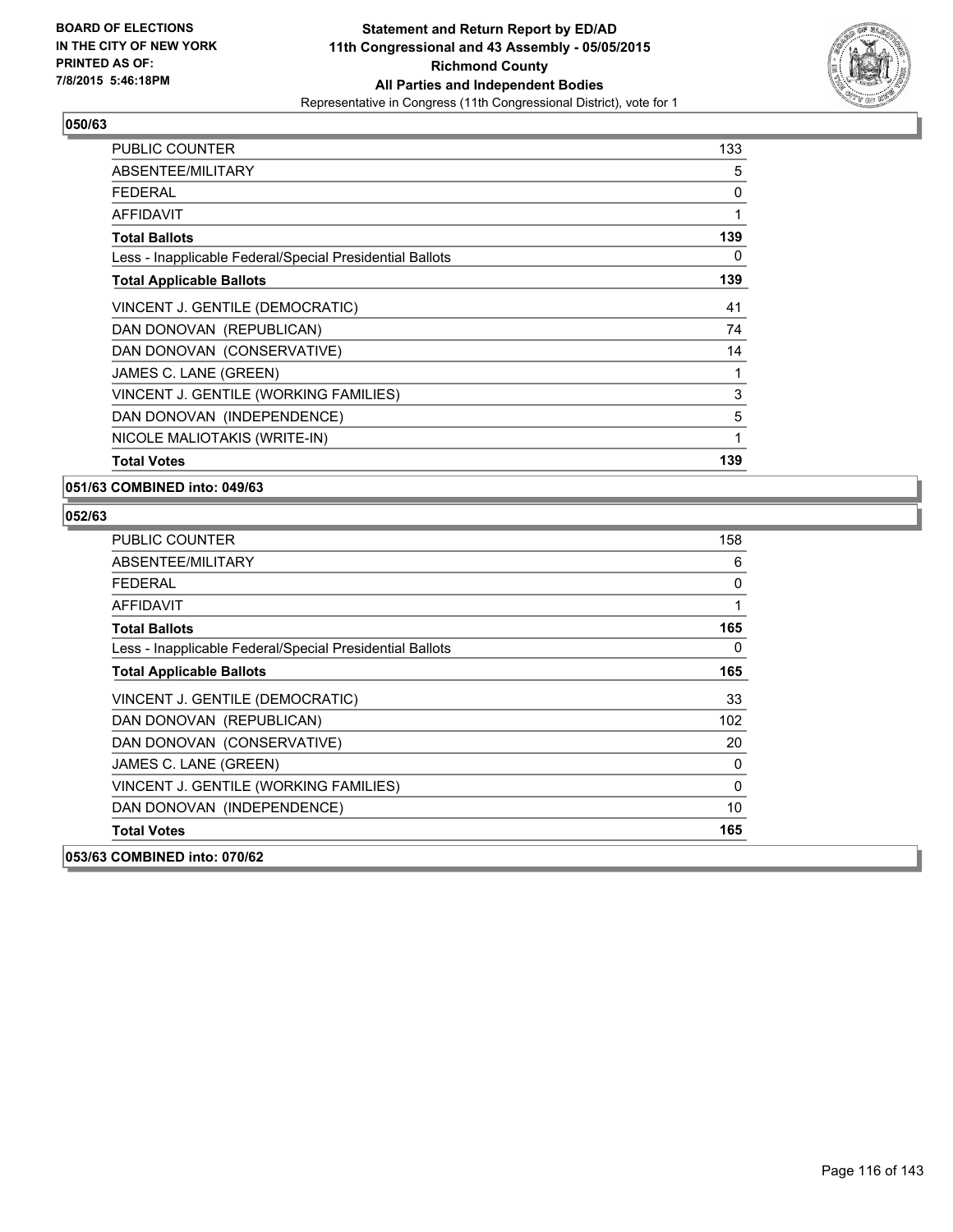

| <b>PUBLIC COUNTER</b>                                    | 134 |
|----------------------------------------------------------|-----|
| ABSENTEE/MILITARY                                        | 32  |
| <b>FEDERAL</b>                                           | 0   |
| AFFIDAVIT                                                | 0   |
| <b>Total Ballots</b>                                     | 166 |
| Less - Inapplicable Federal/Special Presidential Ballots | 0   |
| <b>Total Applicable Ballots</b>                          | 166 |
| VINCENT J. GENTILE (DEMOCRATIC)                          | 63  |
| DAN DONOVAN (REPUBLICAN)                                 | 77  |
| DAN DONOVAN (CONSERVATIVE)                               | 13  |
| JAMES C. LANE (GREEN)                                    | 4   |
| VINCENT J. GENTILE (WORKING FAMILIES)                    | 1   |
| DAN DONOVAN (INDEPENDENCE)                               | 8   |
| <b>Total Votes</b>                                       | 166 |

#### **055/63**

| <b>PUBLIC COUNTER</b>                                    | 122 |
|----------------------------------------------------------|-----|
| ABSENTEE/MILITARY                                        | 34  |
| <b>FEDERAL</b>                                           |     |
| AFFIDAVIT                                                | 2   |
| <b>Total Ballots</b>                                     | 159 |
| Less - Inapplicable Federal/Special Presidential Ballots | 0   |
| <b>Total Applicable Ballots</b>                          | 159 |
| VINCENT J. GENTILE (DEMOCRATIC)                          | 47  |
| DAN DONOVAN (REPUBLICAN)                                 | 79  |
| DAN DONOVAN (CONSERVATIVE)                               | 17  |
| JAMES C. LANE (GREEN)                                    | 2   |
| VINCENT J. GENTILE (WORKING FAMILIES)                    | 3   |
| DAN DONOVAN (INDEPENDENCE)                               | 10  |
| UNATTRIBUTABLE WRITE-IN (WRITE-IN)                       | 1   |
| <b>Total Votes</b>                                       | 159 |

| <b>PUBLIC COUNTER</b>                                    | 87 |
|----------------------------------------------------------|----|
| ABSENTEE/MILITARY                                        | 4  |
| <b>FEDERAL</b>                                           | 0  |
| AFFIDAVIT                                                |    |
| <b>Total Ballots</b>                                     | 92 |
| Less - Inapplicable Federal/Special Presidential Ballots | 0  |
| <b>Total Applicable Ballots</b>                          | 92 |
| VINCENT J. GENTILE (DEMOCRATIC)                          | 35 |
| DAN DONOVAN (REPUBLICAN)                                 | 48 |
| DAN DONOVAN (CONSERVATIVE)                               | 3  |
| JAMES C. LANE (GREEN)                                    |    |
| VINCENT J. GENTILE (WORKING FAMILIES)                    |    |
| DAN DONOVAN (INDEPENDENCE)                               | 4  |
| <b>Total Votes</b>                                       | 92 |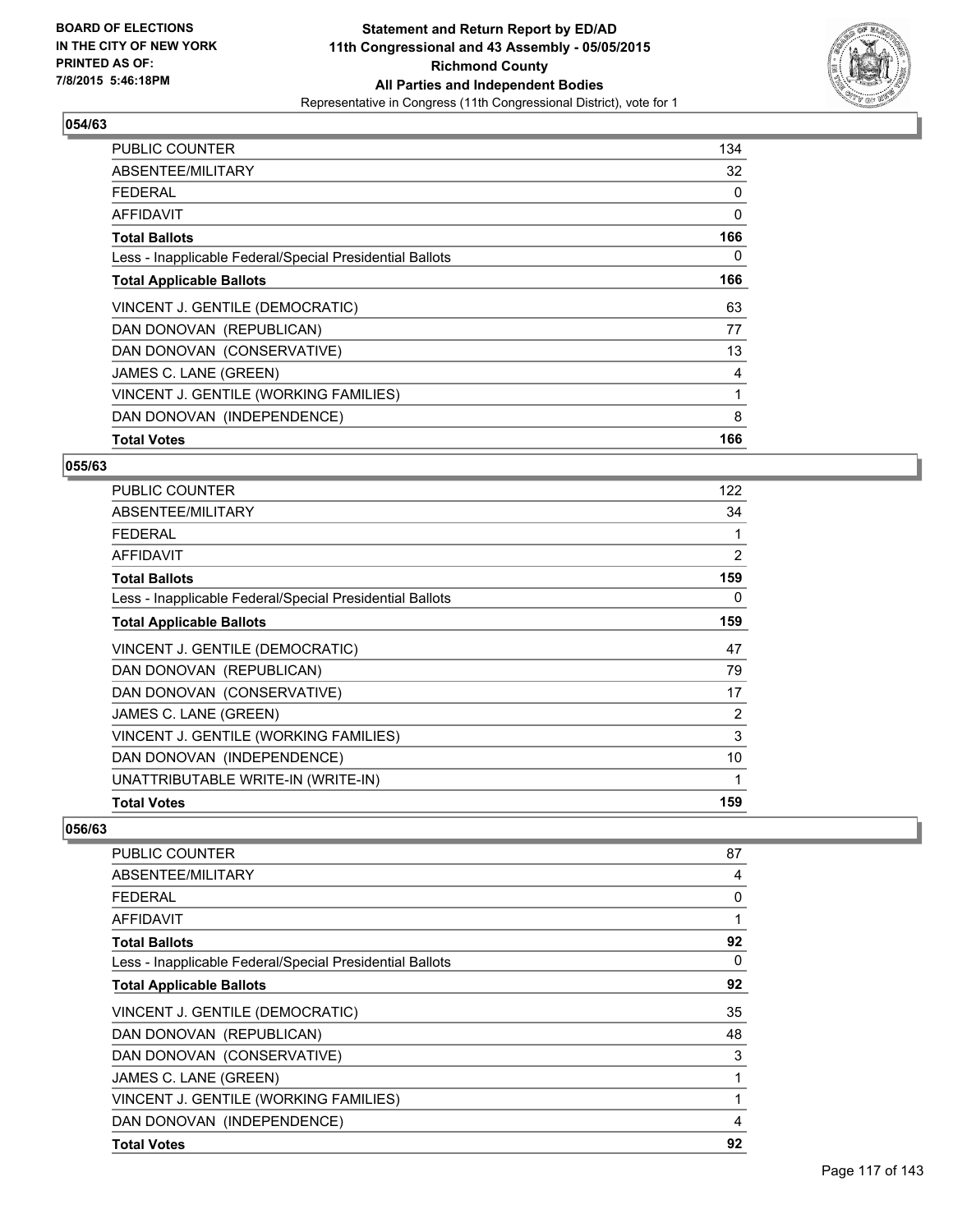

| <b>PUBLIC COUNTER</b>                                    | 181 |
|----------------------------------------------------------|-----|
| ABSENTEE/MILITARY                                        | 7   |
| <b>FEDERAL</b>                                           | 5   |
| AFFIDAVIT                                                | 0   |
| <b>Total Ballots</b>                                     | 193 |
| Less - Inapplicable Federal/Special Presidential Ballots | 0   |
| <b>Total Applicable Ballots</b>                          | 193 |
| VINCENT J. GENTILE (DEMOCRATIC)                          | 35  |
| DAN DONOVAN (REPUBLICAN)                                 | 132 |
| DAN DONOVAN (CONSERVATIVE)                               | 18  |
| JAMES C. LANE (GREEN)                                    | 0   |
| VINCENT J. GENTILE (WORKING FAMILIES)                    | 1   |
| DAN DONOVAN (INDEPENDENCE)                               | 7   |
| <b>Total Votes</b>                                       | 193 |

#### **058/63**

| <b>PUBLIC COUNTER</b>                                    | 151            |
|----------------------------------------------------------|----------------|
| ABSENTEE/MILITARY                                        | 7              |
| <b>FEDERAL</b>                                           | $\overline{7}$ |
| AFFIDAVIT                                                | 2              |
| <b>Total Ballots</b>                                     | 167            |
| Less - Inapplicable Federal/Special Presidential Ballots | 0              |
| <b>Total Applicable Ballots</b>                          | 167            |
| VINCENT J. GENTILE (DEMOCRATIC)                          | 36             |
| DAN DONOVAN (REPUBLICAN)                                 | 110            |
| DAN DONOVAN (CONSERVATIVE)                               | 13             |
| JAMES C. LANE (GREEN)                                    | 0              |
| VINCENT J. GENTILE (WORKING FAMILIES)                    | 2              |
| DAN DONOVAN (INDEPENDENCE)                               | 6              |
| <b>Total Votes</b>                                       | 167            |

| <b>PUBLIC COUNTER</b>                                    | 220 |
|----------------------------------------------------------|-----|
| ABSENTEE/MILITARY                                        | 9   |
| <b>FEDERAL</b>                                           | 0   |
| AFFIDAVIT                                                | 0   |
| <b>Total Ballots</b>                                     | 229 |
| Less - Inapplicable Federal/Special Presidential Ballots | 0   |
| <b>Total Applicable Ballots</b>                          | 229 |
| VINCENT J. GENTILE (DEMOCRATIC)                          | 62  |
| DAN DONOVAN (REPUBLICAN)                                 | 124 |
| DAN DONOVAN (CONSERVATIVE)                               | 28  |
| JAMES C. LANE (GREEN)                                    |     |
| VINCENT J. GENTILE (WORKING FAMILIES)                    | 5   |
| DAN DONOVAN (INDEPENDENCE)                               | 8   |
| UNATTRIBUTABLE WRITE-IN (WRITE-IN)                       | 1   |
| <b>Total Votes</b>                                       | 229 |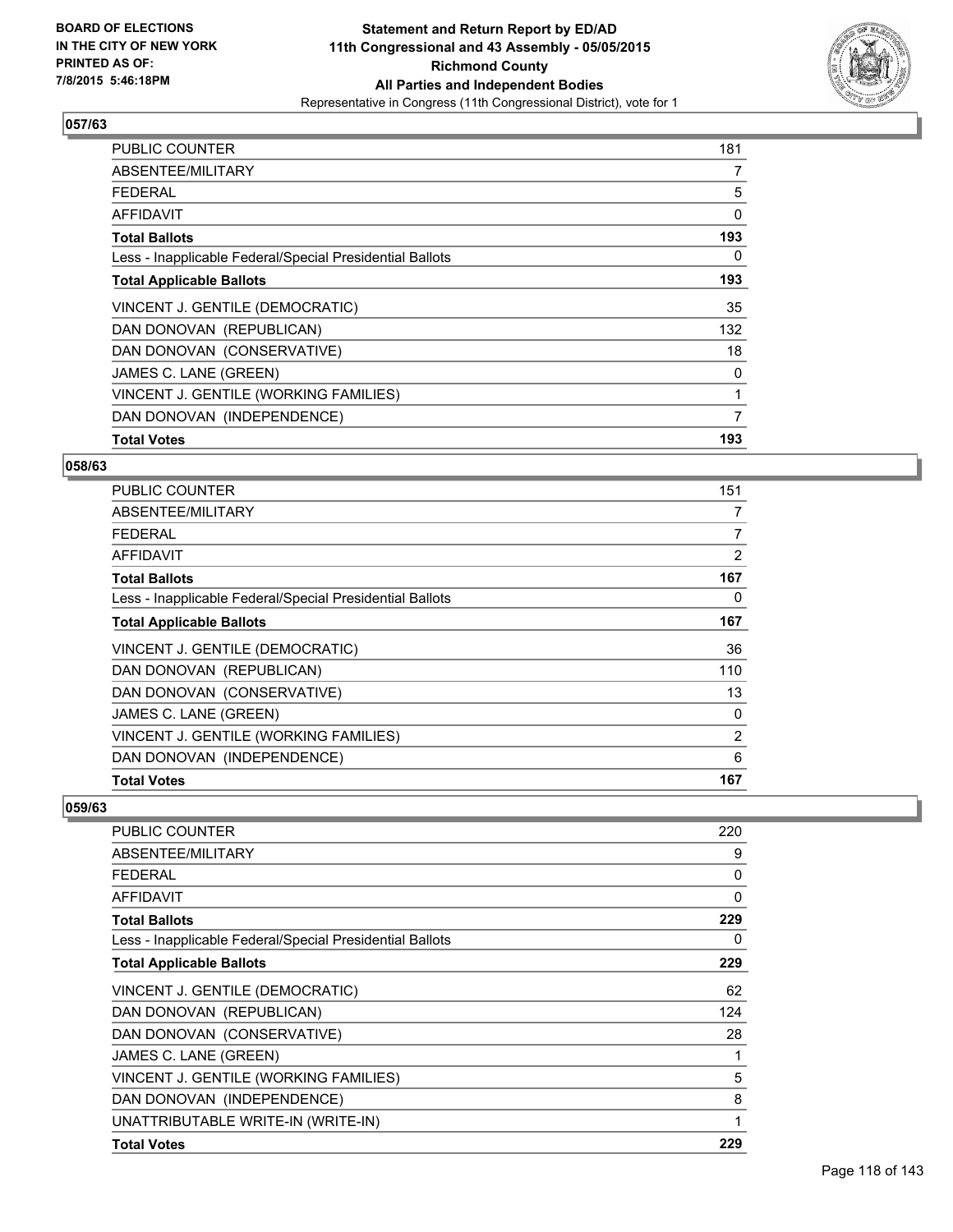

| <b>PUBLIC COUNTER</b>                                    | 154 |
|----------------------------------------------------------|-----|
| ABSENTEE/MILITARY                                        | 7   |
| <b>FEDERAL</b>                                           | 0   |
| AFFIDAVIT                                                | 0   |
| <b>Total Ballots</b>                                     | 161 |
| Less - Inapplicable Federal/Special Presidential Ballots | 0   |
| <b>Total Applicable Ballots</b>                          | 161 |
| VINCENT J. GENTILE (DEMOCRATIC)                          | 39  |
| DAN DONOVAN (REPUBLICAN)                                 | 84  |
| DAN DONOVAN (CONSERVATIVE)                               | 21  |
| JAMES C. LANE (GREEN)                                    | 3   |
| VINCENT J. GENTILE (WORKING FAMILIES)                    | 8   |
| DAN DONOVAN (INDEPENDENCE)                               | 6   |
| <b>Total Votes</b>                                       | 161 |

#### **061/63 COMBINED into: 038/61**

| <b>PUBLIC COUNTER</b>                                    | 335 |
|----------------------------------------------------------|-----|
| ABSENTEE/MILITARY                                        | 16  |
| <b>FEDERAL</b>                                           | 2   |
| <b>AFFIDAVIT</b>                                         | 2   |
| <b>Total Ballots</b>                                     | 355 |
| Less - Inapplicable Federal/Special Presidential Ballots | 0   |
| <b>Total Applicable Ballots</b>                          | 355 |
| VINCENT J. GENTILE (DEMOCRATIC)                          | 105 |
| DAN DONOVAN (REPUBLICAN)                                 | 165 |
| DAN DONOVAN (CONSERVATIVE)                               | 45  |
| JAMES C. LANE (GREEN)                                    | 5   |
| VINCENT J. GENTILE (WORKING FAMILIES)                    | 14  |
| DAN DONOVAN (INDEPENDENCE)                               | 17  |
| DENNIS MCKEEN (WRITE-IN)                                 | 1   |
| JOE TIRONE JR. (WRITE-IN)                                | 3   |
| <b>Total Votes</b>                                       | 355 |
| 063/63 COMBINED into: 035/63                             |     |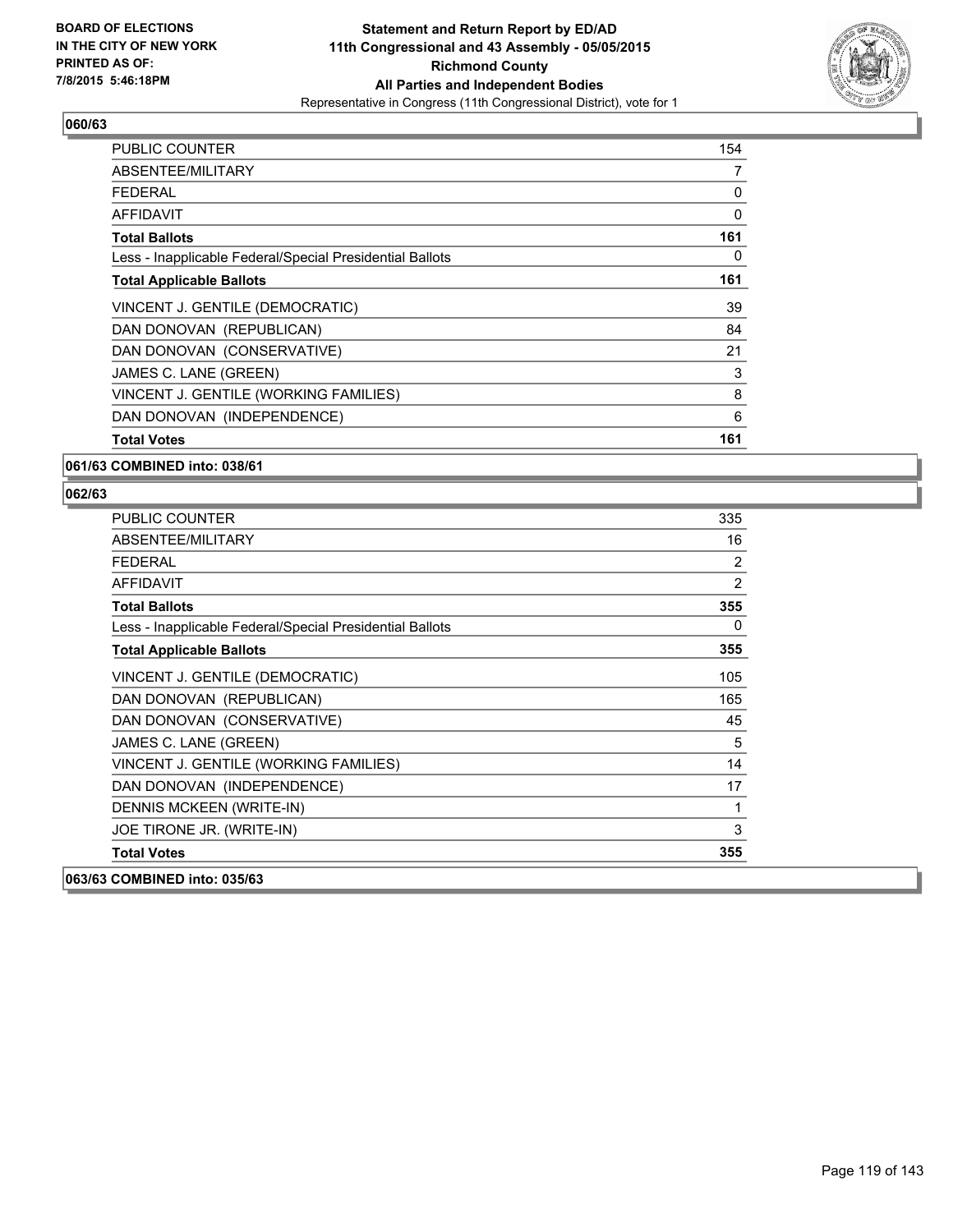

| <b>PUBLIC COUNTER</b>                                    | 321 |
|----------------------------------------------------------|-----|
| ABSENTEE/MILITARY                                        | 30  |
| <b>FEDERAL</b>                                           | 1   |
| <b>AFFIDAVIT</b>                                         | 3   |
| <b>Total Ballots</b>                                     | 355 |
| Less - Inapplicable Federal/Special Presidential Ballots | 0   |
| <b>Total Applicable Ballots</b>                          | 355 |
| VINCENT J. GENTILE (DEMOCRATIC)                          | 72  |
| DAN DONOVAN (REPUBLICAN)                                 | 199 |
| DAN DONOVAN (CONSERVATIVE)                               | 52  |
| JAMES C. LANE (GREEN)                                    | 6   |
| VINCENT J. GENTILE (WORKING FAMILIES)                    | 8   |
| DAN DONOVAN (INDEPENDENCE)                               | 17  |
| KIM O'DONNELL (WRITE-IN)                                 | 1   |
| <b>Total Votes</b>                                       | 355 |

**065/63 COMBINED into: 035/61**

#### **066/63 COMBINED into: 067/63**

| <b>PUBLIC COUNTER</b>                                    | 330            |
|----------------------------------------------------------|----------------|
| ABSENTEE/MILITARY                                        | 7              |
| <b>FEDERAL</b>                                           | $\overline{2}$ |
| AFFIDAVIT                                                | 0              |
| <b>Total Ballots</b>                                     | 339            |
| Less - Inapplicable Federal/Special Presidential Ballots | 0              |
| <b>Total Applicable Ballots</b>                          | 339            |
| VINCENT J. GENTILE (DEMOCRATIC)                          | 58             |
| DAN DONOVAN (REPUBLICAN)                                 | 184            |
| DAN DONOVAN (CONSERVATIVE)                               | 62             |
| JAMES C. LANE (GREEN)                                    | 4              |
| VINCENT J. GENTILE (WORKING FAMILIES)                    | 10             |
| DAN DONOVAN (INDEPENDENCE)                               | 20             |
| JENNA HEAVEY (WRITE-IN)                                  |                |
| <b>Total Votes</b>                                       | 339            |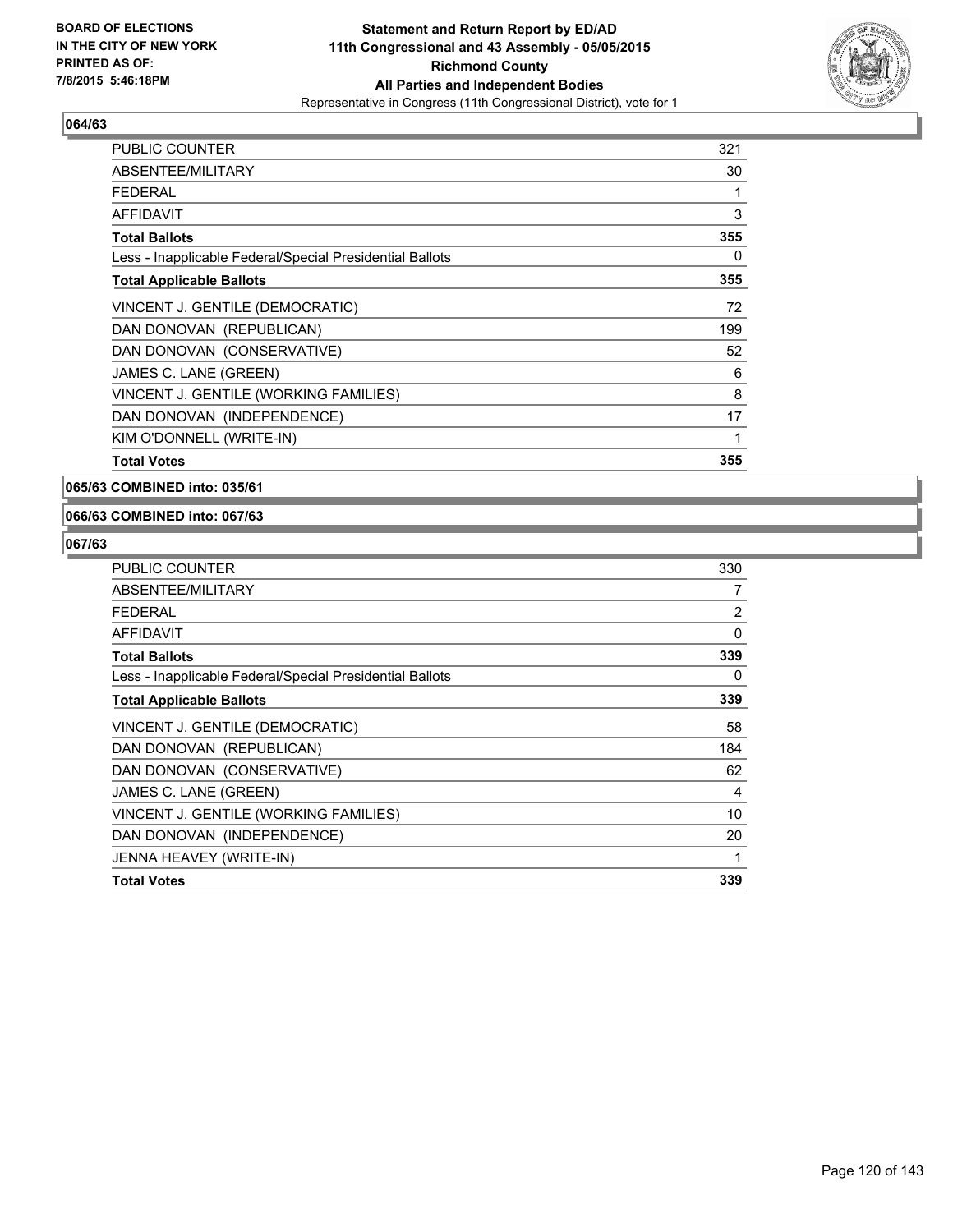

| <b>PUBLIC COUNTER</b>                                    | 88  |
|----------------------------------------------------------|-----|
| ABSENTEE/MILITARY                                        | 15  |
| FEDERAL                                                  | 0   |
| AFFIDAVIT                                                | 0   |
| <b>Total Ballots</b>                                     | 103 |
| Less - Inapplicable Federal/Special Presidential Ballots | 0   |
| <b>Total Applicable Ballots</b>                          | 103 |
| VINCENT J. GENTILE (DEMOCRATIC)                          | 49  |
| DAN DONOVAN (REPUBLICAN)                                 | 45  |
| DAN DONOVAN (CONSERVATIVE)                               | 5   |
| JAMES C. LANE (GREEN)                                    | 2   |
| VINCENT J. GENTILE (WORKING FAMILIES)                    | 0   |
| DAN DONOVAN (INDEPENDENCE)                               | 2   |
| <b>Total Votes</b>                                       | 103 |

#### **069/63 COMBINED into: 055/63**

**070/63 COMBINED into: 052/63**

# **071/63**

| <b>PUBLIC COUNTER</b>                                    | 93             |
|----------------------------------------------------------|----------------|
| ABSENTEE/MILITARY                                        | 3              |
| <b>FEDERAL</b>                                           | 0              |
| <b>AFFIDAVIT</b>                                         | 0              |
| <b>Total Ballots</b>                                     | 96             |
| Less - Inapplicable Federal/Special Presidential Ballots | 0              |
| <b>Total Applicable Ballots</b>                          | 96             |
| VINCENT J. GENTILE (DEMOCRATIC)                          | 69             |
| DAN DONOVAN (REPUBLICAN)                                 | 17             |
| DAN DONOVAN (CONSERVATIVE)                               | 4              |
| JAMES C. LANE (GREEN)                                    | 0              |
| VINCENT J. GENTILE (WORKING FAMILIES)                    | 4              |
| DAN DONOVAN (INDEPENDENCE)                               | $\overline{2}$ |
| <b>Total Votes</b>                                       | 96             |
| 072/63 COMBINED into: 062/63                             |                |
| 073/63 COMBINED into: 017/63                             |                |

**074/63 COMBINED into: 062/63**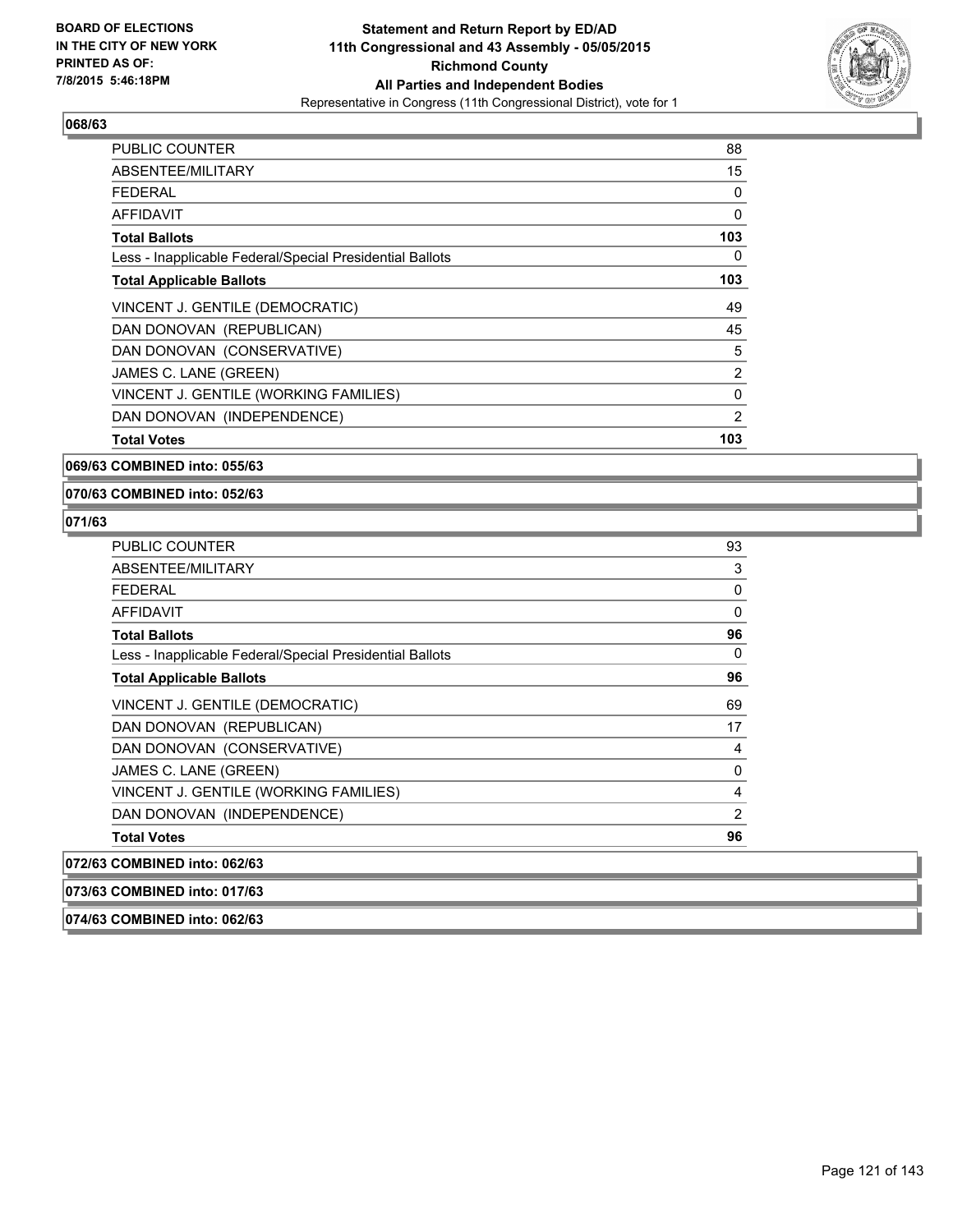

| <b>PUBLIC COUNTER</b>                                    | 76 |
|----------------------------------------------------------|----|
| ABSENTEE/MILITARY                                        | 4  |
| FEDERAL                                                  | 0  |
| AFFIDAVIT                                                | 0  |
| <b>Total Ballots</b>                                     | 80 |
| Less - Inapplicable Federal/Special Presidential Ballots | 0  |
| <b>Total Applicable Ballots</b>                          | 80 |
| VINCENT J. GENTILE (DEMOCRATIC)                          | 55 |
| DAN DONOVAN (REPUBLICAN)                                 | 18 |
| DAN DONOVAN (CONSERVATIVE)                               | 1  |
| JAMES C. LANE (GREEN)                                    | 0  |
| VINCENT J. GENTILE (WORKING FAMILIES)                    | 2  |
| DAN DONOVAN (INDEPENDENCE)                               | 4  |
| <b>Total Votes</b>                                       | 80 |

**076/63 COMBINED into: 045/63**

**077/63 COMBINED into: 018/63**

**078/63 COMBINED into: 033/63**

**079/63 COMBINED into: 052/63**

**080/63 COMBINED into: 026/62**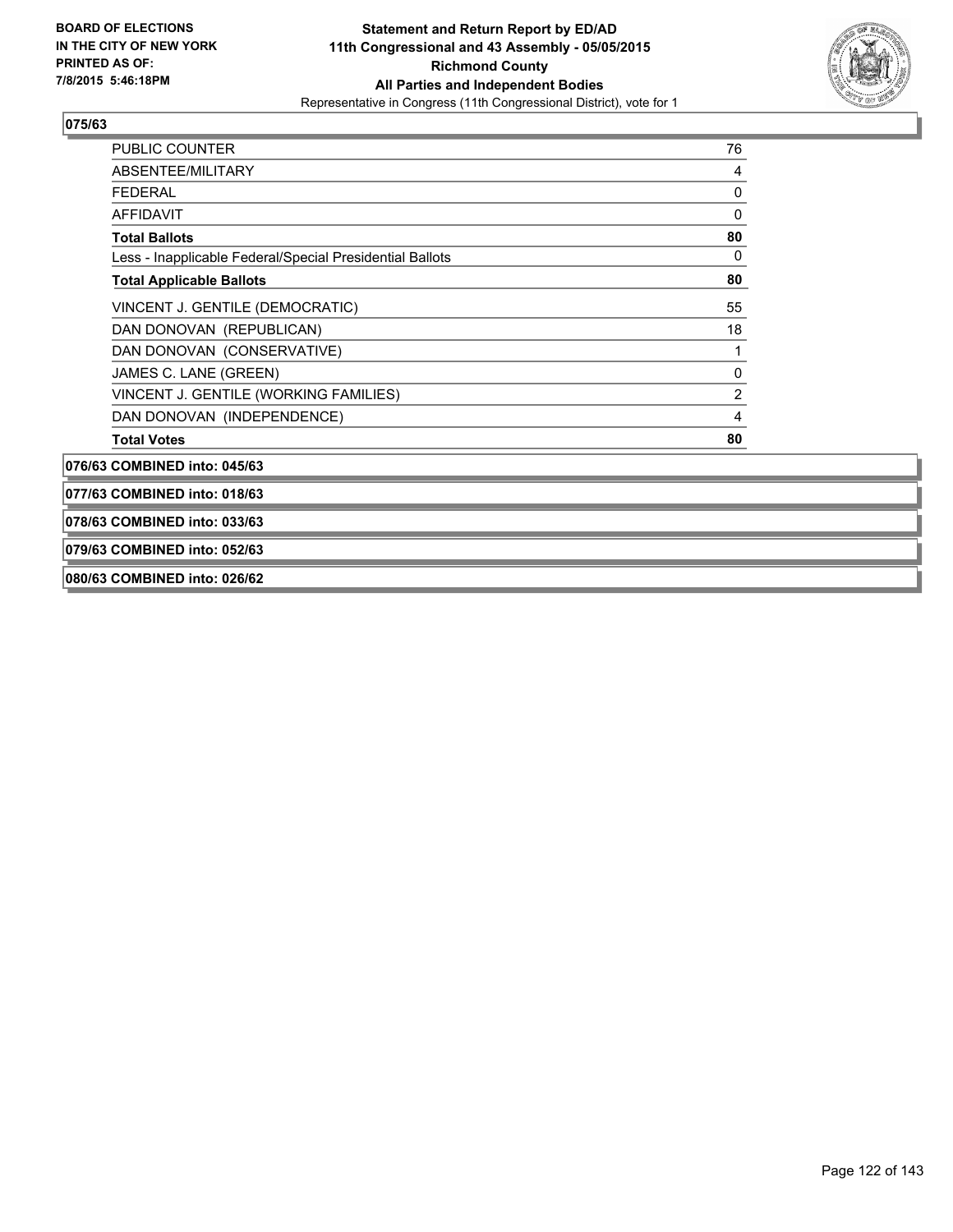

| <b>PUBLIC COUNTER</b>                                    | 102 |
|----------------------------------------------------------|-----|
| ABSENTEE/MILITARY                                        | 5   |
| <b>FEDERAL</b>                                           | 0   |
| AFFIDAVIT                                                | 0   |
| <b>Total Ballots</b>                                     | 107 |
| Less - Inapplicable Federal/Special Presidential Ballots | 0   |
| <b>Total Applicable Ballots</b>                          | 107 |
| VINCENT J. GENTILE (DEMOCRATIC)                          | 16  |
| DAN DONOVAN (REPUBLICAN)                                 | 67  |
| DAN DONOVAN (CONSERVATIVE)                               | 16  |
| JAMES C. LANE (GREEN)                                    | 1   |
| VINCENT J. GENTILE (WORKING FAMILIES)                    | 2   |
| DAN DONOVAN (INDEPENDENCE)                               | 5   |
| <b>Total Votes</b>                                       | 107 |

| <b>PUBLIC COUNTER</b>                                    | 162      |
|----------------------------------------------------------|----------|
| ABSENTEE/MILITARY                                        | 7        |
| <b>FEDERAL</b>                                           | 0        |
| <b>AFFIDAVIT</b>                                         | $\Omega$ |
| <b>Total Ballots</b>                                     | 169      |
| Less - Inapplicable Federal/Special Presidential Ballots | 0        |
| <b>Total Applicable Ballots</b>                          | 169      |
| VINCENT J. GENTILE (DEMOCRATIC)                          | 22       |
| DAN DONOVAN (REPUBLICAN)                                 | 98       |
| DAN DONOVAN (CONSERVATIVE)                               | 30       |
| JAMES C. LANE (GREEN)                                    | 1        |
| VINCENT J. GENTILE (WORKING FAMILIES)                    | 6        |
| DAN DONOVAN (INDEPENDENCE)                               | 12       |
| <b>Total Votes</b>                                       | 169      |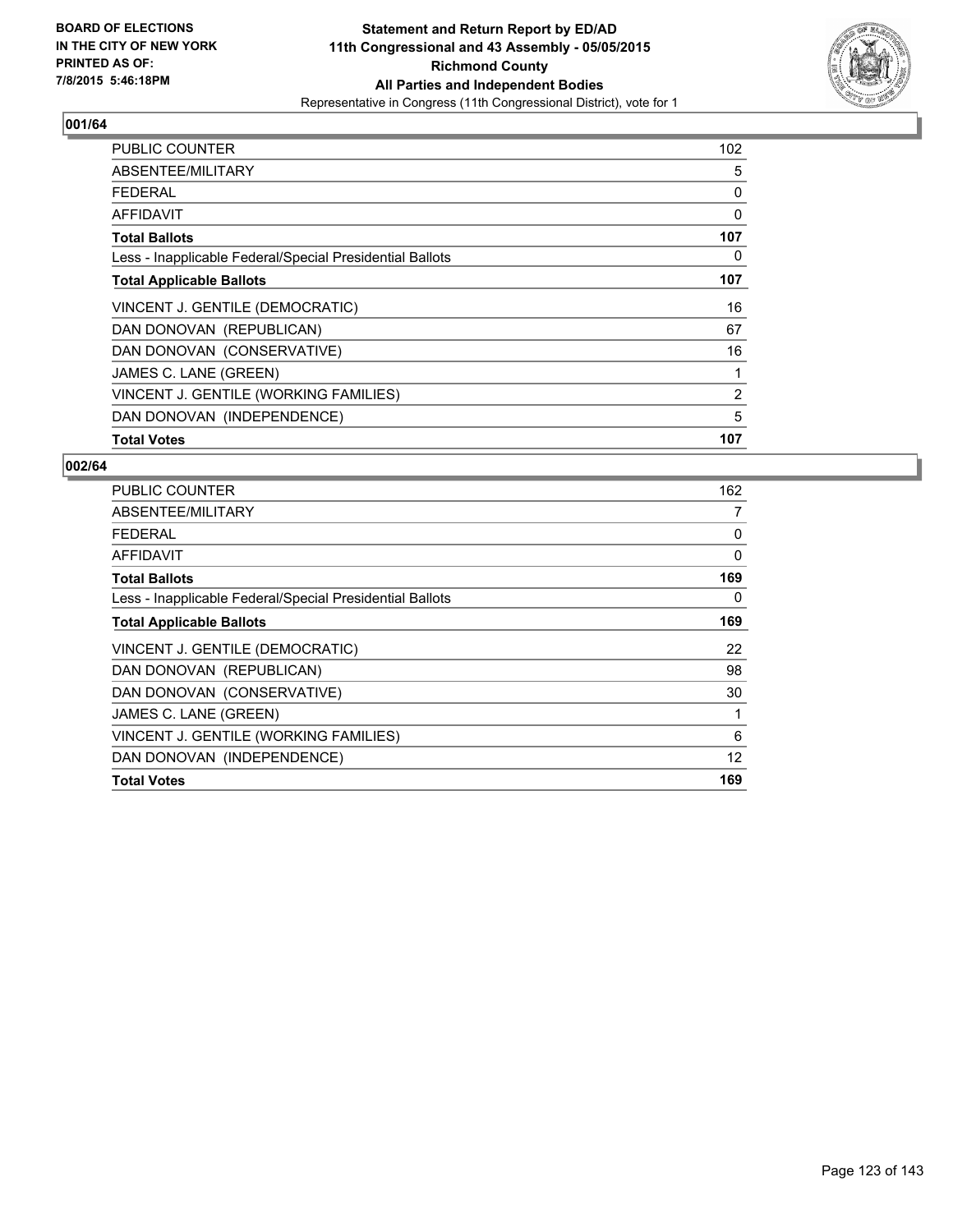

| <b>PUBLIC COUNTER</b>                                    | 189 |
|----------------------------------------------------------|-----|
| ABSENTEE/MILITARY                                        | 10  |
| <b>FEDERAL</b>                                           | 1   |
| AFFIDAVIT                                                | 0   |
| <b>Total Ballots</b>                                     | 200 |
| Less - Inapplicable Federal/Special Presidential Ballots | 0   |
| <b>Total Applicable Ballots</b>                          | 200 |
| VINCENT J. GENTILE (DEMOCRATIC)                          | 19  |
| DAN DONOVAN (REPUBLICAN)                                 | 132 |
| DAN DONOVAN (CONSERVATIVE)                               | 31  |
| JAMES C. LANE (GREEN)                                    | 2   |
| VINCENT J. GENTILE (WORKING FAMILIES)                    | 1   |
| DAN DONOVAN (INDEPENDENCE)                               | 13  |
| STEVEN SULLIVAN (WRITE-IN)                               | 1   |
| UNATTRIBUTABLE WRITE-IN (WRITE-IN)                       | 1   |
| <b>Total Votes</b>                                       | 200 |

| <b>PUBLIC COUNTER</b>                                    | 126 |
|----------------------------------------------------------|-----|
| ABSENTEE/MILITARY                                        | 4   |
| <b>FEDERAL</b>                                           | 0   |
| AFFIDAVIT                                                | 0   |
| <b>Total Ballots</b>                                     | 130 |
| Less - Inapplicable Federal/Special Presidential Ballots | 0   |
| <b>Total Applicable Ballots</b>                          | 130 |
| VINCENT J. GENTILE (DEMOCRATIC)                          | 22  |
| DAN DONOVAN (REPUBLICAN)                                 | 80  |
| DAN DONOVAN (CONSERVATIVE)                               | 19  |
| JAMES C. LANE (GREEN)                                    | 0   |
| VINCENT J. GENTILE (WORKING FAMILIES)                    | 4   |
| DAN DONOVAN (INDEPENDENCE)                               | 5   |
| <b>Total Votes</b>                                       | 130 |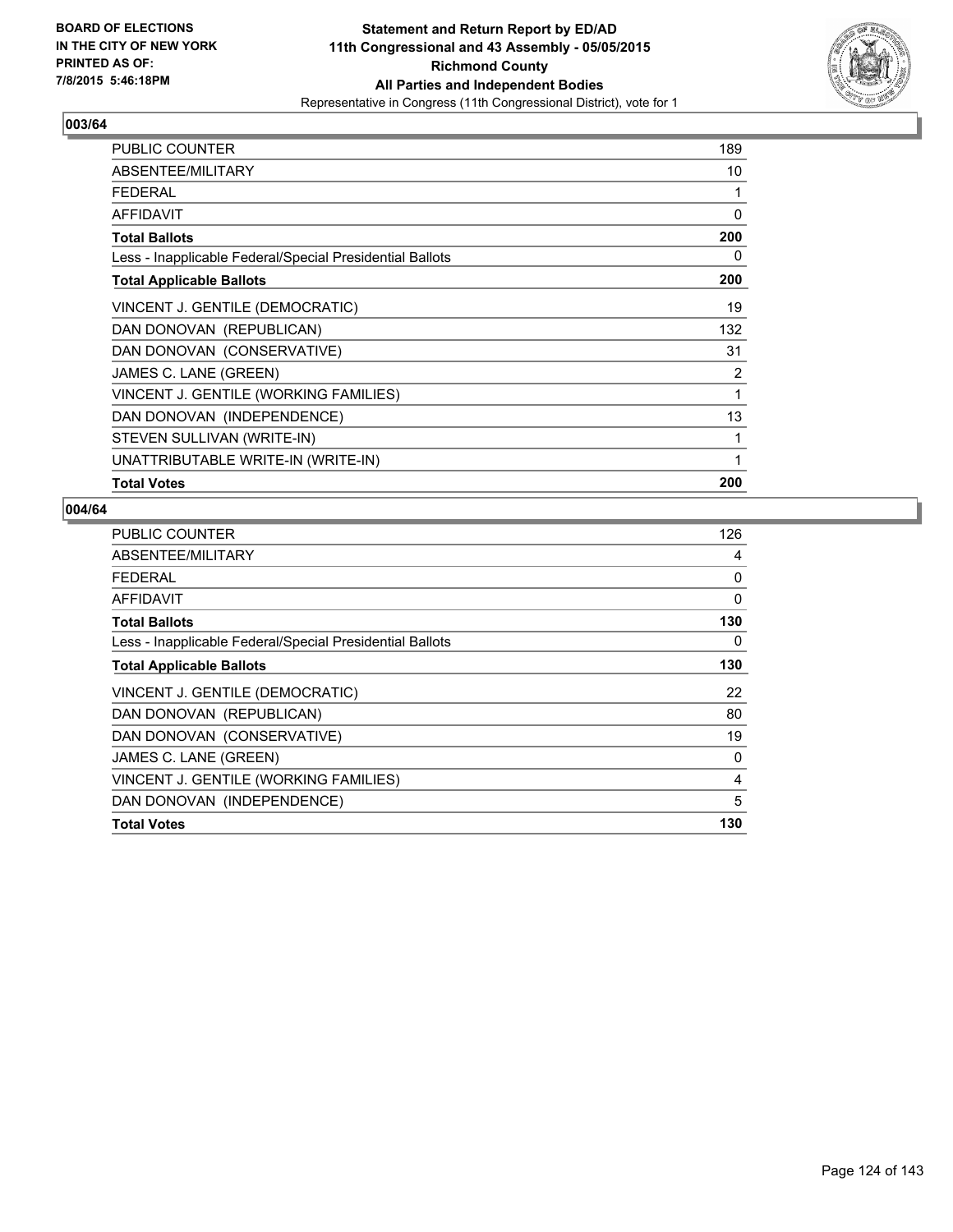

| <b>PUBLIC COUNTER</b>                                    | 164 |
|----------------------------------------------------------|-----|
| ABSENTEE/MILITARY                                        | 5   |
| <b>FEDERAL</b>                                           | 0   |
| AFFIDAVIT                                                | 0   |
| <b>Total Ballots</b>                                     | 169 |
| Less - Inapplicable Federal/Special Presidential Ballots | 0   |
| <b>Total Applicable Ballots</b>                          | 169 |
| VINCENT J. GENTILE (DEMOCRATIC)                          | 30  |
| DAN DONOVAN (REPUBLICAN)                                 | 111 |
| DAN DONOVAN (CONSERVATIVE)                               | 20  |
| JAMES C. LANE (GREEN)                                    | 0   |
| VINCENT J. GENTILE (WORKING FAMILIES)                    | 5   |
| DAN DONOVAN (INDEPENDENCE)                               | 3   |
| <b>Total Votes</b>                                       | 169 |

| <b>PUBLIC COUNTER</b>                                    | 137 |
|----------------------------------------------------------|-----|
| ABSENTEE/MILITARY                                        | 6   |
| <b>FEDERAL</b>                                           | 0   |
| AFFIDAVIT                                                | 1   |
| <b>Total Ballots</b>                                     | 144 |
| Less - Inapplicable Federal/Special Presidential Ballots | 0   |
| <b>Total Applicable Ballots</b>                          | 144 |
| VINCENT J. GENTILE (DEMOCRATIC)                          | 24  |
| DAN DONOVAN (REPUBLICAN)                                 | 86  |
| DAN DONOVAN (CONSERVATIVE)                               | 19  |
| JAMES C. LANE (GREEN)                                    | 2   |
| VINCENT J. GENTILE (WORKING FAMILIES)                    | 0   |
| DAN DONOVAN (INDEPENDENCE)                               | 13  |
| <b>Total Votes</b>                                       | 144 |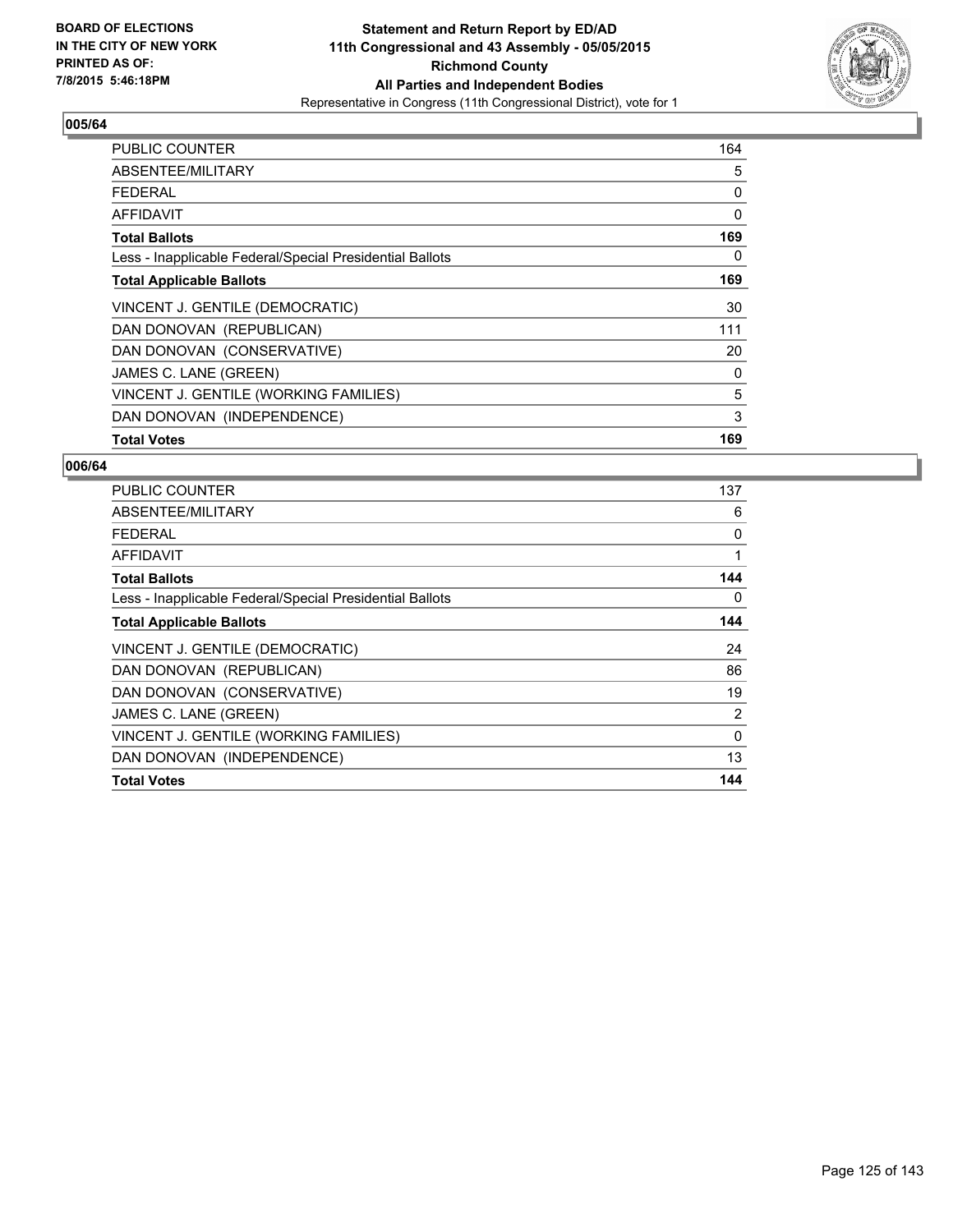

| PUBLIC COUNTER                                           | 164 |
|----------------------------------------------------------|-----|
| ABSENTEE/MILITARY                                        | 7   |
| <b>FEDERAL</b>                                           | 1   |
| <b>AFFIDAVIT</b>                                         | 0   |
| <b>Total Ballots</b>                                     | 172 |
| Less - Inapplicable Federal/Special Presidential Ballots | 0   |
| <b>Total Applicable Ballots</b>                          | 172 |
| VINCENT J. GENTILE (DEMOCRATIC)                          | 22  |
| DAN DONOVAN (REPUBLICAN)                                 | 108 |
| DAN DONOVAN (CONSERVATIVE)                               | 35  |
| JAMES C. LANE (GREEN)                                    | 0   |
| VINCENT J. GENTILE (WORKING FAMILIES)                    | 3   |
| DAN DONOVAN (INDEPENDENCE)                               | 2   |
| EDWARD R. SPALL (WRITE-IN)                               | 1   |
| JAMES MURRAY (WRITE-IN)                                  | 1   |
| <b>Total Votes</b>                                       | 172 |

| <b>PUBLIC COUNTER</b>                                    | 125 |
|----------------------------------------------------------|-----|
| ABSENTEE/MILITARY                                        | 10  |
| <b>FEDERAL</b>                                           | 0   |
| AFFIDAVIT                                                | 0   |
| <b>Total Ballots</b>                                     | 135 |
| Less - Inapplicable Federal/Special Presidential Ballots | 0   |
| <b>Total Applicable Ballots</b>                          | 135 |
| VINCENT J. GENTILE (DEMOCRATIC)                          | 28  |
| DAN DONOVAN (REPUBLICAN)                                 | 80  |
| DAN DONOVAN (CONSERVATIVE)                               | 20  |
| JAMES C. LANE (GREEN)                                    | 1   |
| VINCENT J. GENTILE (WORKING FAMILIES)                    | 4   |
| DAN DONOVAN (INDEPENDENCE)                               | 2   |
| <b>Total Votes</b>                                       | 135 |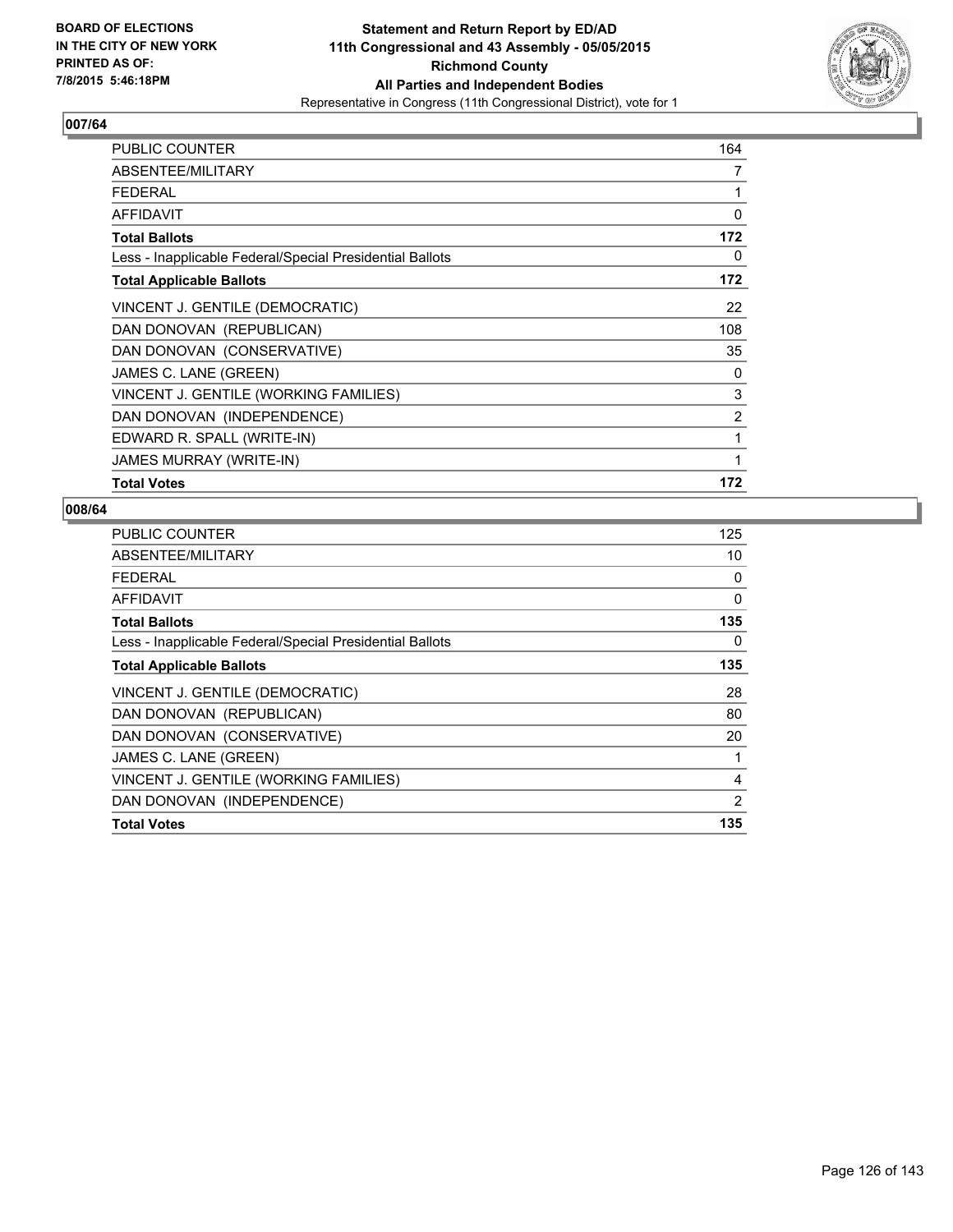

| <b>PUBLIC COUNTER</b>                                    | 129 |
|----------------------------------------------------------|-----|
| ABSENTEE/MILITARY                                        | 8   |
| <b>FEDERAL</b>                                           | 0   |
| AFFIDAVIT                                                | 0   |
| <b>Total Ballots</b>                                     | 137 |
| Less - Inapplicable Federal/Special Presidential Ballots | 0   |
| <b>Total Applicable Ballots</b>                          | 137 |
| VINCENT J. GENTILE (DEMOCRATIC)                          | 23  |
| DAN DONOVAN (REPUBLICAN)                                 | 74  |
| DAN DONOVAN (CONSERVATIVE)                               | 27  |
| JAMES C. LANE (GREEN)                                    | 2   |
| VINCENT J. GENTILE (WORKING FAMILIES)                    | 4   |
| DAN DONOVAN (INDEPENDENCE)                               | 6   |
| <b>Total Votes</b>                                       | 136 |
| Unrecorded                                               | 1   |

| PUBLIC COUNTER                                           | 155 |
|----------------------------------------------------------|-----|
| ABSENTEE/MILITARY                                        | 4   |
| <b>FEDERAL</b>                                           |     |
| <b>AFFIDAVIT</b>                                         | 0   |
| <b>Total Ballots</b>                                     | 160 |
| Less - Inapplicable Federal/Special Presidential Ballots | 0   |
| <b>Total Applicable Ballots</b>                          | 160 |
| VINCENT J. GENTILE (DEMOCRATIC)                          | 23  |
| DAN DONOVAN (REPUBLICAN)                                 | 106 |
| DAN DONOVAN (CONSERVATIVE)                               | 22  |
| JAMES C. LANE (GREEN)                                    | 0   |
| VINCENT J. GENTILE (WORKING FAMILIES)                    | 3   |
| DAN DONOVAN (INDEPENDENCE)                               | 5   |
| UNATTRIBUTABLE WRITE-IN (WRITE-IN)                       | 1   |
| <b>Total Votes</b>                                       | 160 |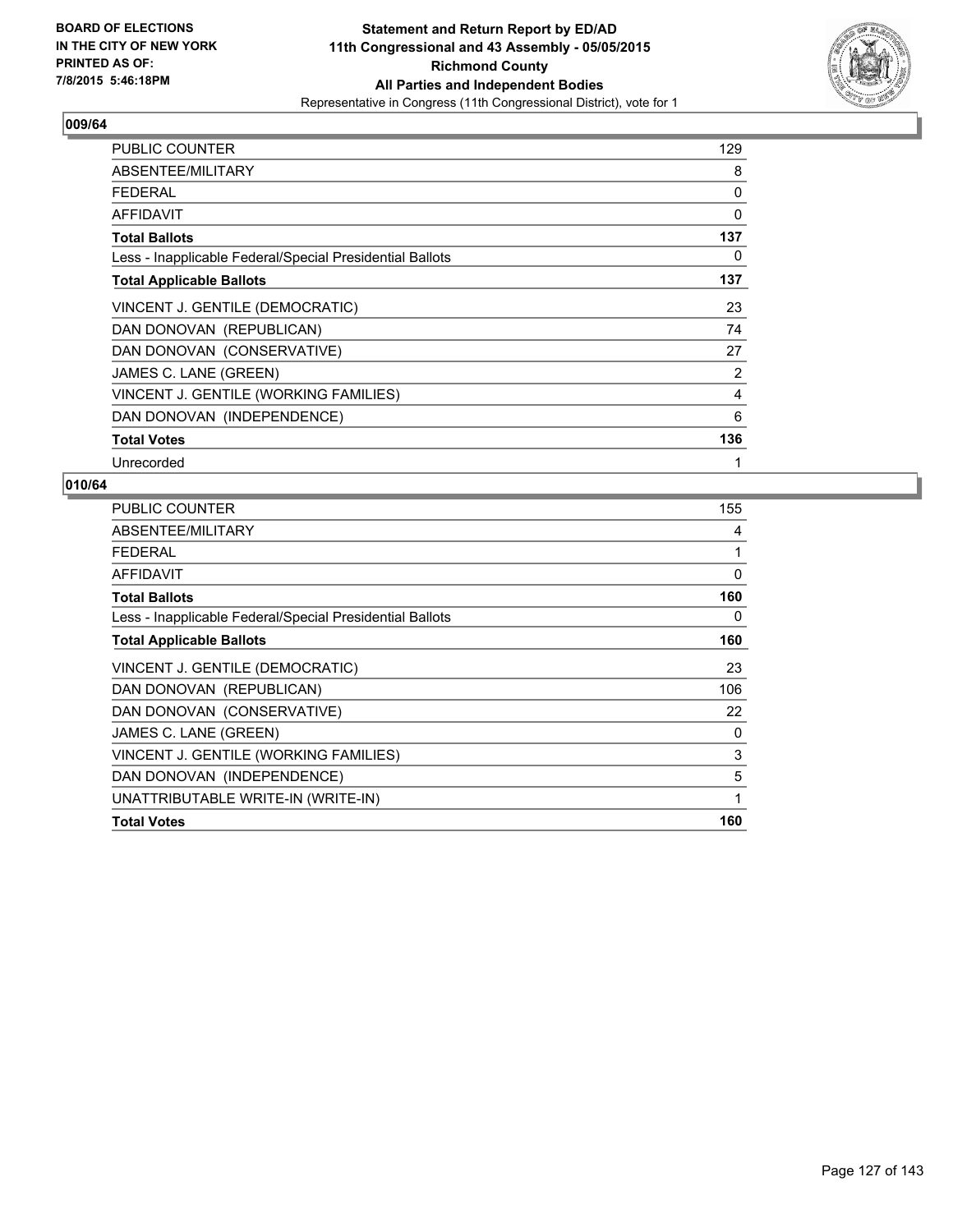

| PUBLIC COUNTER                                           | 170 |
|----------------------------------------------------------|-----|
| <b>ABSENTEE/MILITARY</b>                                 | 14  |
| <b>FEDERAL</b>                                           | 1   |
| AFFIDAVIT                                                | 0   |
| <b>Total Ballots</b>                                     | 185 |
| Less - Inapplicable Federal/Special Presidential Ballots | 0   |
| <b>Total Applicable Ballots</b>                          | 185 |
| VINCENT J. GENTILE (DEMOCRATIC)                          | 31  |
| DAN DONOVAN (REPUBLICAN)                                 | 102 |
| DAN DONOVAN (CONSERVATIVE)                               | 43  |
| JAMES C. LANE (GREEN)                                    | 0   |
| VINCENT J. GENTILE (WORKING FAMILIES)                    | 4   |
| DAN DONOVAN (INDEPENDENCE)                               | 3   |
| RICHARD BELL (WRITE-IN)                                  | 1   |
| <b>Total Votes</b>                                       | 184 |
| Unrecorded                                               | 1   |

# **012/64 COMBINED into: 015/64**

#### **013/64 COMBINED into: 011/64**

| PUBLIC COUNTER                                           | 139            |
|----------------------------------------------------------|----------------|
| ABSENTEE/MILITARY                                        | 5              |
| <b>FEDERAL</b>                                           | 0              |
| <b>AFFIDAVIT</b>                                         | 0              |
| <b>Total Ballots</b>                                     | 144            |
| Less - Inapplicable Federal/Special Presidential Ballots | 0              |
| <b>Total Applicable Ballots</b>                          | 144            |
| VINCENT J. GENTILE (DEMOCRATIC)                          | 26             |
| DAN DONOVAN (REPUBLICAN)                                 | 91             |
| DAN DONOVAN (CONSERVATIVE)                               | 17             |
| JAMES C. LANE (GREEN)                                    |                |
| VINCENT J. GENTILE (WORKING FAMILIES)                    | $\overline{2}$ |
| DAN DONOVAN (INDEPENDENCE)                               | 7              |
| <b>Total Votes</b>                                       | 144            |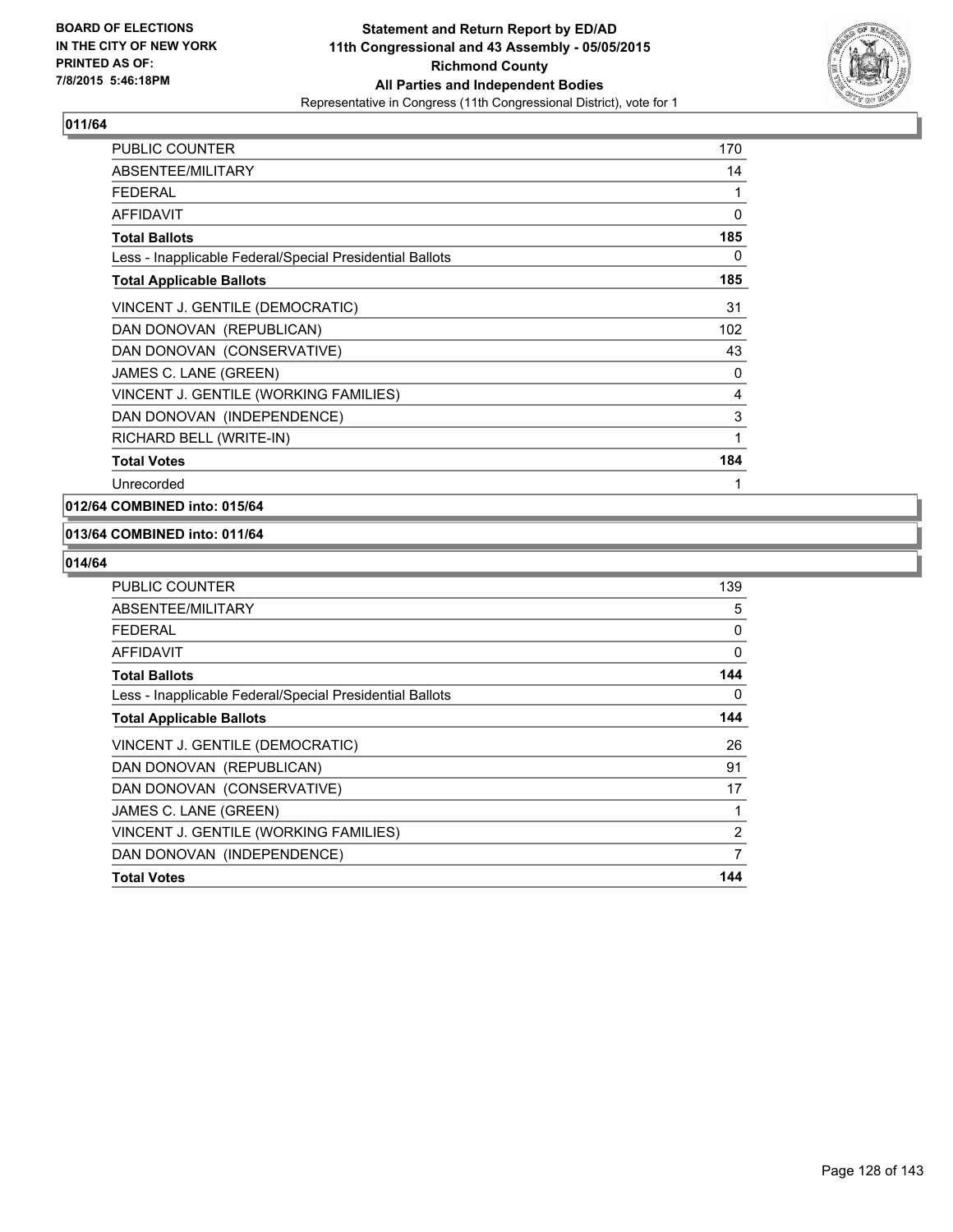

| <b>PUBLIC COUNTER</b>                                    | 277 |
|----------------------------------------------------------|-----|
| ABSENTEE/MILITARY                                        | 14  |
| <b>FEDERAL</b>                                           | 0   |
| <b>AFFIDAVIT</b>                                         | 1   |
| <b>Total Ballots</b>                                     | 292 |
| Less - Inapplicable Federal/Special Presidential Ballots | 0   |
| <b>Total Applicable Ballots</b>                          | 292 |
| VINCENT J. GENTILE (DEMOCRATIC)                          | 35  |
| DAN DONOVAN (REPUBLICAN)                                 | 209 |
| DAN DONOVAN (CONSERVATIVE)                               | 28  |
| JAMES C. LANE (GREEN)                                    | 1   |
| VINCENT J. GENTILE (WORKING FAMILIES)                    | 2   |
| DAN DONOVAN (INDEPENDENCE)                               | 16  |
| UNATTRIBUTABLE WRITE-IN (WRITE-IN)                       | 1   |
| <b>Total Votes</b>                                       | 292 |

| <b>PUBLIC COUNTER</b>                                    | 183            |
|----------------------------------------------------------|----------------|
| ABSENTEE/MILITARY                                        | 11             |
| <b>FEDERAL</b>                                           | 1              |
| <b>AFFIDAVIT</b>                                         | 0              |
| <b>Total Ballots</b>                                     | 195            |
| Less - Inapplicable Federal/Special Presidential Ballots | 0              |
| <b>Total Applicable Ballots</b>                          | 195            |
| VINCENT J. GENTILE (DEMOCRATIC)                          | 31             |
| DAN DONOVAN (REPUBLICAN)                                 | 121            |
| DAN DONOVAN (CONSERVATIVE)                               | 26             |
| JAMES C. LANE (GREEN)                                    | 3              |
| VINCENT J. GENTILE (WORKING FAMILIES)                    | $\overline{2}$ |
| DAN DONOVAN (INDEPENDENCE)                               | 9              |
| NICOLE MALIOTAKIS (WRITE-IN)                             | 2              |
| RICHARD BELL (WRITE-IN)                                  | 1              |
| <b>Total Votes</b>                                       | 195            |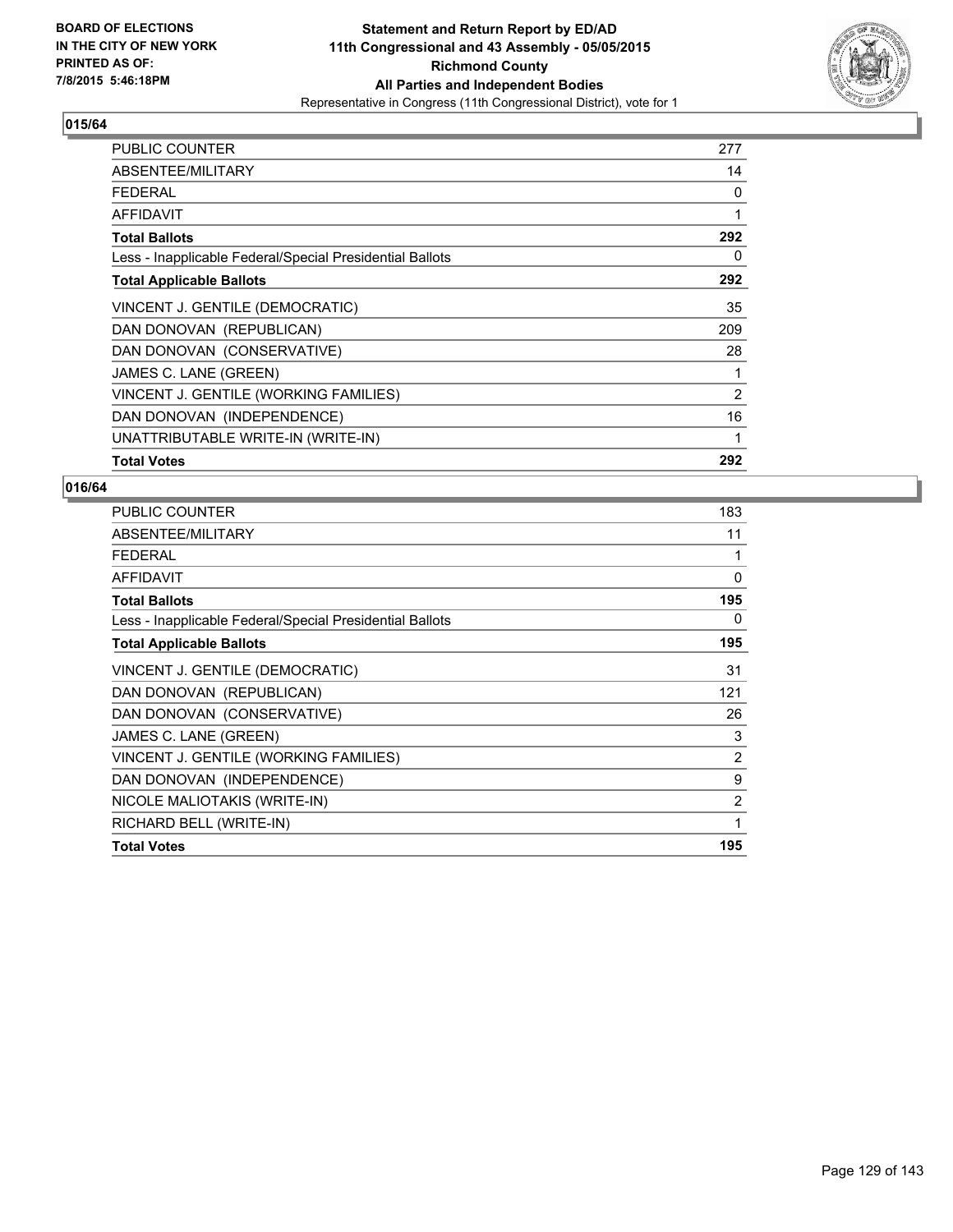

| PUBLIC COUNTER                                           | 193 |
|----------------------------------------------------------|-----|
| ABSENTEE/MILITARY                                        | 9   |
| <b>FEDERAL</b>                                           | 0   |
| AFFIDAVIT                                                | 0   |
| <b>Total Ballots</b>                                     | 202 |
| Less - Inapplicable Federal/Special Presidential Ballots | 0   |
| <b>Total Applicable Ballots</b>                          | 202 |
| VINCENT J. GENTILE (DEMOCRATIC)                          | 39  |
| DAN DONOVAN (REPUBLICAN)                                 | 121 |
| DAN DONOVAN (CONSERVATIVE)                               | 28  |
| JAMES C. LANE (GREEN)                                    | 1   |
| VINCENT J. GENTILE (WORKING FAMILIES)                    | 3   |
| DAN DONOVAN (INDEPENDENCE)                               | 8   |
| BRUCE JENNER (WRITE-IN)                                  | 1   |
| MICHAEL MCMAHON (WRITE-IN)                               | 1   |
| <b>Total Votes</b>                                       | 202 |

| <b>PUBLIC COUNTER</b>                                    | 117 |
|----------------------------------------------------------|-----|
| ABSENTEE/MILITARY                                        | 14  |
| <b>FEDERAL</b>                                           | 2   |
| <b>AFFIDAVIT</b>                                         | 0   |
| <b>Total Ballots</b>                                     | 133 |
| Less - Inapplicable Federal/Special Presidential Ballots | 0   |
| <b>Total Applicable Ballots</b>                          | 133 |
| VINCENT J. GENTILE (DEMOCRATIC)                          | 32  |
| DAN DONOVAN (REPUBLICAN)                                 | 80  |
| DAN DONOVAN (CONSERVATIVE)                               | 11  |
| JAMES C. LANE (GREEN)                                    | 2   |
| VINCENT J. GENTILE (WORKING FAMILIES)                    | 2   |
| DAN DONOVAN (INDEPENDENCE)                               | 4   |
| MARIETTA CANNING (WRITE-IN)                              | 1   |
| <b>Total Votes</b>                                       | 132 |
| Unrecorded                                               | 1   |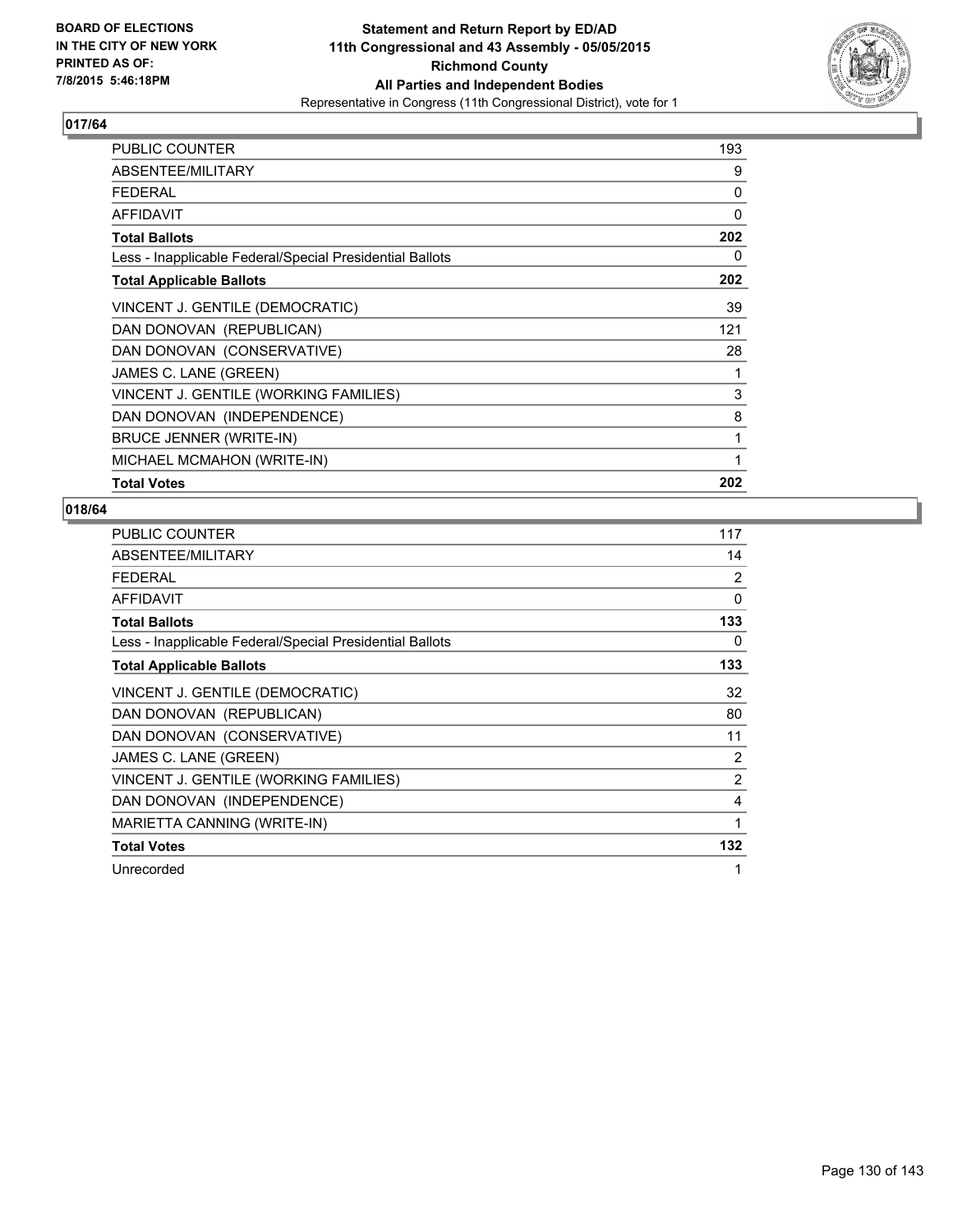

| PUBLIC COUNTER                                           | 87  |
|----------------------------------------------------------|-----|
| ABSENTEE/MILITARY                                        | 24  |
| <b>FEDERAL</b>                                           | 0   |
| <b>AFFIDAVIT</b>                                         | 0   |
| <b>Total Ballots</b>                                     | 111 |
| Less - Inapplicable Federal/Special Presidential Ballots | 0   |
| <b>Total Applicable Ballots</b>                          | 111 |
| VINCENT J. GENTILE (DEMOCRATIC)                          | 37  |
| DAN DONOVAN (REPUBLICAN)                                 | 58  |
| DAN DONOVAN (CONSERVATIVE)                               | 5   |
| JAMES C. LANE (GREEN)                                    | 0   |
| VINCENT J. GENTILE (WORKING FAMILIES)                    | 1   |
| DAN DONOVAN (INDEPENDENCE)                               | 8   |
| MICHAEL GRIMM (WRITE-IN)                                 | 1   |
| <b>Total Votes</b>                                       | 110 |
| Unrecorded                                               | 1   |

| <b>PUBLIC COUNTER</b>                                    | 99  |
|----------------------------------------------------------|-----|
| ABSENTEE/MILITARY                                        | 7   |
| FEDERAL                                                  | 0   |
| AFFIDAVIT                                                |     |
| <b>Total Ballots</b>                                     | 107 |
| Less - Inapplicable Federal/Special Presidential Ballots | 0   |
| <b>Total Applicable Ballots</b>                          | 107 |
| VINCENT J. GENTILE (DEMOCRATIC)                          | 24  |
| DAN DONOVAN (REPUBLICAN)                                 | 68  |
| DAN DONOVAN (CONSERVATIVE)                               | 8   |
| JAMES C. LANE (GREEN)                                    | 1   |
| VINCENT J. GENTILE (WORKING FAMILIES)                    | 4   |
| DAN DONOVAN (INDEPENDENCE)                               | 2   |
| <b>Total Votes</b>                                       | 107 |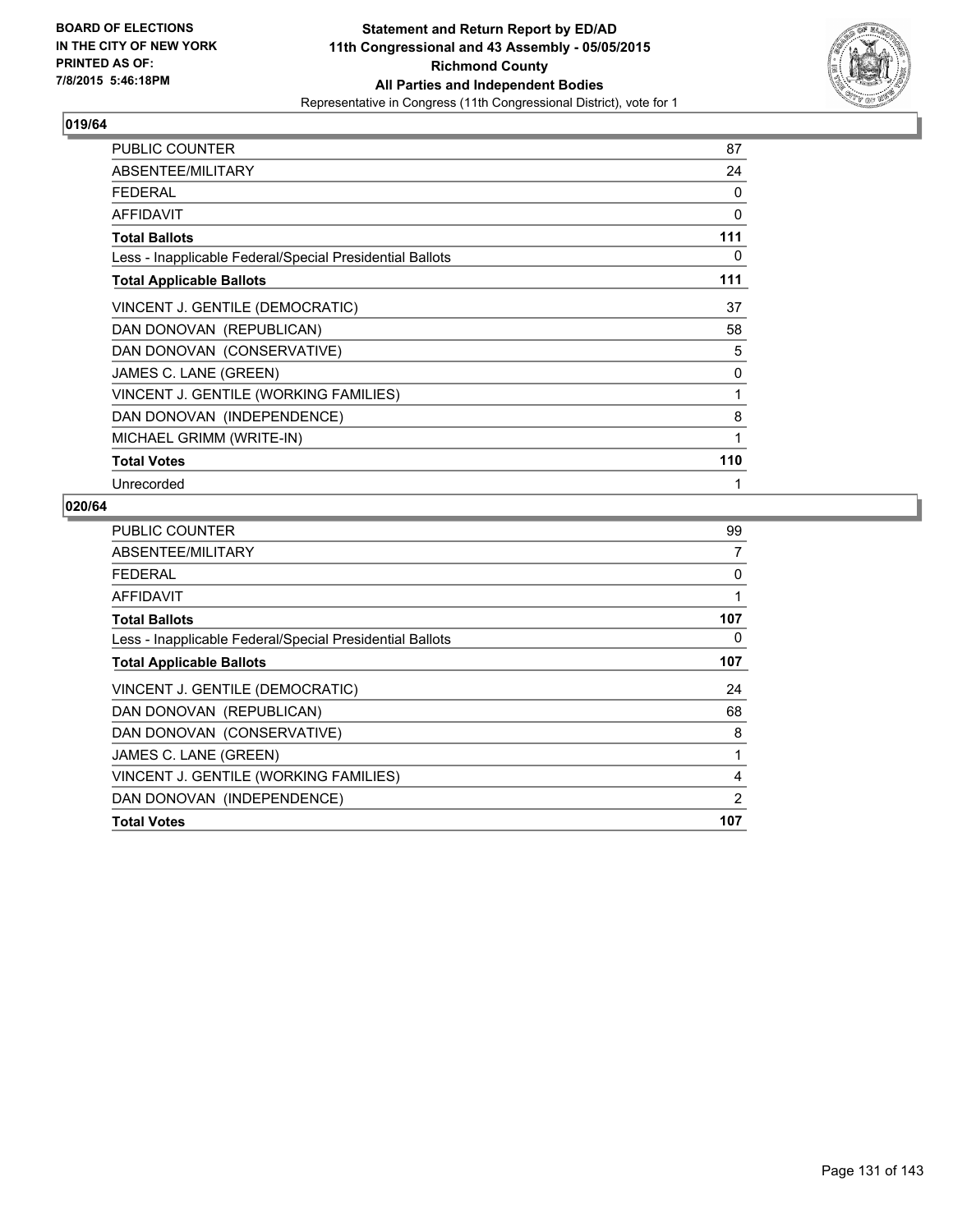

| <b>PUBLIC COUNTER</b>                                    | 98  |
|----------------------------------------------------------|-----|
| ABSENTEE/MILITARY                                        | 6   |
| <b>FEDERAL</b>                                           | 0   |
| AFFIDAVIT                                                | 0   |
| <b>Total Ballots</b>                                     | 104 |
| Less - Inapplicable Federal/Special Presidential Ballots | 0   |
| <b>Total Applicable Ballots</b>                          | 104 |
| VINCENT J. GENTILE (DEMOCRATIC)                          | 24  |
| DAN DONOVAN (REPUBLICAN)                                 | 60  |
| DAN DONOVAN (CONSERVATIVE)                               | 13  |
| JAMES C. LANE (GREEN)                                    | 2   |
| VINCENT J. GENTILE (WORKING FAMILIES)                    | 2   |
| DAN DONOVAN (INDEPENDENCE)                               | 3   |
| <b>Total Votes</b>                                       | 104 |

| <b>PUBLIC COUNTER</b>                                    | 163 |
|----------------------------------------------------------|-----|
| ABSENTEE/MILITARY                                        | 17  |
| <b>FEDERAL</b>                                           | 0   |
| AFFIDAVIT                                                | 1   |
| <b>Total Ballots</b>                                     | 181 |
| Less - Inapplicable Federal/Special Presidential Ballots | 0   |
| <b>Total Applicable Ballots</b>                          | 181 |
| VINCENT J. GENTILE (DEMOCRATIC)                          | 36  |
| DAN DONOVAN (REPUBLICAN)                                 | 101 |
| DAN DONOVAN (CONSERVATIVE)                               | 27  |
| JAMES C. LANE (GREEN)                                    | 4   |
| VINCENT J. GENTILE (WORKING FAMILIES)                    | 3   |
| DAN DONOVAN (INDEPENDENCE)                               | 8   |
| ANDREW CRAWFORD (WRITE-IN)                               | 1   |
| THOMAS O'BRIEN (WRITE-IN)                                | 1   |
| <b>Total Votes</b>                                       | 181 |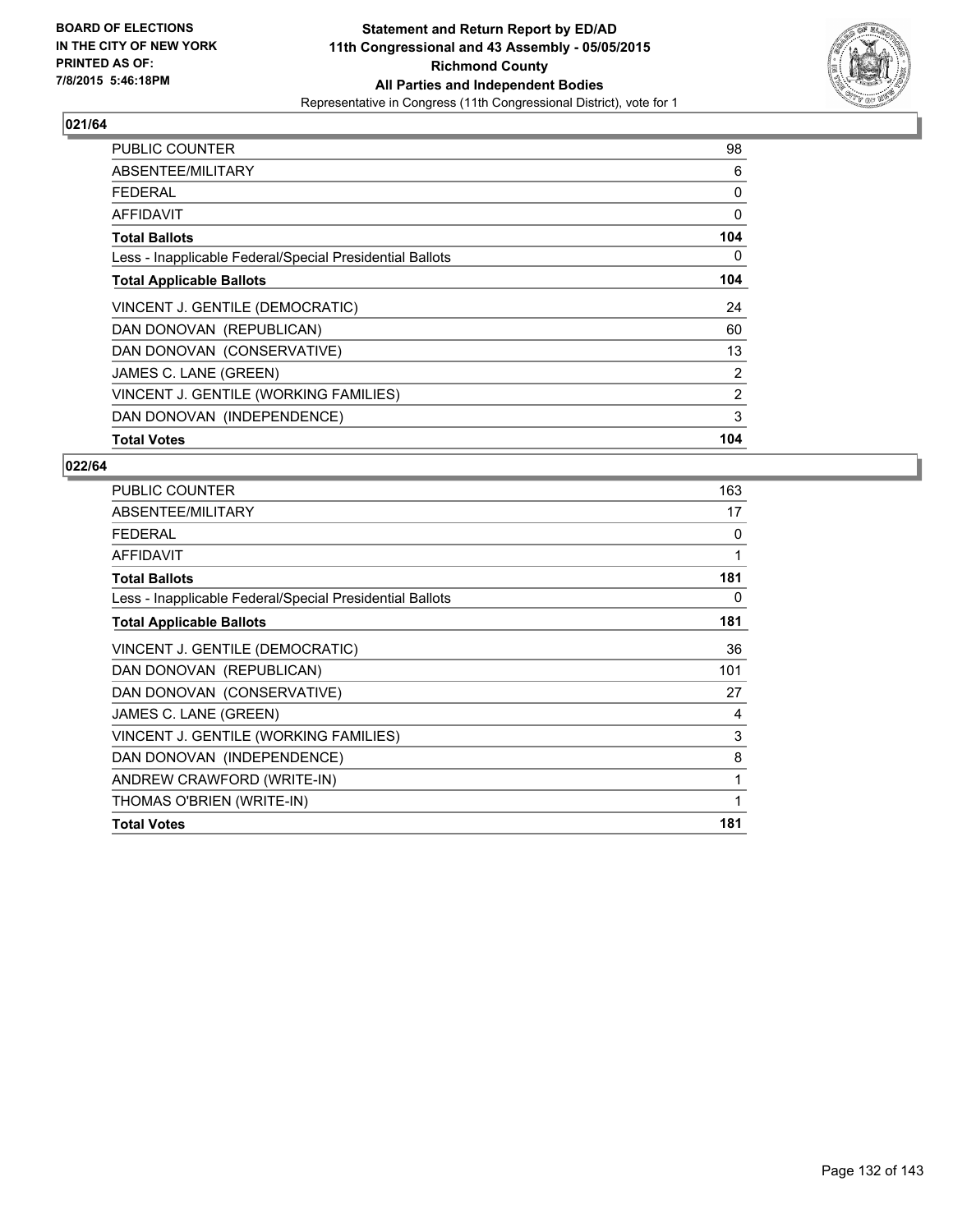

| <b>PUBLIC COUNTER</b>                                    | 184 |
|----------------------------------------------------------|-----|
| ABSENTEE/MILITARY                                        | 7   |
| <b>FEDERAL</b>                                           | 3   |
| AFFIDAVIT                                                | 0   |
| <b>Total Ballots</b>                                     | 194 |
| Less - Inapplicable Federal/Special Presidential Ballots | 0   |
| <b>Total Applicable Ballots</b>                          | 194 |
| VINCENT J. GENTILE (DEMOCRATIC)                          | 28  |
| DAN DONOVAN (REPUBLICAN)                                 | 125 |
| DAN DONOVAN (CONSERVATIVE)                               | 27  |
| JAMES C. LANE (GREEN)                                    | 0   |
| VINCENT J. GENTILE (WORKING FAMILIES)                    | 3   |
| DAN DONOVAN (INDEPENDENCE)                               | 9   |
| JOSEPH MANZO (WRITE-IN)                                  | 1   |
| <b>Total Votes</b>                                       | 193 |
| Unrecorded                                               | 1   |

| <b>PUBLIC COUNTER</b>                                    | 130 |
|----------------------------------------------------------|-----|
| ABSENTEE/MILITARY                                        | 8   |
| <b>FEDERAL</b>                                           | 1   |
| AFFIDAVIT                                                | 0   |
| <b>Total Ballots</b>                                     | 139 |
| Less - Inapplicable Federal/Special Presidential Ballots | 0   |
| <b>Total Applicable Ballots</b>                          | 139 |
| VINCENT J. GENTILE (DEMOCRATIC)                          | 24  |
| DAN DONOVAN (REPUBLICAN)                                 | 87  |
| DAN DONOVAN (CONSERVATIVE)                               | 19  |
| JAMES C. LANE (GREEN)                                    | 0   |
| VINCENT J. GENTILE (WORKING FAMILIES)                    | 4   |
| DAN DONOVAN (INDEPENDENCE)                               | 5   |
| <b>Total Votes</b>                                       | 139 |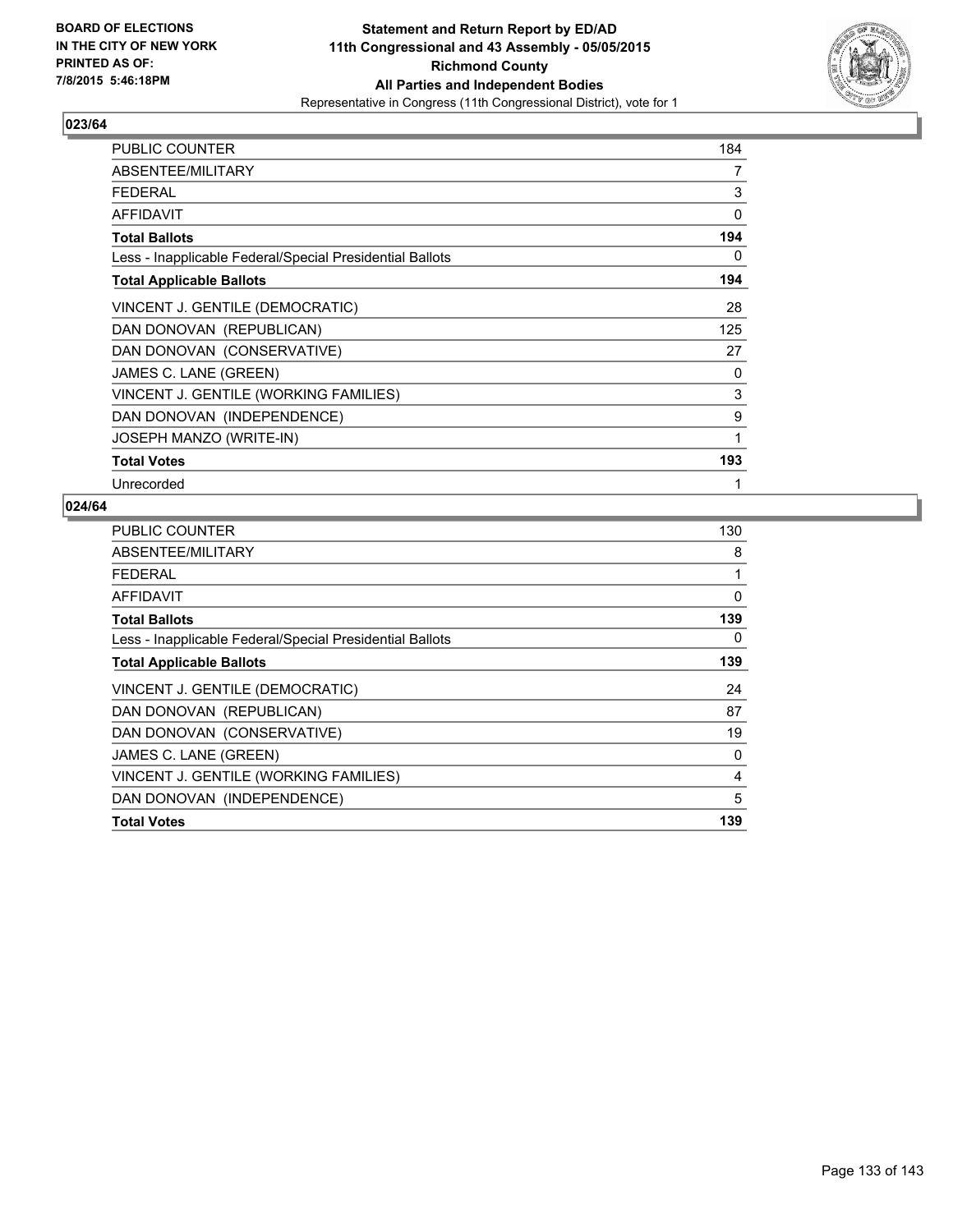

| <b>PUBLIC COUNTER</b>                                    | 97  |
|----------------------------------------------------------|-----|
| ABSENTEE/MILITARY                                        | 4   |
| <b>FEDERAL</b>                                           | 0   |
| AFFIDAVIT                                                | 0   |
| <b>Total Ballots</b>                                     | 101 |
| Less - Inapplicable Federal/Special Presidential Ballots | 0   |
| <b>Total Applicable Ballots</b>                          | 101 |
| VINCENT J. GENTILE (DEMOCRATIC)                          | 14  |
| DAN DONOVAN (REPUBLICAN)                                 | 65  |
| DAN DONOVAN (CONSERVATIVE)                               | 10  |
| JAMES C. LANE (GREEN)                                    | 3   |
| VINCENT J. GENTILE (WORKING FAMILIES)                    | 3   |
| DAN DONOVAN (INDEPENDENCE)                               | 6   |
| <b>Total Votes</b>                                       | 101 |

#### **026/64**

| <b>PUBLIC COUNTER</b>                                    | 175 |
|----------------------------------------------------------|-----|
| ABSENTEE/MILITARY                                        | 3   |
| <b>FEDERAL</b>                                           |     |
| AFFIDAVIT                                                | 0   |
| <b>Total Ballots</b>                                     | 179 |
| Less - Inapplicable Federal/Special Presidential Ballots | 0   |
| <b>Total Applicable Ballots</b>                          | 179 |
| VINCENT J. GENTILE (DEMOCRATIC)                          | 40  |
| DAN DONOVAN (REPUBLICAN)                                 | 107 |
| DAN DONOVAN (CONSERVATIVE)                               | 19  |
| JAMES C. LANE (GREEN)                                    | 2   |
| VINCENT J. GENTILE (WORKING FAMILIES)                    | 4   |
| DAN DONOVAN (INDEPENDENCE)                               | 7   |
| <b>Total Votes</b>                                       | 179 |

| <b>PUBLIC COUNTER</b>                                    | 82 |
|----------------------------------------------------------|----|
| ABSENTEE/MILITARY                                        | 2  |
| <b>FEDERAL</b>                                           | 0  |
| AFFIDAVIT                                                | 0  |
| <b>Total Ballots</b>                                     | 84 |
| Less - Inapplicable Federal/Special Presidential Ballots | 0  |
| <b>Total Applicable Ballots</b>                          | 84 |
| VINCENT J. GENTILE (DEMOCRATIC)                          | 18 |
| DAN DONOVAN (REPUBLICAN)                                 | 56 |
| DAN DONOVAN (CONSERVATIVE)                               | 7  |
| JAMES C. LANE (GREEN)                                    | 1  |
| VINCENT J. GENTILE (WORKING FAMILIES)                    | 1  |
| DAN DONOVAN (INDEPENDENCE)                               | 1  |
| <b>Total Votes</b>                                       | 84 |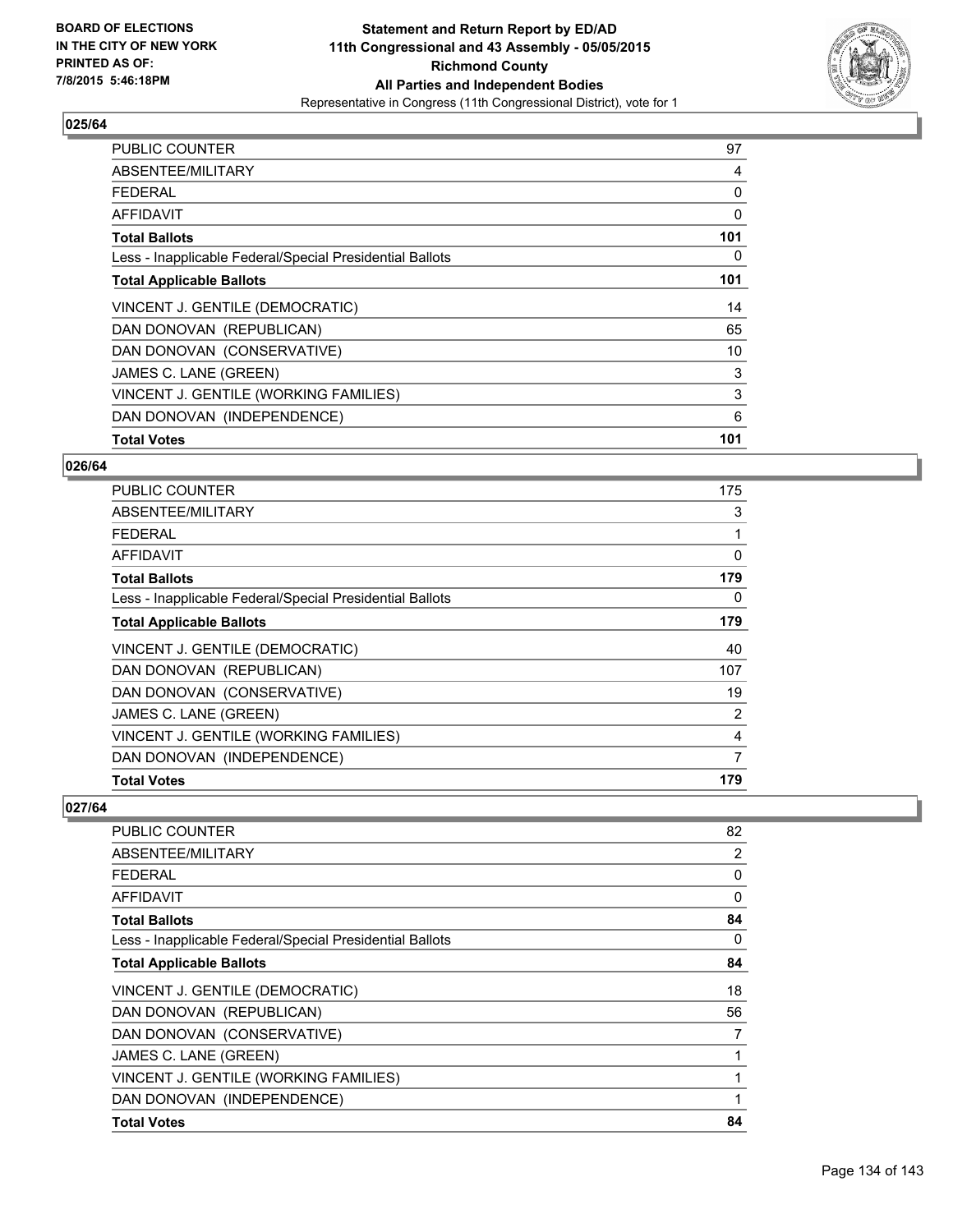

| <b>PUBLIC COUNTER</b>                                    | 149 |
|----------------------------------------------------------|-----|
| ABSENTEE/MILITARY                                        | 2   |
| <b>FEDERAL</b>                                           | 3   |
| AFFIDAVIT                                                | 0   |
| <b>Total Ballots</b>                                     | 154 |
| Less - Inapplicable Federal/Special Presidential Ballots | 0   |
| <b>Total Applicable Ballots</b>                          | 154 |
| VINCENT J. GENTILE (DEMOCRATIC)                          | 22  |
| DAN DONOVAN (REPUBLICAN)                                 | 106 |
| DAN DONOVAN (CONSERVATIVE)                               | 15  |
| JAMES C. LANE (GREEN)                                    | 5   |
| VINCENT J. GENTILE (WORKING FAMILIES)                    | 2   |
| DAN DONOVAN (INDEPENDENCE)                               | 4   |
| <b>Total Votes</b>                                       | 154 |

| <b>PUBLIC COUNTER</b>                                    | 119 |
|----------------------------------------------------------|-----|
| ABSENTEE/MILITARY                                        | 4   |
| <b>FEDERAL</b>                                           | 0   |
| AFFIDAVIT                                                | 0   |
| <b>Total Ballots</b>                                     | 123 |
| Less - Inapplicable Federal/Special Presidential Ballots | 0   |
| <b>Total Applicable Ballots</b>                          | 123 |
| VINCENT J. GENTILE (DEMOCRATIC)                          | 19  |
| DAN DONOVAN (REPUBLICAN)                                 | 79  |
| DAN DONOVAN (CONSERVATIVE)                               | 15  |
| JAMES C. LANE (GREEN)                                    | 1   |
| VINCENT J. GENTILE (WORKING FAMILIES)                    | 0   |
| DAN DONOVAN (INDEPENDENCE)                               | 8   |
| MICHAEL GRIMM (WRITE-IN)                                 | 1   |
| <b>Total Votes</b>                                       | 123 |
| 030/64 COMBINED into: 028/64                             |     |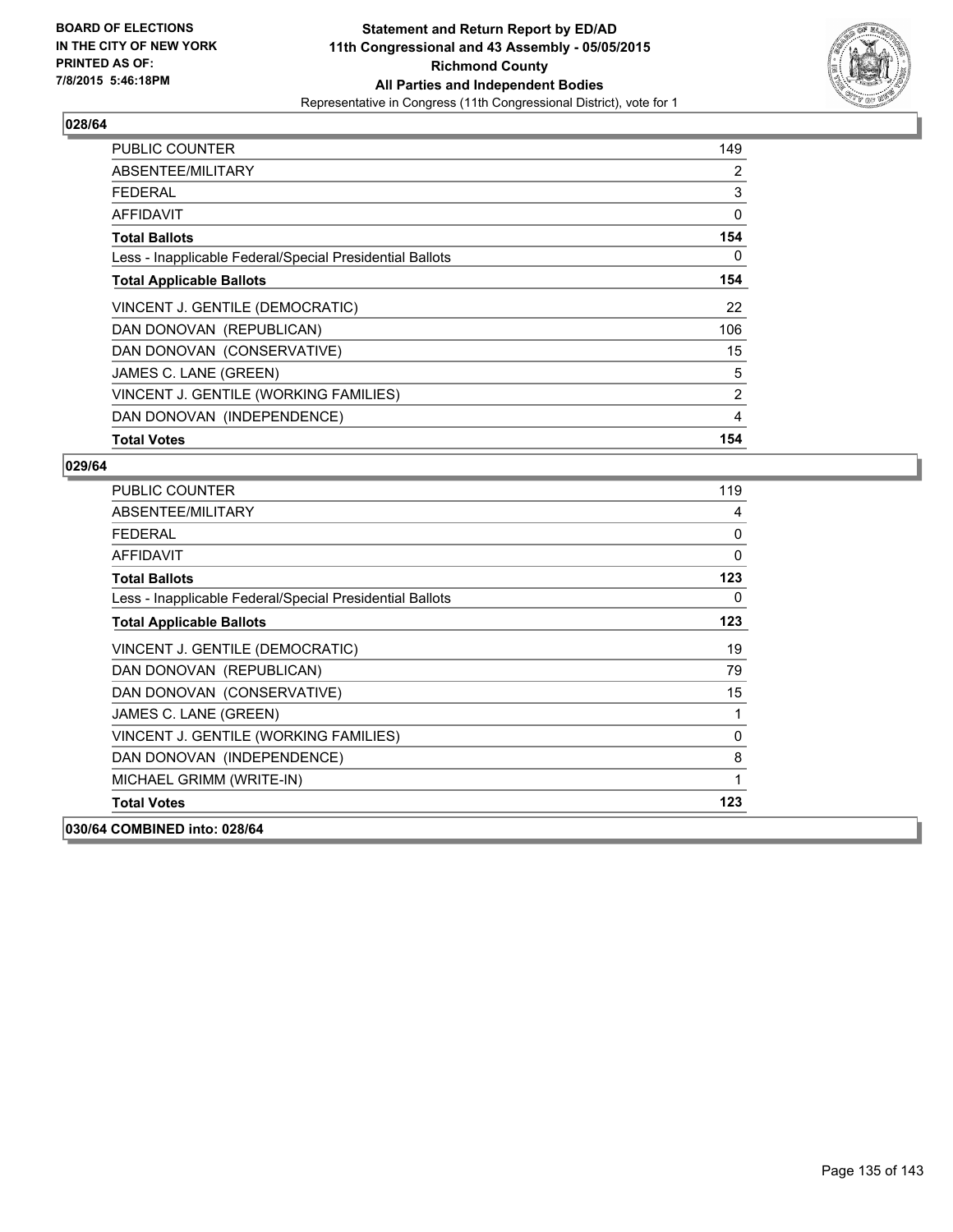

| <b>PUBLIC COUNTER</b>                                    | 95       |
|----------------------------------------------------------|----------|
| ABSENTEE/MILITARY                                        | 3        |
| <b>FEDERAL</b>                                           | 0        |
| AFFIDAVIT                                                | $\Omega$ |
| <b>Total Ballots</b>                                     | 98       |
| Less - Inapplicable Federal/Special Presidential Ballots | 0        |
| <b>Total Applicable Ballots</b>                          | 98       |
| VINCENT J. GENTILE (DEMOCRATIC)                          | 21       |
| DAN DONOVAN (REPUBLICAN)                                 | 62       |
| DAN DONOVAN (CONSERVATIVE)                               | 8        |
| JAMES C. LANE (GREEN)                                    |          |
| VINCENT J. GENTILE (WORKING FAMILIES)                    |          |
| DAN DONOVAN (INDEPENDENCE)                               | 5        |
| <b>Total Votes</b>                                       | 98       |

# **032/64**

| <b>PUBLIC COUNTER</b>                                    | 135            |
|----------------------------------------------------------|----------------|
| ABSENTEE/MILITARY                                        | 9              |
| <b>FEDERAL</b>                                           | 0              |
| AFFIDAVIT                                                | $\Omega$       |
| <b>Total Ballots</b>                                     | 144            |
| Less - Inapplicable Federal/Special Presidential Ballots | 0              |
| <b>Total Applicable Ballots</b>                          | 144            |
| VINCENT J. GENTILE (DEMOCRATIC)                          | 23             |
| DAN DONOVAN (REPUBLICAN)                                 | 87             |
| DAN DONOVAN (CONSERVATIVE)                               | 26             |
| JAMES C. LANE (GREEN)                                    | 0              |
| VINCENT J. GENTILE (WORKING FAMILIES)                    | $\overline{2}$ |
| DAN DONOVAN (INDEPENDENCE)                               | 6              |
| <b>Total Votes</b>                                       | 144            |

| <b>PUBLIC COUNTER</b>                                    | 105            |
|----------------------------------------------------------|----------------|
| ABSENTEE/MILITARY                                        | 5              |
| <b>FEDERAL</b>                                           | 0              |
| AFFIDAVIT                                                | 0              |
| <b>Total Ballots</b>                                     | 110            |
| Less - Inapplicable Federal/Special Presidential Ballots | 0              |
| <b>Total Applicable Ballots</b>                          | 110            |
| VINCENT J. GENTILE (DEMOCRATIC)                          | 17             |
| DAN DONOVAN (REPUBLICAN)                                 | 69             |
| DAN DONOVAN (CONSERVATIVE)                               | 9              |
| JAMES C. LANE (GREEN)                                    | $\overline{2}$ |
| VINCENT J. GENTILE (WORKING FAMILIES)                    | 7              |
| DAN DONOVAN (INDEPENDENCE)                               | 5              |
| RICHARD BELL (WRITE-IN)                                  | 1              |
| <b>Total Votes</b>                                       | 110            |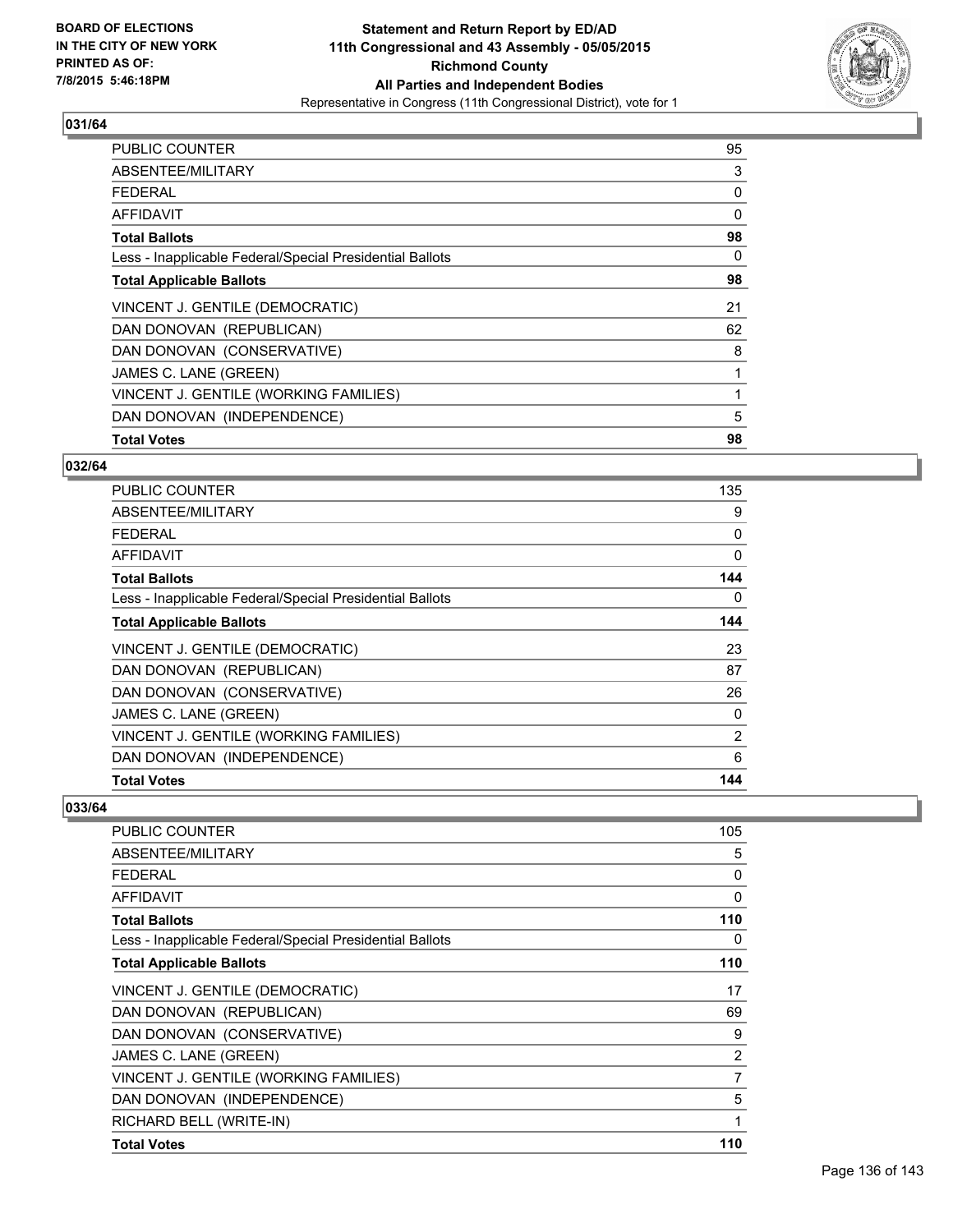

# **034/64 COMBINED into: 046/63**

# **035/64**

| <b>PUBLIC COUNTER</b>                                    | 197 |
|----------------------------------------------------------|-----|
| ABSENTEE/MILITARY                                        | 25  |
| <b>FEDERAL</b>                                           | 0   |
| <b>AFFIDAVIT</b>                                         | 0   |
| <b>Total Ballots</b>                                     | 222 |
| Less - Inapplicable Federal/Special Presidential Ballots | 0   |
| <b>Total Applicable Ballots</b>                          | 222 |
| VINCENT J. GENTILE (DEMOCRATIC)                          | 51  |
| DAN DONOVAN (REPUBLICAN)                                 | 135 |
| DAN DONOVAN (CONSERVATIVE)                               | 21  |
| JAMES C. LANE (GREEN)                                    | 0   |
| VINCENT J. GENTILE (WORKING FAMILIES)                    | 4   |
| DAN DONOVAN (INDEPENDENCE)                               | 8   |
| <b>Total Votes</b>                                       | 219 |
| Unrecorded                                               | 3   |

#### **036/64**

| <b>PUBLIC COUNTER</b>                                    | 205            |
|----------------------------------------------------------|----------------|
| ABSENTEE/MILITARY                                        | 15             |
| <b>FEDERAL</b>                                           | $\overline{2}$ |
| <b>AFFIDAVIT</b>                                         | 0              |
| <b>Total Ballots</b>                                     | 222            |
| Less - Inapplicable Federal/Special Presidential Ballots | 0              |
| <b>Total Applicable Ballots</b>                          | 222            |
| VINCENT J. GENTILE (DEMOCRATIC)                          | 77             |
| DAN DONOVAN (REPUBLICAN)                                 | 100            |
| DAN DONOVAN (CONSERVATIVE)                               | 32             |
| JAMES C. LANE (GREEN)                                    | 1              |
| VINCENT J. GENTILE (WORKING FAMILIES)                    | 4              |
| DAN DONOVAN (INDEPENDENCE)                               | 6              |
| DOMENIC M. RECCHIA JR. (WRITE-IN)                        | 1              |
| <b>Total Votes</b>                                       | 221            |
| Unrecorded                                               |                |
| 037/64 COMBINED into: 039/64                             |                |

**038/64 COMBINED into: 035/64**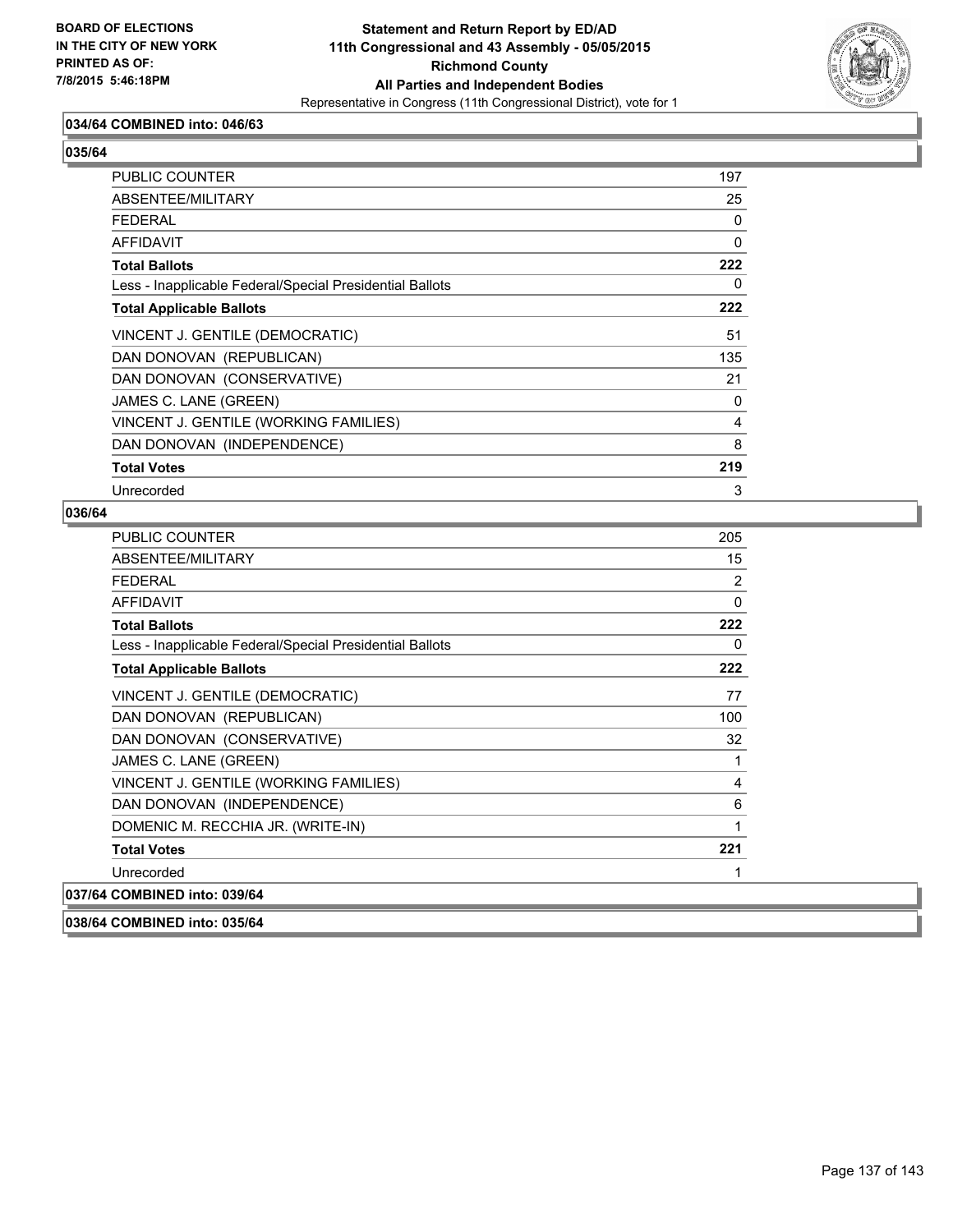

| <b>PUBLIC COUNTER</b>                                    | 217               |
|----------------------------------------------------------|-------------------|
| ABSENTEE/MILITARY                                        | $12 \overline{ }$ |
| <b>FEDERAL</b>                                           | 0                 |
| AFFIDAVIT                                                | 0                 |
| <b>Total Ballots</b>                                     | 229               |
| Less - Inapplicable Federal/Special Presidential Ballots | 0                 |
| <b>Total Applicable Ballots</b>                          | 229               |
| VINCENT J. GENTILE (DEMOCRATIC)                          | 63                |
| DAN DONOVAN (REPUBLICAN)                                 | 121               |
| DAN DONOVAN (CONSERVATIVE)                               | 27                |
| JAMES C. LANE (GREEN)                                    | 1                 |
| VINCENT J. GENTILE (WORKING FAMILIES)                    | 7                 |
| DAN DONOVAN (INDEPENDENCE)                               | 9                 |
| LORY M. MCLAUGHIN (WRITE-IN)                             | 1                 |
| <b>Total Votes</b>                                       | 229               |

#### **040/64**

| PUBLIC COUNTER                                           | 64 |
|----------------------------------------------------------|----|
| ABSENTEE/MILITARY                                        | 2  |
| <b>FEDERAL</b>                                           | 0  |
| <b>AFFIDAVIT</b>                                         | 0  |
| <b>Total Ballots</b>                                     | 66 |
| Less - Inapplicable Federal/Special Presidential Ballots | 0  |
| <b>Total Applicable Ballots</b>                          | 66 |
| VINCENT J. GENTILE (DEMOCRATIC)                          | 38 |
| DAN DONOVAN (REPUBLICAN)                                 | 17 |
| DAN DONOVAN (CONSERVATIVE)                               | 4  |
| JAMES C. LANE (GREEN)                                    | 0  |
| VINCENT J. GENTILE (WORKING FAMILIES)                    | 4  |
| DAN DONOVAN (INDEPENDENCE)                               | 3  |
| <b>Total Votes</b>                                       | 66 |

| PUBLIC COUNTER                                           | 72 |
|----------------------------------------------------------|----|
| ABSENTEE/MILITARY                                        | 2  |
| <b>FFDFRAI</b>                                           | 0  |
| AFFIDAVIT                                                |    |
| <b>Total Ballots</b>                                     | 75 |
| Less - Inapplicable Federal/Special Presidential Ballots | 0  |
| <b>Total Applicable Ballots</b>                          | 75 |
| VINCENT J. GENTILE (DEMOCRATIC)                          | 27 |
| DAN DONOVAN (REPUBLICAN)                                 | 36 |
| DAN DONOVAN (CONSERVATIVE)                               | 8  |
| JAMES C. LANE (GREEN)                                    | 0  |
| VINCENT J. GENTILE (WORKING FAMILIES)                    | 3  |
| DAN DONOVAN (INDEPENDENCE)                               |    |
| <b>Total Votes</b>                                       | 75 |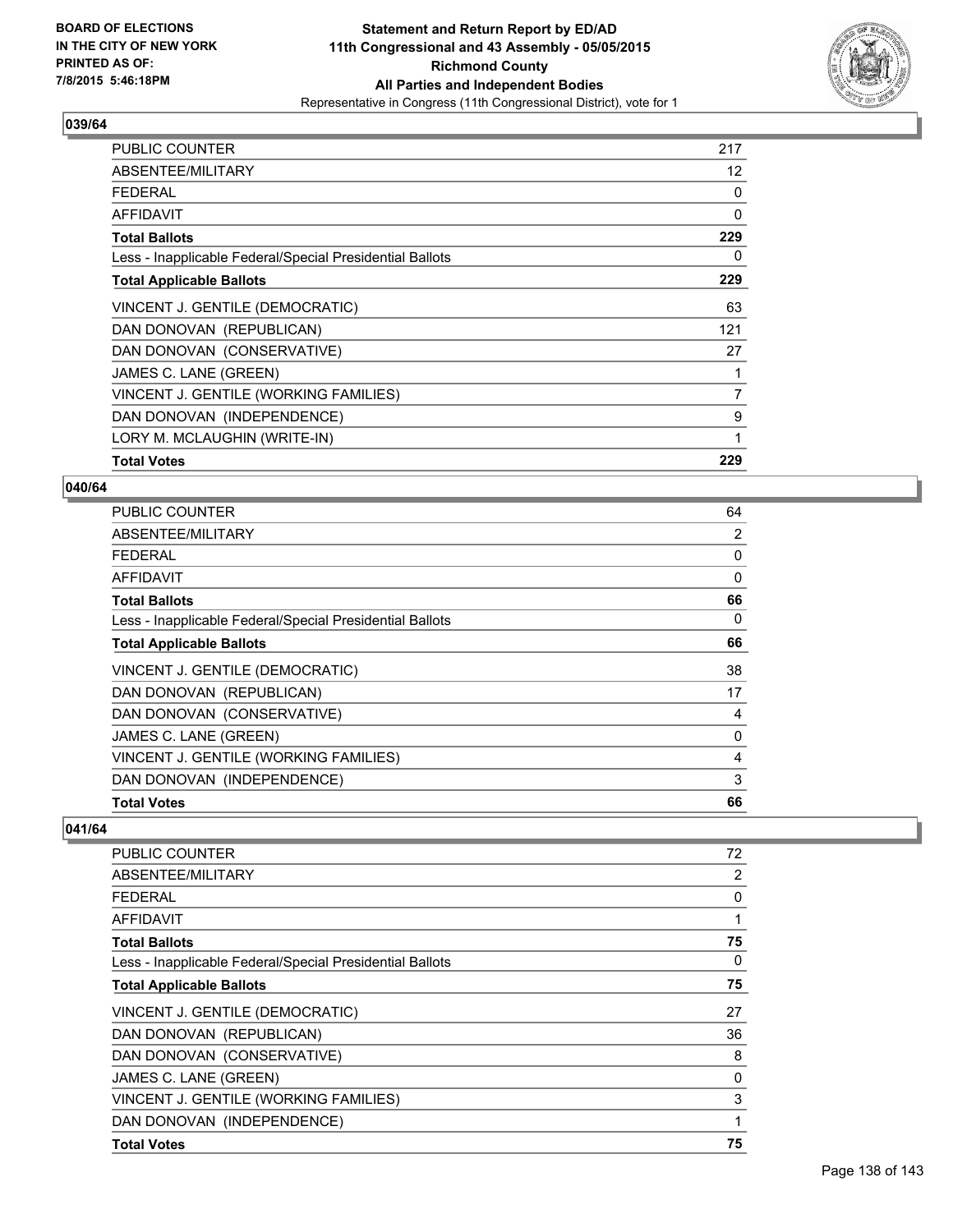

| <b>PUBLIC COUNTER</b>                                    | 85 |
|----------------------------------------------------------|----|
| ABSENTEE/MILITARY                                        | 10 |
| <b>FEDERAL</b>                                           | 0  |
| AFFIDAVIT                                                | 0  |
| <b>Total Ballots</b>                                     | 95 |
| Less - Inapplicable Federal/Special Presidential Ballots | 0  |
| <b>Total Applicable Ballots</b>                          | 95 |
| VINCENT J. GENTILE (DEMOCRATIC)                          | 45 |
| DAN DONOVAN (REPUBLICAN)                                 | 33 |
| DAN DONOVAN (CONSERVATIVE)                               | 6  |
| JAMES C. LANE (GREEN)                                    | 2  |
| VINCENT J. GENTILE (WORKING FAMILIES)                    | 3  |
| DAN DONOVAN (INDEPENDENCE)                               | 6  |
| <b>Total Votes</b>                                       | 95 |

#### **043/64**

| <b>PUBLIC COUNTER</b>                                    | 95             |
|----------------------------------------------------------|----------------|
| ABSENTEE/MILITARY                                        | 15             |
| <b>FEDERAL</b>                                           |                |
| <b>AFFIDAVIT</b>                                         | 1              |
| <b>Total Ballots</b>                                     | 112            |
| Less - Inapplicable Federal/Special Presidential Ballots | 0              |
| <b>Total Applicable Ballots</b>                          | 112            |
| VINCENT J. GENTILE (DEMOCRATIC)                          | 37             |
| DAN DONOVAN (REPUBLICAN)                                 | 63             |
| DAN DONOVAN (CONSERVATIVE)                               | 7              |
| JAMES C. LANE (GREEN)                                    |                |
| VINCENT J. GENTILE (WORKING FAMILIES)                    | $\overline{2}$ |
| DAN DONOVAN (INDEPENDENCE)                               | 2              |
| <b>Total Votes</b>                                       | 112            |

| <b>PUBLIC COUNTER</b>                                    | 80             |
|----------------------------------------------------------|----------------|
| ABSENTEE/MILITARY                                        | 3              |
| <b>FEDERAL</b>                                           | 1              |
| AFFIDAVIT                                                | 0              |
| <b>Total Ballots</b>                                     | 84             |
| Less - Inapplicable Federal/Special Presidential Ballots | 0              |
| <b>Total Applicable Ballots</b>                          | 84             |
| VINCENT J. GENTILE (DEMOCRATIC)                          | 33             |
| DAN DONOVAN (REPUBLICAN)                                 | 38             |
| DAN DONOVAN (CONSERVATIVE)                               | 6              |
| JAMES C. LANE (GREEN)                                    | 0              |
| VINCENT J. GENTILE (WORKING FAMILIES)                    | $\overline{2}$ |
| DAN DONOVAN (INDEPENDENCE)                               | 5              |
| <b>Total Votes</b>                                       | 84             |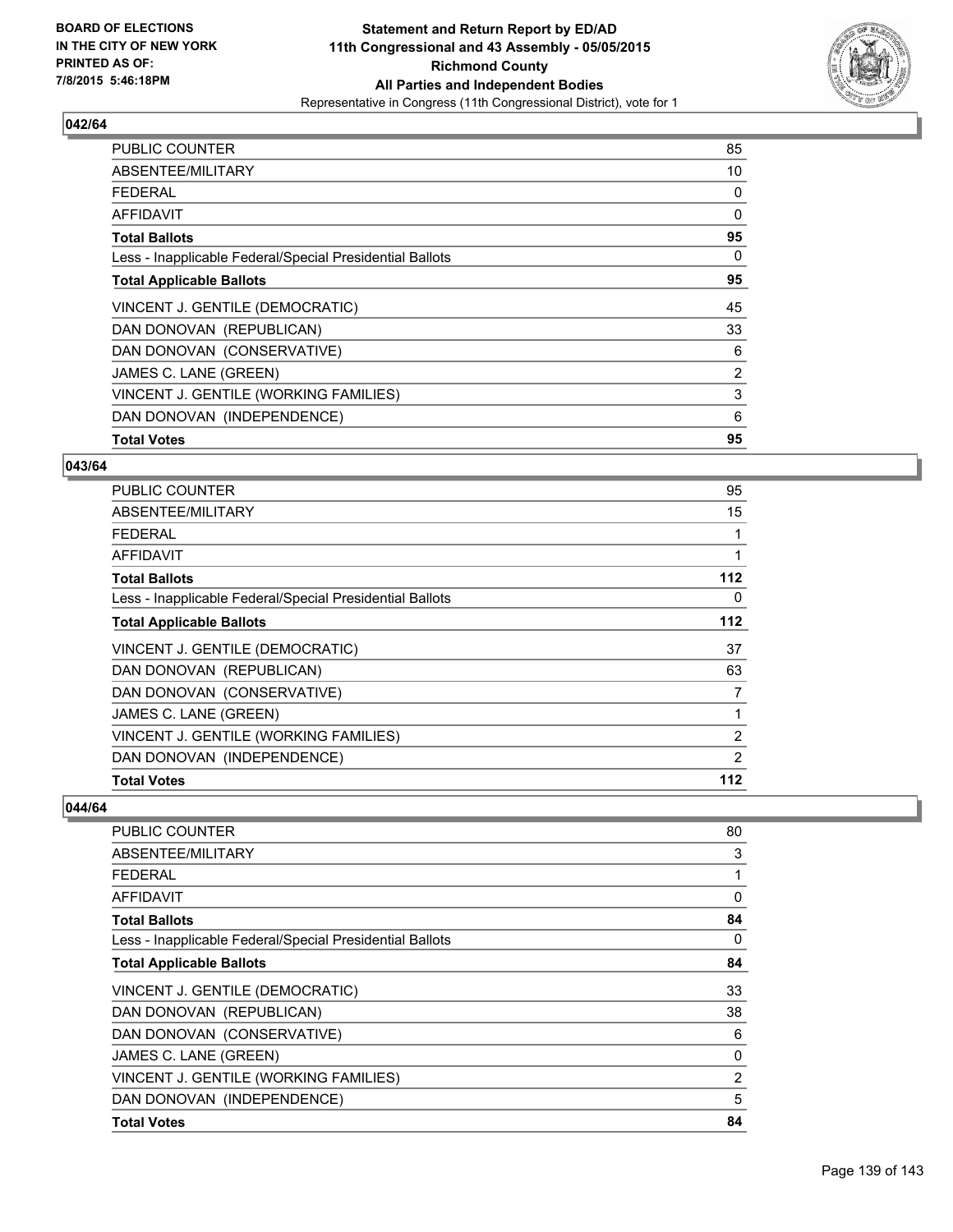

# **045/64 COMBINED into: 043/64**

#### **046/64 COMBINED into: 036/64**

**047/64** 

| PUBLIC COUNTER                                           | 163 |
|----------------------------------------------------------|-----|
| ABSENTEE/MILITARY                                        | 12  |
| <b>FEDERAL</b>                                           | 0   |
| <b>AFFIDAVIT</b>                                         | 0   |
| <b>Total Ballots</b>                                     | 175 |
| Less - Inapplicable Federal/Special Presidential Ballots | 0   |
| <b>Total Applicable Ballots</b>                          | 175 |
| VINCENT J. GENTILE (DEMOCRATIC)                          | 49  |
| DAN DONOVAN (REPUBLICAN)                                 | 90  |
| DAN DONOVAN (CONSERVATIVE)                               | 21  |
| JAMES C. LANE (GREEN)                                    | 1   |
| VINCENT J. GENTILE (WORKING FAMILIES)                    | 3   |
| DAN DONOVAN (INDEPENDENCE)                               | 10  |
| <b>Total Votes</b>                                       | 174 |
| Unrecorded                                               | 1   |

#### **048/64 COMBINED into: 011/64**

| <b>PUBLIC COUNTER</b>                                    | 178 |
|----------------------------------------------------------|-----|
| ABSENTEE/MILITARY                                        | 20  |
| <b>FEDERAL</b>                                           | 0   |
| AFFIDAVIT                                                | 2   |
| <b>Total Ballots</b>                                     | 200 |
| Less - Inapplicable Federal/Special Presidential Ballots | 0   |
| <b>Total Applicable Ballots</b>                          | 200 |
| VINCENT J. GENTILE (DEMOCRATIC)                          | 72  |
| DAN DONOVAN (REPUBLICAN)                                 | 96  |
| DAN DONOVAN (CONSERVATIVE)                               | 12  |
| JAMES C. LANE (GREEN)                                    | 5   |
| VINCENT J. GENTILE (WORKING FAMILIES)                    | 7   |
| DAN DONOVAN (INDEPENDENCE)                               | 8   |
| <b>Total Votes</b>                                       | 200 |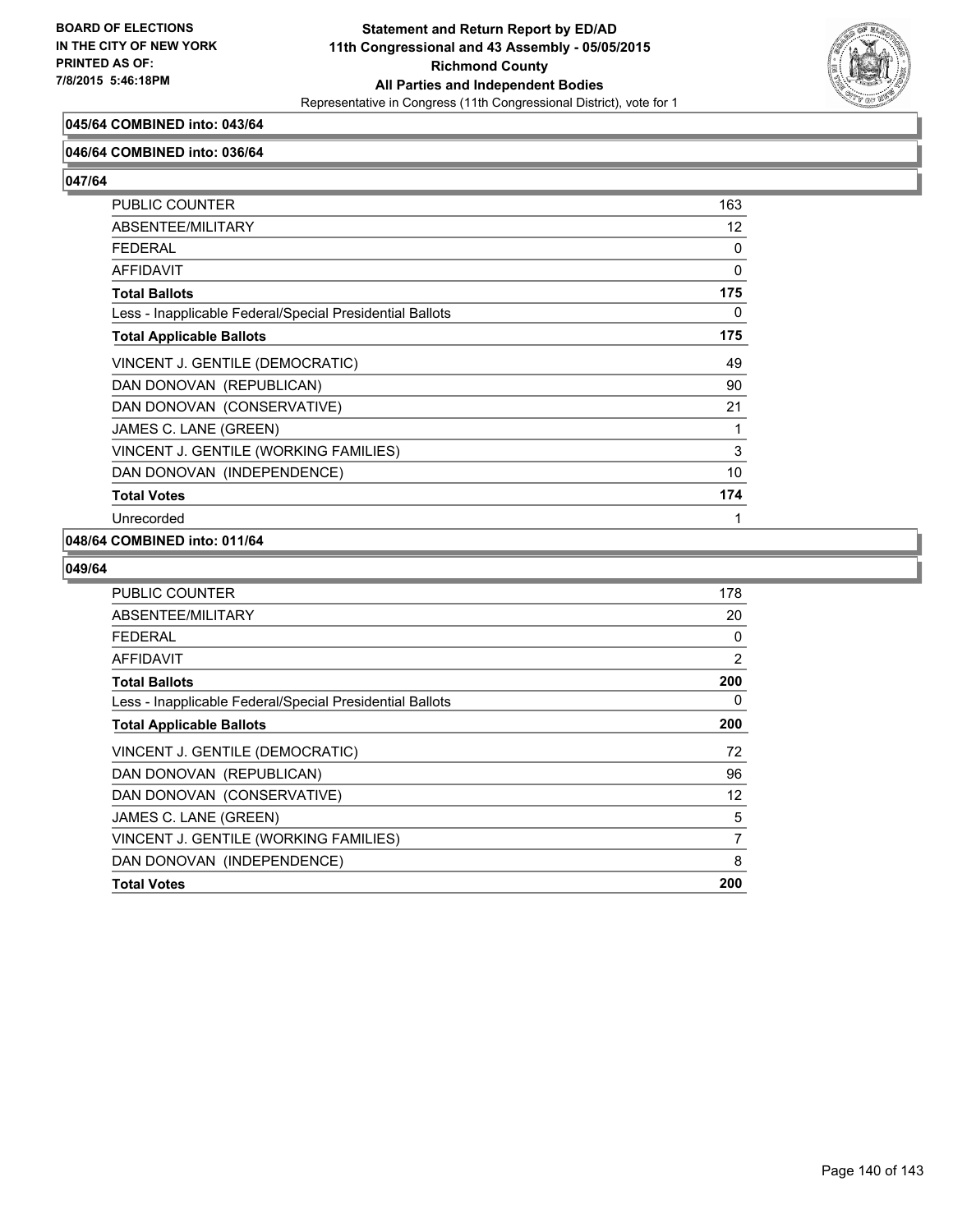

| <b>PUBLIC COUNTER</b>                                    | 156 |
|----------------------------------------------------------|-----|
| ABSENTEE/MILITARY                                        | 5   |
| <b>FEDERAL</b>                                           | 2   |
| AFFIDAVIT                                                | 0   |
| <b>Total Ballots</b>                                     | 163 |
| Less - Inapplicable Federal/Special Presidential Ballots | 0   |
| <b>Total Applicable Ballots</b>                          | 163 |
| VINCENT J. GENTILE (DEMOCRATIC)                          | 49  |
| DAN DONOVAN (REPUBLICAN)                                 | 76  |
| DAN DONOVAN (CONSERVATIVE)                               | 25  |
| JAMES C. LANE (GREEN)                                    | 1   |
| VINCENT J. GENTILE (WORKING FAMILIES)                    | 2   |
| DAN DONOVAN (INDEPENDENCE)                               | 10  |
| <b>Total Votes</b>                                       | 163 |

# **051/64**

| <b>PUBLIC COUNTER</b>                                    | 86             |
|----------------------------------------------------------|----------------|
| ABSENTEE/MILITARY                                        | 2              |
| <b>FEDERAL</b>                                           | 0              |
| AFFIDAVIT                                                | $\Omega$       |
| <b>Total Ballots</b>                                     | 88             |
| Less - Inapplicable Federal/Special Presidential Ballots | 0              |
| <b>Total Applicable Ballots</b>                          | 88             |
| VINCENT J. GENTILE (DEMOCRATIC)                          | 34             |
| DAN DONOVAN (REPUBLICAN)                                 | 37             |
| DAN DONOVAN (CONSERVATIVE)                               | 13             |
| JAMES C. LANE (GREEN)                                    | 0              |
| VINCENT J. GENTILE (WORKING FAMILIES)                    | $\overline{2}$ |
| DAN DONOVAN (INDEPENDENCE)                               | 2              |
| <b>Total Votes</b>                                       | 88             |

| <b>PUBLIC COUNTER</b>                                    | 125 |
|----------------------------------------------------------|-----|
| ABSENTEE/MILITARY                                        | 3   |
| <b>FEDERAL</b>                                           | 0   |
| AFFIDAVIT                                                | 0   |
| <b>Total Ballots</b>                                     | 128 |
| Less - Inapplicable Federal/Special Presidential Ballots | 0   |
| <b>Total Applicable Ballots</b>                          | 128 |
| VINCENT J. GENTILE (DEMOCRATIC)                          | 44  |
| DAN DONOVAN (REPUBLICAN)                                 | 63  |
| DAN DONOVAN (CONSERVATIVE)                               | 9   |
| JAMES C. LANE (GREEN)                                    | 1   |
| VINCENT J. GENTILE (WORKING FAMILIES)                    | 5   |
| DAN DONOVAN (INDEPENDENCE)                               | 6   |
| <b>Total Votes</b>                                       | 128 |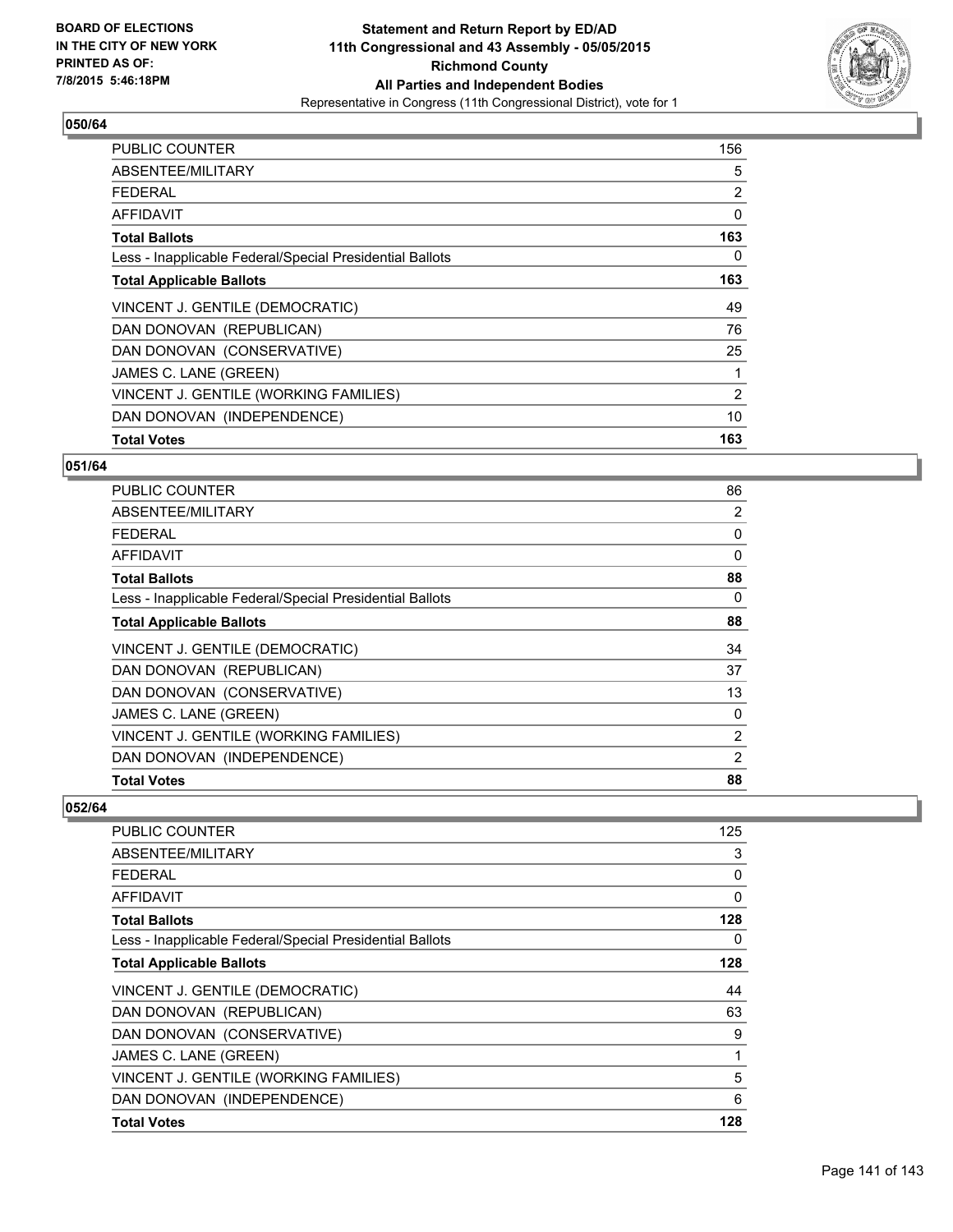

| 053/64 COMBINED into: 047/64 |
|------------------------------|
| 054/64 COMBINED into: 040/64 |
| 055/64 COMBINED into: 040/64 |
| 056/64 COMBINED into: 027/64 |
| 057/64 COMBINED into: 040/64 |
| 058/64 COMBINED into: 001/64 |
| 059/64 COMBINED into: 049/64 |
| 060/64 COMBINED into: 001/64 |
| 061/64 COMBINED into: 049/64 |